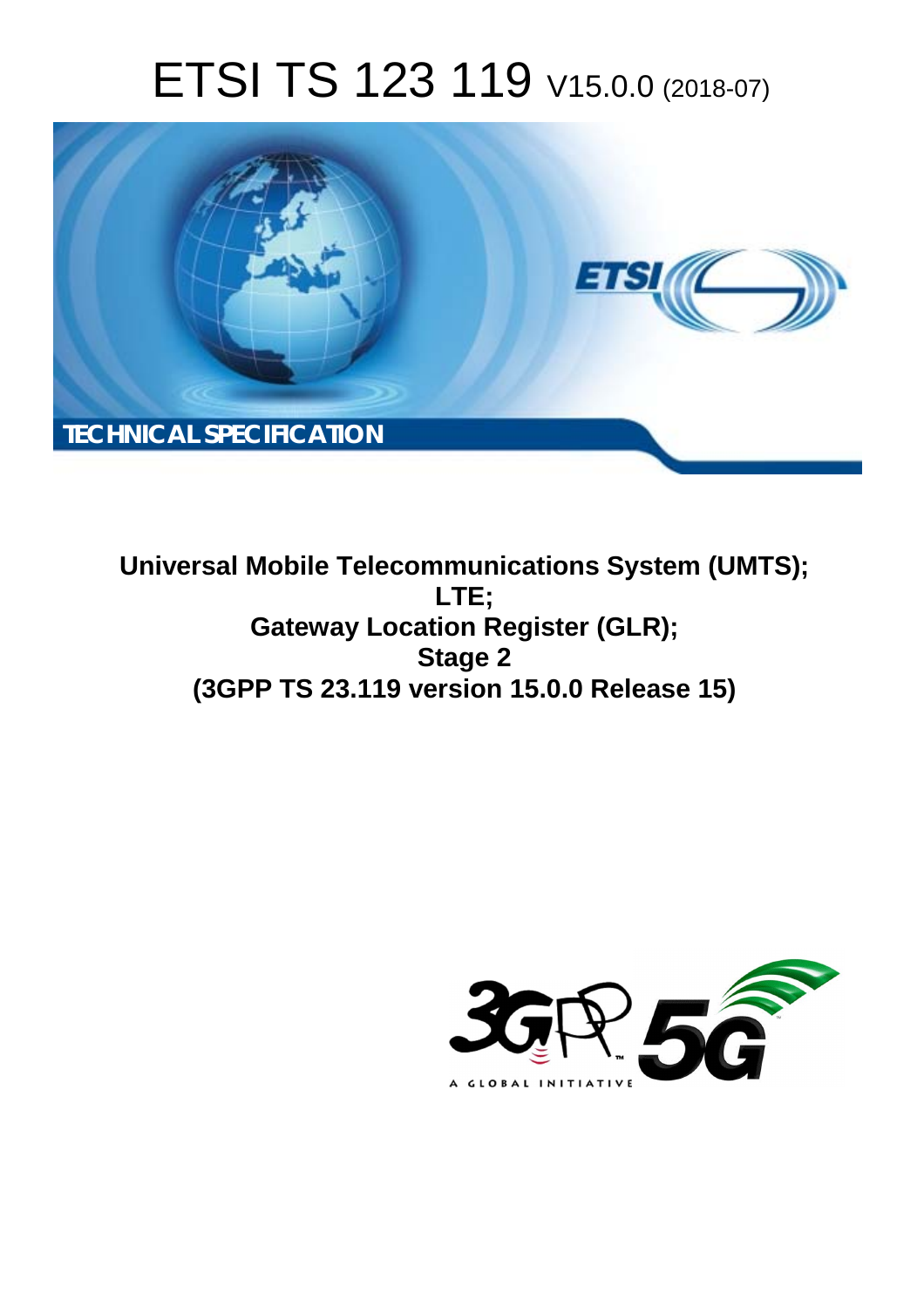Reference RTS/TSGC-0423119vf00

> Keywords LTE,UMTS

### *ETSI*

#### 650 Route des Lucioles F-06921 Sophia Antipolis Cedex - FRANCE

Tel.: +33 4 92 94 42 00 Fax: +33 4 93 65 47 16

Siret N° 348 623 562 00017 - NAF 742 C Association à but non lucratif enregistrée à la Sous-Préfecture de Grasse (06) N° 7803/88

#### *Important notice*

The present document can be downloaded from: <http://www.etsi.org/standards-search>

The present document may be made available in electronic versions and/or in print. The content of any electronic and/or print versions of the present document shall not be modified without the prior written authorization of ETSI. In case of any existing or perceived difference in contents between such versions and/or in print, the only prevailing document is the print of the Portable Document Format (PDF) version kept on a specific network drive within ETSI Secretariat.

Users of the present document should be aware that the document may be subject to revision or change of status. Information on the current status of this and other ETSI documents is available at <https://portal.etsi.org/TB/ETSIDeliverableStatus.aspx>

If you find errors in the present document, please send your comment to one of the following services: <https://portal.etsi.org/People/CommiteeSupportStaff.aspx>

#### *Copyright Notification*

No part may be reproduced or utilized in any form or by any means, electronic or mechanical, including photocopying and microfilm except as authorized by written permission of ETSI. The content of the PDF version shall not be modified without the written authorization of ETSI. The copyright and the foregoing restriction extend to reproduction in all media.

> © ETSI 2018. All rights reserved.

**DECT**TM, **PLUGTESTS**TM, **UMTS**TM and the ETSI logo are trademarks of ETSI registered for the benefit of its Members. **3GPP**TM and **LTE**TM are trademarks of ETSI registered for the benefit of its Members and of the 3GPP Organizational Partners. **oneM2M** logo is protected for the benefit of its Members.

**GSM**® and the GSM logo are trademarks registered and owned by the GSM Association.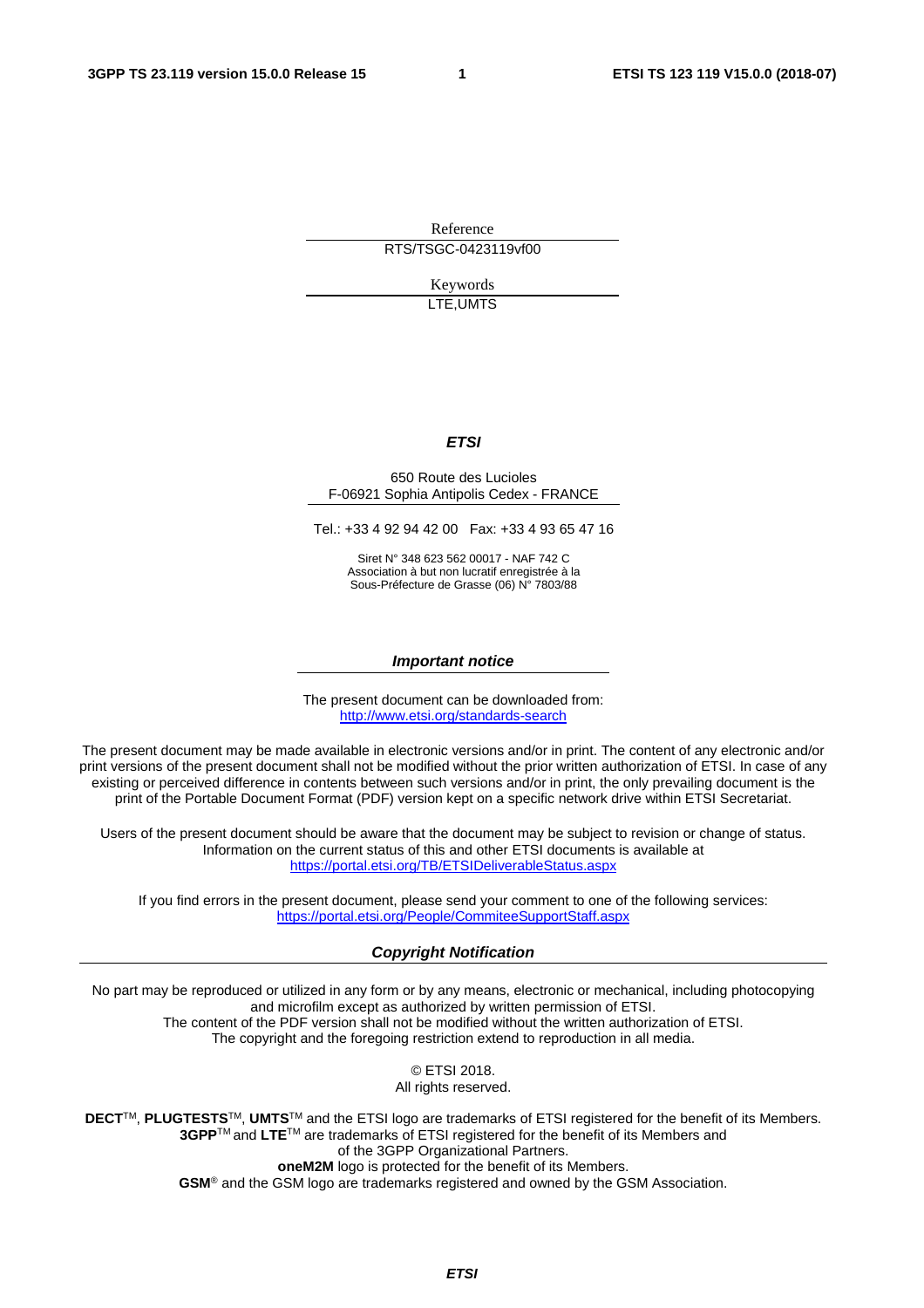# Intellectual Property Rights

#### Essential patents

IPRs essential or potentially essential to normative deliverables may have been declared to ETSI. The information pertaining to these essential IPRs, if any, is publicly available for **ETSI members and non-members**, and can be found in ETSI SR 000 314: *"Intellectual Property Rights (IPRs); Essential, or potentially Essential, IPRs notified to ETSI in respect of ETSI standards"*, which is available from the ETSI Secretariat. Latest updates are available on the ETSI Web server ([https://ipr.etsi.org/\)](https://ipr.etsi.org/).

Pursuant to the ETSI IPR Policy, no investigation, including IPR searches, has been carried out by ETSI. No guarantee can be given as to the existence of other IPRs not referenced in ETSI SR 000 314 (or the updates on the ETSI Web server) which are, or may be, or may become, essential to the present document.

#### **Trademarks**

The present document may include trademarks and/or tradenames which are asserted and/or registered by their owners. ETSI claims no ownership of these except for any which are indicated as being the property of ETSI, and conveys no right to use or reproduce any trademark and/or tradename. Mention of those trademarks in the present document does not constitute an endorsement by ETSI of products, services or organizations associated with those trademarks.

# Foreword

This Technical Specification (TS) has been produced by ETSI 3rd Generation Partnership Project (3GPP).

The present document may refer to technical specifications or reports using their 3GPP identities, UMTS identities or GSM identities. These should be interpreted as being references to the corresponding ETSI deliverables.

The cross reference between GSM, UMTS, 3GPP and ETSI identities can be found under [http://webapp.etsi.org/key/queryform.asp.](http://webapp.etsi.org/key/queryform.asp)

# Modal verbs terminology

In the present document "**shall**", "**shall not**", "**should**", "**should not**", "**may**", "**need not**", "**will**", "**will not**", "**can**" and "**cannot**" are to be interpreted as described in clause 3.2 of the [ETSI Drafting Rules](https://portal.etsi.org/Services/editHelp!/Howtostart/ETSIDraftingRules.aspx) (Verbal forms for the expression of provisions).

"**must**" and "**must not**" are **NOT** allowed in ETSI deliverables except when used in direct citation.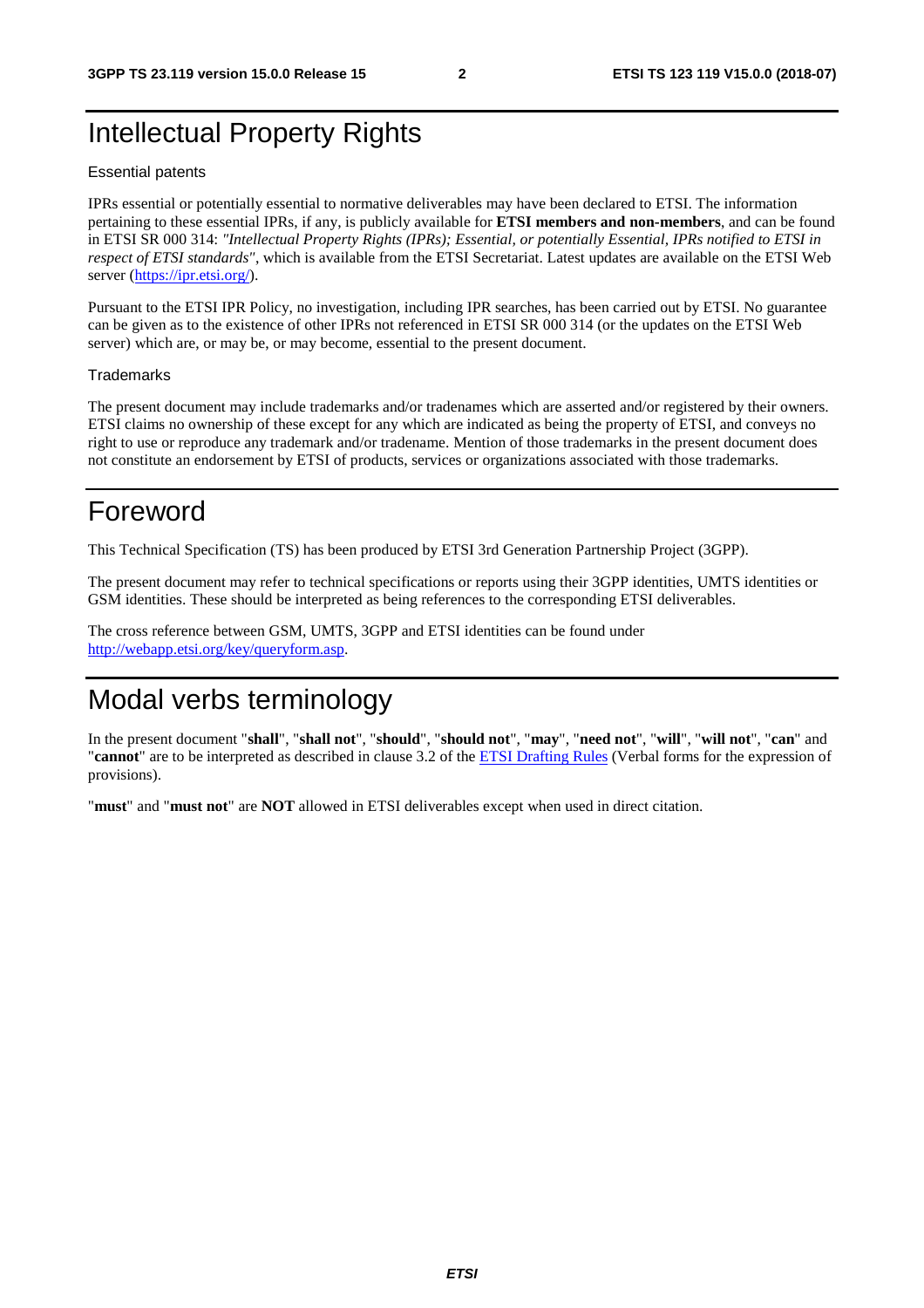$\mathbf{3}$ 

# Contents

| 1                                           |  |  |  |
|---------------------------------------------|--|--|--|
| $\overline{2}$                              |  |  |  |
| 3<br>3.1<br>3.2                             |  |  |  |
| $\overline{4}$                              |  |  |  |
| 5<br>5.1<br>5.2<br>5.3<br>5.4<br>5.5<br>5.6 |  |  |  |
| 6<br>6.1<br>6.2<br>6.3<br>6.4               |  |  |  |
| 7                                           |  |  |  |
| 7.1                                         |  |  |  |
| 7.1.1                                       |  |  |  |
| 7.1.2<br>7.1.3                              |  |  |  |
| 7.1.4                                       |  |  |  |
| 7.1.5                                       |  |  |  |
| 7.1.6                                       |  |  |  |
| 7.1.7                                       |  |  |  |
| 7.1.8                                       |  |  |  |
| 7.1.9                                       |  |  |  |
| 7.2                                         |  |  |  |
| 7.2.1                                       |  |  |  |
| 7.2.1.1                                     |  |  |  |
| 7.2.1.1.1                                   |  |  |  |
| 7.2.1.1.2                                   |  |  |  |
| 7.2.1.1.3                                   |  |  |  |
| 7.2.1.2                                     |  |  |  |
| 7.2.1.2.1                                   |  |  |  |
| 7.2.1.3                                     |  |  |  |
| 7.2.2                                       |  |  |  |
| 7.2.2.1                                     |  |  |  |
| 7.2.2.2                                     |  |  |  |
| 7.2.2.2.1                                   |  |  |  |
| 7.2.2.3                                     |  |  |  |
| 7.2.3                                       |  |  |  |
| 7.2.4                                       |  |  |  |
| 7.2.4.1                                     |  |  |  |
| 7.2.4.2                                     |  |  |  |
| 7.2.5                                       |  |  |  |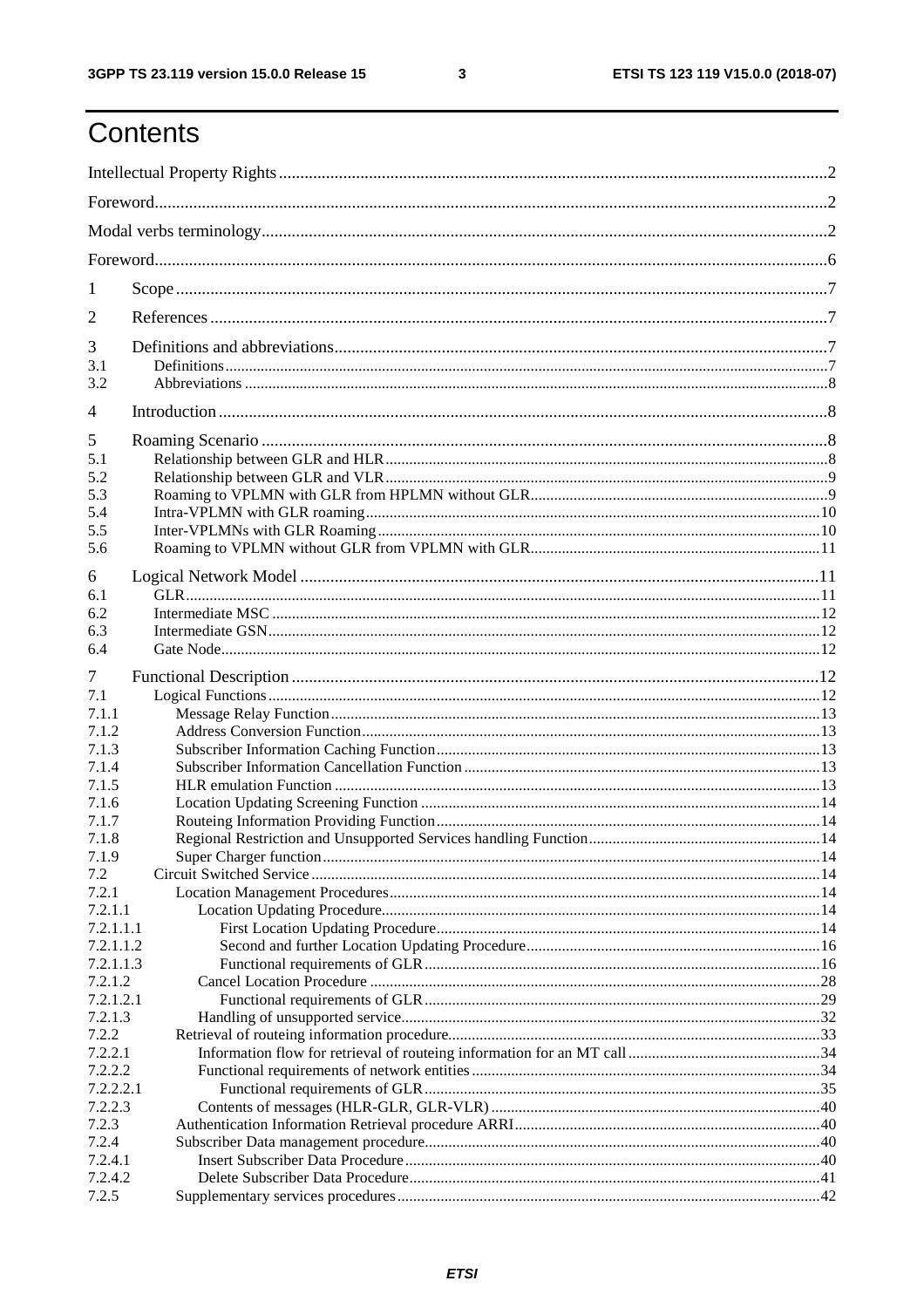| 7.3       |       |    |
|-----------|-------|----|
| 7.3.1     |       |    |
| 7.3.1.1   |       |    |
| 7.3.1.2   |       |    |
| 7.3.1.3   |       |    |
| 7.3.1.4   |       |    |
| 7.3.1.5   |       |    |
| 7.3.1.5.1 |       |    |
| 7.3.1.5.2 |       |    |
| 7.3.1.5.3 |       |    |
| 7.3.1.5.4 |       |    |
| 7.3.2     |       |    |
| 7.3.2.1   |       |    |
| 7.3.2.2   |       |    |
| 7.3.2.2.1 |       |    |
|           |       |    |
| 7.3.3     |       |    |
| 7.3.4     |       |    |
| 7.3.5     |       |    |
| 7.3.5.1   |       |    |
| 7.3.5.2   |       |    |
| 7.3.6     |       |    |
| 7.3.6.1   |       |    |
| 7.3.6.2   |       |    |
| 7.4       |       |    |
| 7.4.1     |       |    |
| 7.4.1.1   |       |    |
| 7.5       |       |    |
| 7.6       |       |    |
| 7.6.1     |       |    |
| 7.6.2     |       |    |
| 7.6.2.1   |       |    |
| 7.6.2.1.1 |       |    |
| 7.6.2.1.2 |       |    |
| 7.6.3     |       |    |
| 7.6.4     |       |    |
| 7.6.5     |       |    |
| 7.6.5.1   |       |    |
| 7.7       |       |    |
| 7.7.1     | Scope | 88 |
| 7.7.2     |       |    |
| 7.7.3     |       |    |
| 7.7.3.1   |       |    |
| 7.7.3.1.1 |       |    |
| 7.7.3.1.2 |       |    |
|           |       |    |
| 7.7.3.2   |       |    |
| 7.7.4     |       |    |
| 7.7.4.1   |       |    |
| 7.7.5     |       |    |
| 7.7.5.1   |       |    |
| 7.7.5.2   |       |    |
| 7.7.5.3   |       |    |
| 7.7.6     |       |    |
| 7.7.6.1   |       |    |
| 7.7.6.1.1 |       |    |
| 7.7.6.1.2 |       |    |
| 7.7.7     |       |    |
| 7.7.7.1   |       |    |
| 7.7.7.2   |       |    |
| 7.7.7.2.1 |       |    |
| 7.7.7.2.2 |       |    |
| 7.7.7.2.3 |       |    |
| 7.7.7.3   |       |    |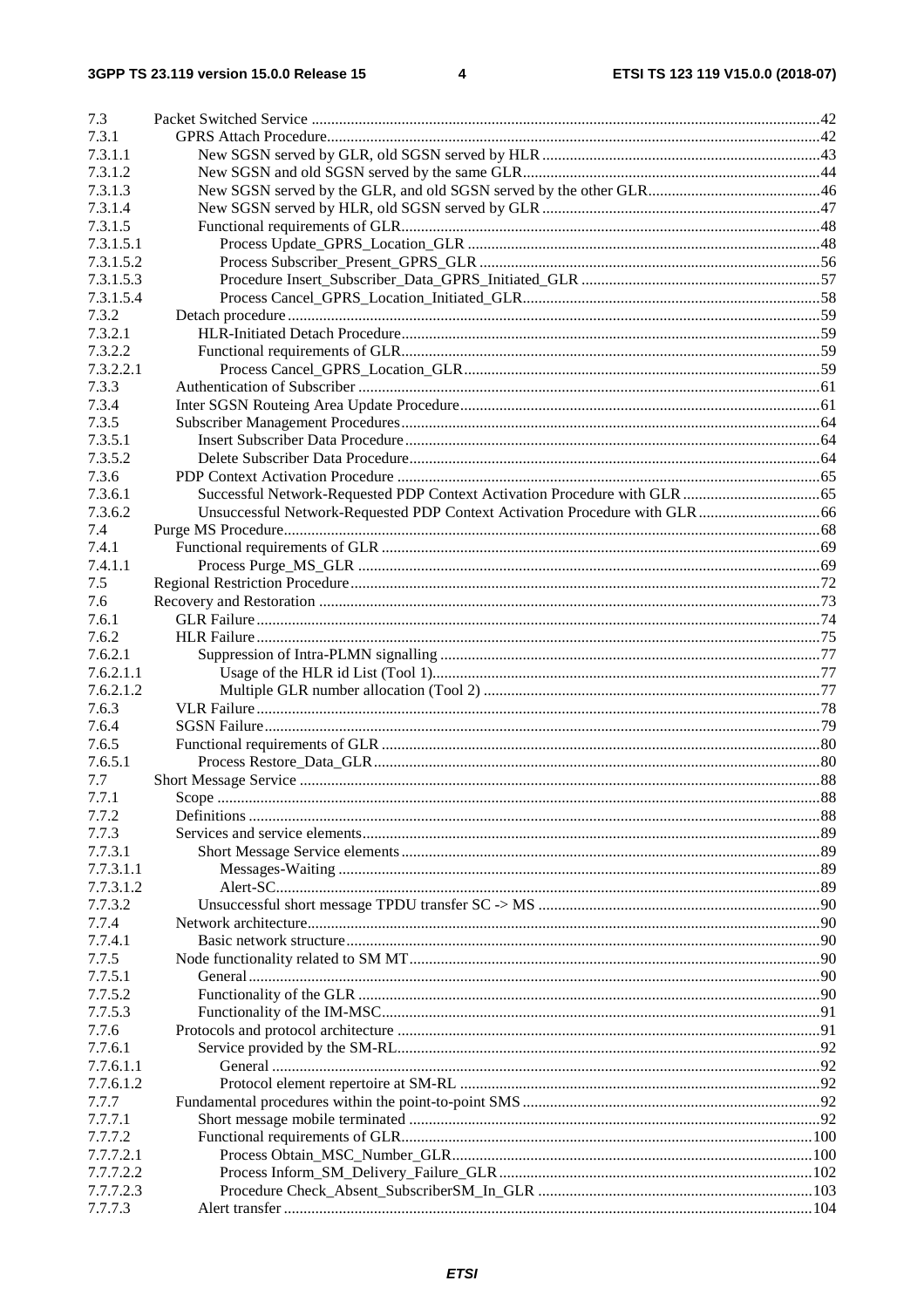| 7.8                                                                                                  |
|------------------------------------------------------------------------------------------------------|
| 7.9                                                                                                  |
| 7.9.1                                                                                                |
| 7.9.2                                                                                                |
| 7.10                                                                                                 |
| 7.10.1                                                                                               |
| 7.10.2                                                                                               |
| 7.10.2.1                                                                                             |
| 7.10.2.1.1                                                                                           |
| 7.10.2.1.2                                                                                           |
| 7.10.2.1.3                                                                                           |
| 7.10.2.1.4                                                                                           |
| 7.10.2.1.5                                                                                           |
| 7.11                                                                                                 |
| 7.11.1                                                                                               |
| 7.11.1.1                                                                                             |
| 7.11.1.1.1                                                                                           |
| 7.11.1.1.2                                                                                           |
| 7.11.1.1.3                                                                                           |
| 7.11.1.2                                                                                             |
| 7.11.1.3                                                                                             |
| Network Induced Location Request (NI-LR) from a Serving RNC for a target UE in dedicated<br>7.11.1.4 |
|                                                                                                      |
| 7.11.2                                                                                               |
| 7.11.2.1                                                                                             |
| 7.12                                                                                                 |
| 7.13                                                                                                 |
| 7.13.1                                                                                               |
| Second and further Location Updating Procedure in the Super-Charged networks118<br>7.13.2            |
| 7.13.3                                                                                               |
| 7.13.4                                                                                               |
| 7.13.4.1                                                                                             |
| 7.13.4.2                                                                                             |
|                                                                                                      |
| 8                                                                                                    |
| 8.1                                                                                                  |
| 8.2                                                                                                  |
| 8.3                                                                                                  |
| 8.4                                                                                                  |
| 8.5                                                                                                  |
| 8.6                                                                                                  |
|                                                                                                      |
| <b>Annex A (informative):</b>                                                                        |
|                                                                                                      |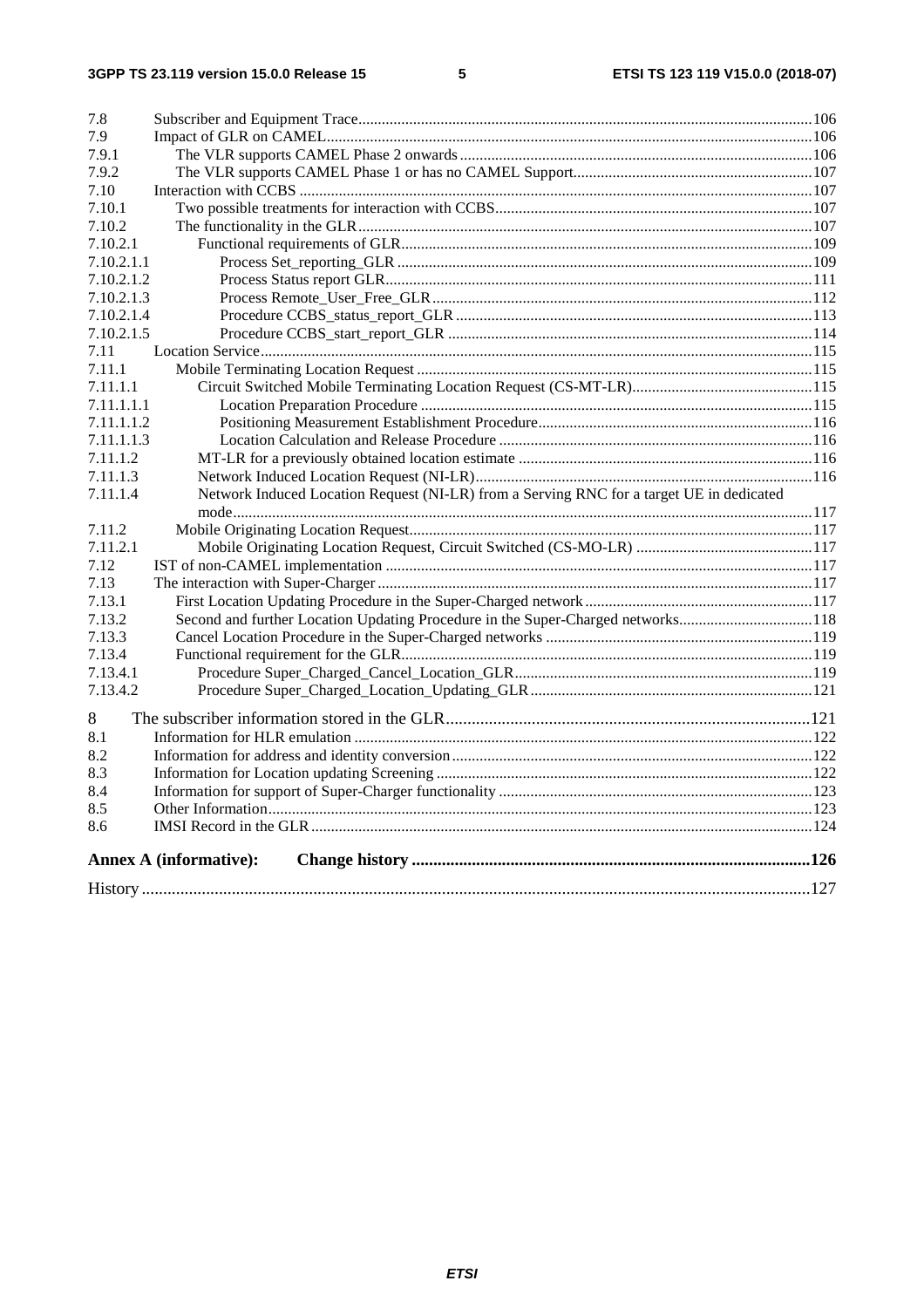# Foreword

This Technical Specification (TS) has been produced by the 3rd Generation Partnership Project (3GPP).

The contents of the present document are subject to continuing work within the TSG and may change following formal TSG approval. Should the TSG modify the contents of the present document, it will be re-released by the TSG with an identifying change of release date and an increase in version number as follows:

Version x.y.z

where:

- x the first digit:
	- 1 presented to TSG for information;
	- 2 presented to TSG for approval;
	- 3 or greater indicates TSG approved document under change control.
- y the second digit is incremented for all changes of substance, i.e. technical enhancements, corrections, updates, etc.
- z the third digit is incremented when editorial only changes have been incorporated in the document.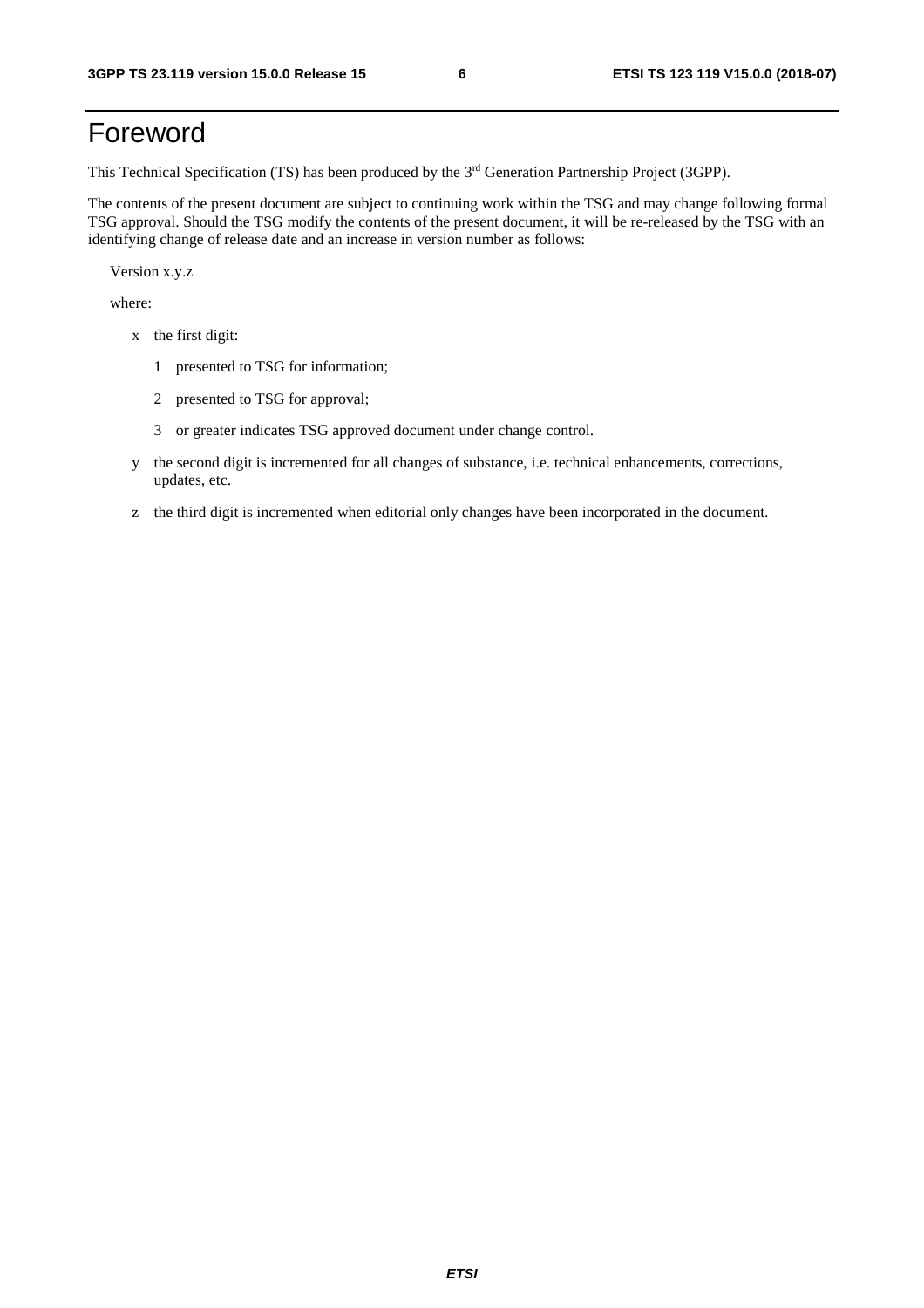# 1 Scope

The present document gives the stage 2 description of the Gateway Location Register (GLR) within the UMTS Core Network as a means of reducing the amount of MAP signalling traffic associated with location management carried over inter-PLMN links for roaming users.

The present document will be restricted of the case where the GLR supports one VPLMN only.

# 2 References

The following documents contain provisions which, through reference in this text, constitute provisions of the present document.

- References are either specific (identified by date of publication, edition number, version number, etc.) or non-specific.
- For a specific reference, subsequent revisions do not apply.
- For a non-specific reference, the latest version applies. In the case of a reference to a 3GPP document (including a GSM document), a non-specific reference implicitly refers to the latest version of that document *in the same Release as the present document*.
- [1] 3GPP TS 22.003: "Teleservices Supported by a GSM Public Land Mobile Network (PLMN)".
- [2] 3GPP TS 23.007: "Restore procedure".
- [3] 3GPP TS 23.012: "Location management".
- [4] 3GPP TS 23.018: "Basic call handling".
- [5] 3GPP TS 23.040: "Technical realization of the Short Message Service (SMS); Point-to-Point (PP)".
- [6] 3GPP TS 23.060: "General Packet Radio Service; Service description; Stage 2".
- [7] 3GPP TS 23.171: "Location Services (LCS); Functional Description; Stage 2".
- [8] 3GPP TS 23.093: "Technical realization of Completion of Calls to Busy Subscriber (CCBS) - Stage 2".
- [9] 3GPP TS 23.116: "Super-Charger Technical Realisation; Stage2".
- [10] 3GPP TS 29.002: "Mobile Application Part (MAP) specification".
- [11] 3GPP TS 29.120: "Mobile Application Part (MAP) specification for GLR".
- [12] 3GPP TS 33.102: "3G Security".

# 3 Definitions and abbreviations

## 3.1 Definitions

For the purposes of the present document, the following terms and definitions apply.

**Gateway Location Register:** this entity handles location management of roaming subscriber in visited network without involving HLR

**Intermediate GSN:** this entity is used as serving GSN towards home network and relay some PDU notification messages between serving GSN and Gateway GSN

**Intermediate MSC:** this entity is used as serving MSC towards home network and relay some messages between serving MSC and home network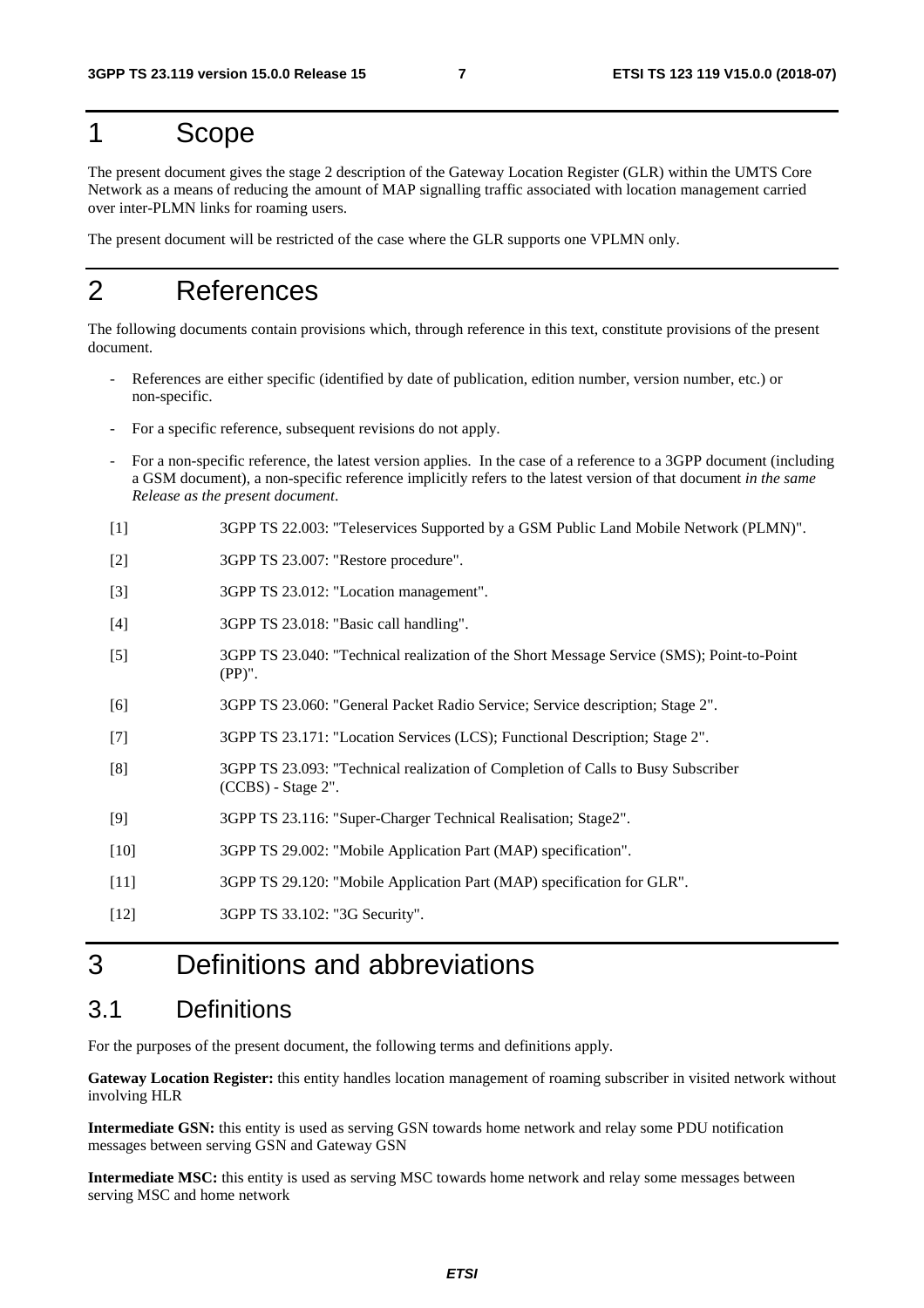## 3.2 Abbreviations

For the purposes of the present document, the following abbreviations apply:

| <b>CCBS</b>   | Completion of Calls to Busy Subscriber |
|---------------|----------------------------------------|
| <b>GLR</b>    | <b>Gateway Location Register</b>       |
| <b>GPRS</b>   | General Packet Radio Service           |
| <b>IM-GSN</b> | Intermediate GSN                       |
| <b>IM-MSC</b> | Intermediate MSC                       |
| <b>SGSN</b>   | Serving GPRS Support Node              |

# 4 Introduction

UMTS will build on the success of GSM and is likely to become even more widespread. UMTS/ IMT-2000 networks based on GSM evolution are planned for Europe, Japan, USA and Korea. Coupled with steadily increasing rates of international travel for business and leisure, this means a significant increase in the number of roaming users needing to be supported. This will lead to an increase of the signalling traffic on "short -haul" and "long-haul" international links.

The GLR (Gateway Location Register) is a node between the VLR and/or SGSN and the HLR, which may be used to optimise the location updating and the handling of subscriber profile data across network boundaries. When a subscriber is roaming the GLR plays the role of the HLR towards the VLR and SGSN in the visited network and the role of the VLR and SGSN towards the HLR in the home network.

The GLR is an optional entity within the VPLMN. The network architecture where the presence of a GLR within a UMTS PLMN is not visible to either a second generation HPLMN (i.e. GSM release 98 or earlier) or a 3G HPLMN (i.e. GSM Release 99 or later).

# 5 Roaming Scenario

Figure 1 shows that the GLR is deployed at the edge of visited network. It contains roamer's subscriber profile and location information, and handles mobility management within the visited network.

The subscriber information is downloaded from HLR to GLR at the first location update procedure under the GLR. Using the information, GLR handles *Update Location* message from VLR as if it is the HLR of the subscriber at second and further location updating procedures. GLR enables the procedure invisible from the home network so that this hierarchical location management can reduce the inter-network signalling for the location management.

The GLR keeps the information until receiving *Cancel Location* message from HLR.

# 5.1 Relationship between GLR and HLR

A GLR interacts with multiple HLRs, which will be located in different PLMNs. The relationship between the GLR and the HLR is the same as that between the VLR and the HLR.

The implication of supporting multiple HPLMNs is that the GLR will need to store a large amount of profile data.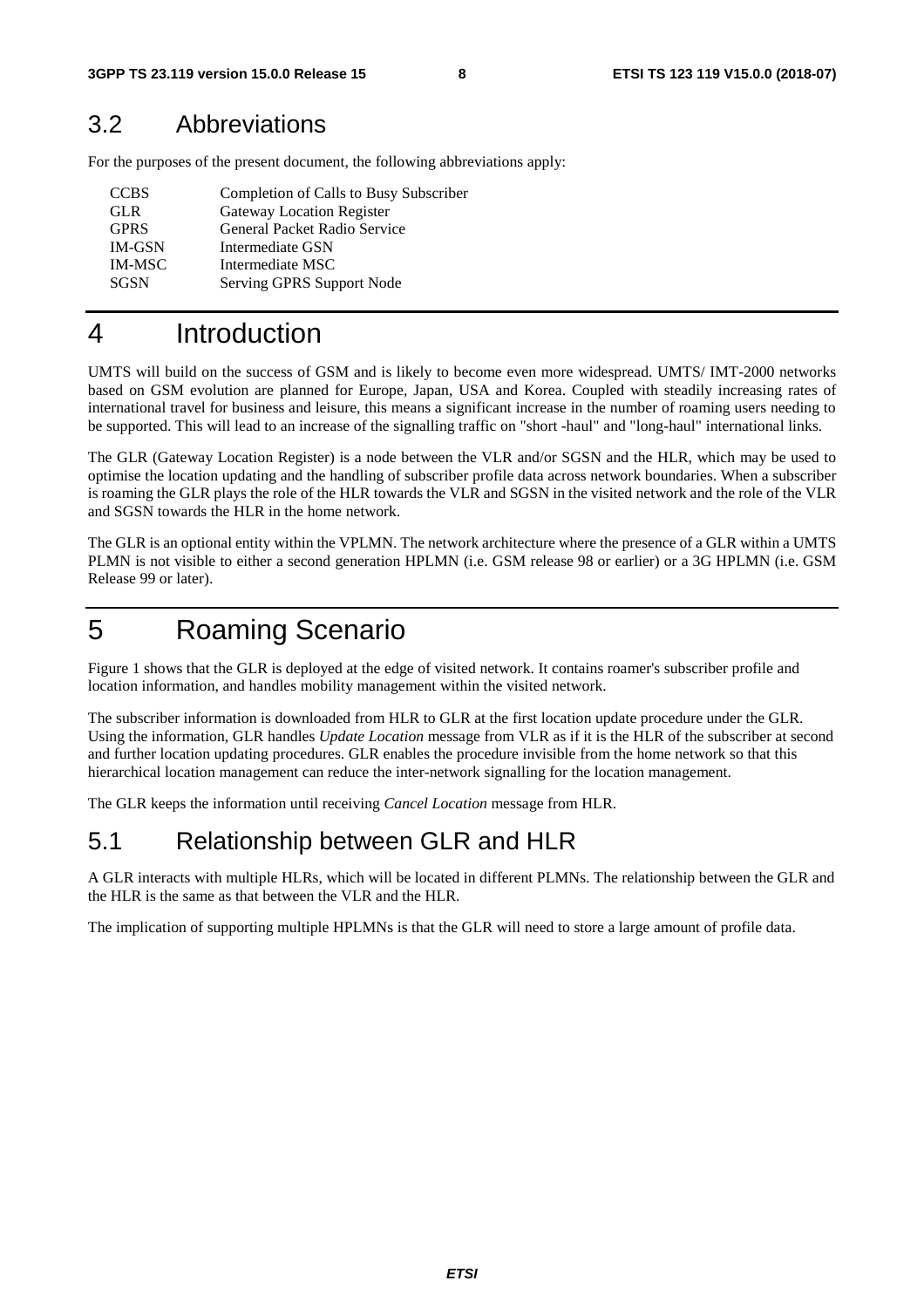# 5.2 Relationship between GLR and VLR

A GLR interacts with multiple VLRs. For the purposes of this Technical Specification, the GLR supports only one VPLMN. The support of multiple VPLMNs by the GLR is outside the scope of this Technical Specification.

However, it is an assumption of this specification that the proposed GLR architecture must not prevent future expansion to support multiple VPLMNs.



**Figure 5.2/1: Possible Location of GLR** 

# 5.3 Roaming to VPLMN with GLR from HPLMN without GLR

Figure 5.3/1 shows the roaming scenario in case of a subscriber roaming to a new VPLMN with the GLR.



**Figure 5.3/1: Roaming to VPLMN with the GLR from HPLMN without the GLR**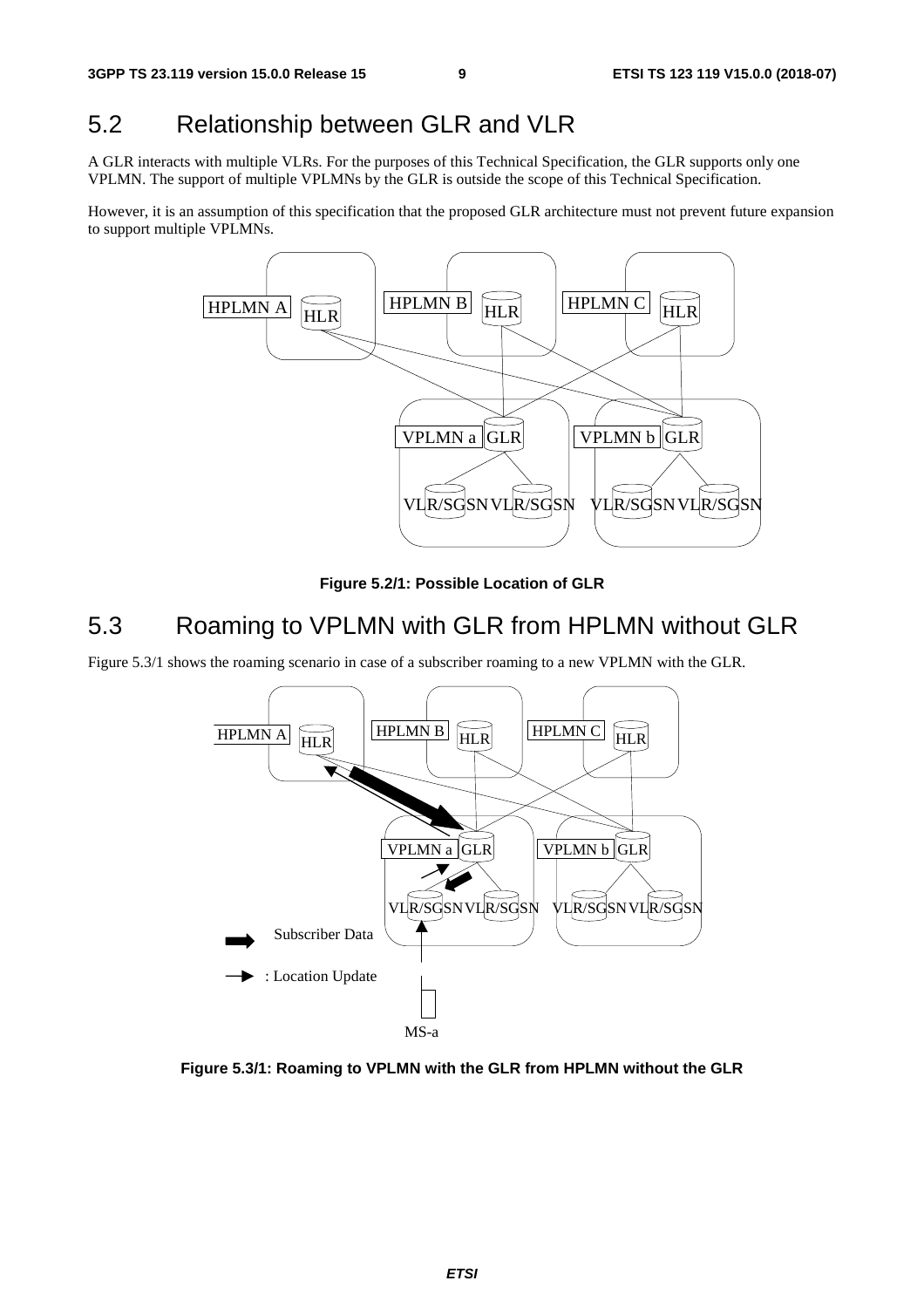# 5.4 Intra-VPLMN with GLR roaming

In this case, the second and further location updating procedure is handled within the VPLMN. No location management message issent to the HPLMN.



**Figure 5.4/1: Intra-VPLMN with GLR roaming** 

# 5.5 Inter-VPLMNs with GLR Roaming

This roaming case is similar to the case of roaming from HPLMN to VPLMN. The first location update procedure is handle by HLR and VLR via GLR of a new VPLMN.



**Figure 5.5/1: Inter-VPLMN with GLR roaming**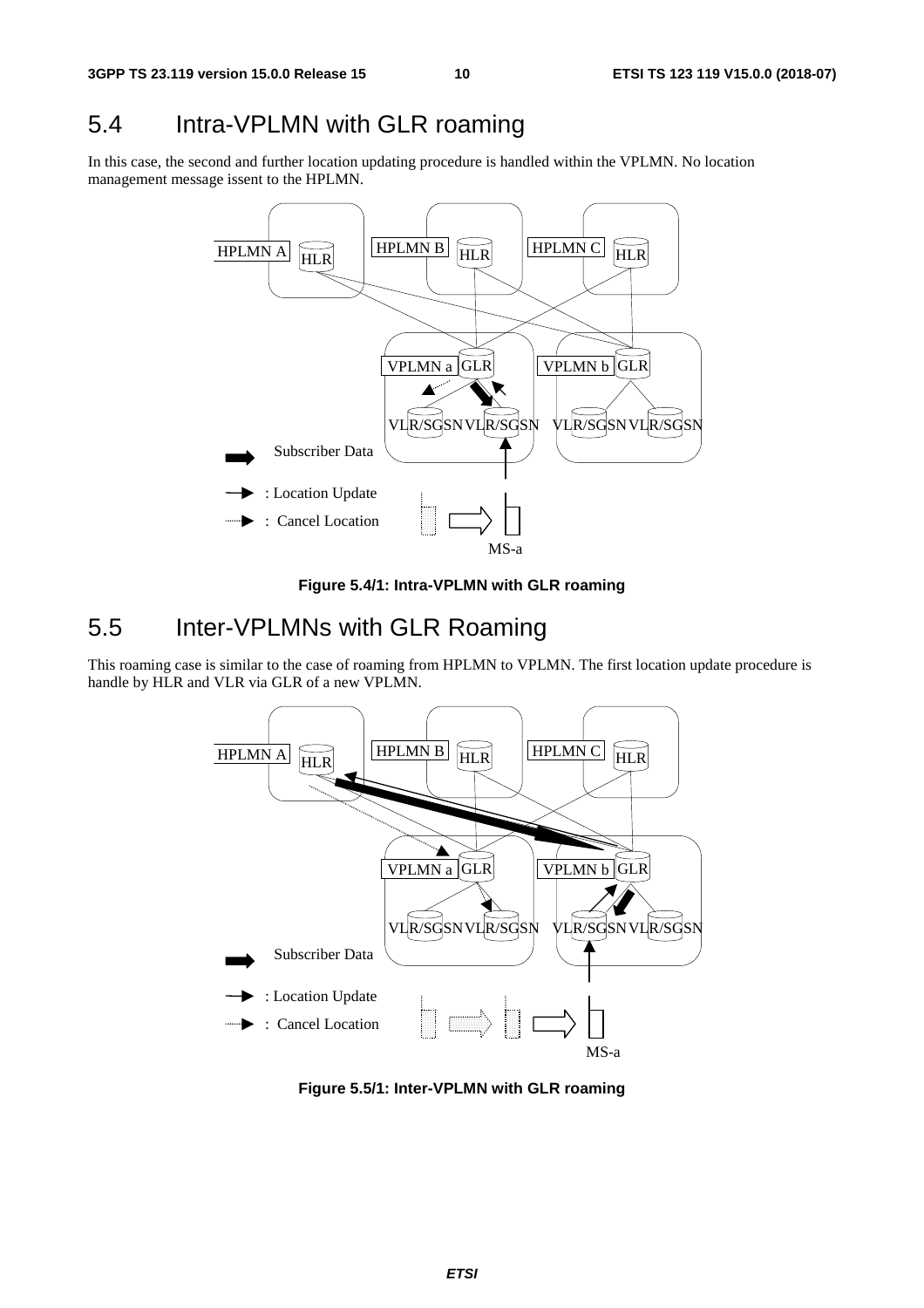# 5.6 Roaming to VPLMN without GLR from VPLMN with GLR

In this case the cancel location procedure is handled by HLR and VLR via GLR of old VPLMN.





# 6 Logical Network Model

The GLR is logically located between HLR and VLR as an optional node to optimise inter-network signalling for location management. The overall GLR concept is achieved by the GLR itself, Intermediate-MSC (IM-MSC) and Intermediate-GSN (IM-GSN). The logical network model is shown in figure 6/1.



Signalling and Data Transfer Interface

#### **Figure 6/1: GLR Network Model**

## 6.1 GLR

The GLR is pseudo-HLR located in visited network. The roamer's information is stored in it and handles location management of it within the network. Presence of GLR is invisible from home network therefore interface between HLR and GLR is same as one of HLR and VLR. Also, the interface between the VLR and GLR is the same as the one between the VLR and the HLR.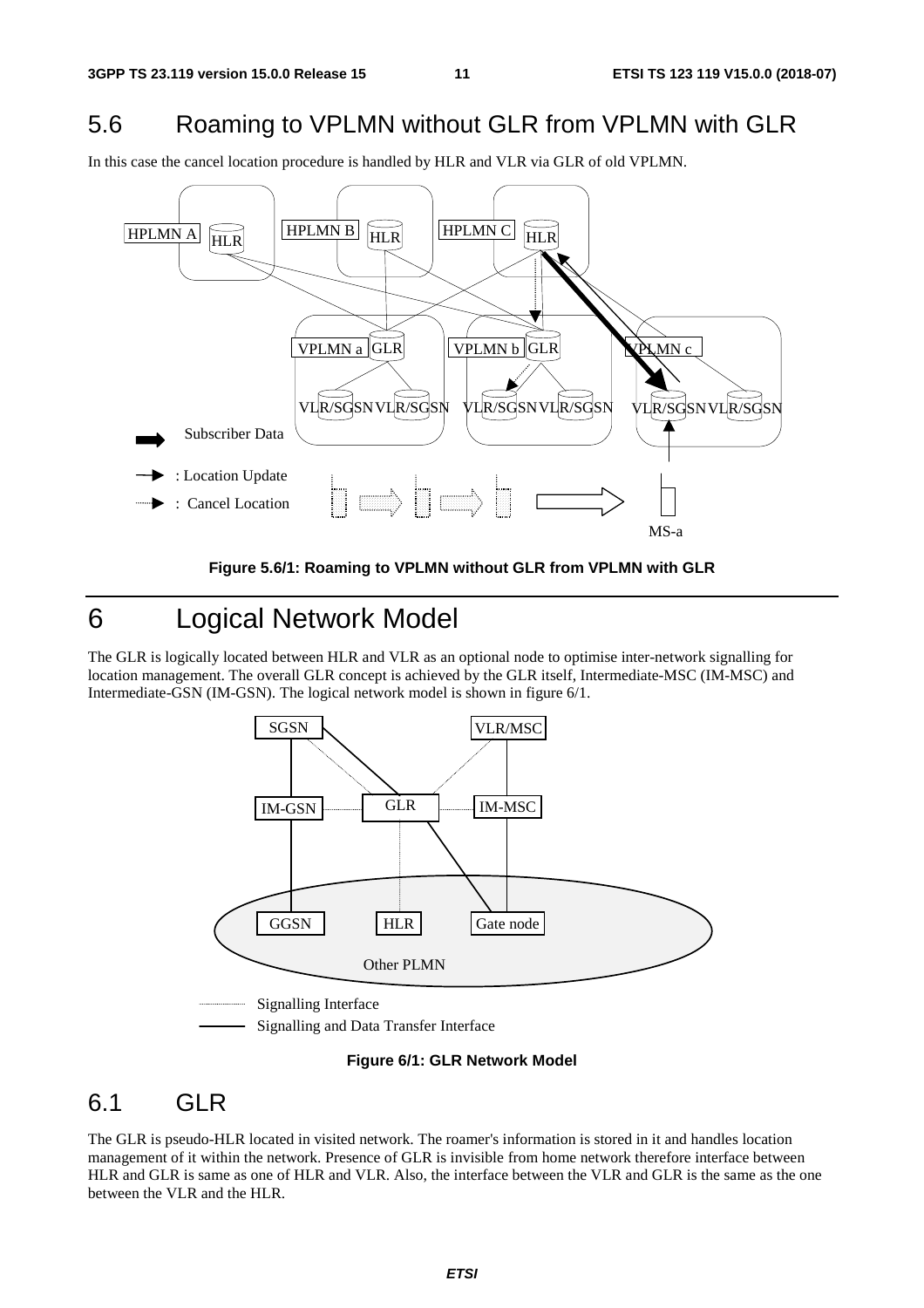The GLR is a logical node and acts as a VLR for MAP signalling (e.g. PRN) from the HPLMN point of view. The GLR acts as a HLR for MAP signalling (e.g. Register SS) from the VPLMN point of view.

The GLR also acts as an SGSN for MAP signalling only (e.g. ISD) from the HPLMN point of view. This is because MAP operations such as ISD must be terminated at the GLR for the purpose of subscriber data caching.

The GLR shall terminate all TC dialogues and start new dialogues towards the HLR or the VLR. The GLR shall generate SCCP address of the HLR (i.e. E.214 MGT) from IMSI.

# 6.2 Intermediate MSC

The Intermediate MSC (IM-MSC) is the logical node, which represent MSCs in the visited network. Some service features use the MSC Number stored in the HLR directly to deliver message from a certain node in home network (e.g. SMS-GMSC) to serving MSC in visited network. In such case, the message is firstly distributed to representative MSC (i.e., IM-MSC) and it relays it to actual serving MSC interrogating routing information to GLR.

- The Intermediate MSC (IM-MSC) is a logical node and represents the VMSC in the GLR equipped VPLMN.
- The IM-MSC acts as the VMSC for the HPLMN in the same way that the GLR acts as a VLR for HPLMN. The IM-MSC terminates MAP signalling from the HPLMN towards the VMSC and forwards the signal to the actual VMSC.
- The IM-MSC has an address interrogation function with which it is able to obtain the actual VMSC Number from the GLR.
- The IM-MSC is implemented in the same physical node as the one in which the GLR is implemented.
- The GLR alters the VMSC Number to the IM-MSC Number within an Update Location message.
- The IM-MSC Number is the E.164 Number assigned to the IM-MSC.
- The interrogation function of the IM-MSC is similar to that in the SMS-GMSC.

# 6.3 Intermediate GSN

The Intermediate GSN (IM-GSN) is a logical node and represents the SGSN for some GTP signalling termination in a GLR equipped VPLMN.

The IM-GSN acts as an SGSN for *only some GTP signalling messages* (i.e. PDU\_Notification request/response, PDU\_Notification\_reject request/response) from the HPLMN. The IM-GSN terminates these GTP signalling messages from the HPLMN towards SGSN and forwards the signal to the actual SGSN. The IM-GSN has an address interrogation function with which it is able to request the actual SGSN address from the GLR.

Apart from the case described above (i.e. PDU\_Notification request/response, PDU\_Notification\_reject request/response), all other GTP signalling should be handled directly between the SGSN and the GGSN.

NOTE: *MAP signalling* towards the SGSN is *NOT* terminated at the IM-GSN. Instead it is terminated at the GLR.

# 6.4 Gate Node

The Gate Node represents a GMSC, GMLC or SMS-GMSC.

# 7 Functional Description

# 7.1 Logical Functions

This subclause gives the logical functions performed within the GLR.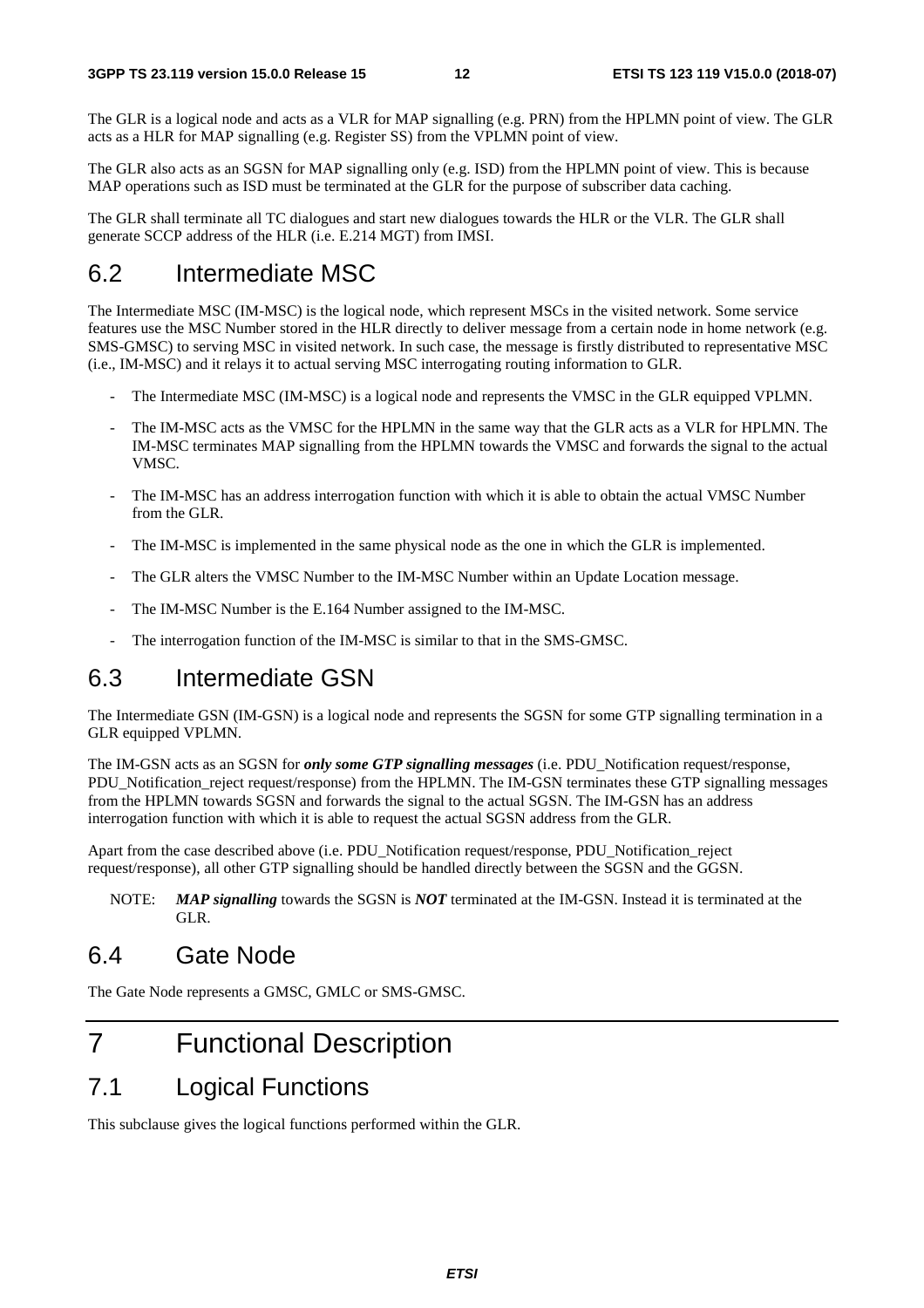## 7.1.1 Message Relay Function

This function is used for the exchange of MAP operation between HLR and VLR/SGSN via GLR. When a message is received from VLR or SGSN, the GLR identifies the relevant HLR using appropriate logic, and vice versa.

## 7.1.2 Address Conversion Function

The Address Conversion function in the GLR is performed when the GLR receives the Update Location message from the VLR or the Update GPRS Location message from the SGSN, and the HLR updating is required. The GLR will convert visited node addresses as follows:

- VLR Number converts to the GLR Number.
- MSC Number converts to the IM-MSC Number.
- SGSN Number converts to the GLR Number.
- SGSN Address converts to the IM-GSN Address.

The converted numbers are sent to the HLR with the Update Location message or Update GPRS message. The HLR stores these addresses as the location information. The HLR uses the GLR Number as the destination address of the messages to VLR and SGSN (e.g., Insert Subscriber Data) and the messages are actually routed to the GLR. The IM-MSC Number is sent to e.g., the SMS-GMSC with a Send Routing Info for Short Message ack message as a destination address to the MSC and the SMS-GMSC uses the IM-MSC Number as the destination address of a Forward Short Message. The IM-GSN Address is sent to the GGSN with Send Routing Info for GPRS ack message and used as the destination address of PDU Notification message.

According to this scheme, the actual visited node addresses would be stored only in the GLR. The GLR can hide second and further UL messages towards the HLR. Consequently inter-PLMN signalling will be reduced.

The address conversion function in the GLR is performed also when the GLR receives any messages that include the HLR Number from the HLR. The GLR will modify the HLR Number as follows.

HLR Number converts to the GLR Number.

The GLR Number is sent to the VLR or SGSN with the same message received from HLR. The VLR or SGSN stores the GLR Number as the HLR number.

## 7.1.3 Subscriber Information Caching Function

This function is to store the subscriber's information, which is obtained from HLR during location updating procedure. When the HLR send *Insert Subscriber Data* message to VLR and/or SGSN via GLR for the location update, the subscriber information is also stored in the GLR and kept until it receives *Cancel Location* message from HLR. The stored information is used for HLR emulation Function.

## 7.1.4 Subscriber Information Cancellation Function

This function is to delete subscriber information stored in GLR and also in VLR and SGSN as requested from HLR or from Location Updating Screening Function in the GLR.

## 7.1.5 HLR emulation Function

This function is to handle the location management procedure only within the visited network. When it is decided that the request of location update can be handled at the GLR without involving HLR by Location Updating Screening Function, this function is invoked and GLR acts like the HLR of the subscriber.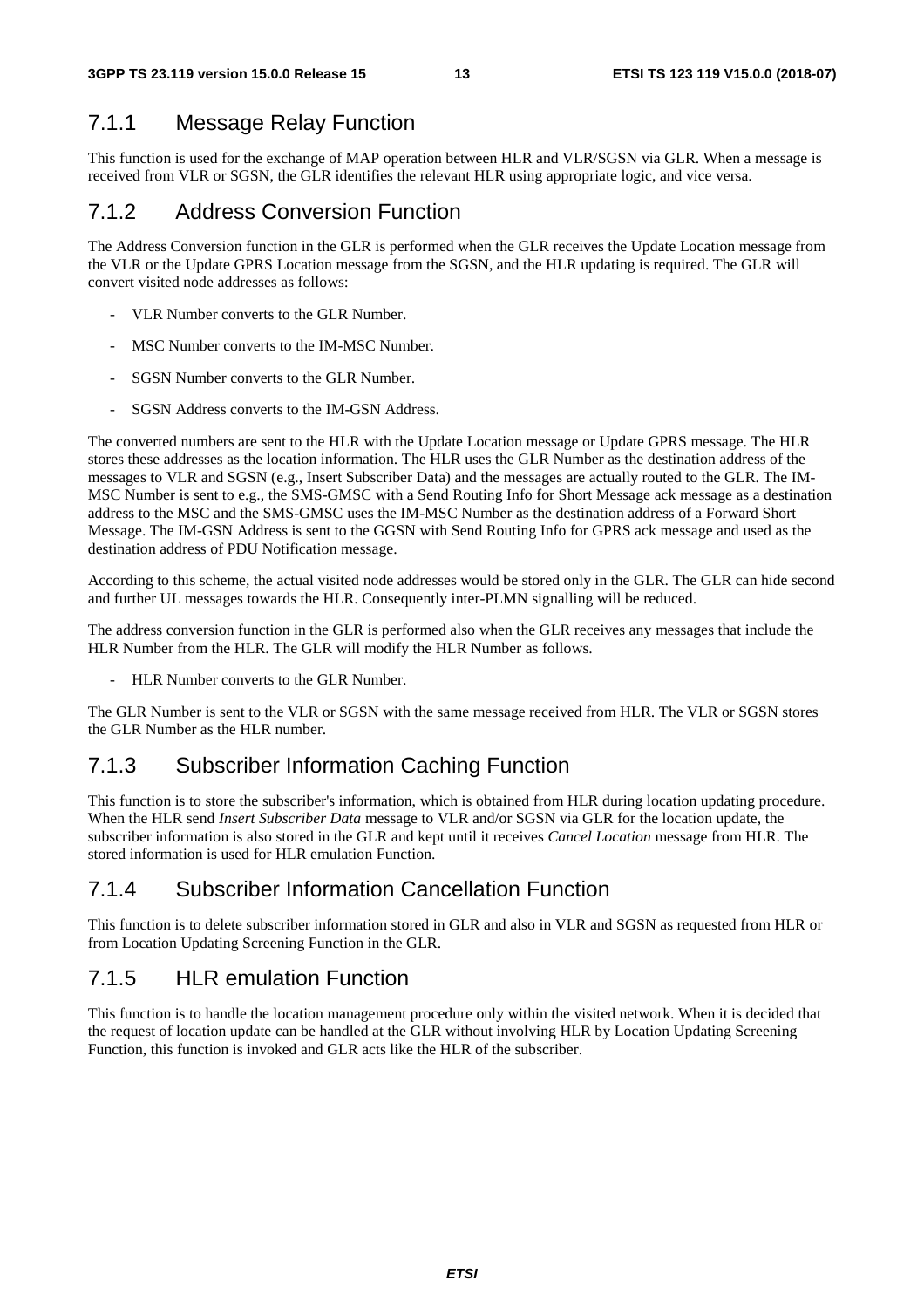# 7.1.6 Location Updating Screening Function

This function is used to judge, whether requested location updating is necessary to be indicated to HLR or not. When the GLR has the IMSI record, the GLR may not indicate the location updating to HLR and HLR emulation function is invoked. However, even though the GLR stores the IMSI record, the update location has to be indicated to HLR in some cases. The detail procedures of the cases are shown below.

## 7.1.7 Routeing Information Providing Function

This function is used to provide routeing information to the Intermediate MSC and the Intermediate GSN.

An Address Interrogation function is located within the IM-MSC, IM-GSN and GLR. The IM-MSC, IM-GSN and GLR need the actual visited node address when they need to forward messages to the actual visited node. The IM-MSC and IM-GSN interrogate the GLR to obtain these actual visited node addresses. The GLR holds the actual visited node address internally.

## 7.1.8 Regional Restriction and Unsupported Services handling Function

This function is used to handle the regional restriction indication or unsupported service indication in Insert Subscriber Data ack message. When the GLR receives the indication, the GLR initiates the location updating procedure toward the HLR. And later, when the user returns to an MSC/SGSN area that is not restricted due to regional subscription or an area that supports the services subscribed, the GLR identifies the need to notify the HLR of the return. Therefore the location updating procedure is initiated toward the HLR for this handling.

## 7.1.9 Super Charger function

This function is used handle the location management procedure from the serving node (i.e. VLR or SGSN) which supports the Super-Charger features. This is basically the same as the Super-Charged HLR. (Refer to 3G TS 23.116 [9]) Followings are supplementary explanation for the GLR behaviour as Super-Charged HLR:

When the subscription data is updated by insert subscriber data procedure from the HLR, the GLR shall update the age indicator to reflect the change of the subscription data and sends the subscription data to the serving node identified by the GLR.

If the GLR receives location registration request from the Super-Charged serving node and has no subscription data for the user, whatever the content of the age indicator in the request is, when the GLR receives the subscription data from the HLR, it relays the data to the serving node.

# 7.2 Circuit Switched Service

## 7.2.1 Location Management Procedures

[Editor's Note: This section may be modified after the finalising of restructuring of 3G TS 23.012 [3] and section 19 of 3G TS 29.002 [10].]

## 7.2.1.1 Location Updating Procedure

In case of first location updating procedure in the network that introduces the GLR, this procedure is handled by HLR and VLR via GLR. For the second and further location updating, HLR is no longer involved with the procedure. The distinction of those two cases is controlled by GLR so that HLR and VLR is not necessary to be conscious of the difference.

## 7.2.1.1.1 First Location Updating Procedure

The first location updating procedure in a network is illustrated in figure 7.2/1. Each step is explained in the following list.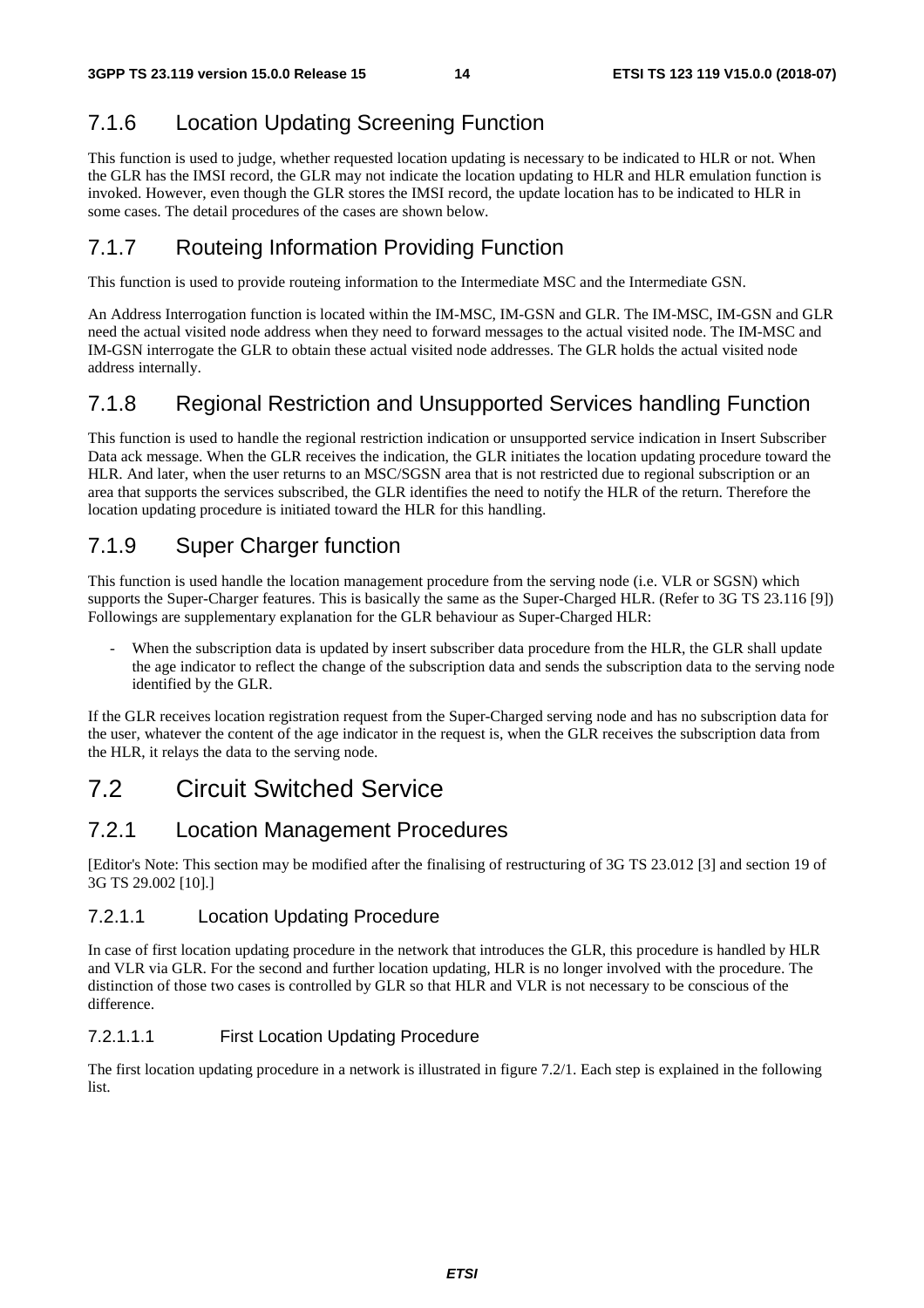

#### **Figure 7.2/1: First Location Updating Procedure in the Network**

#### Procedure:

- 1) When the GLR receives an *Update Location* message from a VLR and does not hold the subscriber's information for the user (i.e. at first location updating to the GLR), the GLR:
	- stores the VLR Number and serving MSC Number included in the received message, and
	- sends an *Update Location* message to the HLR with the GLR Number as *VLR Number*, and IM-MSC Number as *MSC Number*.
- 2) The HLR stores the GLR Number and IM-MSC Number from received message as respectively VLR Number and serving MSC Number. Thereafter the HLR initiates insert subscriber data procedure and cancel location procedure. When the GLR receives *Insert Subscriber Data* message from the HLR, the GLR stores the subscriber's information in the message and transport it to the VLR.
- 3) After these procedures, the HLR replies to an *Update Location* message from the GLR and the GLR transports the response to the VLR.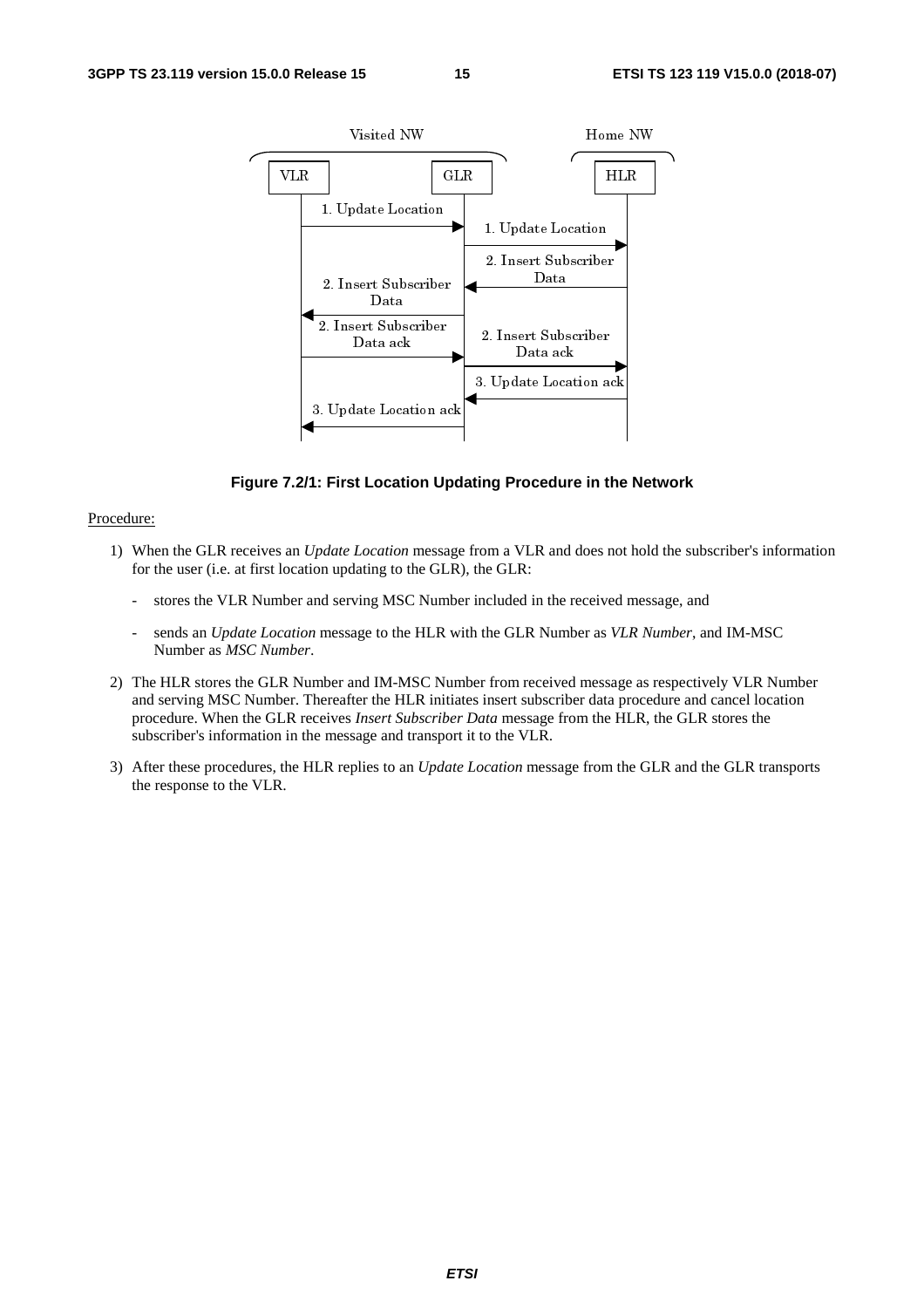### 7.2.1.1.2 Second and further Location Updating Procedure

The second and further location updating procedure in the network is illustrated in figure 7.2/2. Each step is explained in the following list.



#### **Figure 7.2/2: Second and further Location Updating Procedure in the Network**

#### Procedure:

- 1) When the GLR receives an *Update Location* message from newly visited VLR and holds the subscriber information for the user (i.e. at second or further location updating to the GLR), the GLR stores the new VLR Number and new serving MSC Number included in the received message.
- 2) Thereafter the GLR initiates insert subscriber data procedure and cancel location procedure.
- 3) After these procedures, the GLR replies to an *Update Location* message from the VLR.
- 7.2.1.1.3 Functional requirements of GLR
- 7.2.1.1.3.1 Process Update\_Location\_GLR

Figure 7.2/3 shows SDL chart for Process Update\_Location\_GLR.

Sheet1: the test "HLR update required?" takes the "yes" exit the GLR checks some flags (ex. CCBS mon. flag) to perform the "Location Updating Screening Function (see to section 7.1.6)" and if it is needed to update location information to the HLR.

Sheet1: CCBS\_Status\_Report\_GLR procedure is called only if Alternative 2 for CCBS is performed in GLR.

Sheet2: after the GLR sends an Update Location message to the HLR, the GLR receives the response with:

- an Insert Subscriber Data message handled by the procedure Insert\_Subscriber\_Data\_GLR.
- a Forward Check SS indication message. This message will be relayed to the VLR without any change of the current state.
- an Update Location ack message. If the GLR receives this message, this indicates that updating has been successfully completed. The GLR sets the "(Location and Subscriber information) LSIC by HLR" indicator to "Confirmed". The GLR send an Update Location ack message to the VLR.
- an Update Location negative response message. If the GLR receives this message, this indicates that updating has been unsuccessfully completed. The GLR sets the "(Location and Subscriber information) LSIC by HLR" indicator to "False". The GLR sends an Update Location negative to the VLR.

Sheet1: process Cancel Location Initiated GLR is specified in subclause 7.2.1.2.1.2.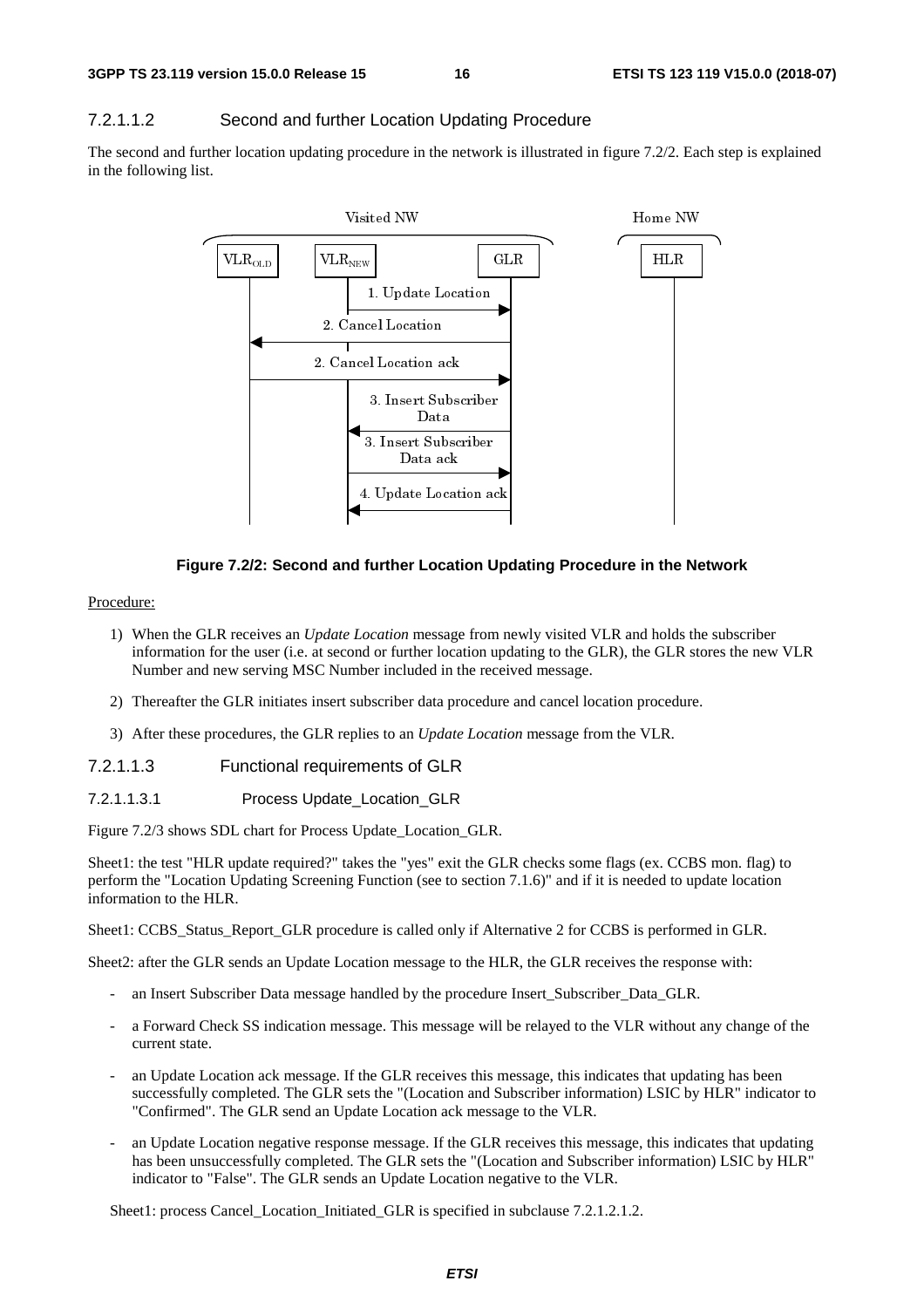Process in the GLR to handle an Update Location request and trigger the correct application process Process Update\_Location\_GLR 1(7) Signales to/from the left are to/from the VLR Signales to/from the right are to/from the HLR Idle Update Location **Check** Parameter  $\|$  -  $\frac{1}{1}$ See TS 23.018 Result= Pass subscriber known in GLR Network access mode  $\leq$ GPRS only Set negative response: Unknown Subscriber Update Location negative response Idle **HLR** update required?  $\widehat{\phantom{a}}$ New VLR Super\_Charged ancel\_Locati¢ \_GLR Result =Pass? Cancel\_Location Initiated GLR CCBS\_status\_ report\_GLR 1 Set GLR Number as VLR Number Set IM-MSC Number as **MSC Number** Update Location Wait\_For\_ Data Yes Yes Yes No No Yes No Yes No Yes No No

Sheet5: CCBS\_Start\_Report\_GLR procedure is called only if Alternative 2 for CCBS performed in GLR.

**Figure7.2/3(1): Process Update\_Location\_GLR**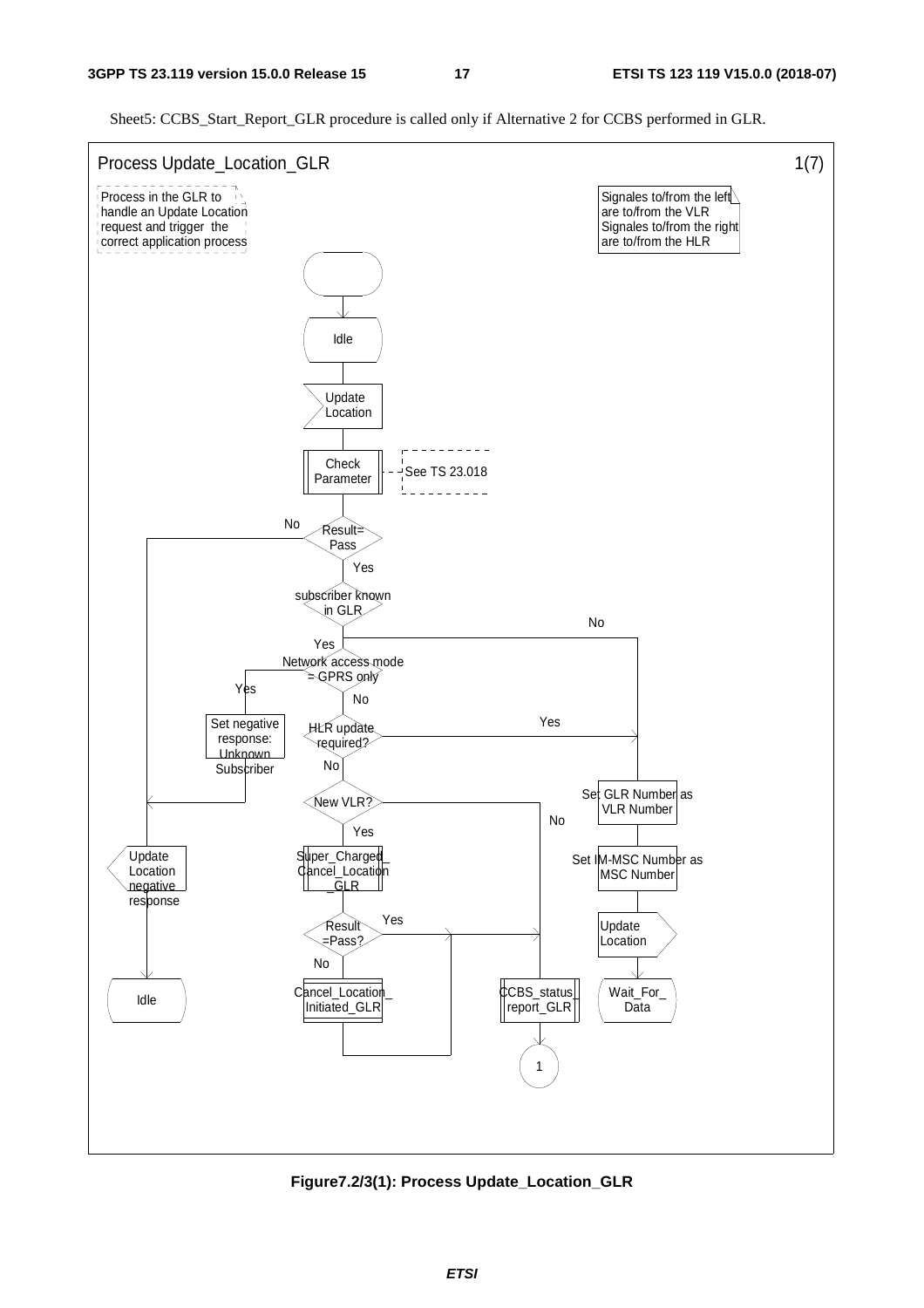

**Figure7.2/3(2): Process Update\_Location\_GLR**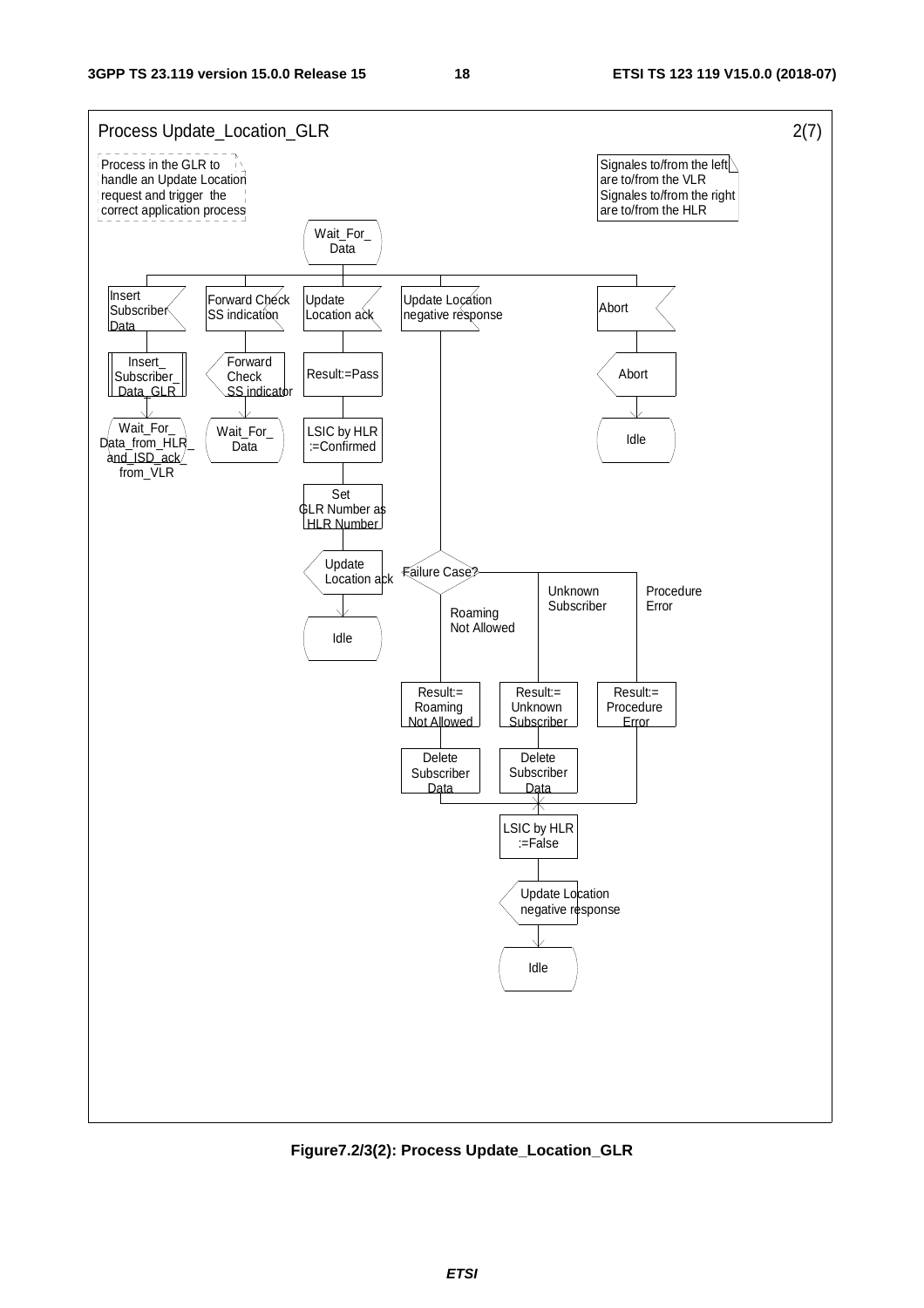

**Figure7.2/3(3): Process Update\_Location\_GLR** 

*ETSI*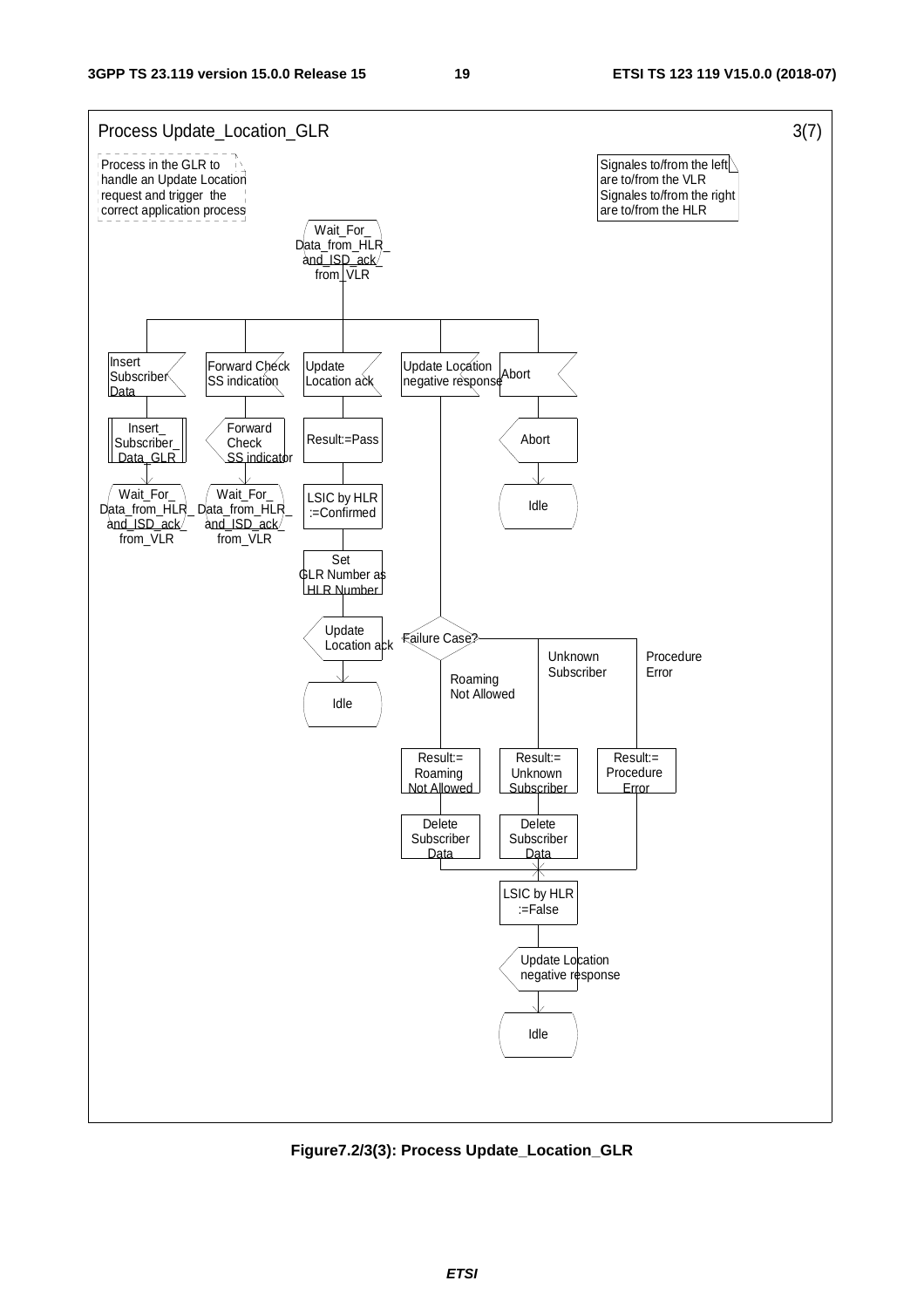

**Figure7.2/3(4): Process Update\_Location\_GLR**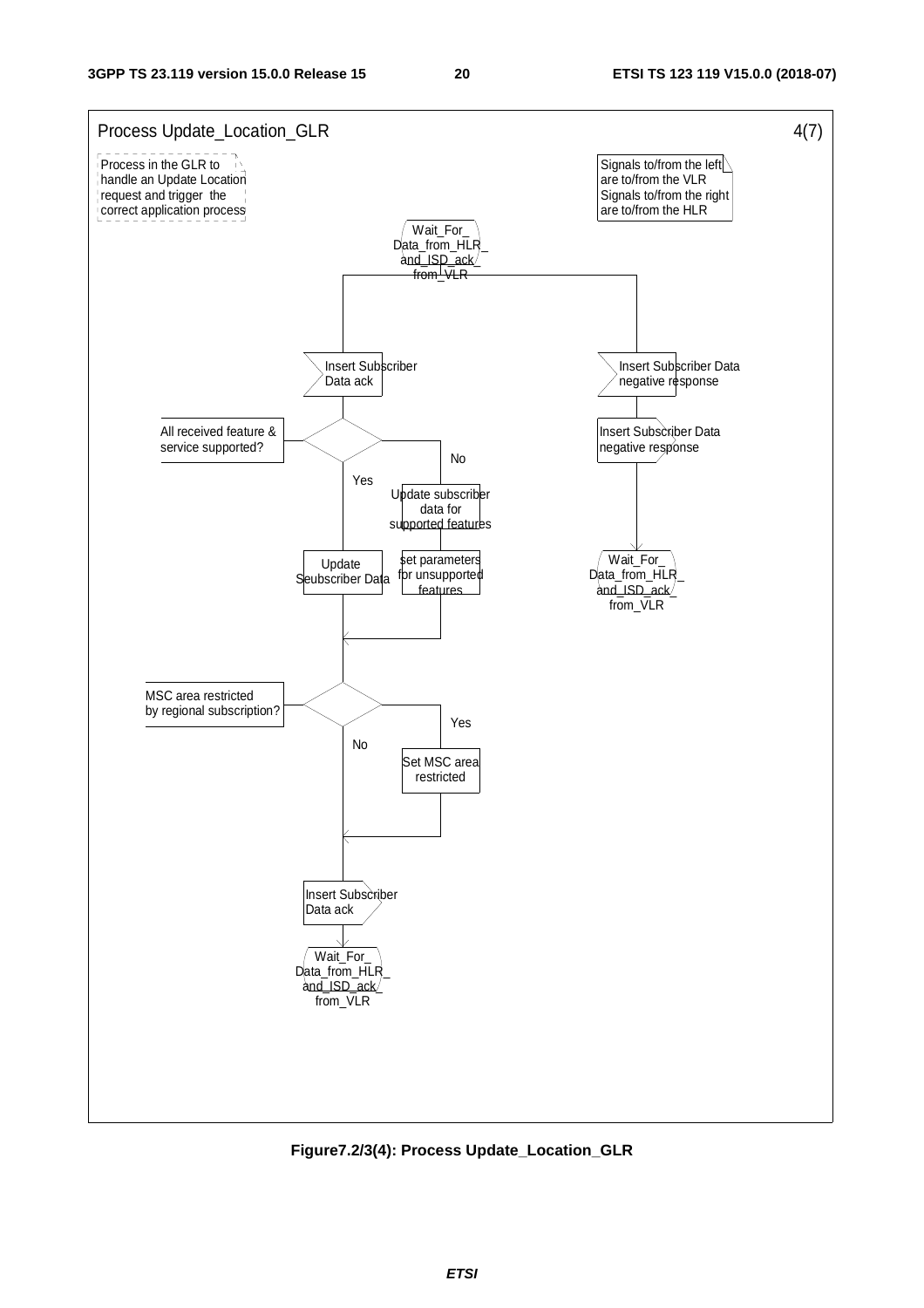

**Figure7.2/3(5): Process Update\_Location\_GLR**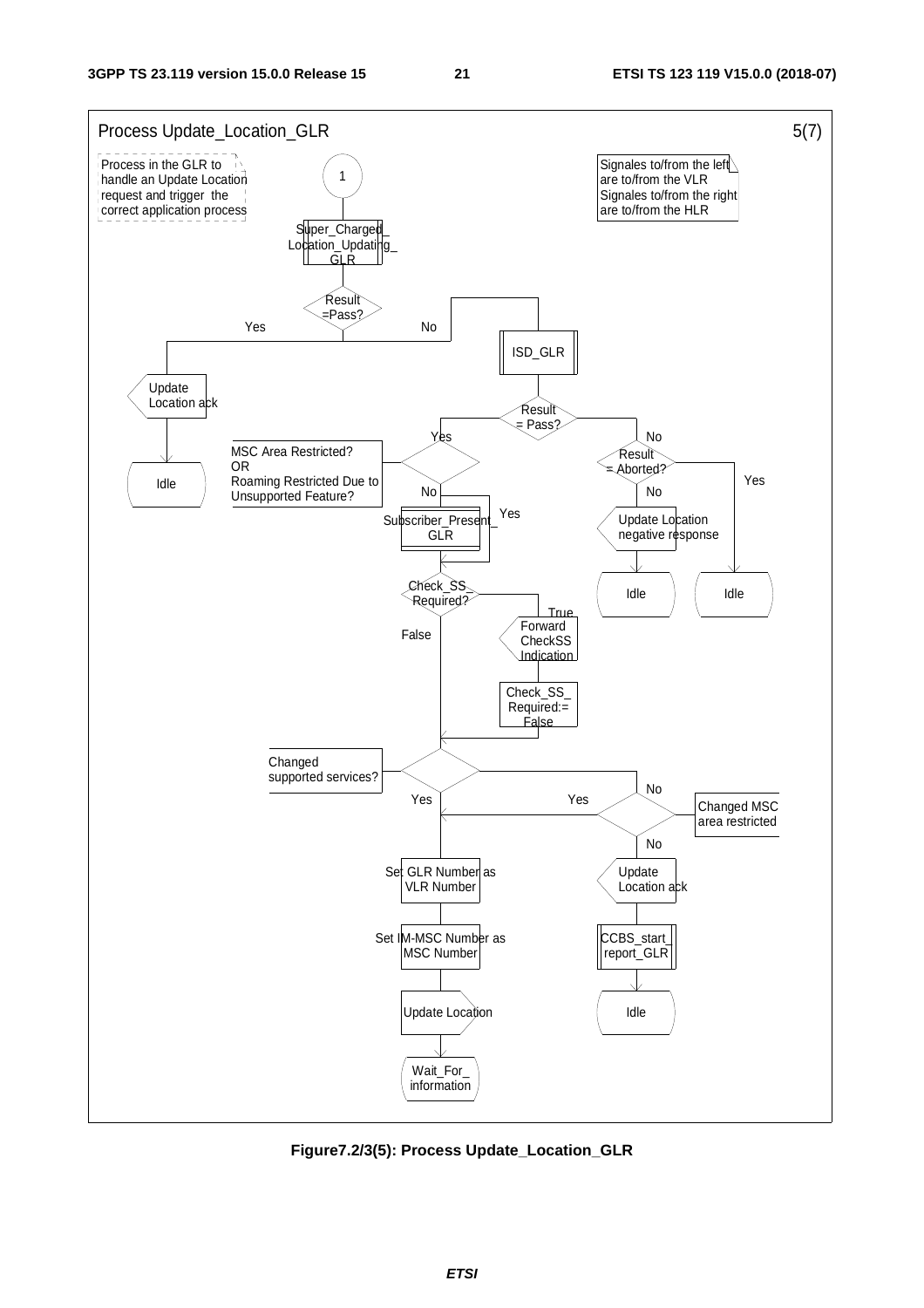

**Figure7.2/3(6): Process Update\_Location\_GLR**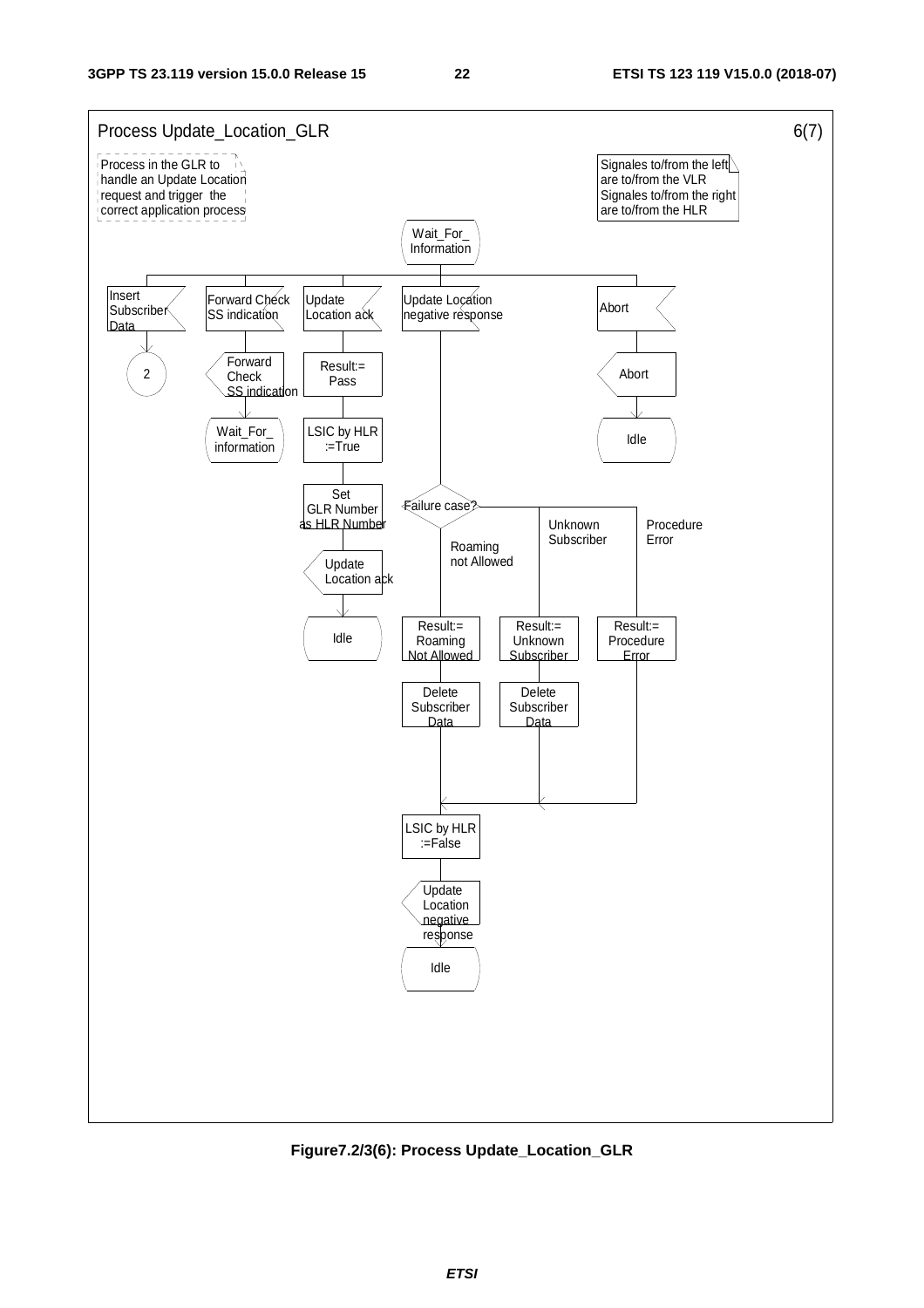

**Figure7.2/3(7): Process Update\_Location\_GLR**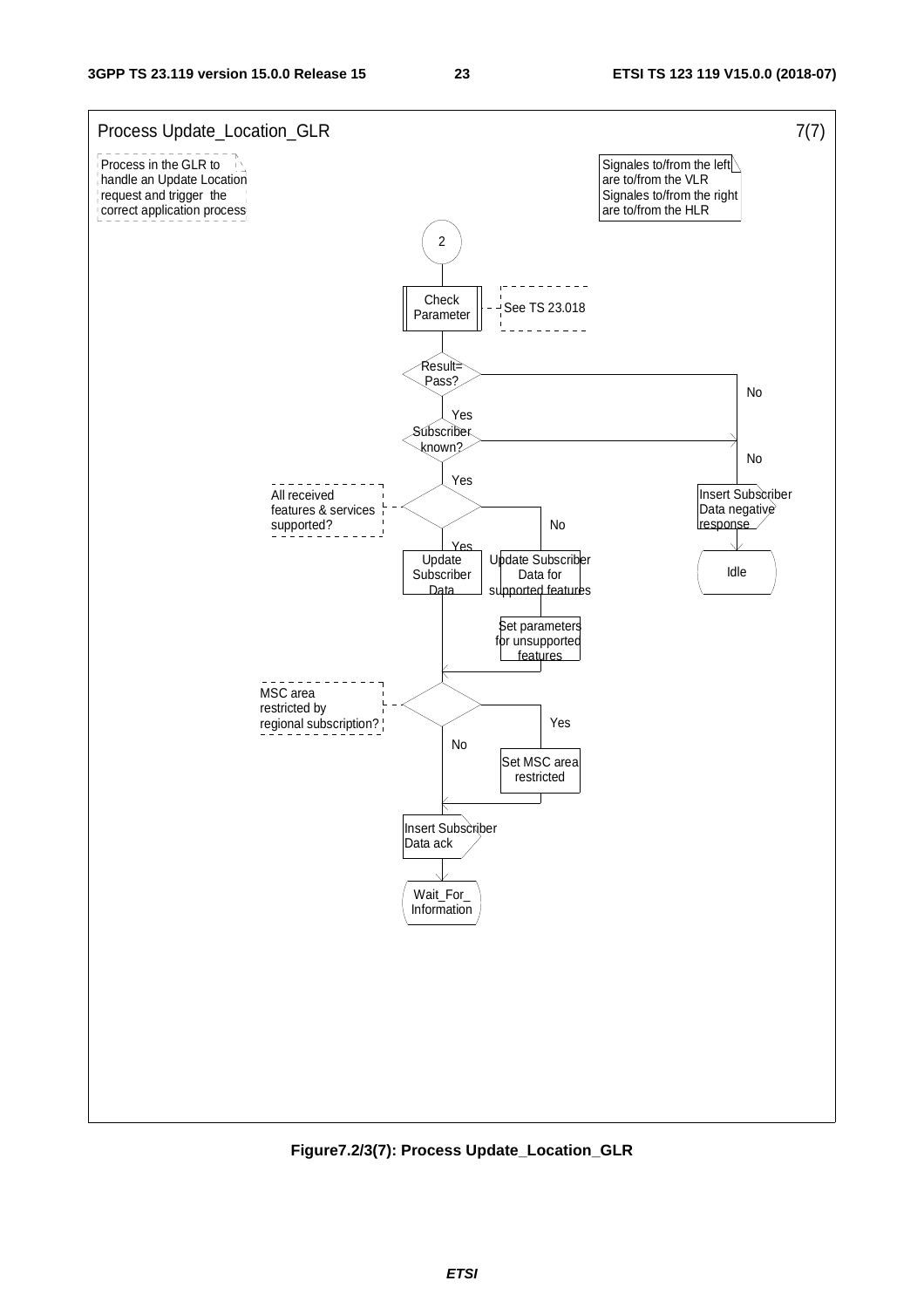### 7.2.1.1.3.2 Process Subscriber\_Present\_GLR

Figure 7.2/4 shows SDL chart for Process Subscriber\_Present\_GLR.



**Figure7.2/4: Process Subscriber\_Present\_GLR**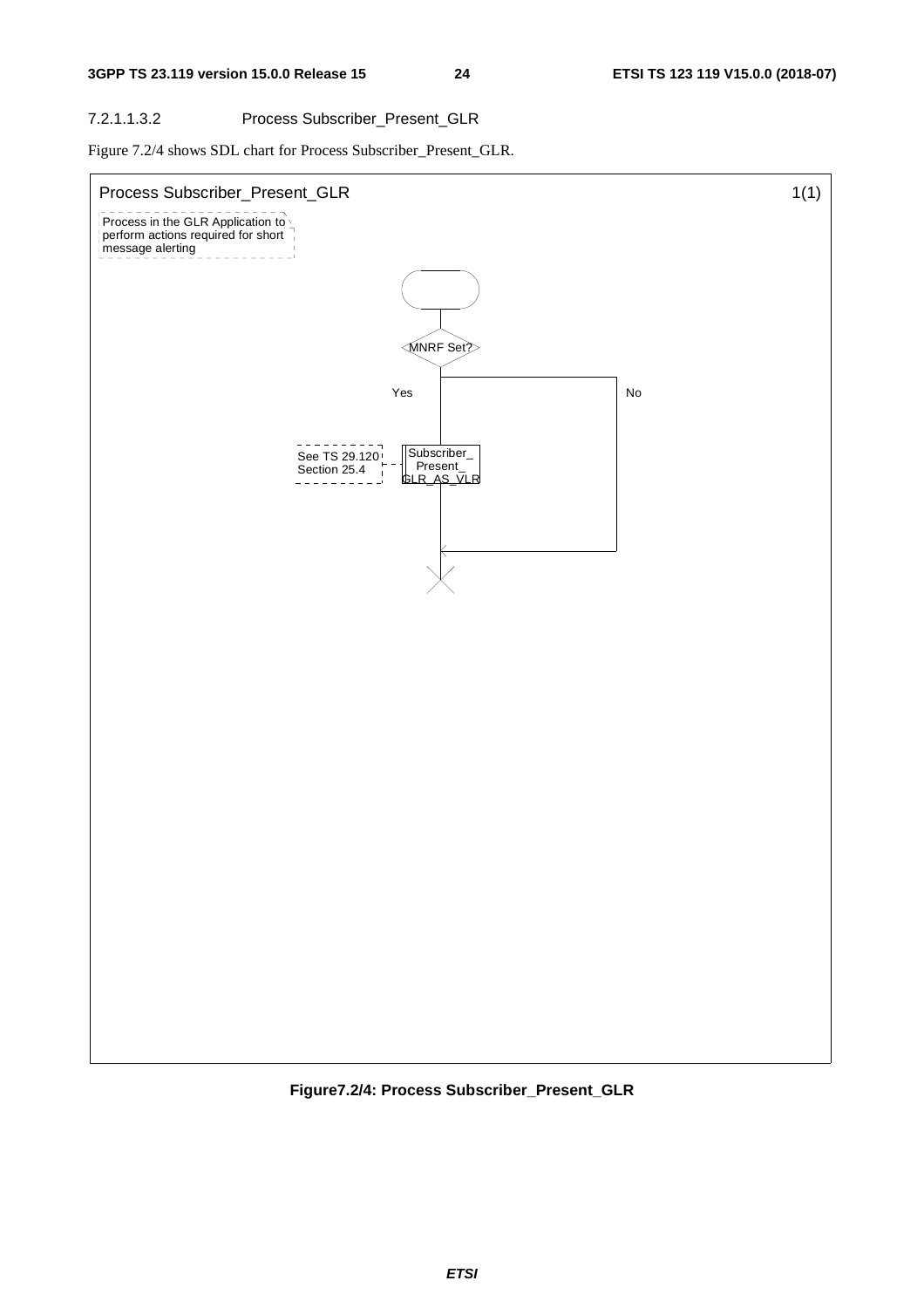### 7.2.1.1.3.3 Procedure Insert\_Subscriber\_Data\_GLR

Figure 7.2/5 shows SDL chart for Procedure Insert\_Subscriber\_Data\_GLR. This procedure is initiated by receiving Insert Subscriber Data from the HLR. This procedure is used by Process Update\_Location\_GLR and Process Update\_GPRS\_Location\_GLR.



**Figure7.2/5: Procedure Insert\_Subscriber\_Data\_GLR**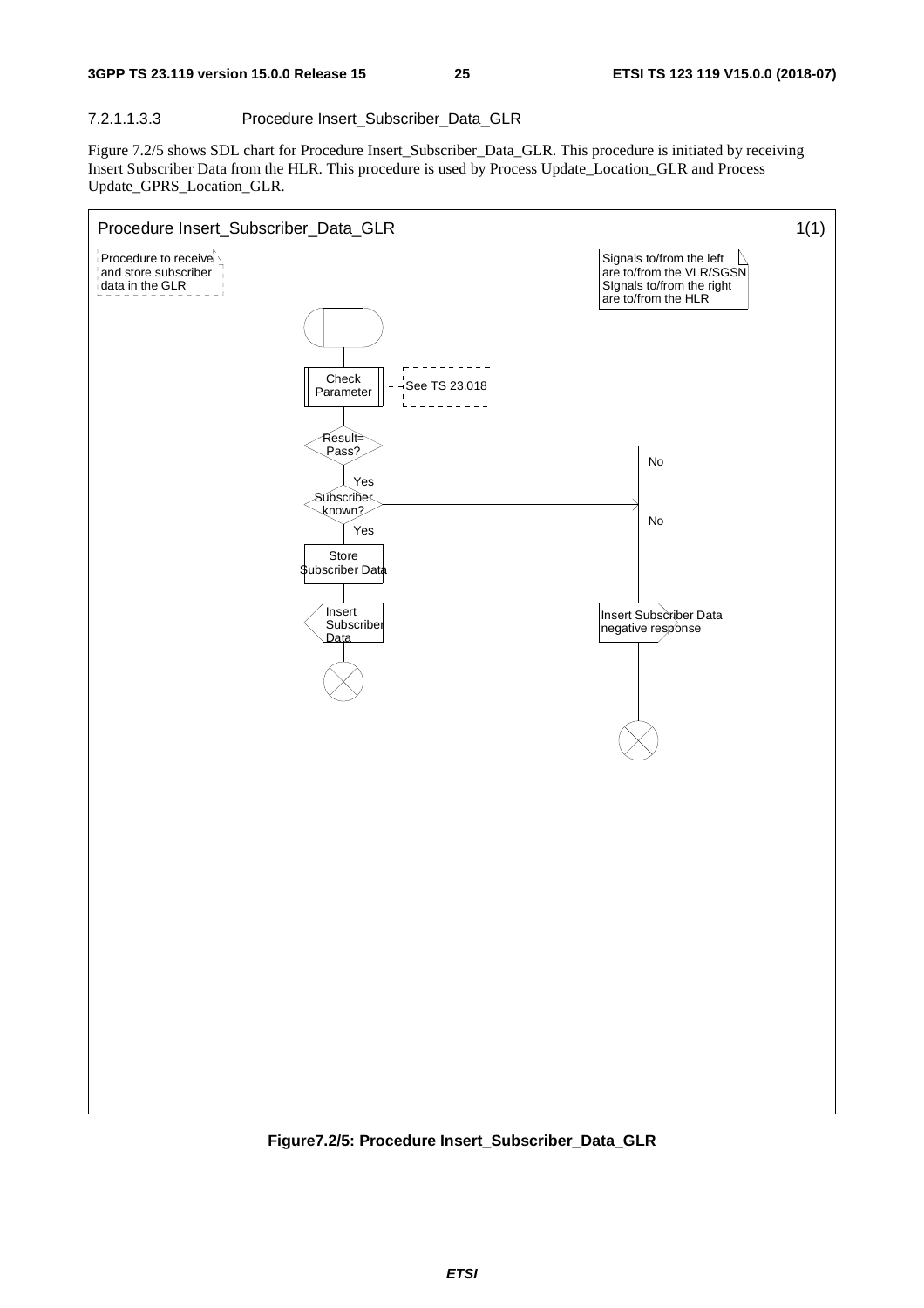### 7.2.1.1.3.4 Procedure Insert\_Subscriber\_Data\_Initiated\_GLR

Figure 7.2/6 shows SDL chart for Procedure Insert\_Subscriber\_Data\_Initiated\_GLR. This procedure is initiated if HLR update is not required.



**Figure7.2/6(1): Procedure Insert\_Subscriber\_Data\_Initiated\_GLR**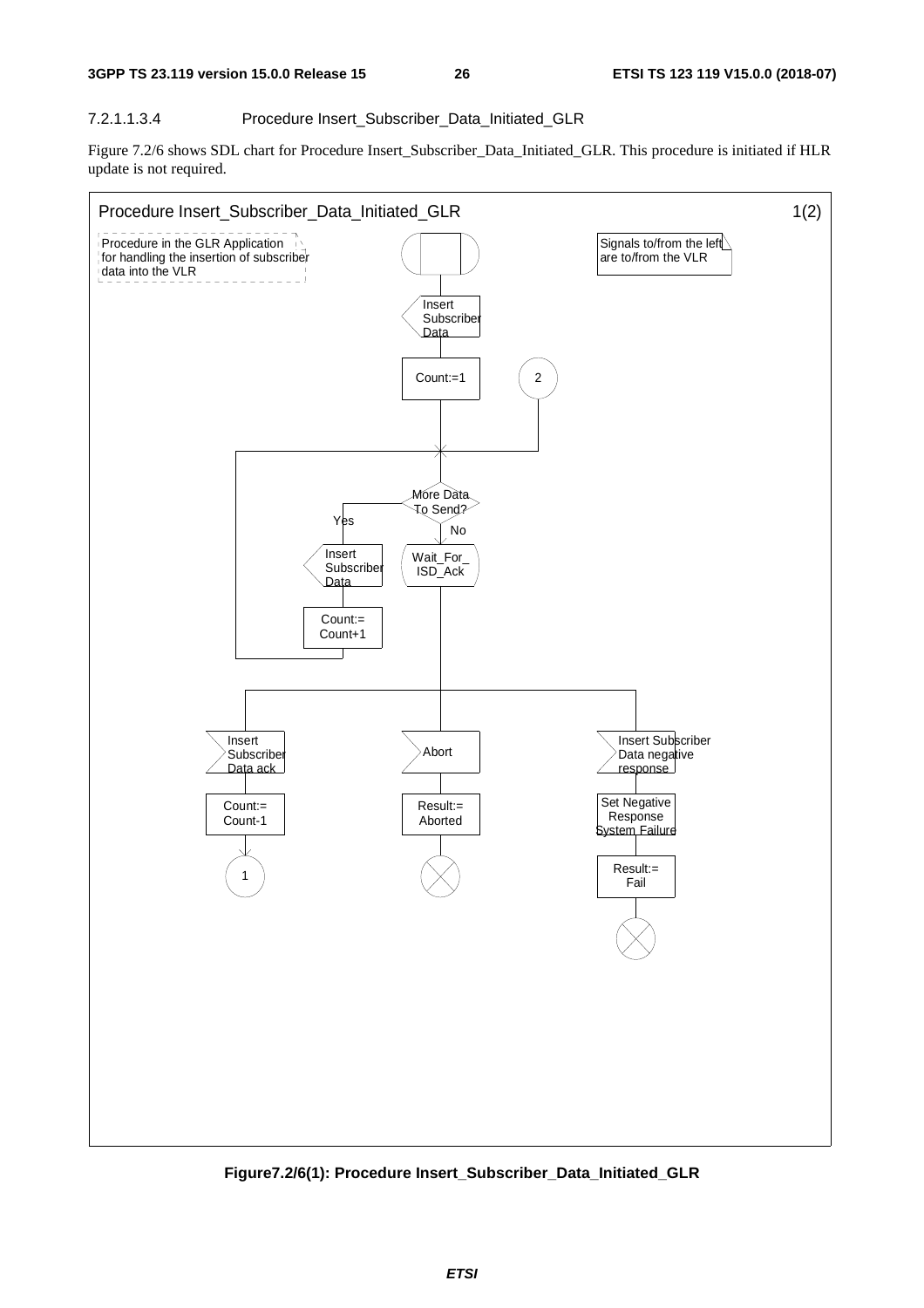

**Figure7.2/6(2): Procedure Insert\_Subscriber\_Data\_Initiated\_GLR**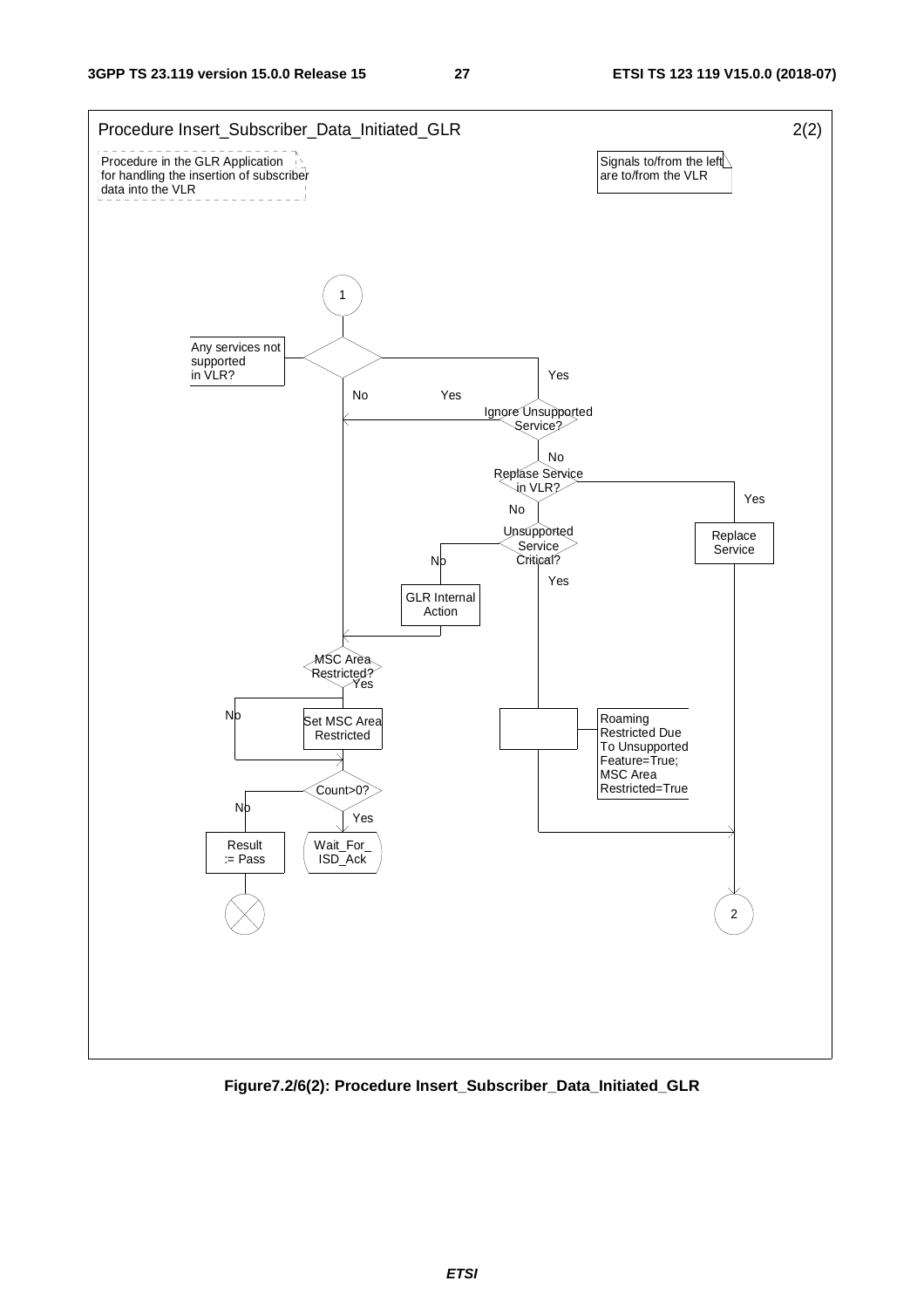## 7.2.1.2 Cancel Location Procedure

The cancel location procedure in the network when MS leave the network is illustrated in figure 7.2/7. Each step is explained in the following list.



**Figure 7.2/7: Cancel Location Procedure in the Network** 

#### Procedure:

- 1) When the HLR receives an *Update Location* message from newly visited VLR after the MS left the network with the GLR, the HLR initiates cancel location procedure to the GLR.
- 2) The GLR receives a *Cancel Location* message from the HLR and transport to the previously visited VLR. When the GLR receives the response, the GLR transports it to the HLR and delete the roamer's subscriber profile and location information.
- 3) The HLR initiates insert subscriber data procedure to the newly visited VLR.
- 4) After the procedure, the HLR returns the response of an *Update Location* message to the newly visited VLR.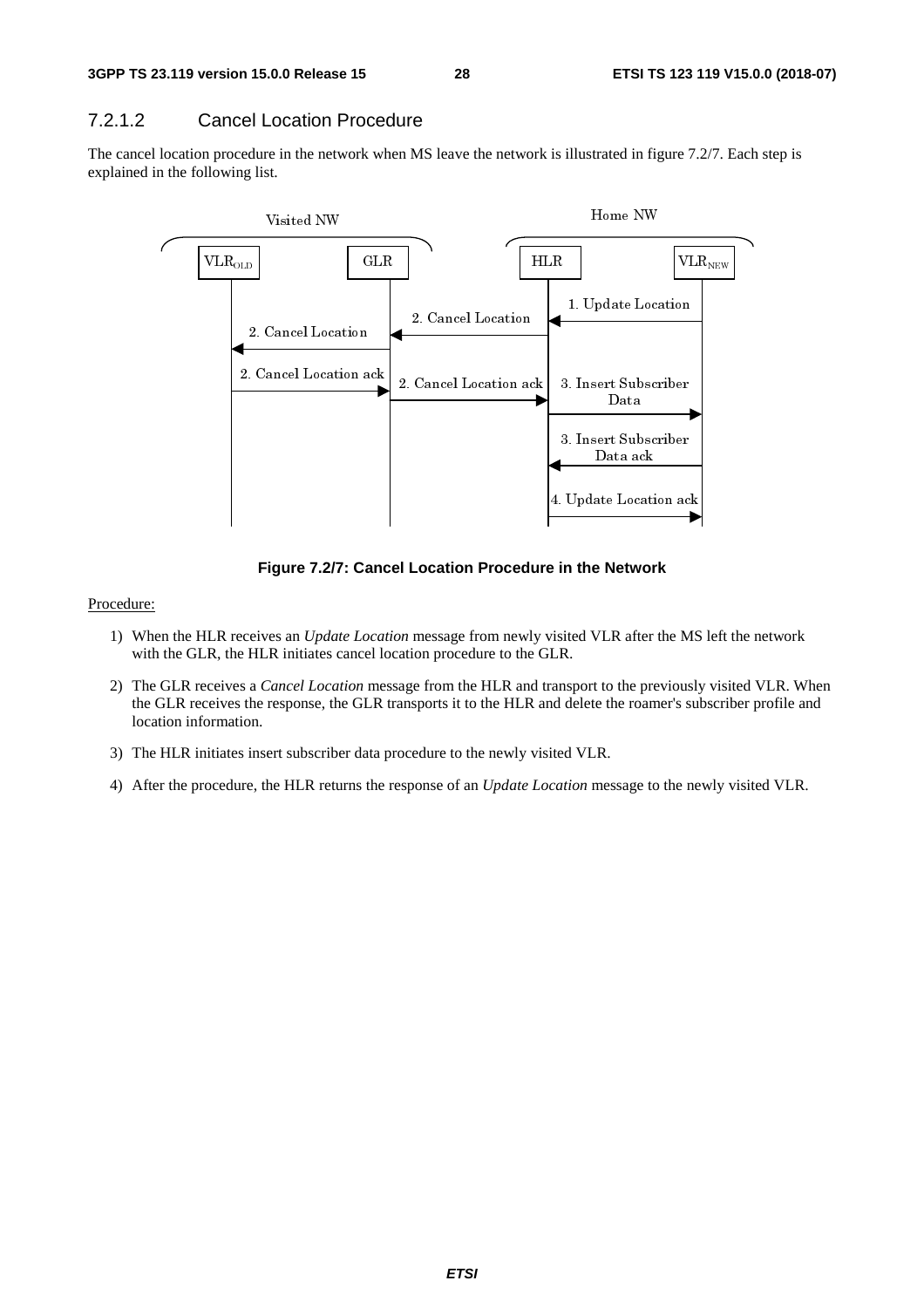- 7.2.1.2.1 Functional requirements of GLR
- 7.2.1.2.1.1 Process Cancel\_Location\_GLR

Figure 7.2/8 shows SDL chart for Process Cancel\_Location\_GLR. This process is initiated from the HLR.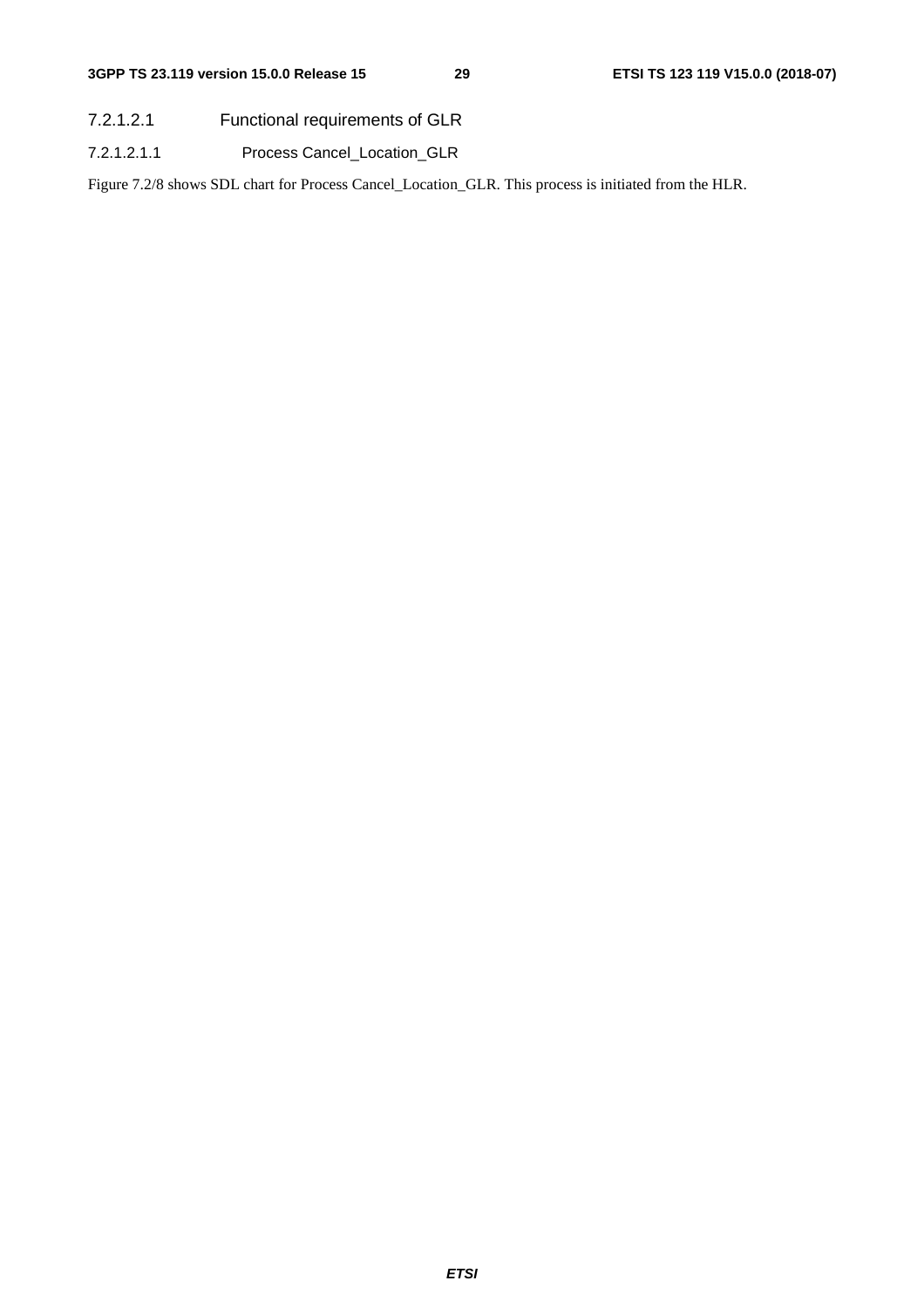

**Figure7.2/8: Process Cancel\_Location\_GLR**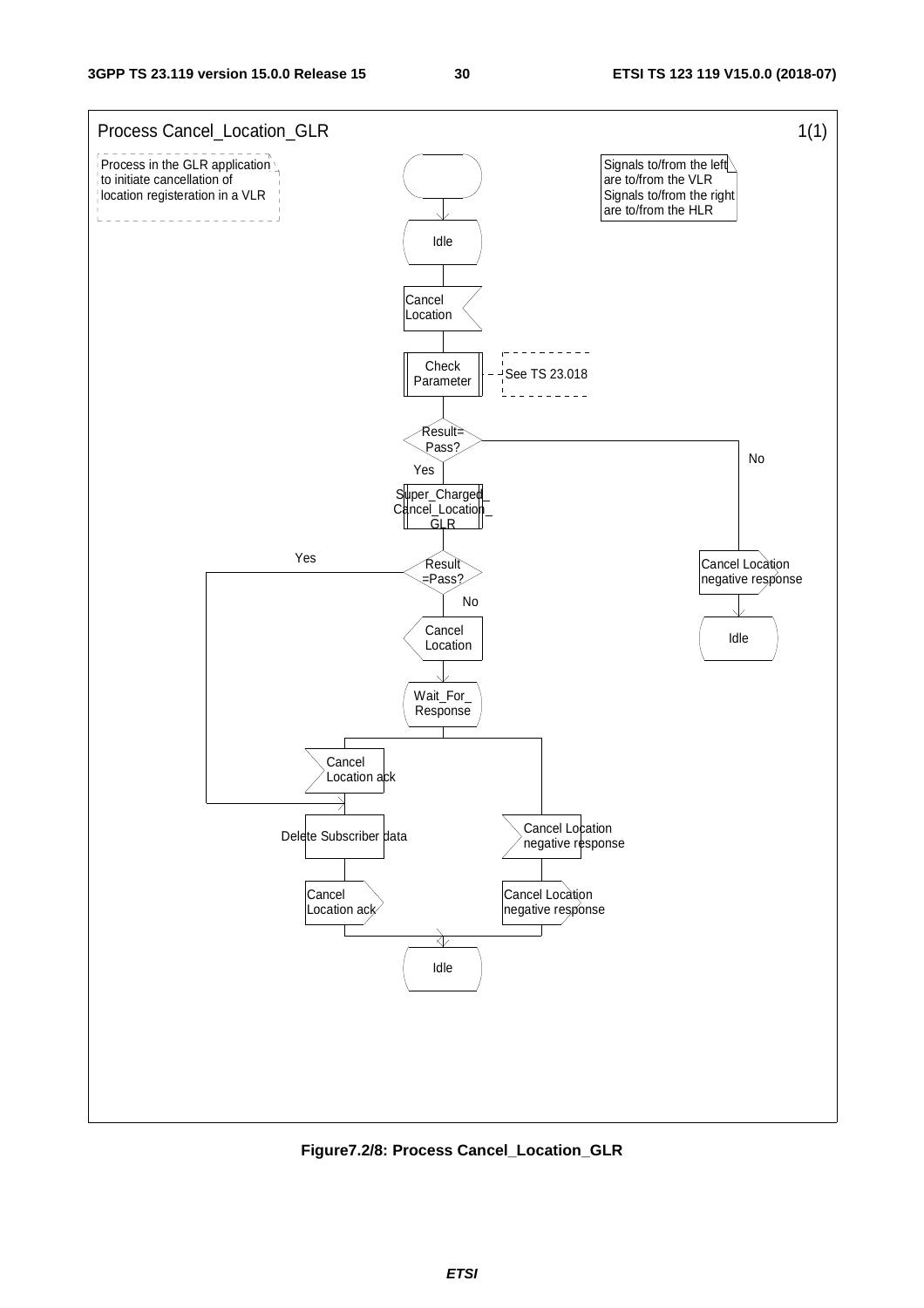### 7.2.1.2.1.2 Process Cancel\_Location\_Initiated\_GLR

Figure 7.2/9 shows SDL chart for Process Cancel\_Location\_Initiated\_GLR. This process is initiated if HLR update is not required.



**Figure7.2/9: Process Cancel\_Location\_Initiated\_GLR**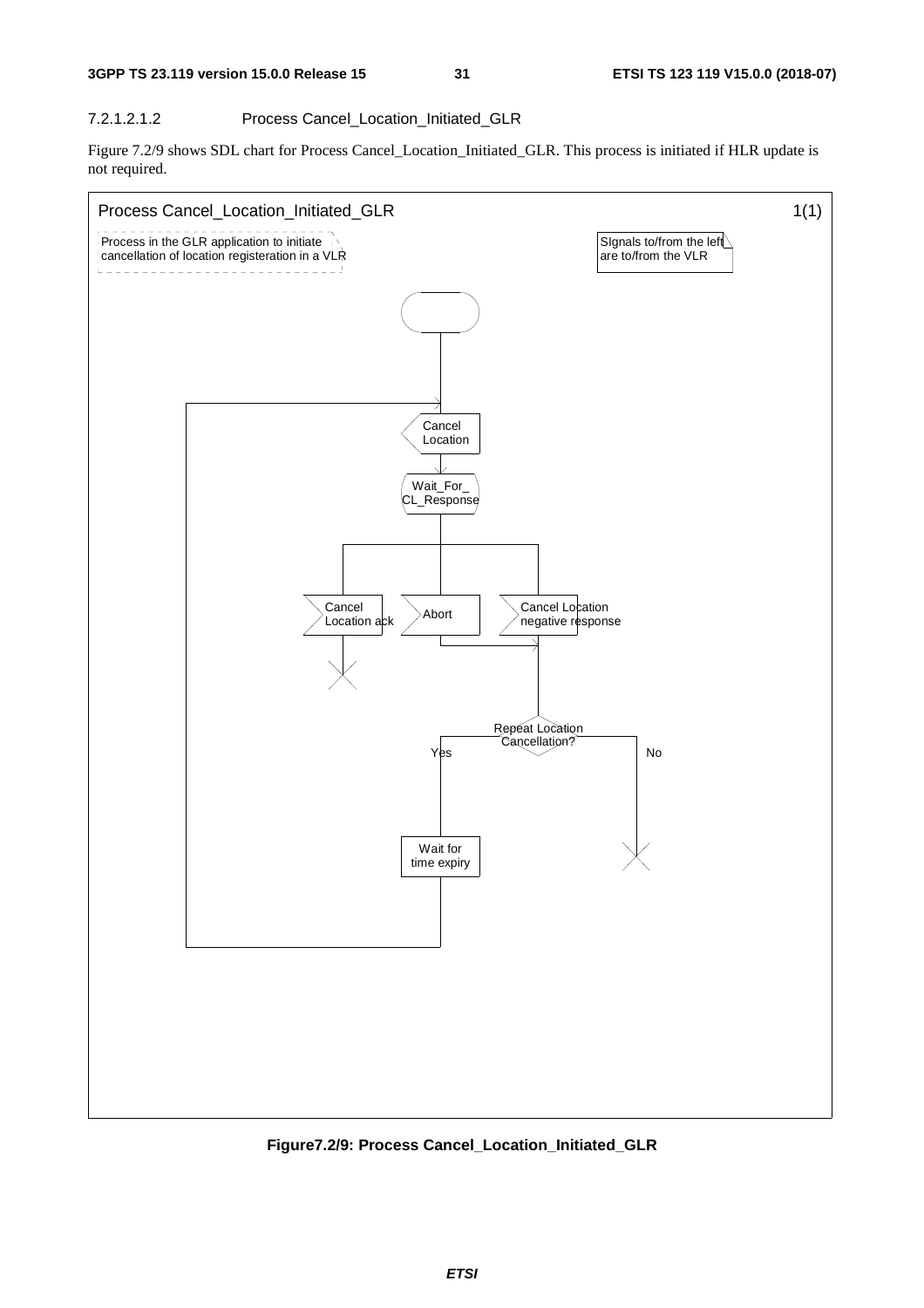## 7.2.1.3 Handling of unsupported service

The procedure can be used to handle the case where the VLR does not support the full set of services required by the user.

See figure 7.2/10. When the GLR receives the Insert Subscriber Data Acknowledge message indicating "Service Not Supported", it initiates the location updating procedure toward the HLR. The HLR takes some appropriate reaction (e.g. initiates service substitution or roaming restriction etc.) and determines whether to accept the location updating request or not for the user. The HLR generates a new profile (i.e. the profile after service substitution), which must be forwarded by the GLR to the VLR. The GLR must also maintain a copy of the actual service profile for the subscriber (i.e. the profile before service substitution).

The GLR will have to perform some transaction level processing on message 3 (i.e. Insert Subscriber Data ack) from the VLR. Subsequently, when the GLR sends message 6 (i.e. Insert Subscriber Data ack) to the HLR, the message format will have to match that of message 5 (Insert Subscriber Data) from the HLR.



**Figure 7.2/10: MS Arrives at a VLR That Cannot Handle all Services** 

When the user roams from a VLR area with restricted service support into a VLR area where the VLR can support the full set of subscribed services, the GLR must:

- Identify that the new VLR can support the actual service profile required by the HLR, i.e. the profile before service substitution.
- notify the HLR to take the appropriate reaction to restore services. Therefore, the GLR initiates the location updating procedure towards the HLR. (refer to figure 7.2/11 in the case of circuit switched mode).

The GLR will have to perform some transaction level processing on message 3 (i.e. Insert Subscriber Data ack) from the VLR. Subsequently, when the GLR sends message 6 (i.e. Insert Subscriber Data ack) to the HLR, the message format will have to match that of message 5 (Insert Subscriber Data) from the HLR.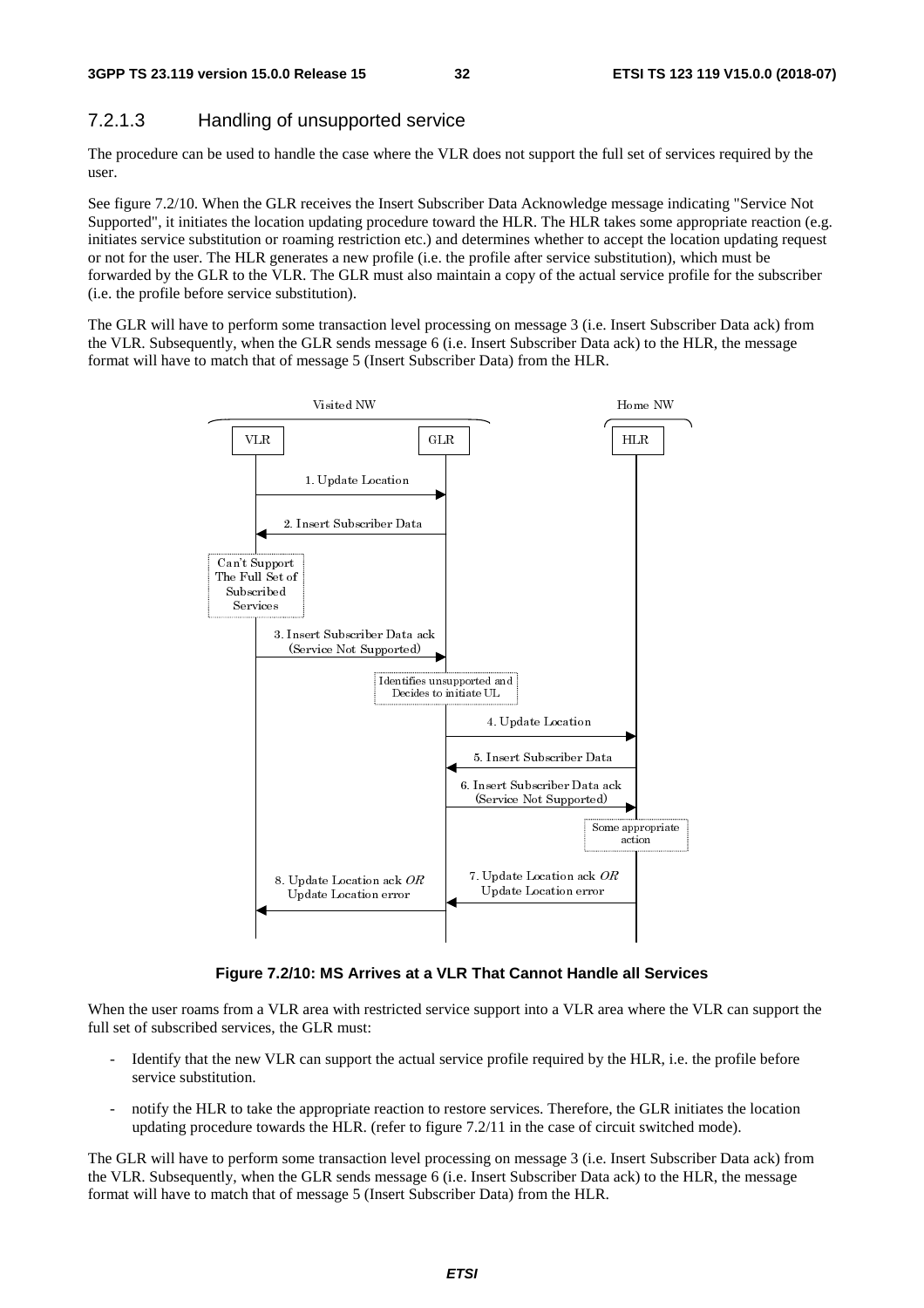

**Figure 7.2/11: MS Arrives at a VLR That Handles all Services** 

## 7.2.2 Retrieval of routeing information procedure

In 3G TS 23.018 [4](Basic Call Handling) specification, the description for the basic call handling about MO and MT is stated.

Only the retrieval of routeing information for an MT call is related with the GLR.

Therefore, this specification states the retrieval of routeing information for an MT call.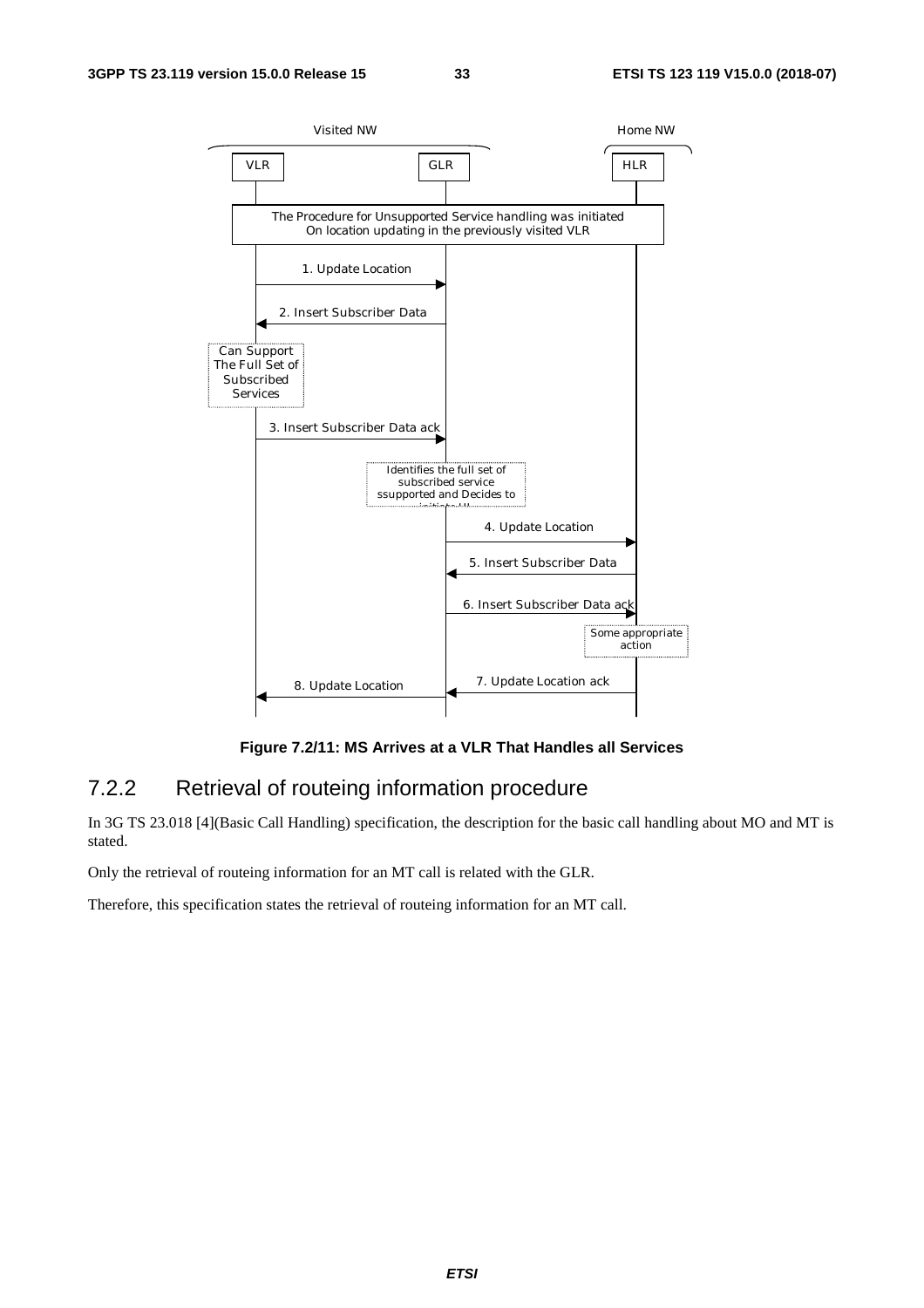## 7.2.2.1 Information flow for retrieval of routeing information for an MT call

The information flow for retrieval of routeing information for an MT call is shown in figure 7.2/12. Solid lines show ISUP signalling between the originating exchange and GMSCB, and between GMSCB and VMSCB; signalling over the MAP interfaces between GMSCB and HLRB and between HLRB and VLRB is shown by chain lines.



### **Figure 7.2/12: Information flow for retrieval of routeing information for a basic mobile terminated call**

When GMSCB receives an IAM, it analyses the called party address. If GMSCB can derive an HLR address from the B party address, it sends a request for routeing information (SRI) to HLRB. HLRB sends a request for a roaming number (PRN) to VLRB via GLRB. VLRB returns the roaming number in the PRN ack via GLR, and HLRB relays the roaming number to GMSCB in the SRI ack. GMSCB constructs an IAM using the roaming number, and sends it to VMSCB.

If the VLRB supports the Super-Charger features, when the VLRB receives a request for a roaming number (PRN) and has no subscriber data for the user, it checks whether the subscriber data record was removed by the Super-Charger database management function or not. (See 3G TS 23.116 [9]) If the subscriber data was removed by the Super-Charger feature, the VLRB shall return the cause information set to Purged MS to the GLR by sending PRN negative response. When the GLR receives this information, it deletes the subscriber data for the user and relays the message to the HLR.

## 7.2.2.2 Functional requirements of network entities

The text in this clause is a supplement to the definition in the SDL diagrams; it does not duplicate the information in the SDL diagrams.

The entities described in this clause interwork with other entities over the D interfaces, used to interwork between the VLR & HLR.

The protocol used over the D interfaces is MAP, which is specified in 3G TS 29.002 [10].

For the purposes of this specification, the protocol used over telephony signalling interfaces is ISUP, which is specified in ETS 300 356-1 [27]; other telephony signalling systems may be used instead.

The SDL diagrams in this clause show the handling for a number of optional features and services. If the handling consists only of a call to a procedure specific to the feature or service, the procedure call is omitted if the entity does not support an optional feature or service. If the handling consists of more than a call to a procedure specific to the feature or service, the text associated with each SDL diagram specifies the handling that applies if the entity does not support an optional feature or service.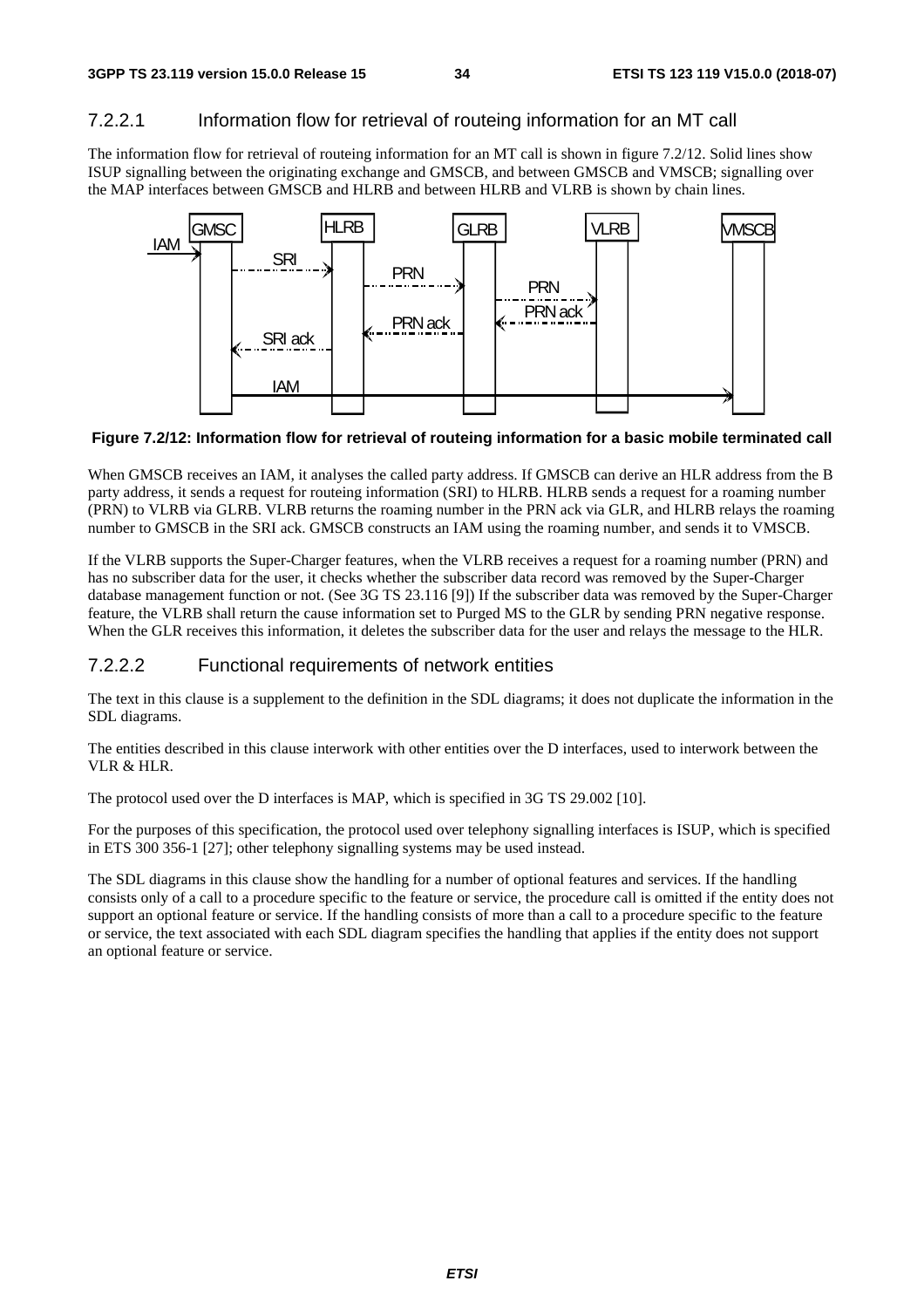7.2.2.2.1 Functional requirements of GLR

7.2.2.2.1.1 Process PRN\_GLR

Figure 7.2/13 shows SDL chart for Process PRN\_GLR.

Sheet1: the GLR receives a PRN message from the HLR.

Sheet1: after the GLR transfers the VLR Number, the GLR relays a PRN message to the VLR.

Sheet1: the GLR waits a PRN response and receives a PRN ack message or a PRN negative response message from the VLR.

Sheet1: after the GLR transfers the HLR Number, the GLR relays a PRN ack message or a PRN negative response message to the HLR.

Figure 7.2/14 shows SDL chart for Procedure Super\_Charged\_PRN\_Error\_GLR.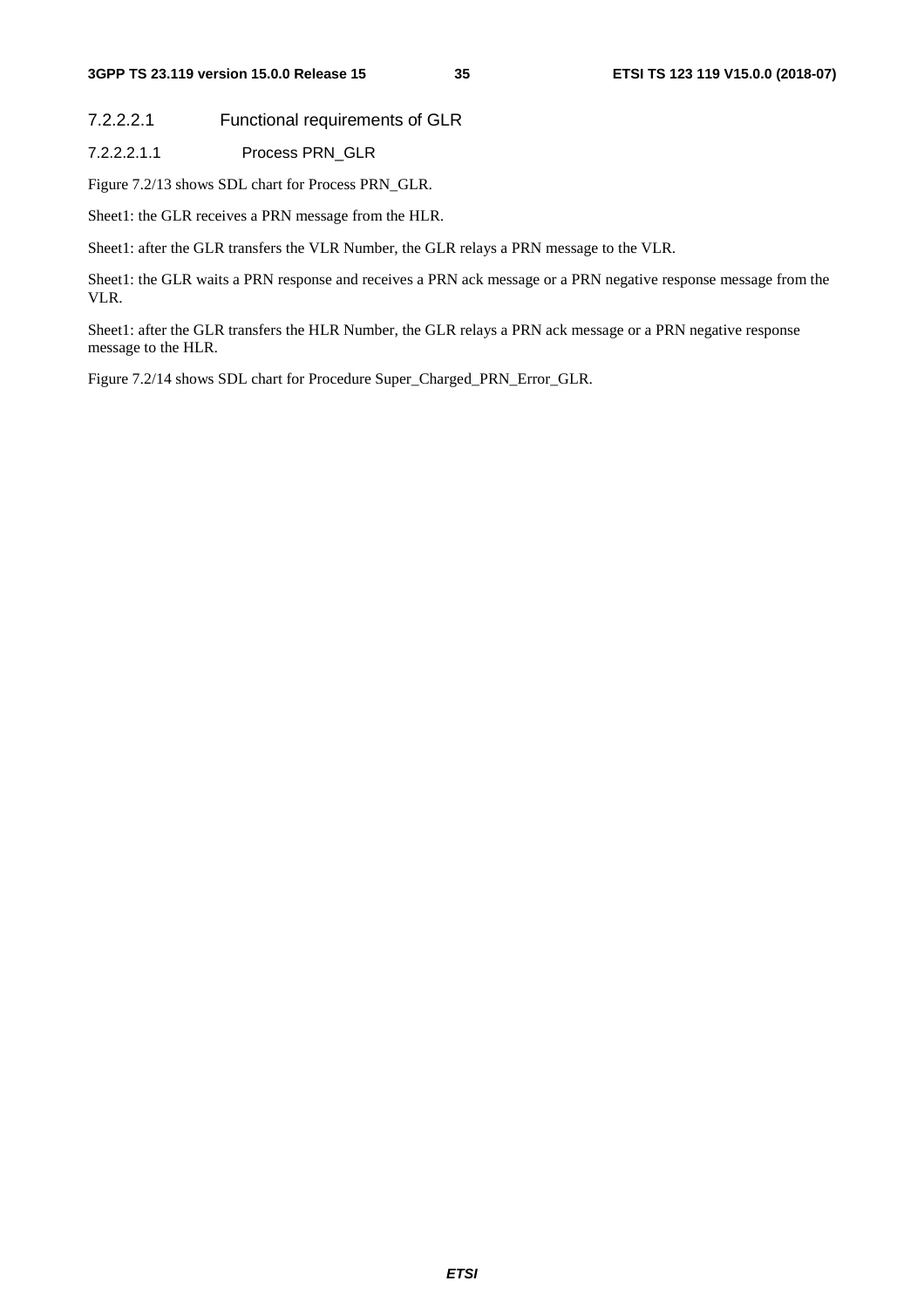

**Figure7.2/13: Process PRN\_GLR**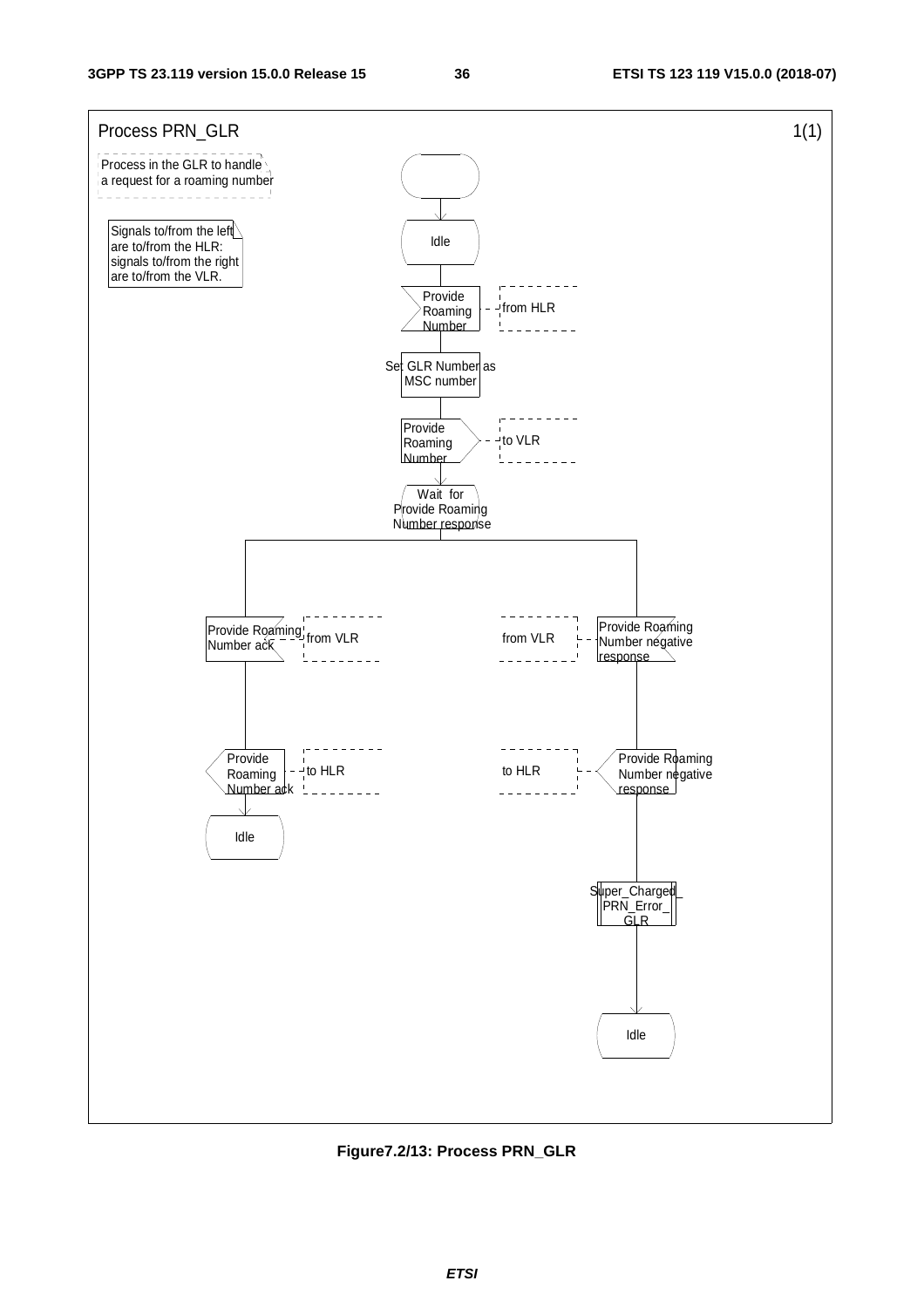

**Figure7.2/14: Procedure Super\_Charged\_PRN\_Error\_GLR** 

7.2.2.2.1.2 Process PSI\_GLR

Figure 7.2/15 shows SDL chart for Process PSI\_GLR.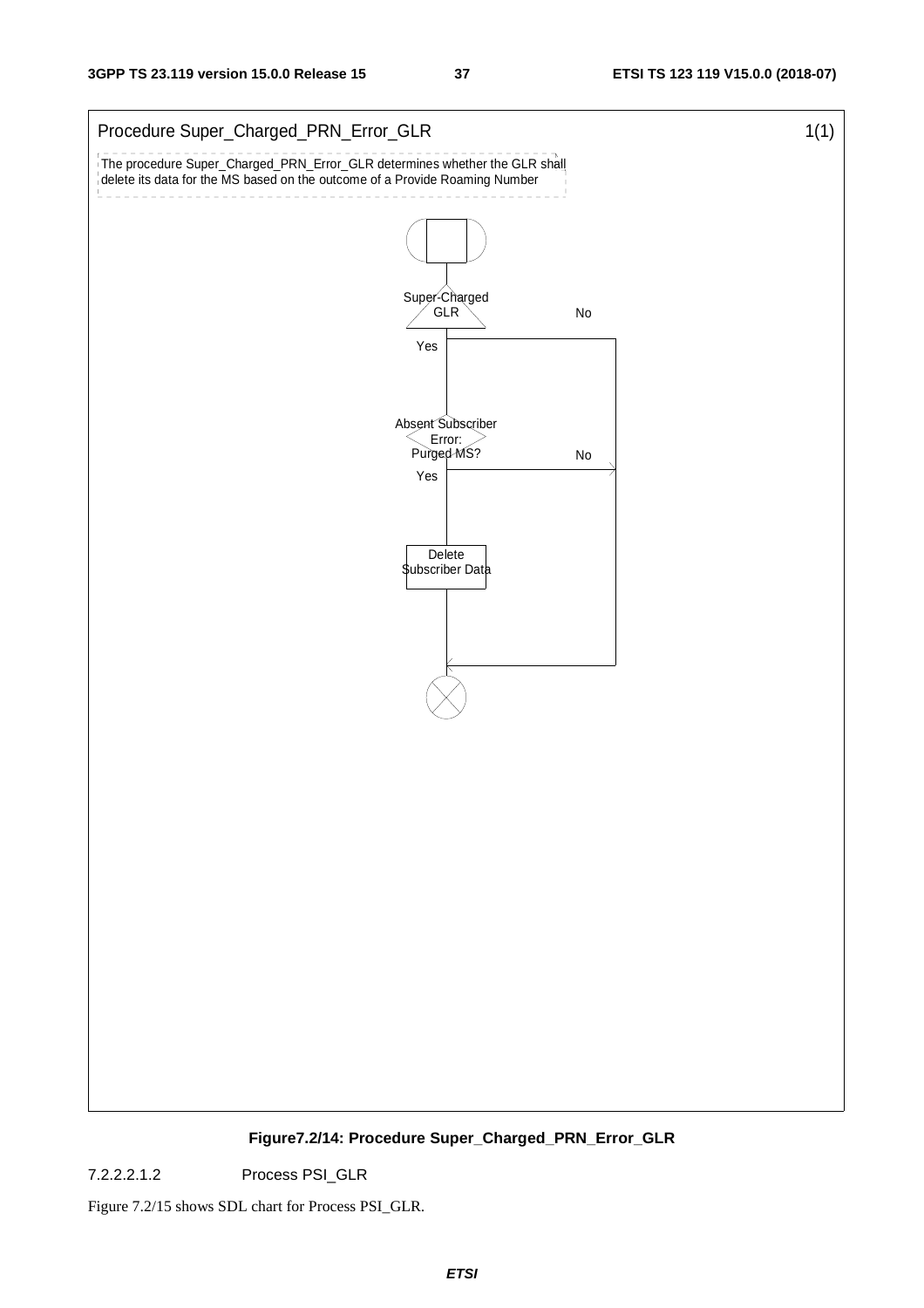Sheet1: the GLR receives a PSI message from the HLR.

Sheet1: after the GLR transfers the VLR Number, the GLR relays a PSI message to the VLR.

Sheet1: the GLR waits a PSI response and receives a PSI ack message or a PSI negative response message from the VLR.

Sheet1: after the GLR transfers the HLR Number, the GLR relays a PSI ack message or a PSI negative response message to the HLR.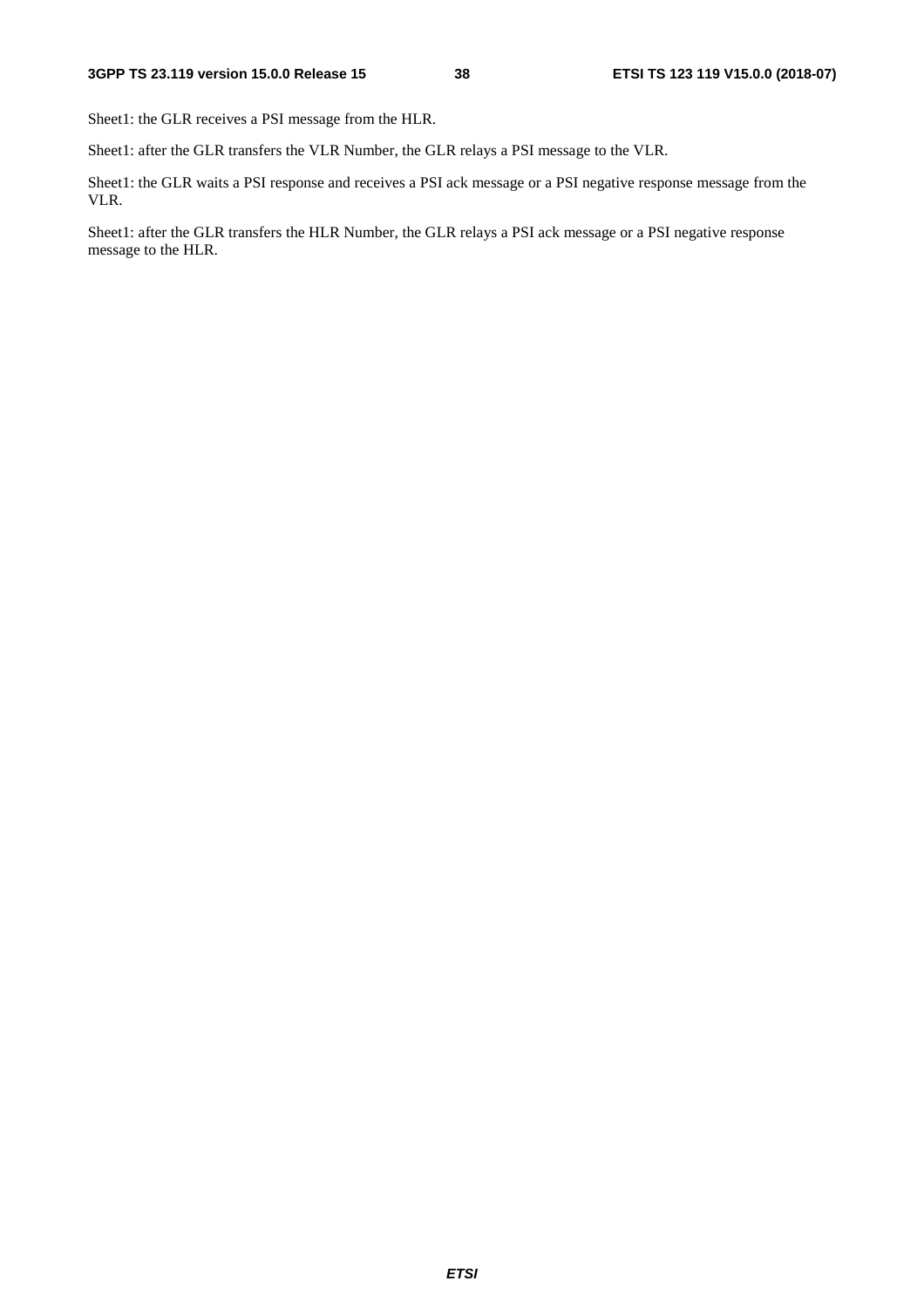

**Figure7.2/15: Process PSI\_GLR**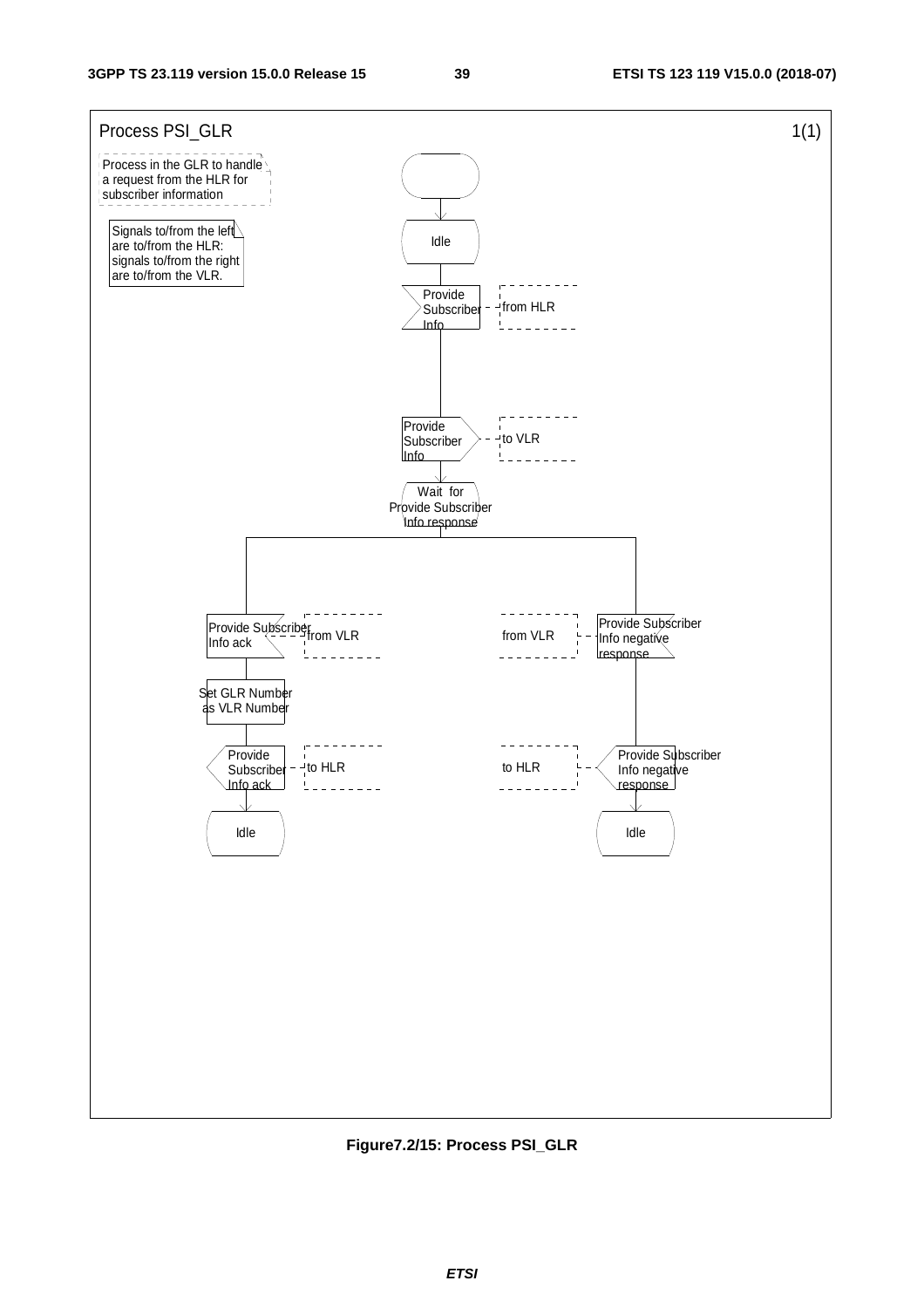## 7.2.2.3 Contents of messages (HLR-GLR, GLR-VLR)

There is no different between the contents of the following messages sent between HLR and VLR and the contents of the following messages sent between HLR and GLR, GLR and VLR. The same contents are sent from the HLR to VLR via the GLR. See 3G TS 23.018 [4].

- Provide Roaming Number.
- Provide Roaming Number ack.
- Provide Roaming Number negative response.
- Provide Subscriber Info.
- Provide Subscriber Info ack.
- Provide Subscriber Info negative response.

# 7.2.3 Authentication Information Retrieval procedure ARRI

The Authentication Information Retrieval procedure is illustrated in figure 7.2/16. Each step is explained in the following list.



**Figure 7.2/16: Send Authentication Info** 

#### Procedure:

- 1. When the VLR receives a service indication concerning a location registration, call set-up, operation on a supplementary service to initiate authentication. The VLR sends a *Send Authentication Info* message to the GLR in order to retrieve the authentication information.
- 2. The GLR transfers the received message to the HLR.
- 3. When the GLR receives the response with authentication information for the user from the HLR, it transports to the VLR.
- 4. The VLR receives the authentication information of user by the response of *Send Authentication Info* message.

## 7.2.4 Subscriber Data management procedure

## 7.2.4.1 Insert Subscriber Data Procedure

The Insert Subscriber Data procedure is illustrated in figure 7.2/17. Each step is explained in the following list.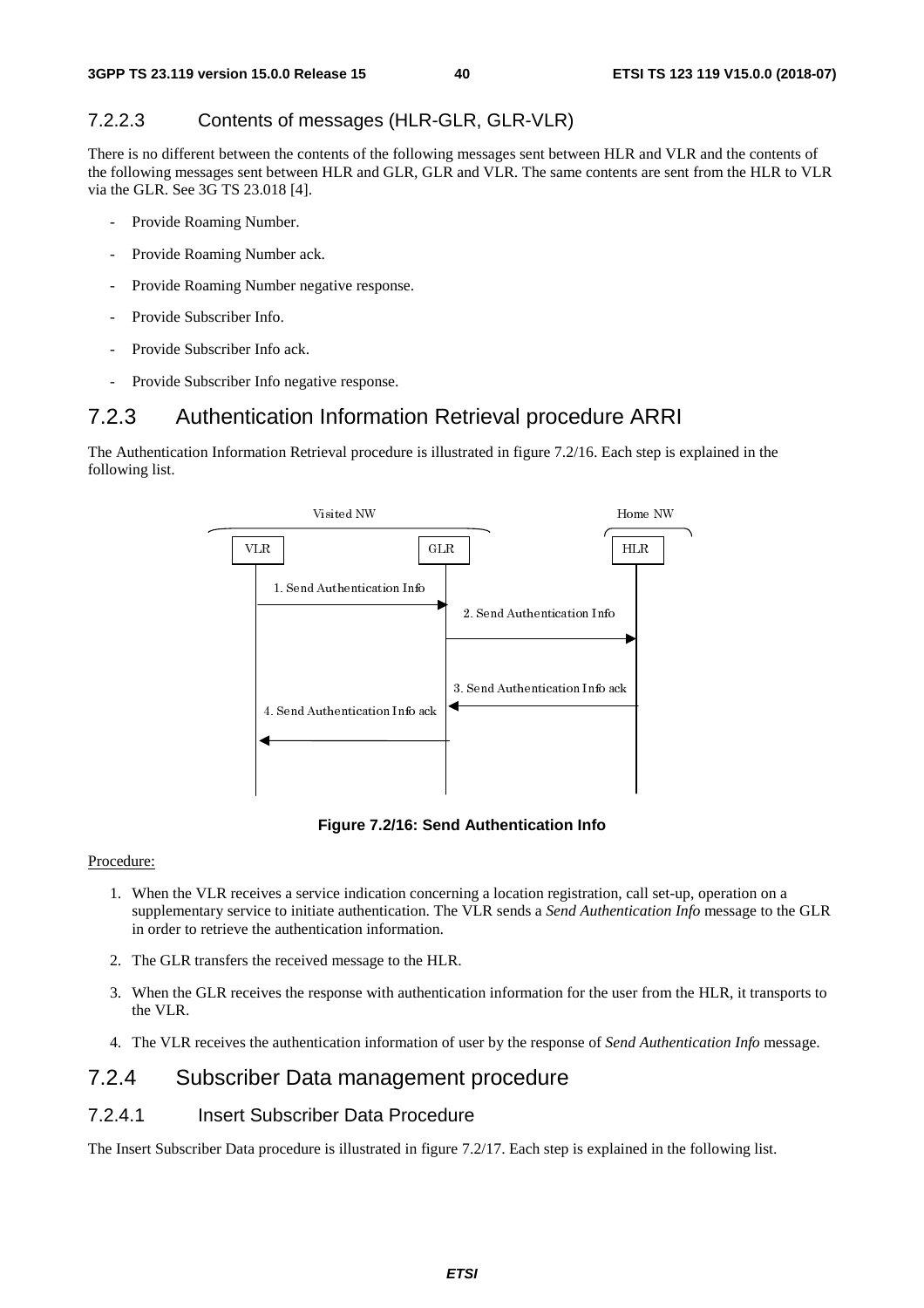

**Figure 7.2/17: Insert Subscriber Data** 

#### Procedure:

- 1. The HLR sends *Insert Subscriber Data* message to the GLR in order to update with the certain subscriber data.
- 2. The GLR updates the subscriber data and transfer the received message to the VLR.
- 3. The GLR receives the response from the VLR. The response may indicate regional restriction or unsupported services. The detail procedures are described in subclause 7.5.
- 4. The GLR transfers the received message to the HLR.

#### 7.2.4.2 Delete Subscriber Data Procedure

The Delete Subscriber Data procedure is used by an HLR to remove certain subscriber data from a VLR and a SGSN if the subscription of one or more supplementary services or basic services is withdrawn. Note that this service is not used in case of erasure or deactivation of supplementary services. And the Delete Subscriber Data procedure is illustrated in figure 7.2/18. Each step is explained in the following list.



**Figure 7.2/18: Delete Subscriber Data** 

#### Procedure:

1. The HLR sends a *Delete Subscriber Data* message to the GLR in order to remove with the certain subscriber data.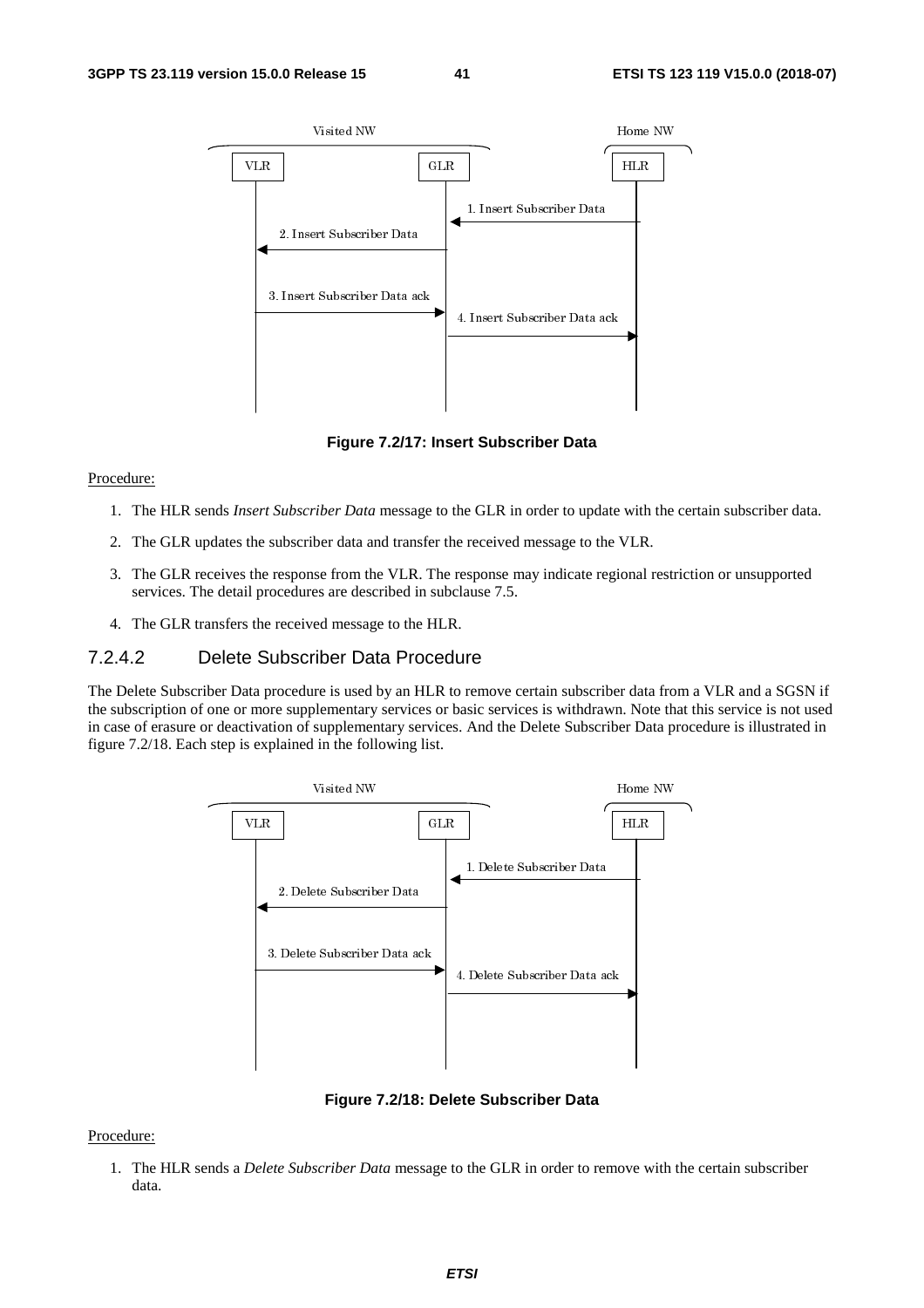- 2. The GLR deletes the subscriber data indicated and transfers the received message to the VLR.
- 3. The GLR receives a *Delete Subscriber Data* ack message from the VLR.
- 4. The GLR transfers the received message to the HLR.

## 7.2.5 Supplementary services procedures

Activation, deactivation, registration, erasure, and interrogation are the procedures involving the interface between the VLR and the HLR related to the control of state of the supplementary services. Also Registration of password and use of password are the procedures involving the interface. Additionally, Unstructured SS Data service and CCBS includes the procedure involving the interface. If the GLR is located between the HLR and the VLR, the GLR relays the messages between HLR and VLR of the procedures transparently.

The registration procedure involving the GLR is described in figure 7.2/19 as a typical case. The following procedures are the similar to the registration procedure. Each step is explained in the following list.



**Figure 7.2/19: Register SS** 

#### Procedure:

- 1. When the VLR receives a service indication of registration of SS data, such as a Forwarded-to-Number, the VLR sends a Register SS message.
- 2. The GLR transfers the received message to the HLR.
- 3. The GLR receives the acknowledgement from the HLR.
- 4. The GLR transfers the received message to the VLR.

# 7.3 Packet Switched Service

This subclause describes the GPRS procedures involving GLR except Short Message Service, Recovery and Restoration. The procedures for Short Message Service of GPRS are described in the subclause "Short Message Service." The procedures for Recovery and Restoration of GPRS are described in the subclause "Recovery and Restoration."

## 7.3.1 GPRS Attach Procedure

Three cases are described in this section:

- The new SGSN is within a VPLMN served by the GLR. The old SGSN interfaces to the HLR directly.
- The new SGSN and old SGSN are within a VPLMN served by the same GLR.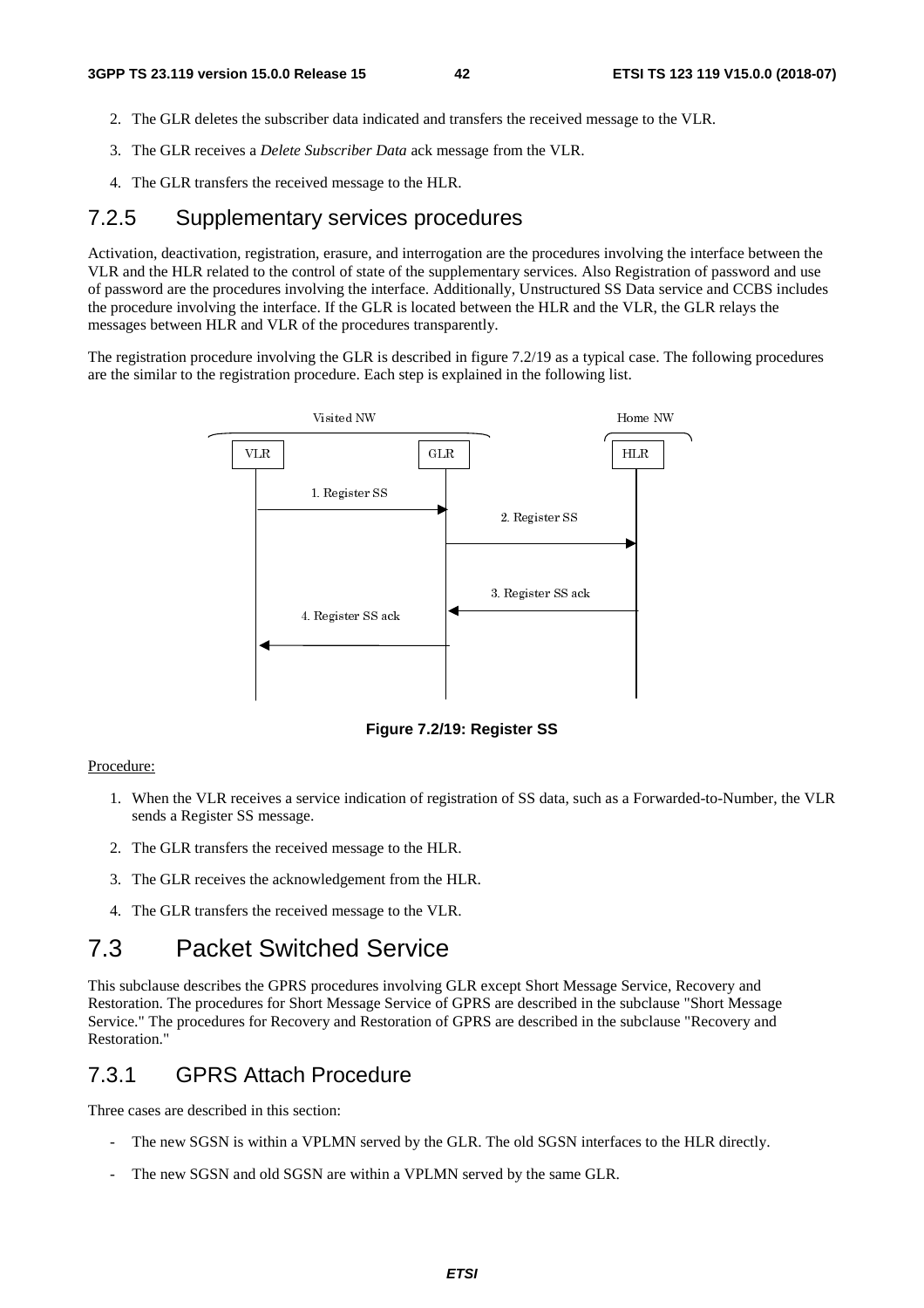- The new SGSN is within a VPLMN served by the GLR. The old SGSN is within a different VPLMN served by the GLR.
- The new SGSN interfaces to the HLR directly. The old SGSN is within a VPLMN served by the GLR.

### 7.3.1.1 New SGSN served by GLR, old SGSN served by HLR



**Figure 7.3/1: GPRS Attach Procedure involving GLR (new SGSN is under the GLR. Old SGSN interfaces the HLR directly)** 

- 1) to 5) These steps are the same as the steps not involving GLR. See TS 23.060 [6].
- 6) If the SGSN number has changed since the GPRS detach, or if it is the very first attach, then the SGSN informs the HLR via GLR:
	- a) The SGSN sends an Update Location (SGSN Number, SGSN Address, and IMSI) to the GLR. Then the GLR sends an Update Location (GLR Number, IM-GSN address, IMSI) to the HLR, if the GLR does have the IMSI record. Note that, GLR Number and IM-GSN address should respectively be set in SGSN Number parameter and SGSN address parameters.
	- b) The HLR sends Cancel Location (IMSI, Cancellation Type) to the old SGSN with Cancellation Type set to Update Procedure.
	- c) The old SGSN acknowledges with Cancel Location Ack (IMSI). If there are any ongoing procedures for that MS, the old SGSN shall wait until these procedures are finished before removing the MM and PDP contexts.
	- d) The HLR sends Insert Subscriber Data (IMSI, GPRS subscription data) to the GLR. The GLR sends Insert Subscriber Data (IMSI, GPRS subscription data) to the new SGSN.
	- e) The new SGSN validates the MS's presence in the (new) RA. If due to regional subscription restrictions the MS is not allowed to attach in the RA, the SGSN rejects the Attach Request with an appropriate cause, and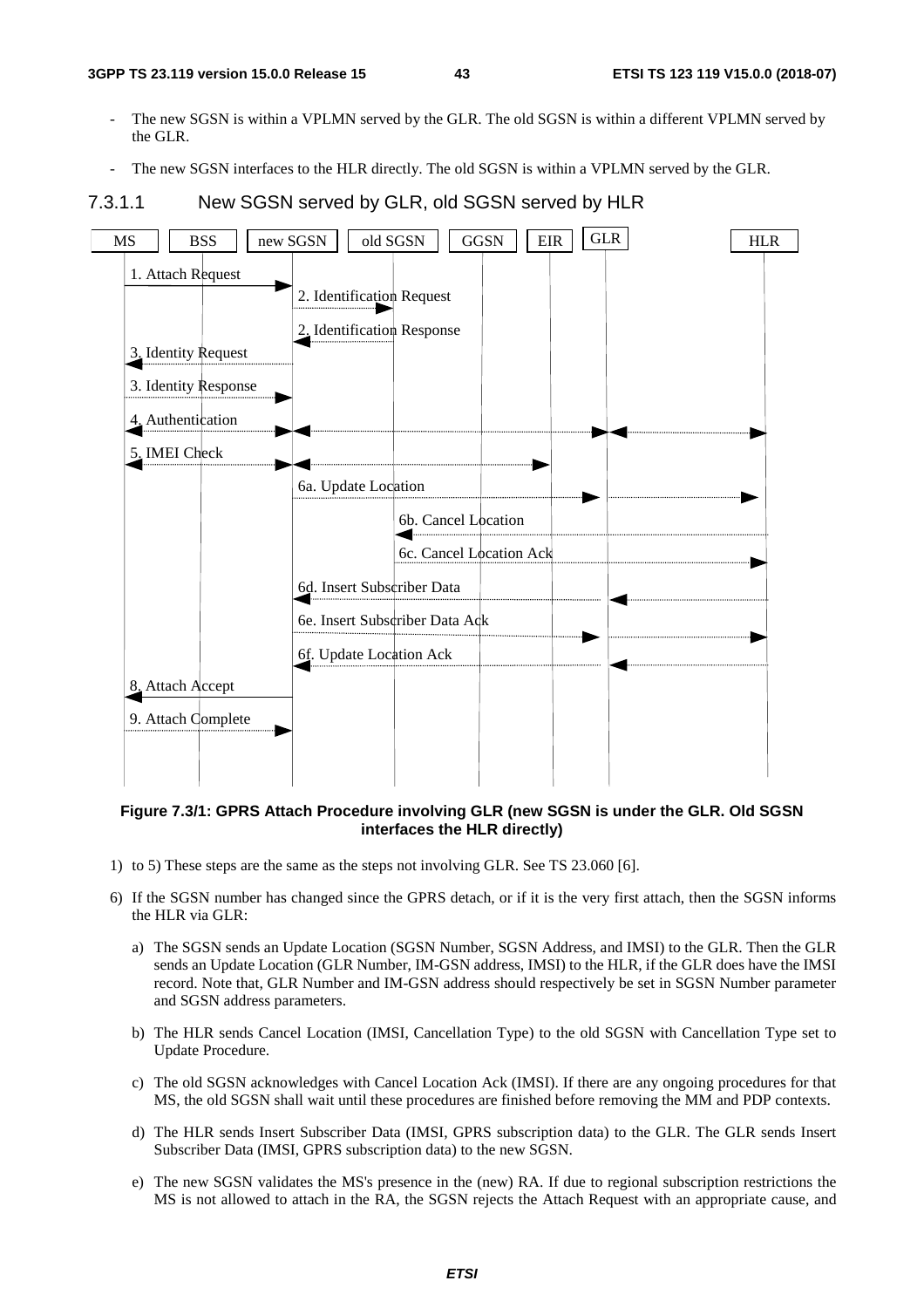may return an Insert Subscriber Data Ack (IMSI, SGSN Area Restricted) message to the GLR. Then, the GLR set the SGSN area restricted flag "true" and transfers the SGSN area restricted indication to the HLR within the Insert Subscriber Data Ack message. Note that some modification at the application level might be needed here to maintain compatibility with the message format of (6d). If subscription checking fails for other reasons, the SGSN rejects the Attach Request with an appropriate cause and returns an Insert Subscriber Data Ack (IMSI, Cause) message to the GLR, which the GLR transfers to the HLR within the Insert Subscriber Data Ack message. Note that some modification at the application level might be needed here to maintain compatibility with the message format of (6d). If all checks are successful then the SGSN constructs an MM context for the MS and returns an Insert Subscriber Data Ack (IMSI) message to the GLR, which the GLR transfers to the HLR.

- f) The HLR acknowledges the Update Location message by sending an Update Location Ack to the GLR and the GLR send it to the SGSN after the cancelling of old MM context and insertion of new MM context are finished. If the Update Location is rejected by the HLR, the SGSN rejects the Attach Request from the MS with an appropriate cause.
- 8) and 9) These steps are the same as the steps not involving GLR. See TS 23.060 [6].

If the Attach Request cannot be accepted, the SGSN returns an Attach Reject (IMSI, Cause) message to the MS.



#### 7.3.1.2 New SGSN and old SGSN served by the same GLR

**Figure 7.3/2: GPRS Attach Procedure involving GLR (new SGSN and old SGSN are under in the same GLR)** 

1) to 5) These steps are the same as the steps not involving GLR. See TS 23.060 [6].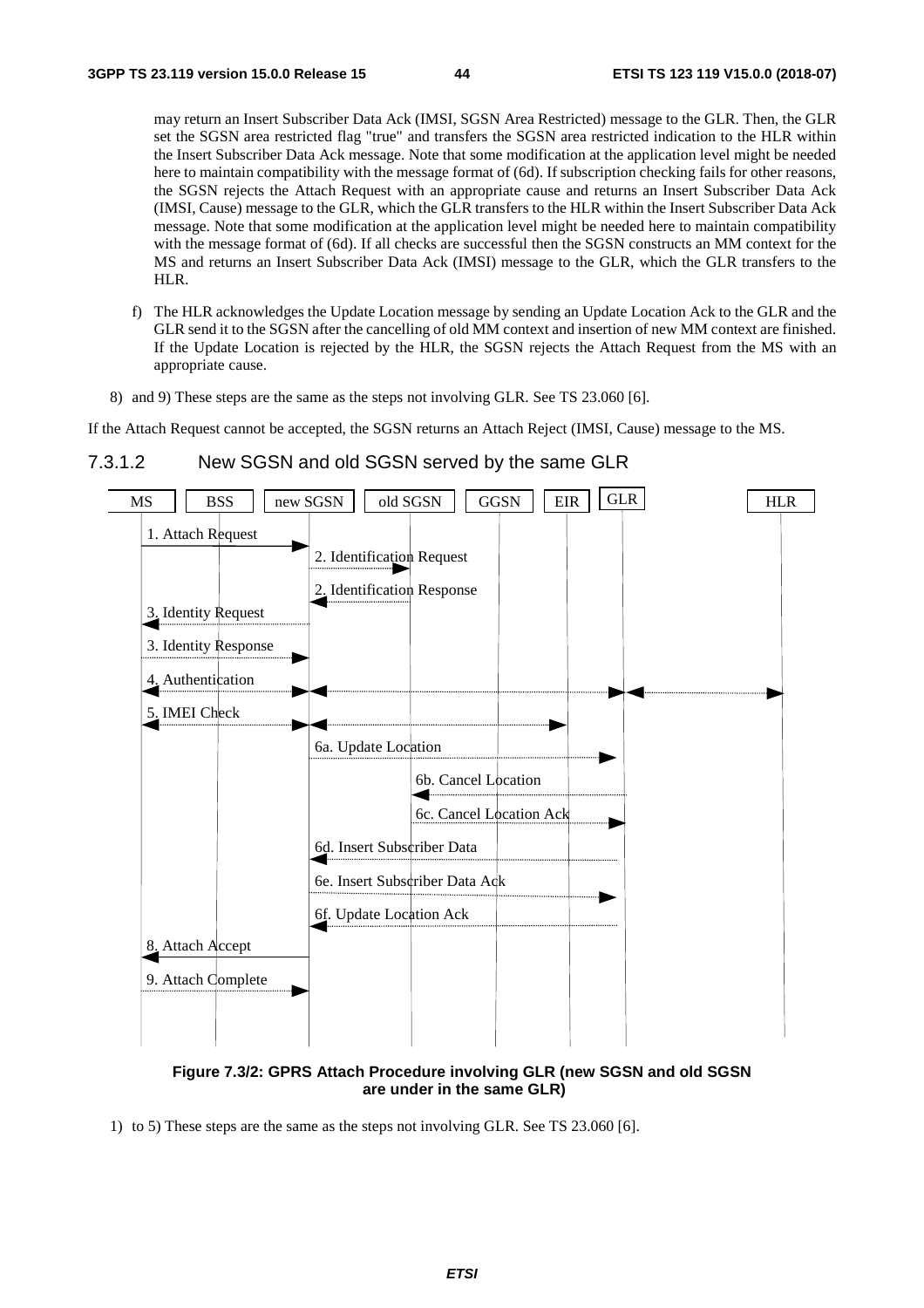- 6) If the SGSN number has changed since the GPRS detach, or if it is the very first attach, then the SGSN informs the GLR:
	- a) The SGSN sends an Update Location (SGSN Number, SGSN Address, and IMSI) to the GLR. If the GLR has the IMSI record, the GLR does not send an Update Location message to the HLR.
	- b) The GLR sends Cancel Location (IMSI, Cancellation Type) to the old SGSN with Cancellation Type set to Update Procedure.
	- c) The old SGSN acknowledges with Cancel Location Ack (IMSI). If there are any ongoing procedures for that MS, the old SGSN shall wait until these procedures are finished before removing the MM and PDP contexts.
	- d) The GLR sends Insert Subscriber Data (IMSI, GPRS subscription data) to the new SGSN.
	- e) The new SGSN validates the MS's presence in the (new) RA. If due to regional subscription restrictions the MS is not allowed to attach in the RA, the SGSN rejects the Attach Request with an appropriate cause, and may return an Insert Subscriber Data Ack (IMSI, SGSN Area Restricted) message to the GLR. If the SGSN area restricted flag is set "false" in the GLR, the GLR sets the lag "true" and sends an Update Location (GLR Number, IM-GSN address, IMSI) to the HLR. Subclause 7.5 describes the detail procedure. Note that, GLR Number and IM-GSN address should respectively be set in SGSN Number parameter and SGSN address parameters. If subscription checking fails for other reasons, the SGSN rejects the Attach Request with an appropriate cause and returns an Insert Subscriber Data Ack (IMSI, Cause) message to the GLR. If all checks are successful then the SGSN constructs an MM context for the MS and returns an Insert Subscriber Data Ack (IMSI) message to the GLR.
	- f) The GLR acknowledges the Update Location message by sending an Update Location Ack to the SGSN after the cancelling of old MM context and insertion of new MM context are finished. If the Update Location is rejected by the GLR, the SGSN rejects the Attach Request from the MS with an appropriate cause.
- 8) and 9) These steps are the same as the steps not involving GLR. See TS 23.060 [6].

If the Attach Request cannot be accepted, the SGSN returns an Attach Reject (IMSI, Cause) message to the MS.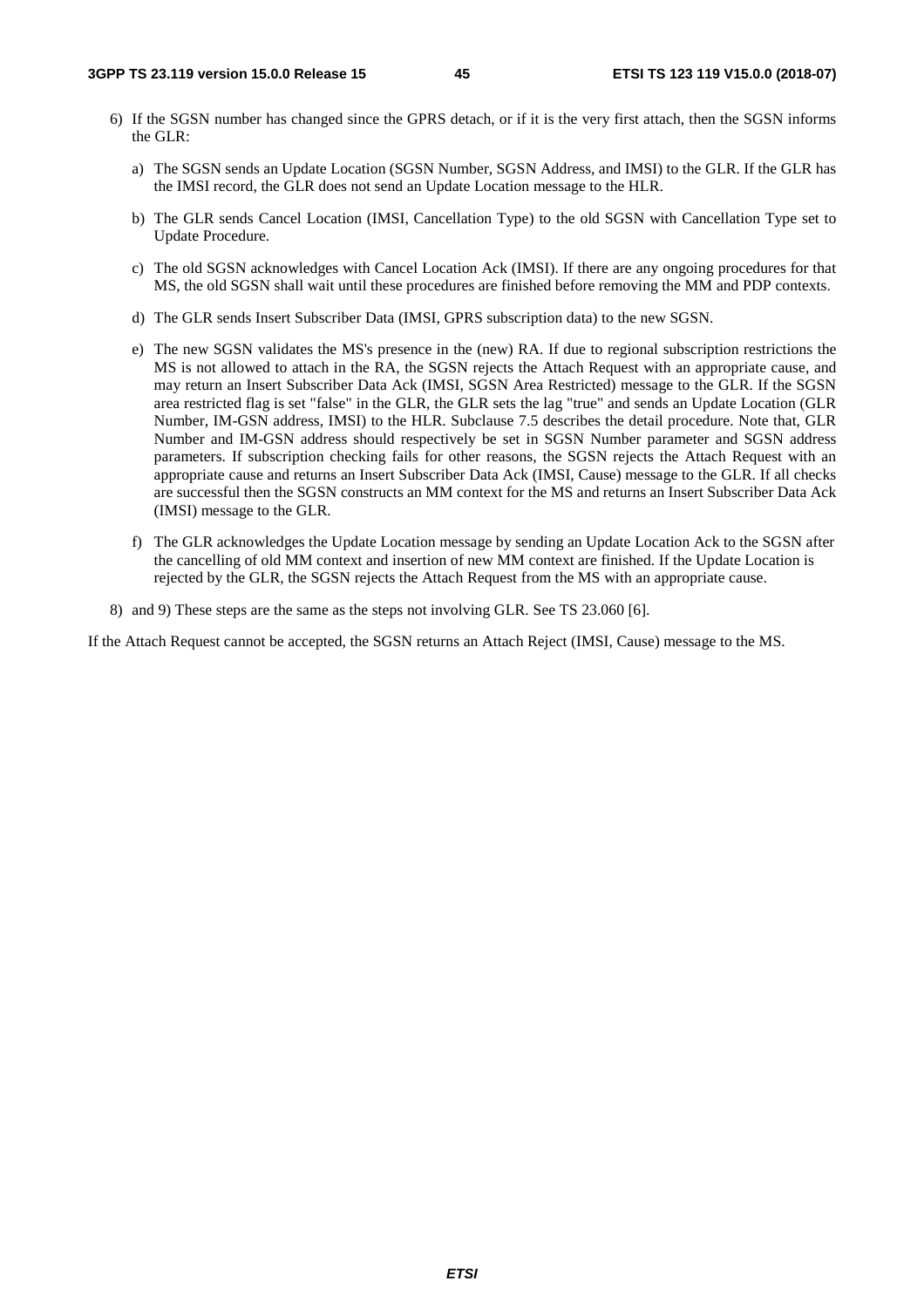



**Figure 7.3/3: GPRS Attach Procedure involving GLR (new SGSN and old SGSN are under in the different GLR)** 

- 1) to 5) These steps are the same as the steps not involving GLR. See TS 23.060 [6].
- 6) If the SGSN number has changed since the GPRS detach, or if it is the very first attach, then the SGSN informs the HLR via GLR:
	- a) The SGSN sends an Update Location (SGSN Number, SGSN Address, and IMSI) to the GLR. Then the GLR sends an Update Location (GLR Number, IM-GSN address, IMSI) to the HLR if the GLR does not have the IMSI record. Note that, GLR Number and IM-GSN address should respectively be set in SGSN Number parameter and SGSN address parameters in the actual MAP operation.
	- b) The HLR sends Cancel Location (IMSI, Cancellation Type) to the old GLR with Cancellation Type set to Update Procedure. Then the GLR sends Cancel Location (IMSI, Cancellation Type) to the old SGSN with Cancellation Type set to Update Procedure.
	- c) The old SGSN acknowledges with Cancel Location Ack (IMSI). If there are any ongoing procedures for that MS, the old SGSN shall wait until these procedures are finished before removing the MM and PDP contexts.
	- d) The HLR sends Insert Subscriber Data (IMSI, GPRS subscription data) to the GLR. The GLR sends Insert Subscriber Data (IMSI, GPRS subscription data) to the new SGSN.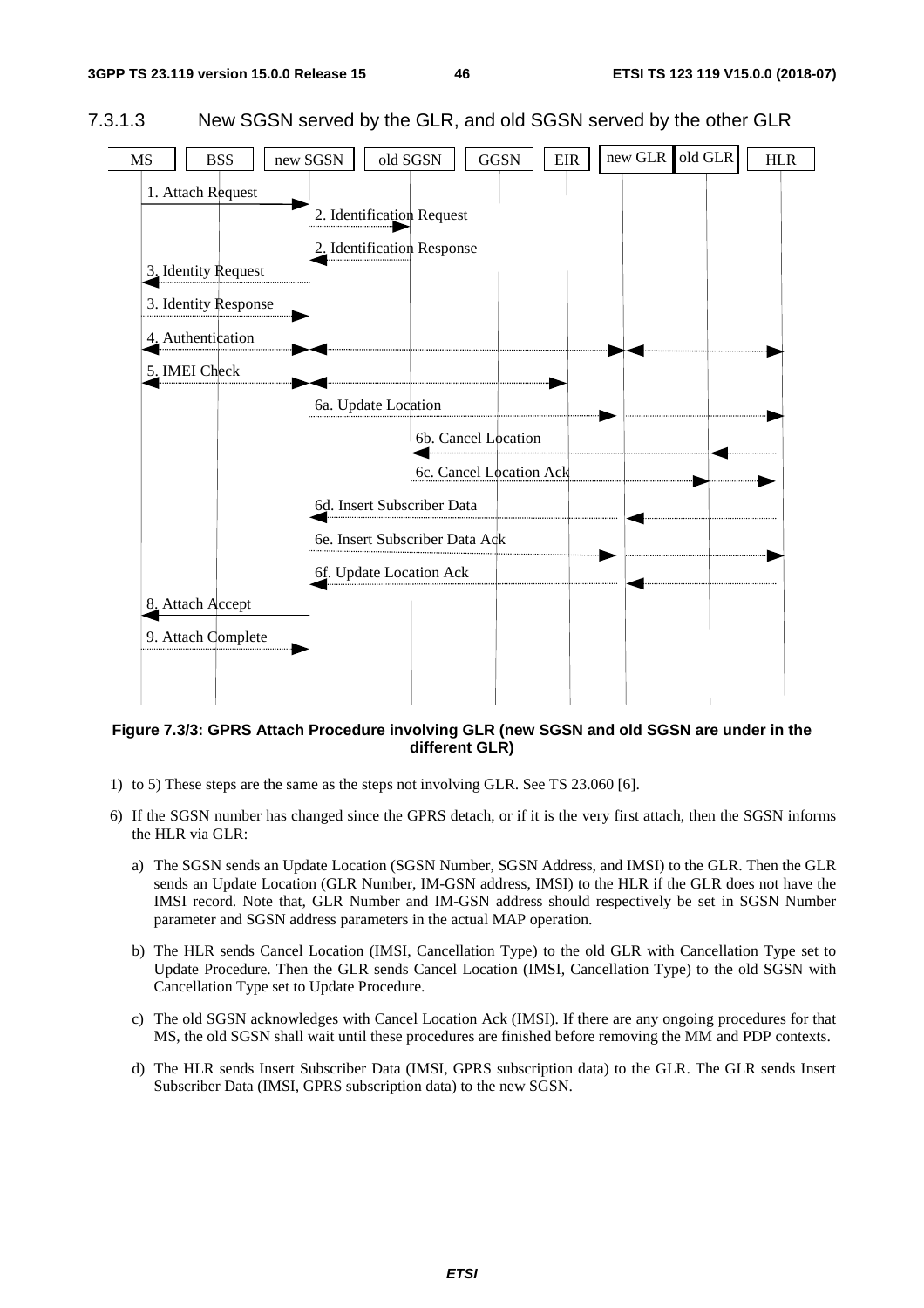- e) The new SGSN validates the MS's presence in the (new) RA. If due to regional subscription restrictions the MS is not allowed to attach in the RA, the SGSN rejects the Attach Request with an appropriate cause, and may return an Insert Subscriber Data Ack (IMSI, SGSN Area Restricted) message to the GLR. The GLR sets the SGSN area restricted flag "true" and transfers the SGSN area restricted indication to the HLR within the Insert Subscriber Data Ack message. Note that some modification at the application level might be needed here to maintain compatibility with the message format of (6d). If subscription checking fails for other reasons, the SGSN rejects the Attach Request with an appropriate cause and returns an Insert Subscriber Data Ack (IMSI, Cause) message to the GLR, which the GLR transfers to the HLR within the Insert Subscriber Data Ack message. Note that some modification at the application level might be needed here to maintain compatibility with the message format of (6d). If all checks are successful then the SGSN constructs an MM context for the MS and returns an Insert Subscriber Data Ack (IMSI) message to the GLR, which the GLR transfers to the HLR.
- f) The HLR acknowledges the Update Location message by sending an Update Location Ack to the GLR and the GLR send it to the SGSN after the cancelling of old MM context and insertion of new MM context are finished. If the Update Location is rejected by the HLR, the SGSN rejects the Attach Request from the MS with an appropriate cause.
- 8) and 9) These steps are the same as the steps not involving GLR. See TS 23.060 [6].

If the Attach Request cannot be accepted, the SGSN returns an Attach Reject (IMSI, Cause) message to the MS.



### 7.3.1.4 New SGSN served by HLR, old SGSN served by GLR

**Figure 7.3/4: GPRS Attach Procedure involving GLR (new SGSN interfaces the HLR directly. Old SGSN is under the GLR)**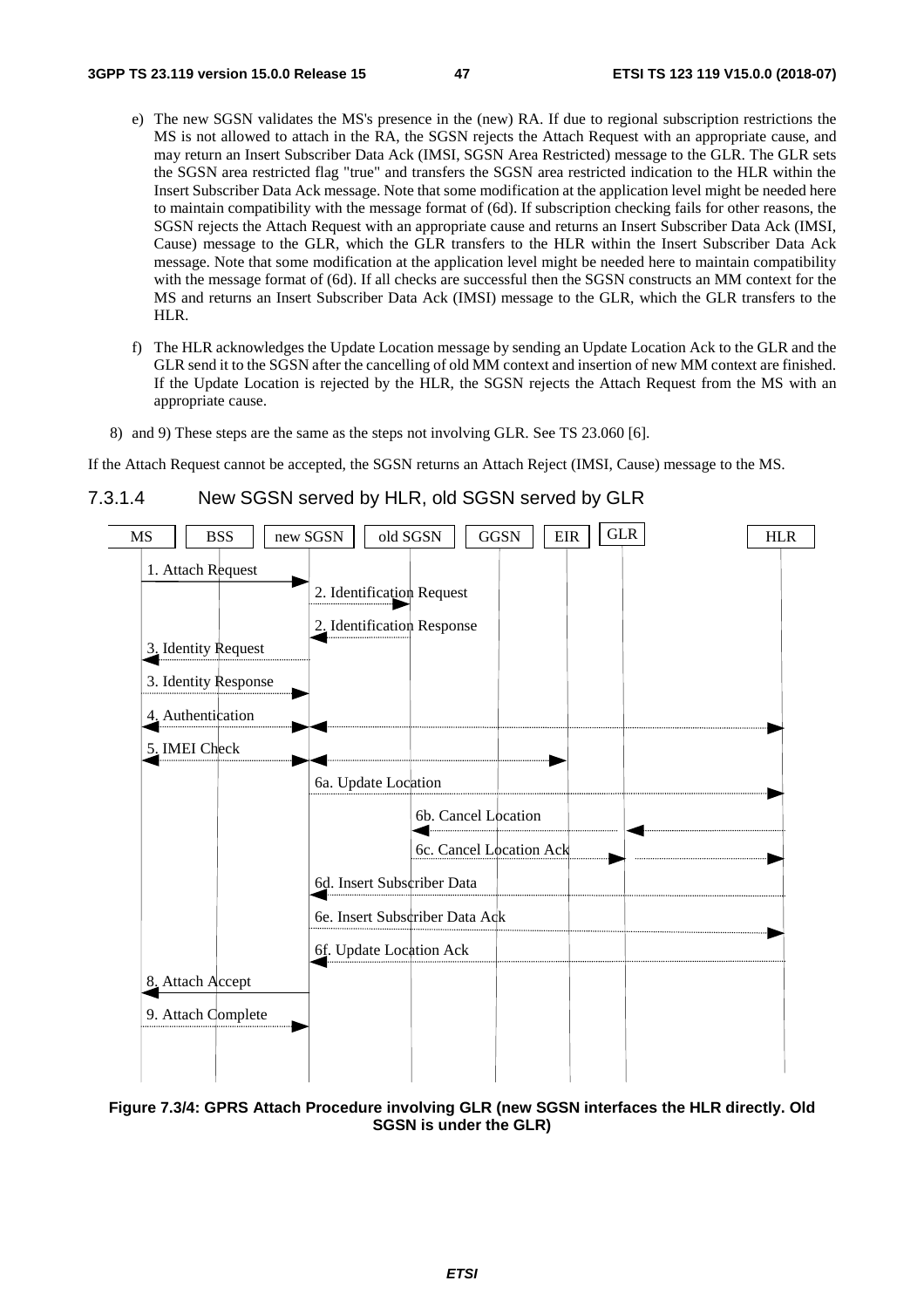- 1) to 5) These steps are the same as the steps not involving GLR. See TS 23.060 [6].
- 6) If the SGSN number has changed since the GPRS detach, or if it is the very first attach, then the SGSN informs the HLR:
	- a) The SGSN sends an Update Location (SGSN Number, SGSN Address, and IMSI) to the HLR.
	- b) The HLR sends Cancel Location (IMSI, Cancellation Type) to the old GLR, then the GLR sends Cancel Location (IMSI, Cancellation Type) to the old SGSN with Cancellation Type set to Update Procedure.
	- c) The old SGSN acknowledges with Cancel Location Ack (IMSI) via the GLR. If there are any ongoing procedures for that MS, the old SGSN shall wait until these procedures are finished before removing the MM and PDP contexts.
	- d) The HLR sends Insert Subscriber Data (IMSI, GPRS subscription data) to the new SGSN.
	- e) The new SGSN validates the MS's presence in the (new) RA. If due to regional subscription restrictions the MS is not allowed to attach in the RA, the SGSN rejects the Attach Request with an appropriate cause, and may return an Insert Subscriber Data Ack (IMSI, SGSN Area Restricted) message to the HLR. If subscription checking fails for other reasons, the SGSN rejects the Attach Request with an appropriate cause and returns an Insert Subscriber Data Ack (IMSI, Cause) message to the HLR. If all checks are successful then the SGSN constructs an MM context for the MS and returns an Insert Subscriber Data Ack (IMSI) message to the HLR.
	- f) The HLR acknowledges the Update Location message by sending an Update Location Ack to the SGSN after the cancelling of old MM context and insertion of new MM context are finished. If the Update Location is rejected by the HLR, the SGSN rejects the Attach Request from the MS with an appropriate cause.
- 8) and 9) These steps are the same as the steps not involving GLR. See TS 23.060 [6].

If the Attach Request cannot be accepted, the SGSN returns an Attach Reject (IMSI, Cause) message to the MS.

#### 7.3.1.5 Functional requirements of GLR

#### 7.3.1.5.1 Process Update\_GPRS\_Location\_GLR

Figure 7.3/5 shows SDL chart for Process Update\_GPRS\_Location\_GLR.

Sheet1: the test "HLR update required?" takes the "yes" exit the GLR checks some flags to perform the "Location Updating Screening Function (see to section 7.1.6)" and if it is needed to update location information to the HLR.

Sheet2: after the GLR sends an Update GPRS Location message to the HLR, the GLR receives the response with:

- an Insert Subscriber Data message, handled by the procedure Insert\_Subscriber\_Data\_GLR shown in subclause 7.2.1;
- an Update GPRS Location ack message. If the GLR receives this message, this indicates that updating has been successfully completed. The GLR sets the "(Location and Subscriber information) LSIC by HLR" indicator to "Confirmed". The GLR send an Update GPRS Location ack message to the SGSN;
- an Update GPRS Location negative response message. If the GLR receives this message, this indicates that updating has been unsuccessfully completed. The GLR sets the "(Location and Subscriber information) LSIC by HLR" indicator to "False". The GLR sends an Update GPRS Location negative to the SGSN.

Sheet3: process Cancel\_GPRS\_Location\_Initiated\_GLR is specified in subclause 7.3.1.5.4.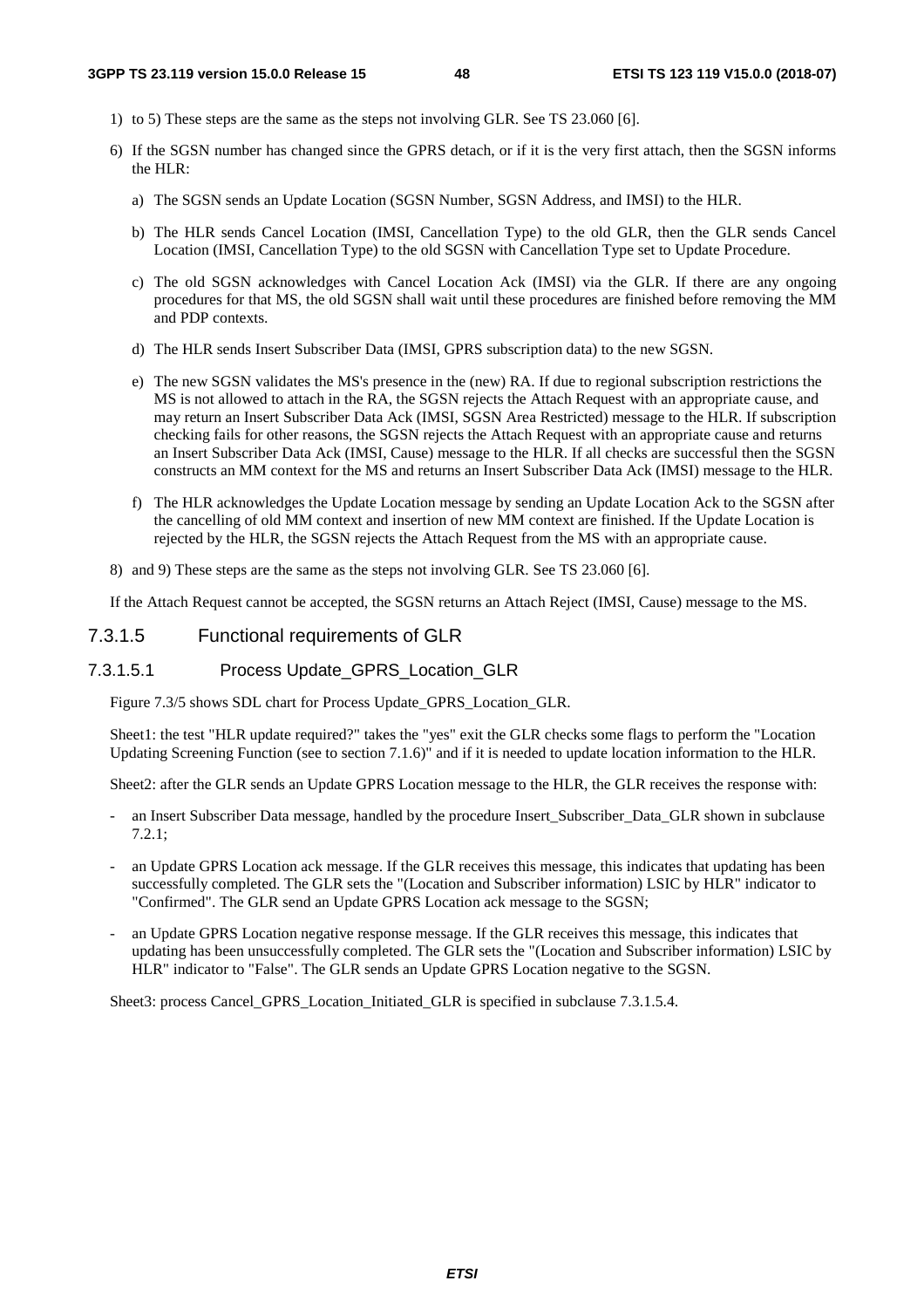

**Figure7.3/5(1): Process Update\_GPRS\_Location\_GLR**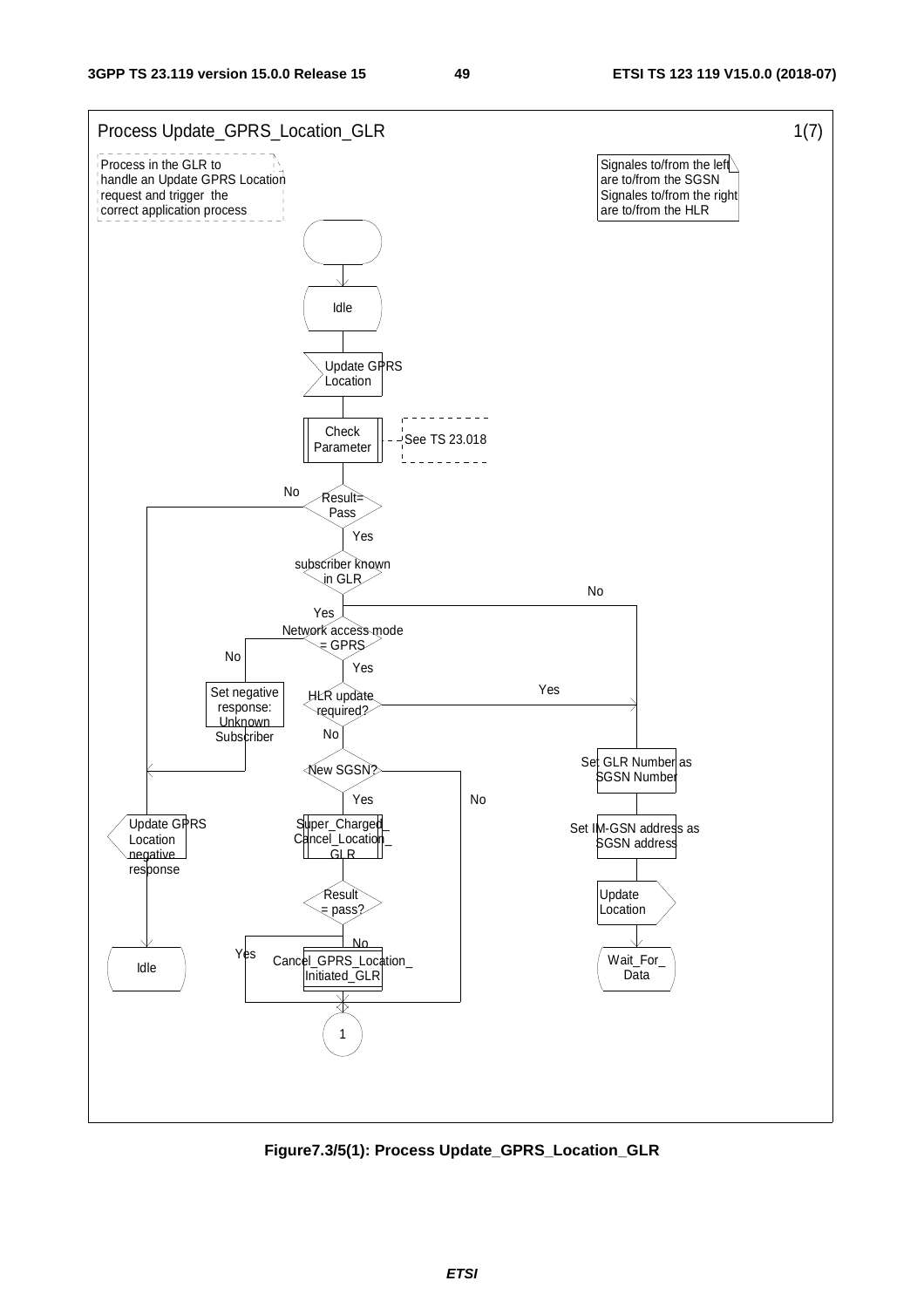

**Figure7.3/5(2): Process Update\_GPRS\_Location\_GLR**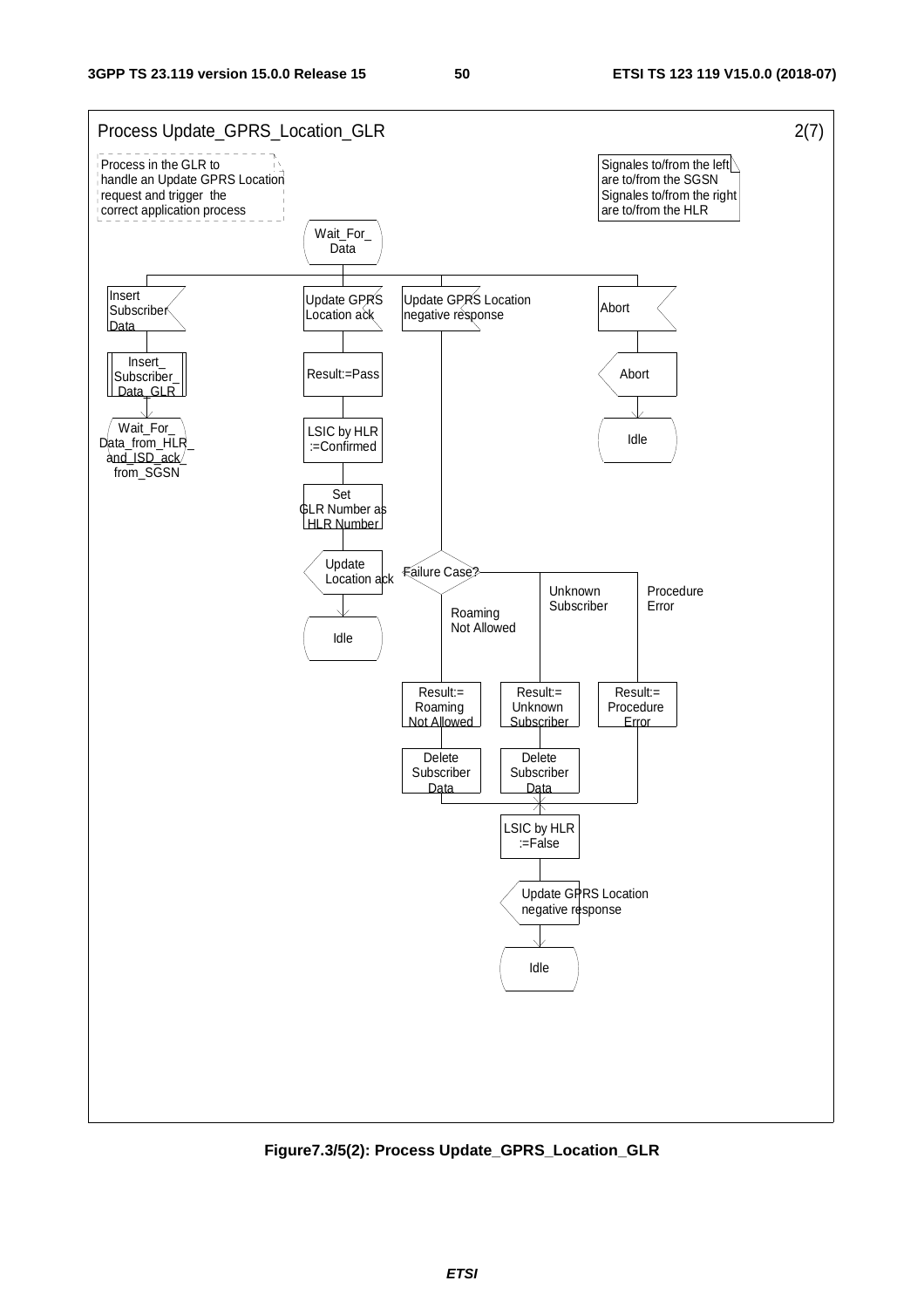

**Figure7.3/5(3): Process Update\_GPRS\_Location\_GLR**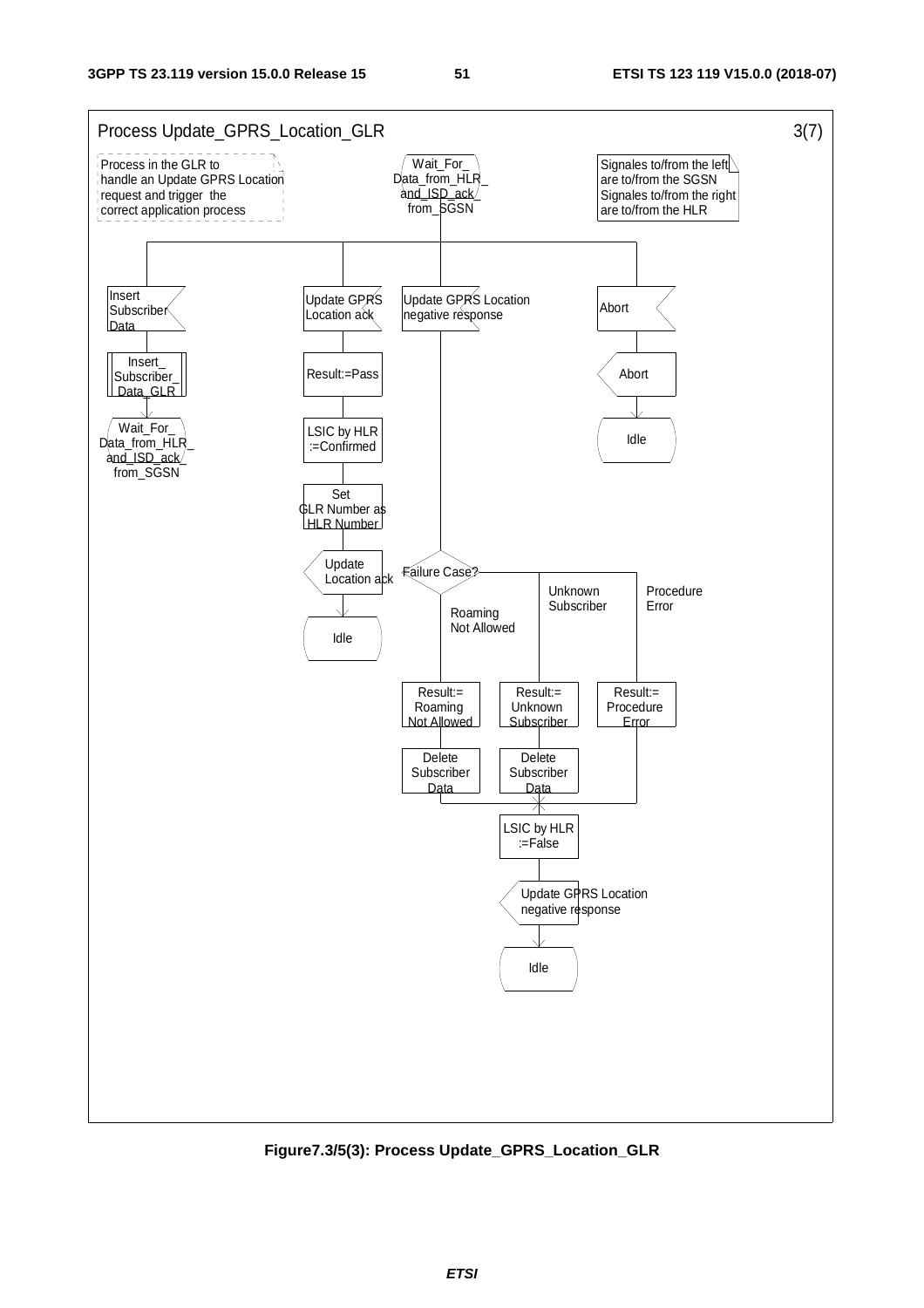

**Figure7.3/5(4): Process Update\_GPRS\_Location\_GLR**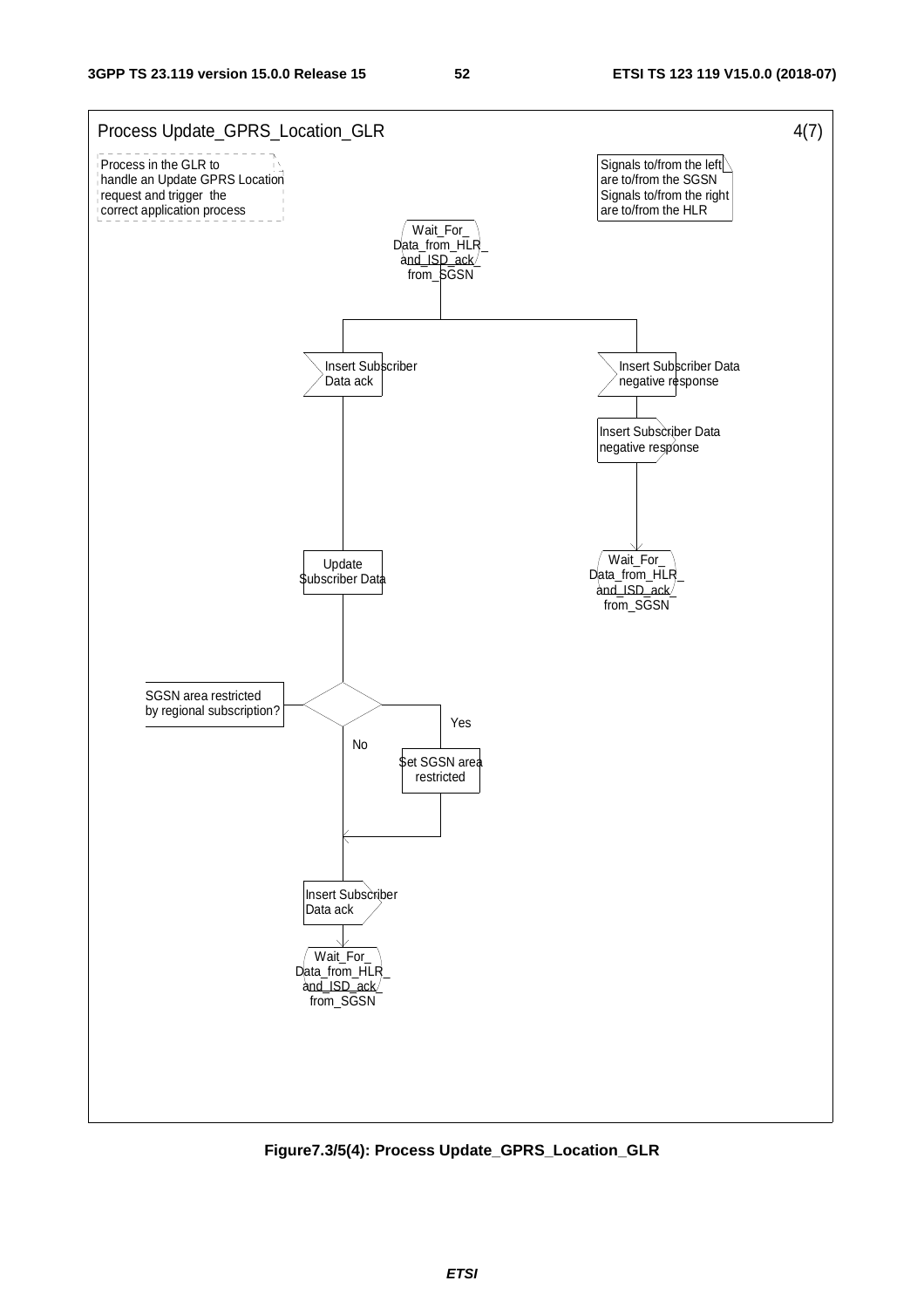

**Figure7.3/5(5): Process Update\_GPRS\_Location\_GLR**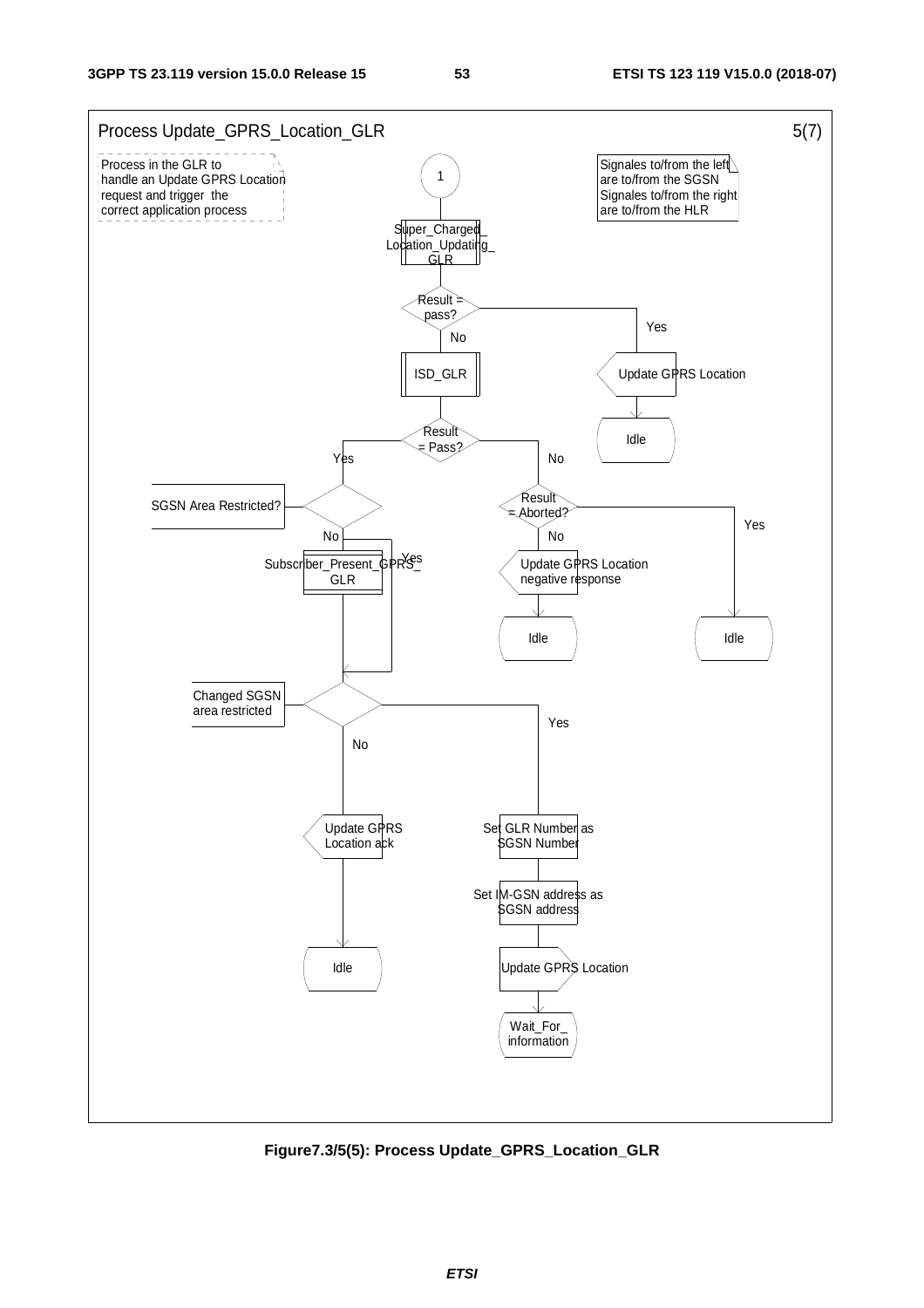

**Figure7.3/5(6): Process Update\_GPRS\_Location\_GLR**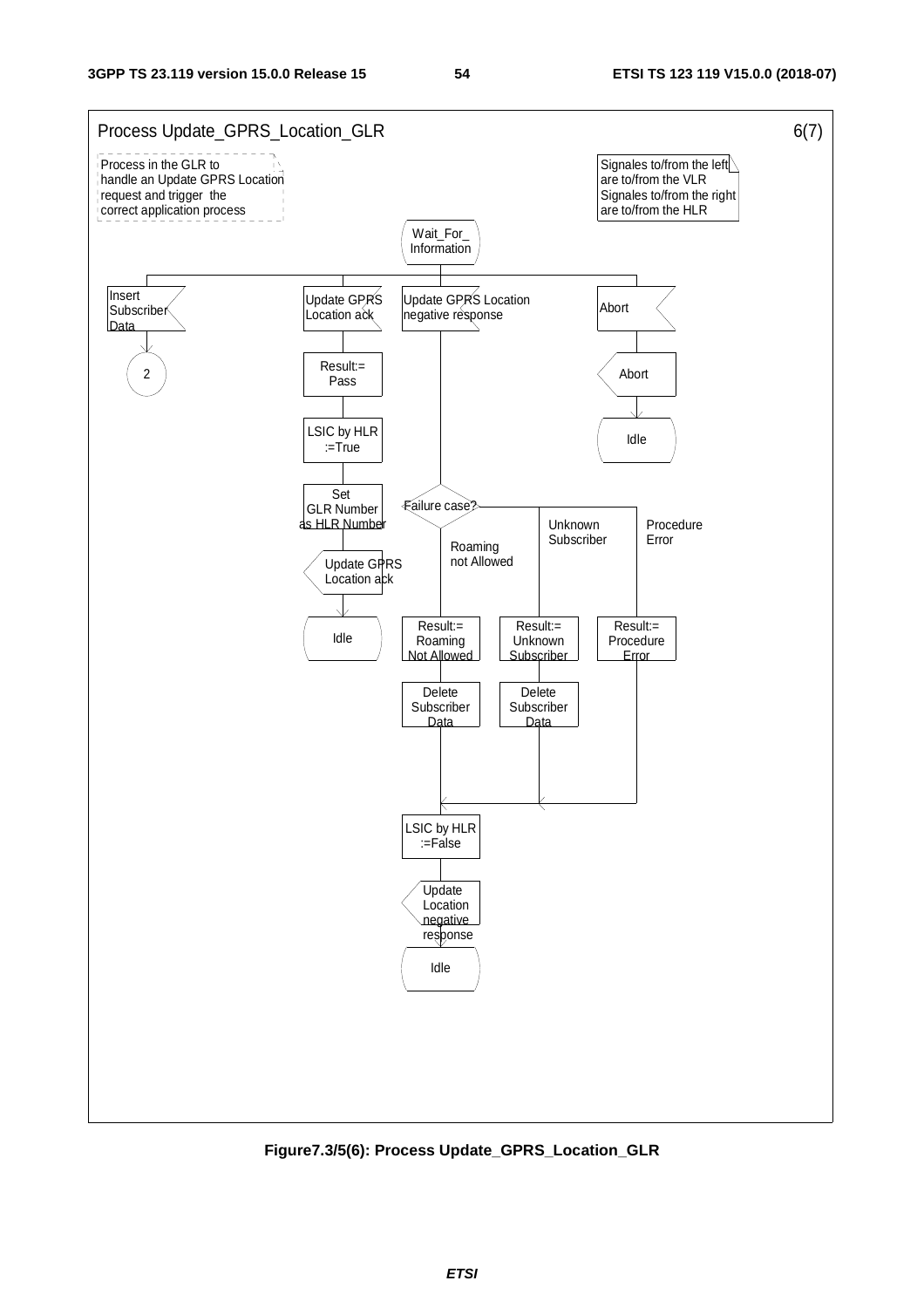

**Figure7.3/5(7): Process Update\_GPRS\_Location\_GLR**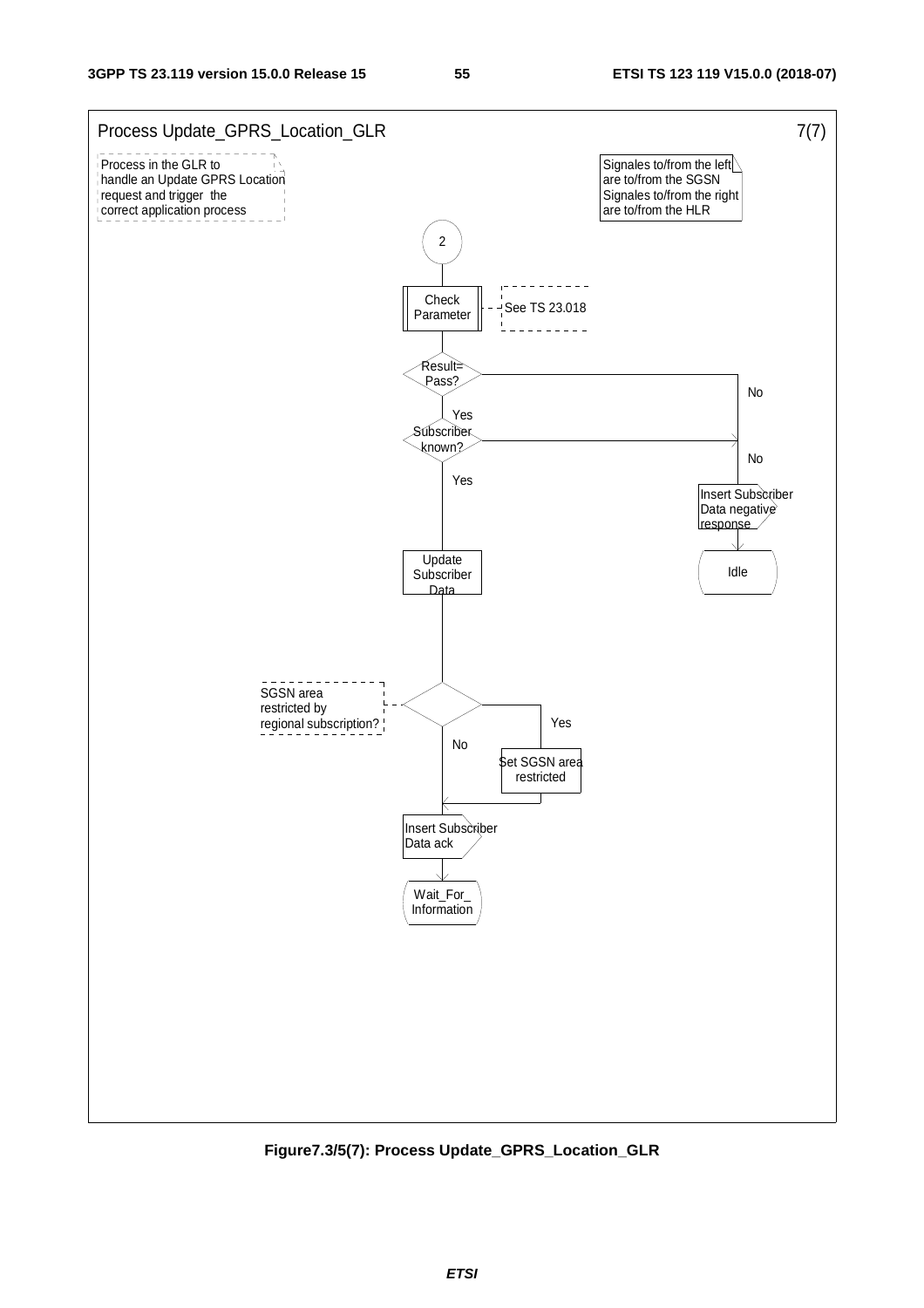## 7.3.1.5.2 Process Subscriber\_Present\_GPRS\_GLR

Figure 7.3/6 shows SDL chart for Process Subscriber\_Present\_GPRS\_GLR.



**Figure7.3/6: Process Subscriber\_Present\_GPRS\_GLR**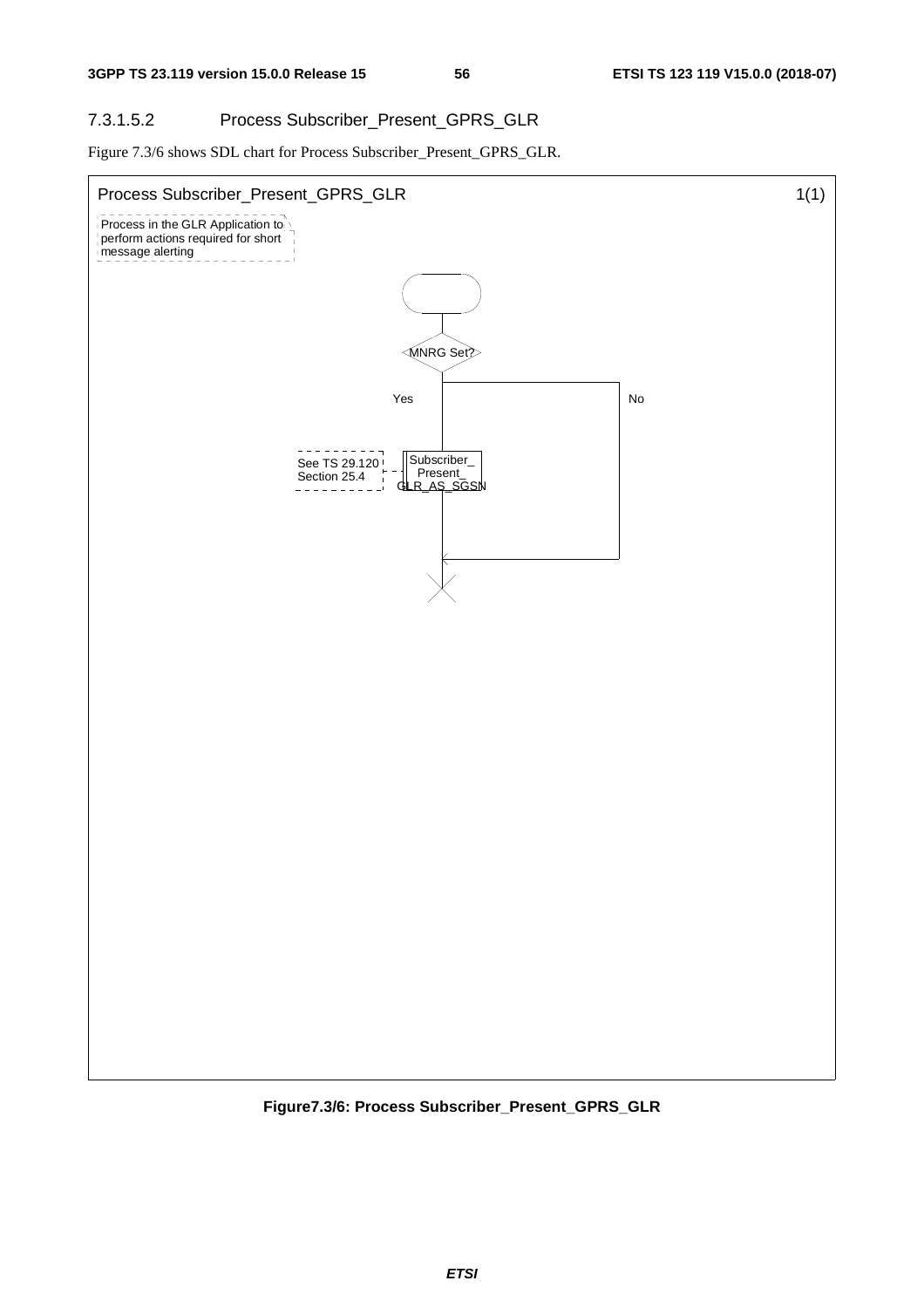### 7.3.1.5.3 Procedure Insert\_Subscriber\_Data\_GPRS\_Initiated\_GLR

Figure 7.3/7 shows SDL chart for Procedure Insert\_Subscriber\_Data\_GPRS\_Initiated\_GLR. This procedure is initiated if HLR update is not required.



**Figure7.3/7: Procedure Insert\_Subscriber\_Data\_GPRS\_Initiated\_GLR**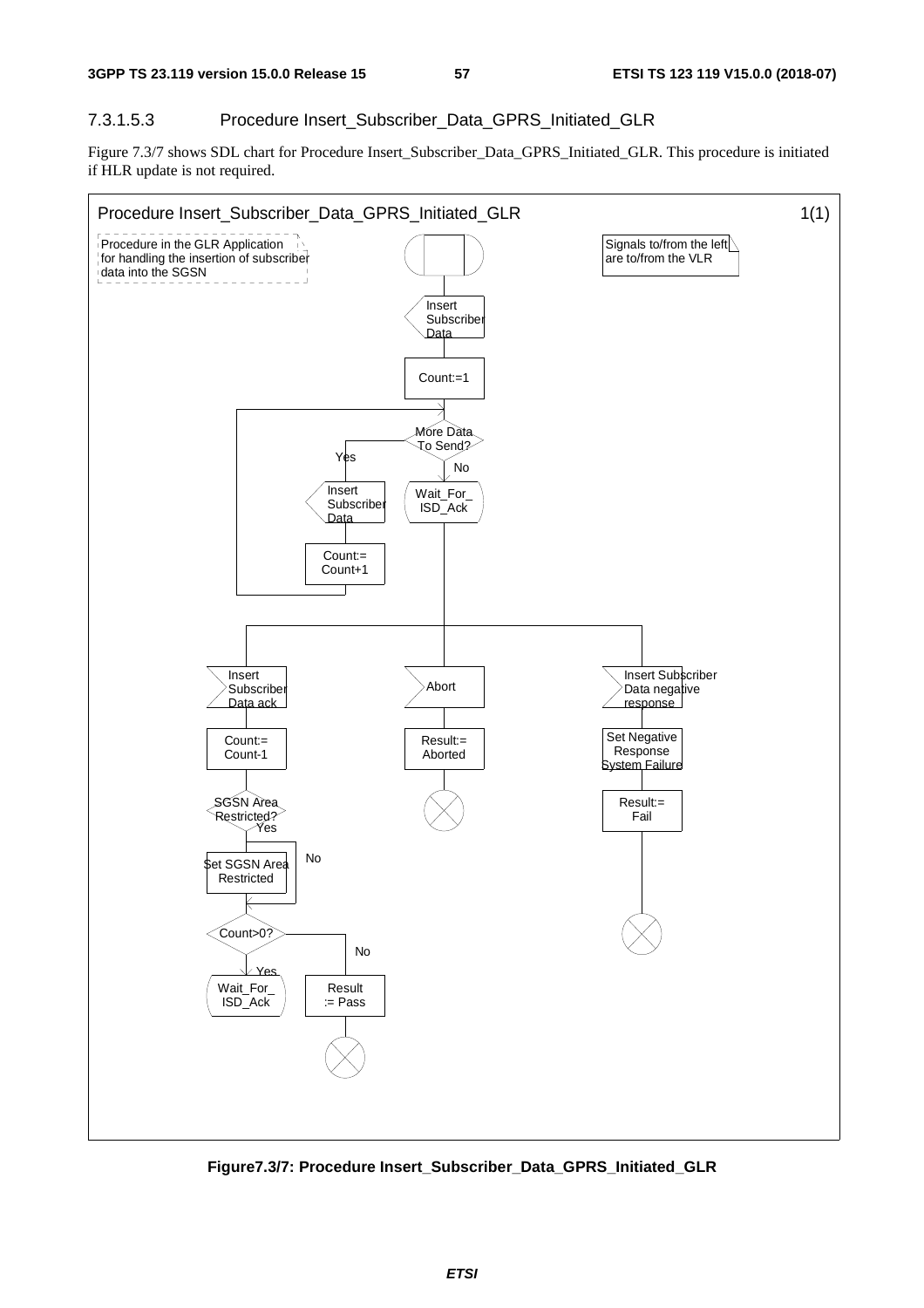## 7.3.1.5.4 Process Cancel\_GPRS\_Location\_Initiated\_GLR

Figure 7.3/8 shows SDL chart for Process Cancel\_GPRS\_Location\_Initiated\_GLR. This procedure is initiated if HLR update is not required.



**Figure7.3/8: Process Cancel\_GPRS\_Location\_Initiated\_GLR**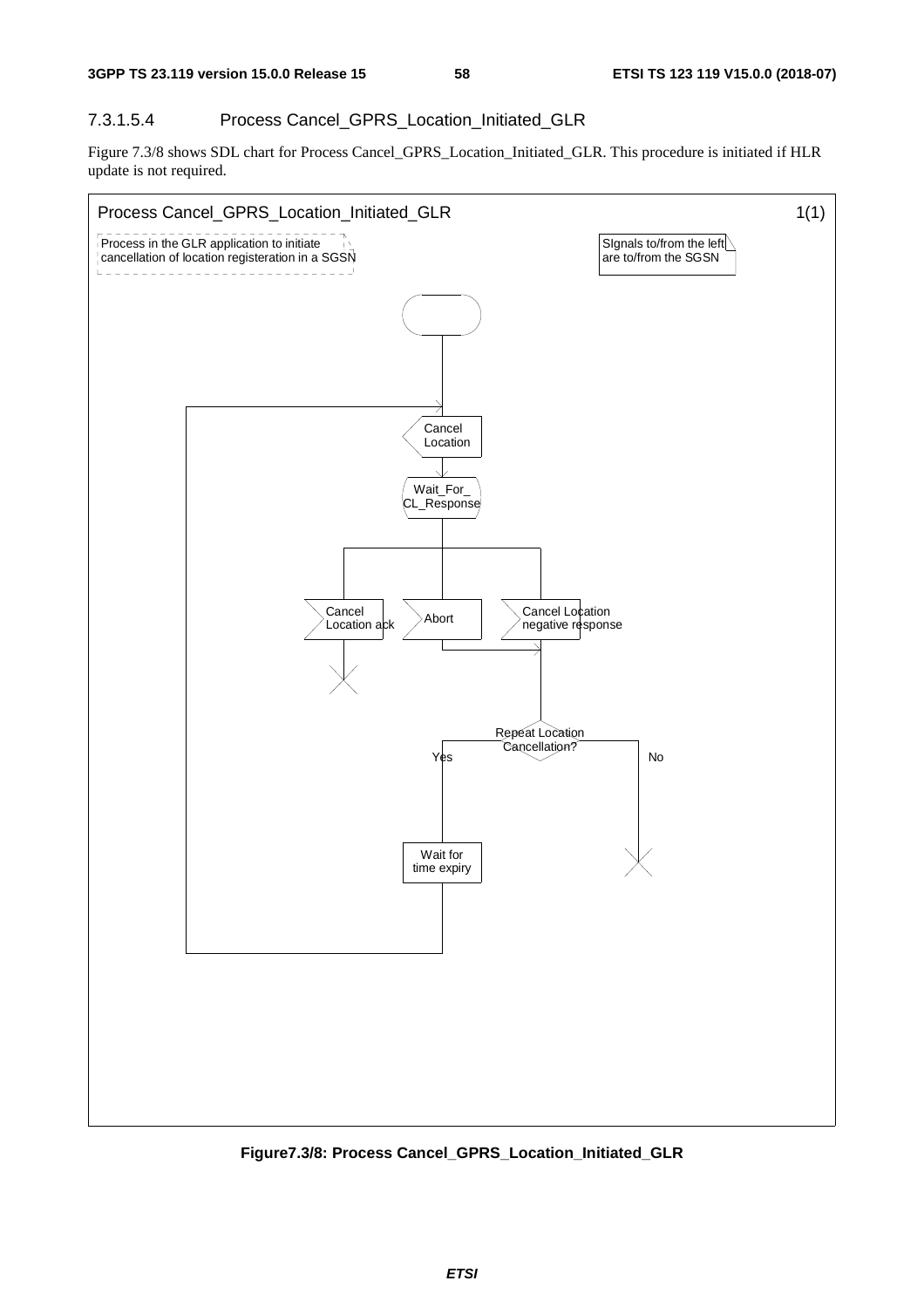# 7.3.2 Detach procedure

## 7.3.2.1 HLR-Initiated Detach Procedure

The HLR-Initiated Detach procedure is initiated by the HLR. The HLR uses this procedure for operator-determined purposes to request the removal of a subscriber's MM and PDP contexts at the SGSN. The HLR-Initiated Detach Procedure is illustrated in Figure 7.3/9. Each step is explained in the following list.



**Figure 7.3/9: HLR-Initiated GPRS Detach Procedure** 

- 1) If the HLR wants to request the immediate deletion of a subscriber's MM and PDP contexts from the SGSN, the HLR shall send a Cancel Location (IMSI, Cancellation Type) message to the SGSN via GLR with Cancellation Type set to Subscription Withdrawn.
- 2) The SGSN informs the MS that it has been detached by sending Detach Request (Detach Type) to the MS. Detach Type shall indicate that the MS is not requested to make a new attach and PDP context activation.
- 3) The active PDP contexts in the GGSNs regarding this particular MS are deactivated by the SGSN sending Delete PDP Context Request (TID) messages to the GGSNs. The GGSNs acknowledge with Delete PDP Context Response (TID) messages.
- 4) If the MS was both IMSI- and GPRS-attached, the SGSN sends a GPRS Detach Indication (IMSI) message to the VLR. The VLR removes the association with the SGSN and handles paging and location updating without going via the SGSN.
- 5) The MS sends a Detach Accept message to the SGSN any time after step 2.
- 6) The SGSN shall confirm the deletion of the MM and PDP contexts with a Cancel Location Ack (IMSI) message via GLR.
- 7.3.2.2 Functional requirements of GLR
- 7.3.2.2.1 Process Cancel\_GPRS\_Location\_GLR

Figure 7.2/10 shows SDL chart for Process Cancel\_GPRS\_Location\_GLR. This process is initiated from the HLR.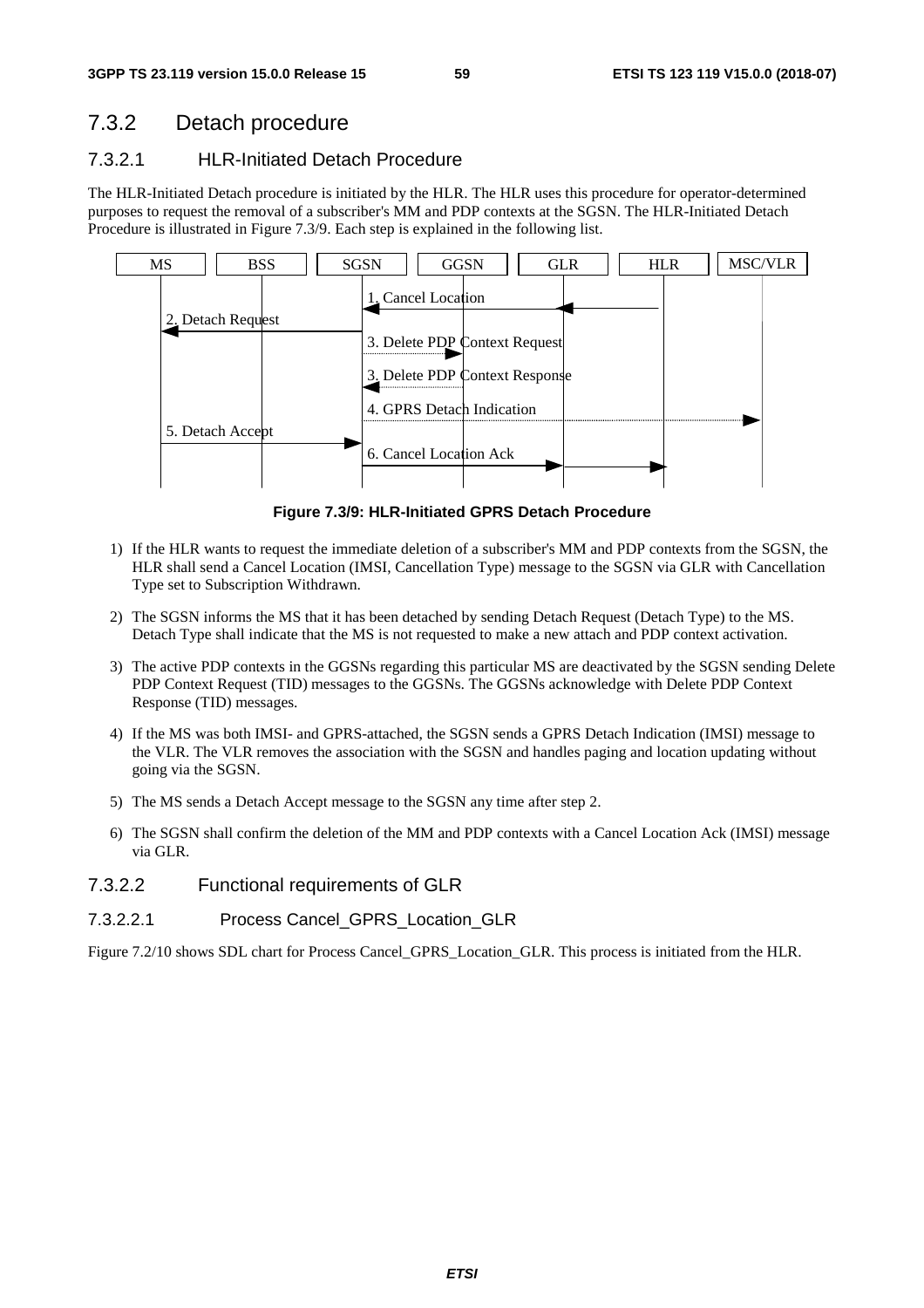

**Figure7.3/10: Process Cancel\_GPRS\_Location\_GLR**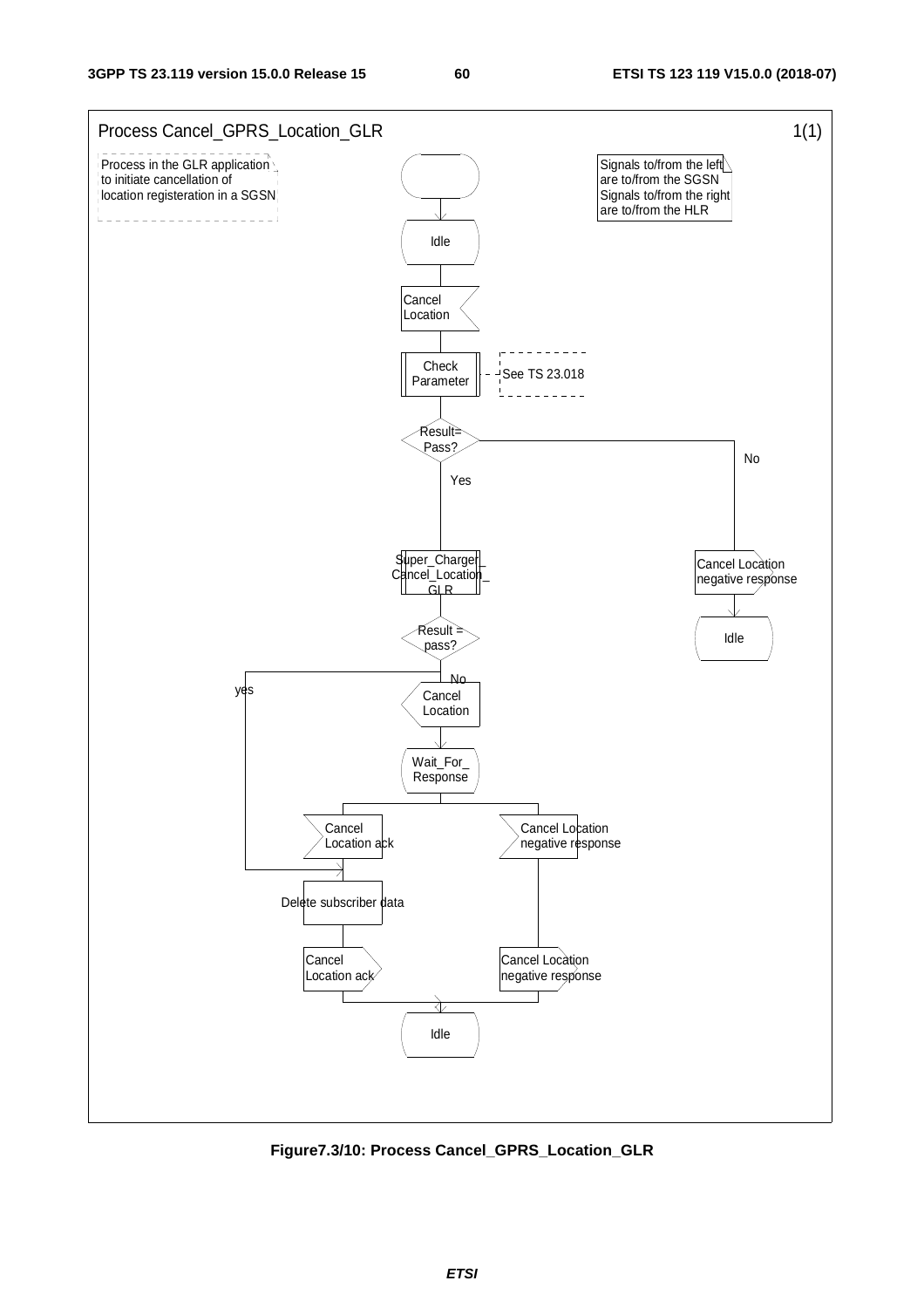# 7.3.3 Authentication of Subscriber

Authentication procedures already defined in GSM shall be used, with the distinction that the procedures are executed from the SGSN. Additionally, the authentication procedure performs the selection of the ciphering algorithm and the synchronisation for the start of ciphering. Authentication triplets are stored in the SGSN. The MSC/VLR shall not authenticate the MS via the SGSN upon IMSI attach, nor location update, but may authenticate the MS during CS connection establishment. Security-related network functions are described in TS 33.102 [12].

The Authentication procedure is illustrated in Figure 7.3/11. Each step is explained in the following list.



**Figure 7.3/11: Authentication Procedure** 

- 1) If the SGSN does not have previously stored authentication triplets, a Send Authentication Info (IMSI) is sent to the GLR, which the GLR sends to the HLR without modification at the application layer. The HLR responds with Send Authentication Info Ack (Authentication Triplets). Each Authentication Triplet includes RAND, SRES and Kc.
- 2) The SGSN sends Authentication Request (RAND, CKSN, and Ciphering Algorithm). The MS responds with Authentication Response (SRES).

The MS starts ciphering after sending the Authentication Response message. The SGSN starts ciphering when a valid Authentication Response is received from the MS.

## 7.3.4 Inter SGSN Routeing Area Update Procedure

[Editor's note] This procedure may be replaced with inter SGSN SRNS relocation procedure.

[Editor's note] This procedure may not need to be detailed, because the part of this procedure between SGSN and HLR is the same as the part of Attach procedure.

The Inter SGSN Routeing Area Update procedure is illustrated in Figure 7.3/12. Each step is explained in the following list.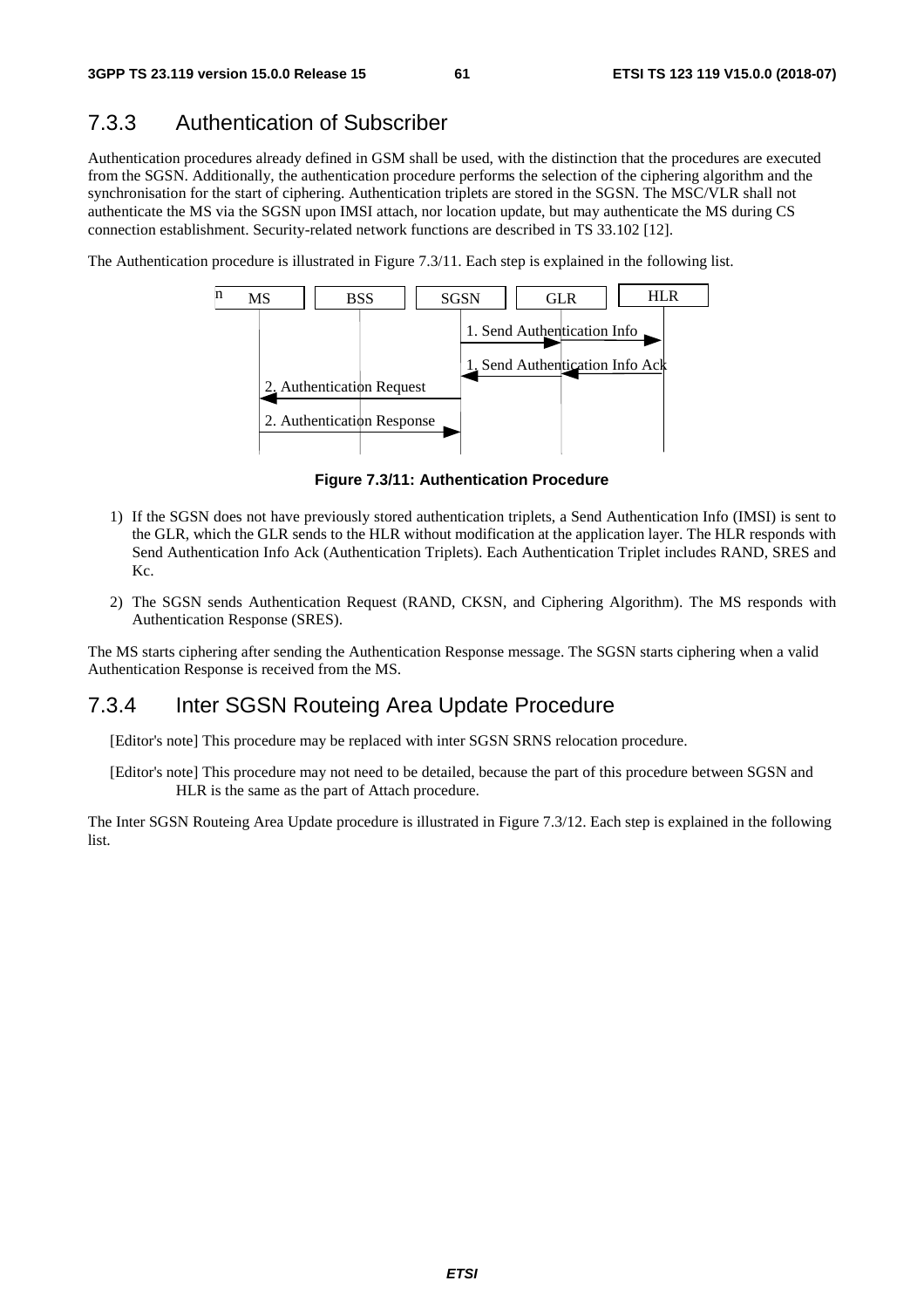

**Figure 7.3/12: Inter SGSN Routeing Area Update Procedure** 

- 1) The MS sends a Routeing Area Update Request (old RAI, old P-TMSI Signature, and Update Type) to the new SGSN. Update Type shall indicate RA update or periodic RA update. The BSS shall add the Cell Global Identity including the RAC and LAC of the cell where the message was received before passing the message to the SGSN.
- 2) The new SGSN sends SGSN Context Request (old RAI, TLLI, old P-TMSI Signature, and New SGSN Address) to the old SGSN to get the MM and PDP contexts for the MS. The old SGSN validates the old P-TMSI Signature and responds with an appropriate error cause if it does not match the value stored in the old SGSN. This should initiate the security functions in the new SGSN. If the security functions authenticate the MS correctly, the new SGSN shall send an SGSN Context Request (old RAI, TLLI, MS Validated, and New SGSN Address) message to the old SGSN. MS Validated indicates that the new SGSN has authenticated the MS. If the old P-TMSI Signature was valid or if the new SGSN indicates that it has authenticated the MS, the old SGSN responds with SGSN Context Response (MM Context, PDP Contexts, and LLC Ack). If the MS is not known in the old SGSN, the old SGSN responds with an appropriate error cause. The old SGSN stores New SGSN Address, to allow the old SGSN to forward data packets to the new SGSN. LLC Ack contains the acknowledgements for each LLC connection used by the MS. Each PDP Context includes the GTP sequence number for the next downlink N-PDU to be sent to the MS and the GTP sequence number for the next uplink N-PDU to be tunnelled to the GGSN. The old SGSN starts a timer and stops the transmission of N-PDUs to the MS.
- 3) Security functions may be executed. These procedures are defined in subclause "Security Function". Ciphering mode shall be set if ciphering is supported.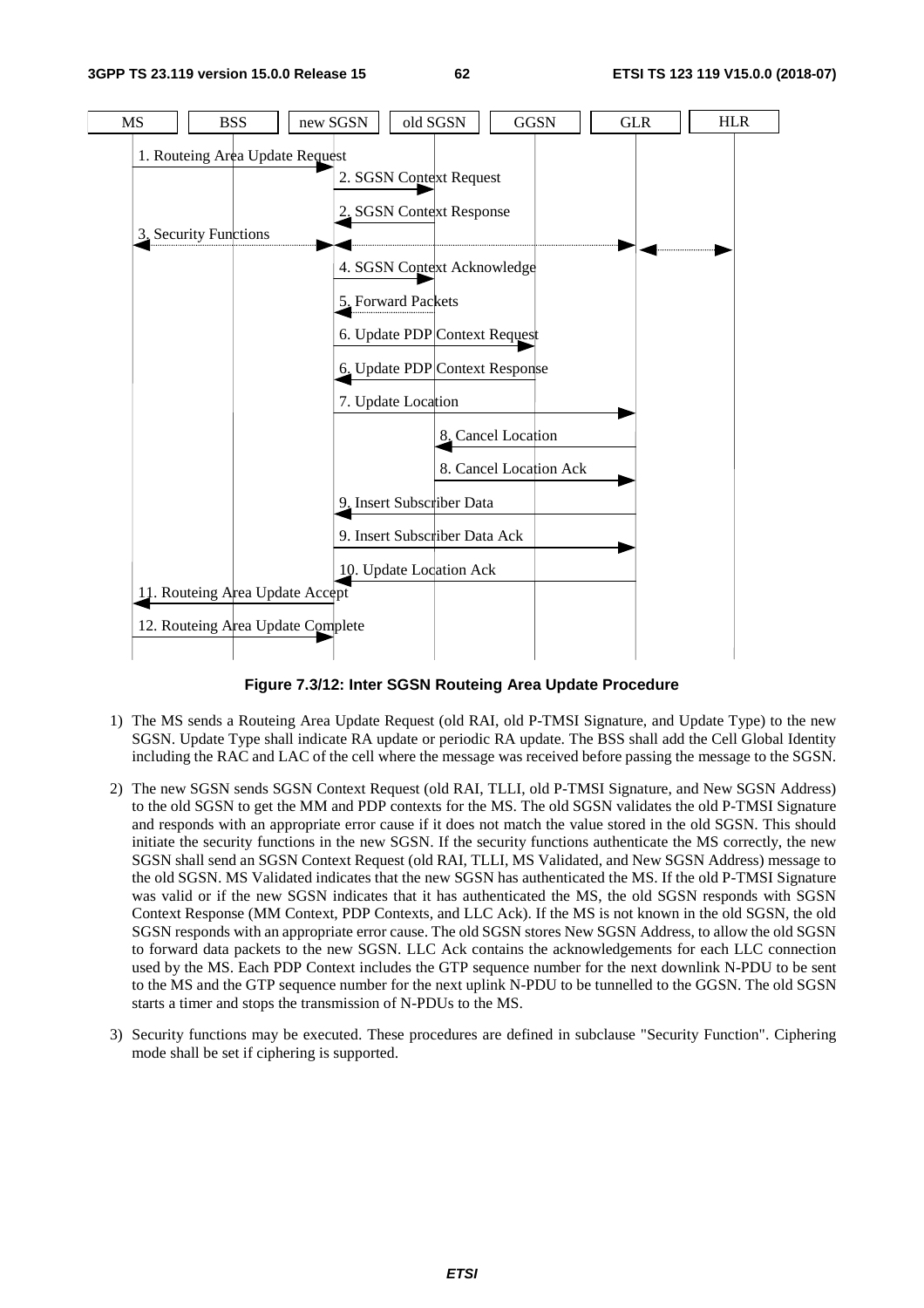- 4) The new SGSN sends an SGSN Context Acknowledge message to the old SGSN. This informs the old SGSN that the new SGSN is ready to receive data packets belonging to the activated PDP contexts. The old SGSN marks in its context that the MSC/VLR association and the information in the GGSNs and the GLR are invalid. This triggers the MSC/VLR, the GGSNs, and the GLR to be updated if the MS initiates a routeing area update procedure back to the old SGSN before completing the ongoing routeing area update procedure. If the security functions do not authenticate the MS correctly, then the routing area update shall be rejected, and the new SGSN shall send a reject indication to the old SGSN. The old SGSN shall continue as if the SGSN Context Request was never received.
- 5) The old SGSN duplicates the buffered N-PDUs and starts tunnelling them to the new SGSN. Additional N-PDUs received from the GGSN before the timer described in step 2 expires are also duplicated and tunnelled to the new SGSN. N-PDUs that were already sent to the MS in acknowledged mode and that are not yet acknowledged by the MS are tunnelled together with the number of the LLC frame that transferred the last segment of the N-PDU. No N-PDUs shall be forwarded to the new SGSN after expiry of the timer described in step 2.
- 6) The new SGSN sends Update PDP Context Request (new SGSN Address, TID, and QoS Negotiated) to the GGSNs concerned. The GGSNs update their PDP context fields and return Update PDP Context Response (TID).
- 7) The new SGSN informs the GLR of the change of SGSN by sending Update Location (SGSN Number, SGSN Address, and IMSI) to the GLR.
- 8) The GLR sends Cancel Location (IMSI, Cancellation Type) to the old SGSN with Cancellation Type set to Update Procedure. If the timer described in step 2 is not running, then the old SGSN removes the MM and PDP contexts. Otherwise, the contexts are removed only when the timer expires. This allows the old SGSN to complete the forwarding of N-PDUs. It also ensures that the MM and PDP contexts are kept in the old SGSN in case the MS initiates another inter SGSN routeing area update before completing the ongoing routeing area update to the new SGSN. The old SGSN acknowledges with Cancel Location Ack (IMSI).
- 9) The GLR sends Insert Subscriber Data (IMSI, GPRS subscription data) to the new SGSN. The new SGSN validates the MS's presence in the (new) RA. If due to regional subscription restrictions the MS is not allowed to be attached in the RA, the SGSN rejects the Routeing Area Update Request with an appropriate cause, and may return an Insert Subscriber Data Ack (IMSI, SGSN Area Restricted) message to the GLR. If all checks are successful then the SGSN constructs an MM context for the MS and returns an Insert Subscriber Data Ack (IMSI) message to the GLR.
- 10) The GLR acknowledges the Update Location by sending Update Location Ack (IMSI) to the new SGSN.
- 11) The new SGSN validates the MS's presence in the new RA. If due to roaming restrictions the MS is not allowed to be attached in the SGSN, or if subscription checking fails, then the new SGSN rejects the routeing area update with an appropriate cause. If all checks are successful then the new SGSN constructs MM and PDP contexts for the MS. A logical link is established between the new SGSN and the MS. The new SGSN responds to the MS with Routeing Area Update Accept (P-TMSI, LLC Ack, and P-TMSI Signature). LLC Ack contains the acknowledgements for each LLC connection used by the MS, thereby confirming all mobile-originated N-PDUs successfully transferred before the start of the update procedure.
- 12) The MS acknowledges the new P-TMSI with a Routeing Area Update Complete (P-TMSI, LLC Ack). LLC Ack contains the acknowledgements for each LLC connection used by the MS, thereby confirming all mobileterminated N-PDUs successfully transferred before the start of the update procedure. If LLC Ack confirms reception of N-PDUs that were forwarded from the old SGSN, then these N-PDUs shall be discarded by the new SGSN. LLC and SNDCP in the MS are reset.

In the case of a rejected routeing area update operation, due to regional subscription or roaming restrictions, the new SGSN shall not construct an MM context. A reject shall be returned to the MS with an appropriate cause. The MS shall not re-attempt a routeing area update to that RA. The RAI value shall be deleted when the MS is powered-up.

If the SGSN is unable to update the PDP context in one or more GGSNs, then the SGSN shall deactivate the corresponding PDP contexts as described in subclause "PDP Context Deactivation Initiated by SGSN Procedure". This shall not cause the SGSN to reject the routeing area update.

If the timer described in step 2 expires and no Cancel Location (IMSI) was received from the GLR, then the old SGSN shall stop forwarding N-PDUs to the new SGSN.

If the routeing area update procedure fails a maximum allowable number of times, or if the SGSN returns a Routeing Area Update Reject (Cause) message, the MS shall enter IDLE state.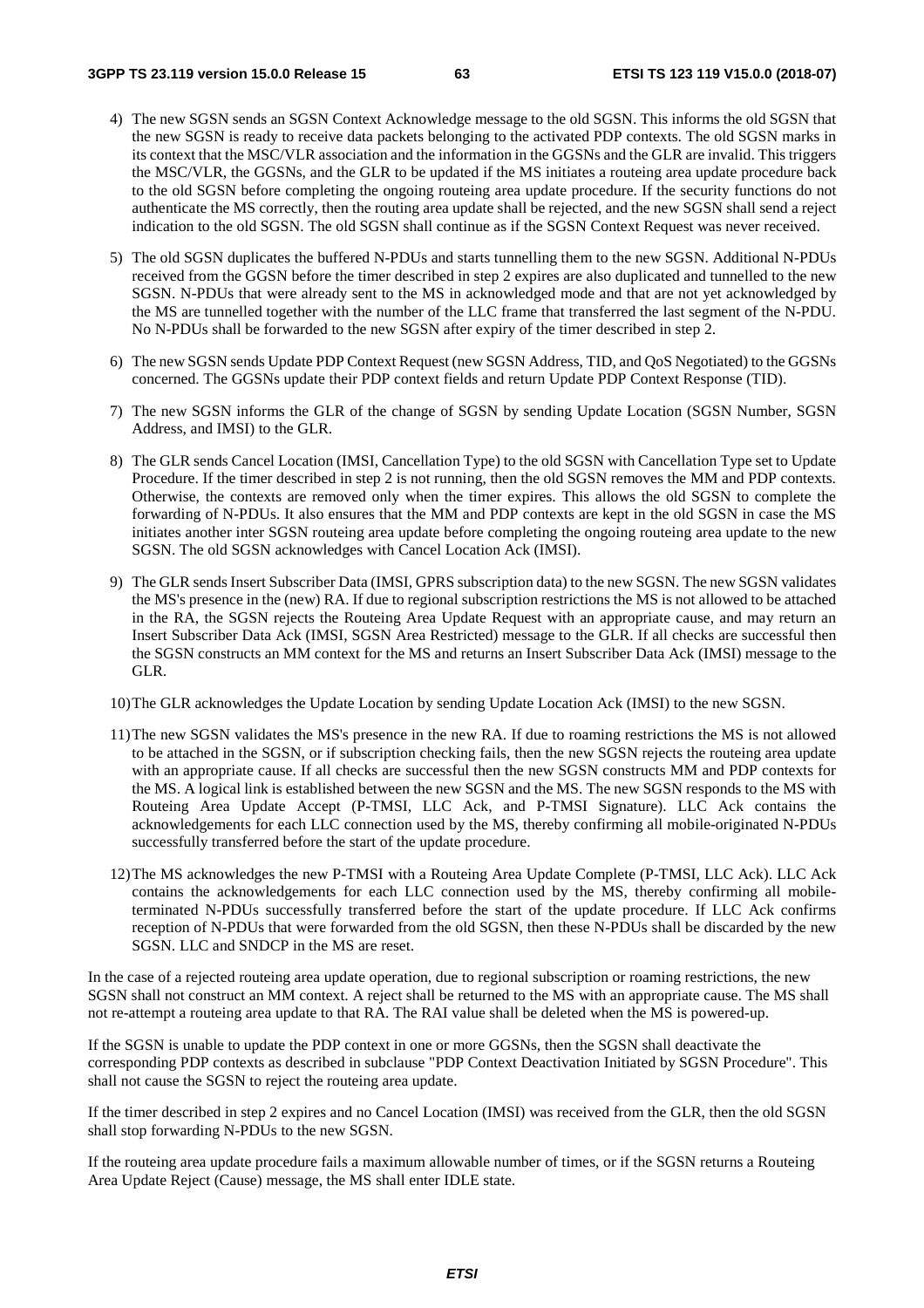# 7.3.5 Subscriber Management Procedures

Whenever the GPRS subscription data is changed for a GPRS subscriber in the HLR, and the changes affect the GPRS subscription data stored in the SGSN, then the SGSN node shall be informed about these changes by means of the following procedures:

- Insert Subscriber Data procedure, used to add or modify GPRS subscription data in the SGSN; or
- Delete Subscriber Data procedure, used to remove GPRS subscription data in the SGSN.

#### 7.3.5.1 Insert Subscriber Data Procedure

In addition to the insertion and modification of general GPRS subscription data for a GPRS subscriber, see TS 29.002 [10], the HLR may request the insertion or modification of one or several new or existing PDP contexts in the SGSN.

The Insert Subscriber Data procedure is illustrated in Figure 7.3/13. Each step is explained in the following list.



**Figure 7.3/13: Insert Subscriber Data Procedure** 

- 1) The HLR sends an Insert Subscriber Data (IMSI, GPRS Subscription Data) message to the GLR. The GLR updates its GPRS subscription data and sends an Insert Subscriber Data (IMSI, GPRS Subscription Data) message to the SGSN.
- 2) The SGSN updates its GPRS subscription data and acknowledges the Insert Subscriber Data message by returning an Insert Subscriber Data Ack (IMSI) message. The GLR receives the ack message, then it sends the Insert Subscriber Data Ack (IMSI) message to the HLR. For each PDP context that is included in GPRS Subscription Data the SGSN shall check whether it is a new, an active, or an inactive PDP context:
	- For a new or inactive PDP context, no further action is required except storage in the SGSN.
	- For an active PDP context, the SGSN shall in addition compare the new QoS Subscribed with QoS Negotiated and shall, if necessary, initiate a PDP Context Modification procedure as described in subclause "Modification Procedures". Furthermore, if VPLMN Address Allowed is changed, the SGSN shall, if necessary (e.g., if the PDP context is currently routed via a GGSN in the VPLMN and VPLMN Address Allowed is changed to not allowed), initiate a PDP Context Deactivation procedure as explained in subclause "Deactivation Procedures".

### 7.3.5.2 Delete Subscriber Data Procedure

In addition to the deletion of general GPRS subscription data for a GPRS subscriber, see TS 29.002 [10], the HLR may request the deletion of one or several PDP contexts from the SGSN.

The Delete Subscriber Data procedure is illustrated in Figure 7.3/14. Each step is explained in the following list.



**Figure 7.3/14: Delete Subscriber Data Procedure** 

1) The HLR sends a Delete Subscriber Data (IMSI, PDP Context Identifiers List) message to the GLR. The GLR deletes its PDP Context indicated and sends an Insert Subscriber Data (IMSI, PDP Context Identifiers List) message to the SGSN.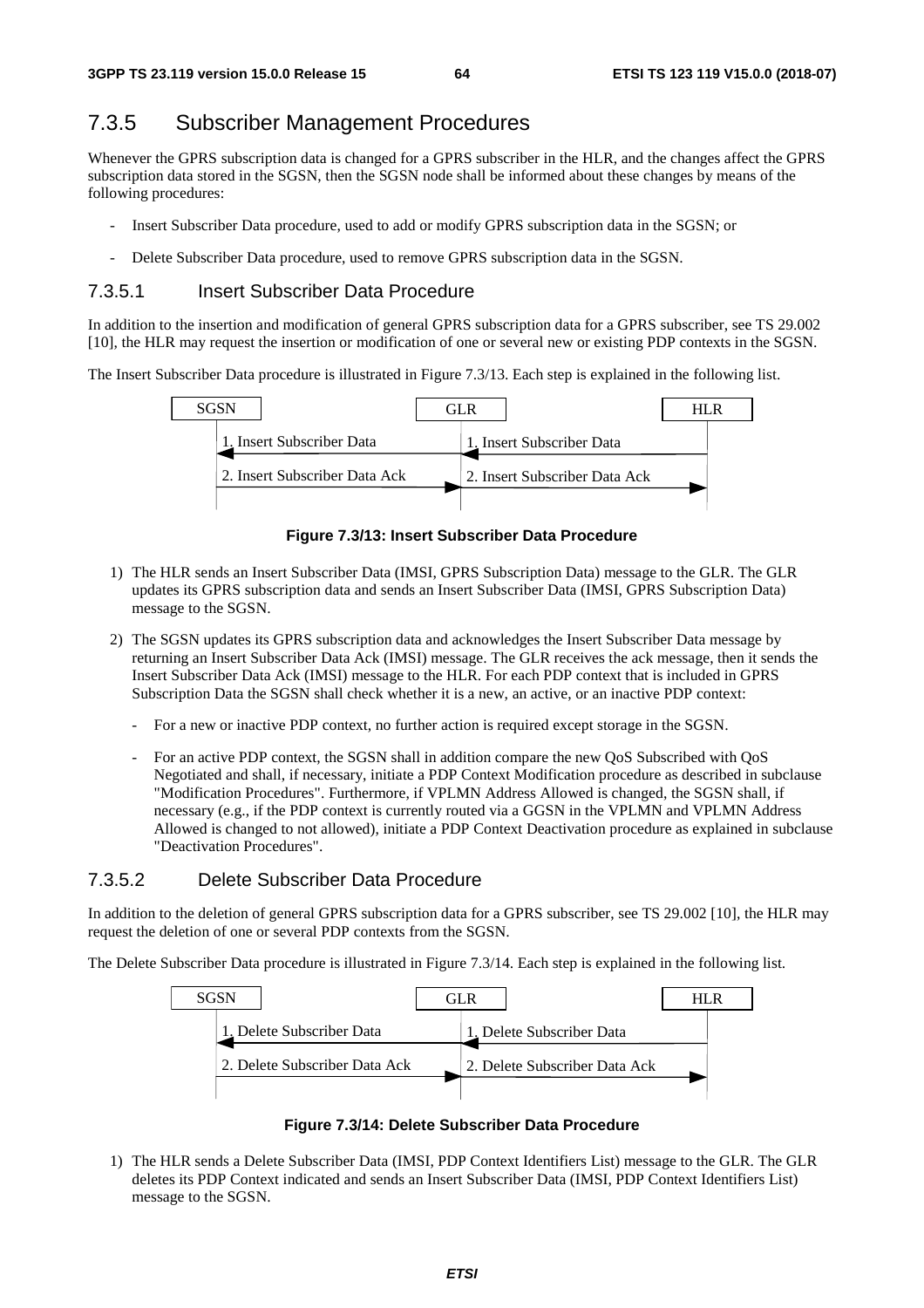- 2) The SGSN acknowledges the Delete Subscriber Data message by returning a Delete Subscriber Data Ack (IMSI) message. For each PDP context identifier included in PDP Context Identifiers List, the SGSN shall check whether it belongs to an active or an inactive PDP context:
	- For an inactive PDP context no further action is required except deletion of the PDP context.
	- For an active PDP context, the SGSN shall initiate the PDP Context Deactivation Initiated by SGSN procedure as explained in subclause "Deactivation Procedures" before the PDP context is deleted.

## 7.3.6 PDP Context Activation Procedure

#### 7.3.6.1 Successful Network-Requested PDP Context Activation Procedure with GLR

The Successful Network-Requested PDP Context Activation procedure is illustrated in Figure 7.3/15. Each step is explained in the following list.



**Figure 7.3/15: Successful Network-Requested PDP Context Activation Procedure** 

- 1) When receiving a PDP PDU the GGSN determines if the Network-Requested PDP Context Activation procedure has to be initiated. The GGSN may store subsequent PDUs received for the same PDP address.
- 2) The GGSN may send a Send Routeing Information for GPRS (IMSI) message to the HLR. If the HLR determines that the request can be served, it returns a Send Routeing Information for GPRS Ack (IMSI, SGSN Address, Mobile Station Not Reachable Reason) message to the GGSN. The SGSN Address parameter includes actually the value of the IM-GSN Address. The Mobile Station Not Reachable Reason parameter is included if the MNRG flag is set in the HLR. The Mobile Station Not Reachable Reason parameter indicates the reason for the setting of the MNRG flag as stored in the MNRR record (see TS 23.040 [5]). If the MNRR record indicates a reason other than 'No Paging Response', the HLR shall include the GGSN number in the GGSN-list of the subscriber.
	- If the HLR determines that the request cannot be served (e.g., IMSI unknown in HLR), the HLR shall send a Send Routeing Information for GPRS Ack (IMSI, MAP Error Cause) message. Map Error Cause indicates the reason for the negative response.
- 3) If the SGSN address is present and either Mobile Station Not Reachable Reason is not present or Mobile Station Not Reachable Reason indicates 'No Paging Response', the GGSN shall send a PDU Notification Request (IMSI, PDP Type, PDP Address) message to the IM-GSN indicated by the HLR. Otherwise, the GGSN shall set the MNRG flag for that MS. The IM-GSN sends a Send Routeing Information for GPRS (IMSI) message to the GLR. If the GLR determines that the request can be served, it returns a Send Routeing Information for GPRS Ack (IMSI, SGSN Address, Mobile Station Not Reachable Reason) message to the IM-GSN. If the SGSN address is present and either Mobile Station Not Reachable Reason is not present or Mobile Station Not Reachable Reason indicates 'No Paging Response', the IM-GSN shall send a PDU Notification Request (IMSI, PDP Type, PDP Address)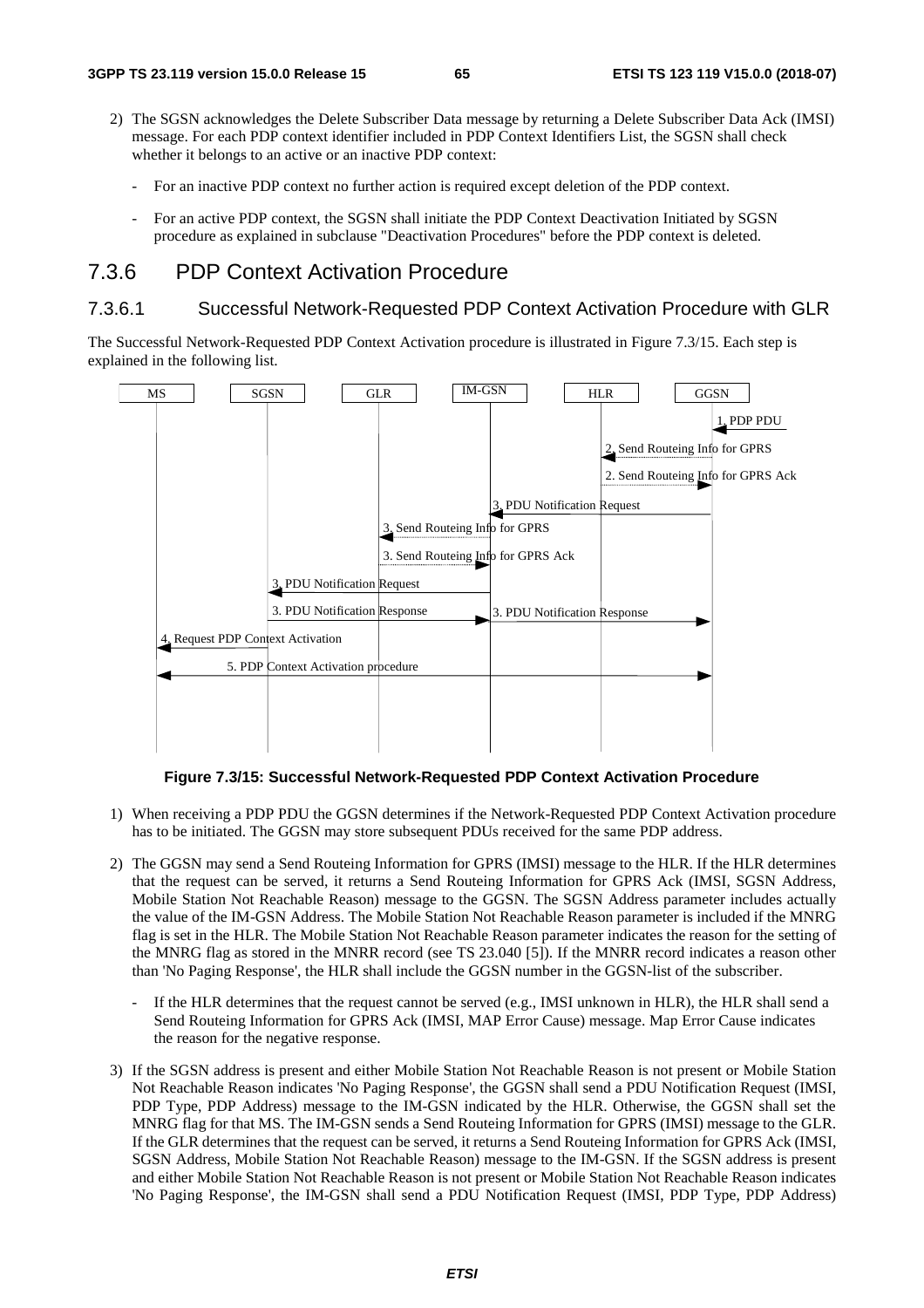message to the SGSN indicated by the GLR. The SGSN returns a PDU Notification Response (Cause) message to the GGSN via the IM-GSN in order to acknowledge that it shall request the MS to activate the PDP context indicated with PDP Address.

- 4) The SGSN sends a Request PDP Context Activation (TI, PDP Type, and PDP Address) message to request the MS to activate the indicated PDP context.
- 5) The PDP context is activated with the PDP Context Activation procedure (see subclause "PDP Context Activation Procedure" in 3G TS 23.060 [6]).

#### 7.3.6.2 Unsuccessful Network-Requested PDP Context Activation Procedure with GLR

If the PDP context requested by the GGSN cannot be established, the SGSN sends a PDU Notification Response (Cause) or a PDU Notification Reject Request (IMSI, PDP Type, PDP Address, Cause) message to the GGSN depending on whether the context activation fails before or after the SGSN has sent a Request PDP Context Activation message to the MS. Cause indicates the reason why the PDP context could not be established:

- 'IMSI Not Known'. The SGSN has no MM context for that IMSI (Cause in PDU Notification Response).
- 'MS GPRS Detached'. The MM state of the MS is IDLE (Cause in PDU Notification Response).
- 'MS Not GPRS Responding'. The MS is GPRS-attached to the SGSN but the MS does not respond. This may be due to:
	- the lack of a response to a GPRS Paging Request:
	- an Abnormal RLC condition, or
	- no Activate PDP Context Request message received within a certain time after the Request PDP Context Activation message was delivered to the MS (Cause in PDU Notification Reject Request).
- 'MS Refuses'. The MS refuses explicitly the network-requested PDP context (Cause in PDU Notification Reject Request).

When receiving the PDU Notification Response or the PDU Notification Reject Request message the GGSN may reject or discard the PDP PDU depending on the PDP type.

After an unsuccessful Network-Requested PDP Context Activation procedure the network may perform some actions to prevent unnecessary enquires to the HLR. The actions taken depend on the cause of the delivery failure.

- If the MS is not reachable or if the MS refuses the PDP PDU (Cause value 'MS Not GPRS Responding' or 'MS Refuses'), then the SGSN shall not change the setting of MNRG for this MS. The GGSN may refuse any PDP PDU for that PDP address during a certain period. The GGSN may store the SGSN address during a certain period and send subsequent PDU Notification Request messages to that SGSN via IM-GSN.
- If the MS is GPRS-detached or if the IMSI is not known in the SGSN (Cause value 'MS GPRS Detached' or 'IMSI Not Known'), then the SGSN, the GGSN, and the HLR may perform the Protection and Mobile User Activity procedures.

The Protection procedure is illustrated in Figure 7.3/16. Each step is explained in the following list.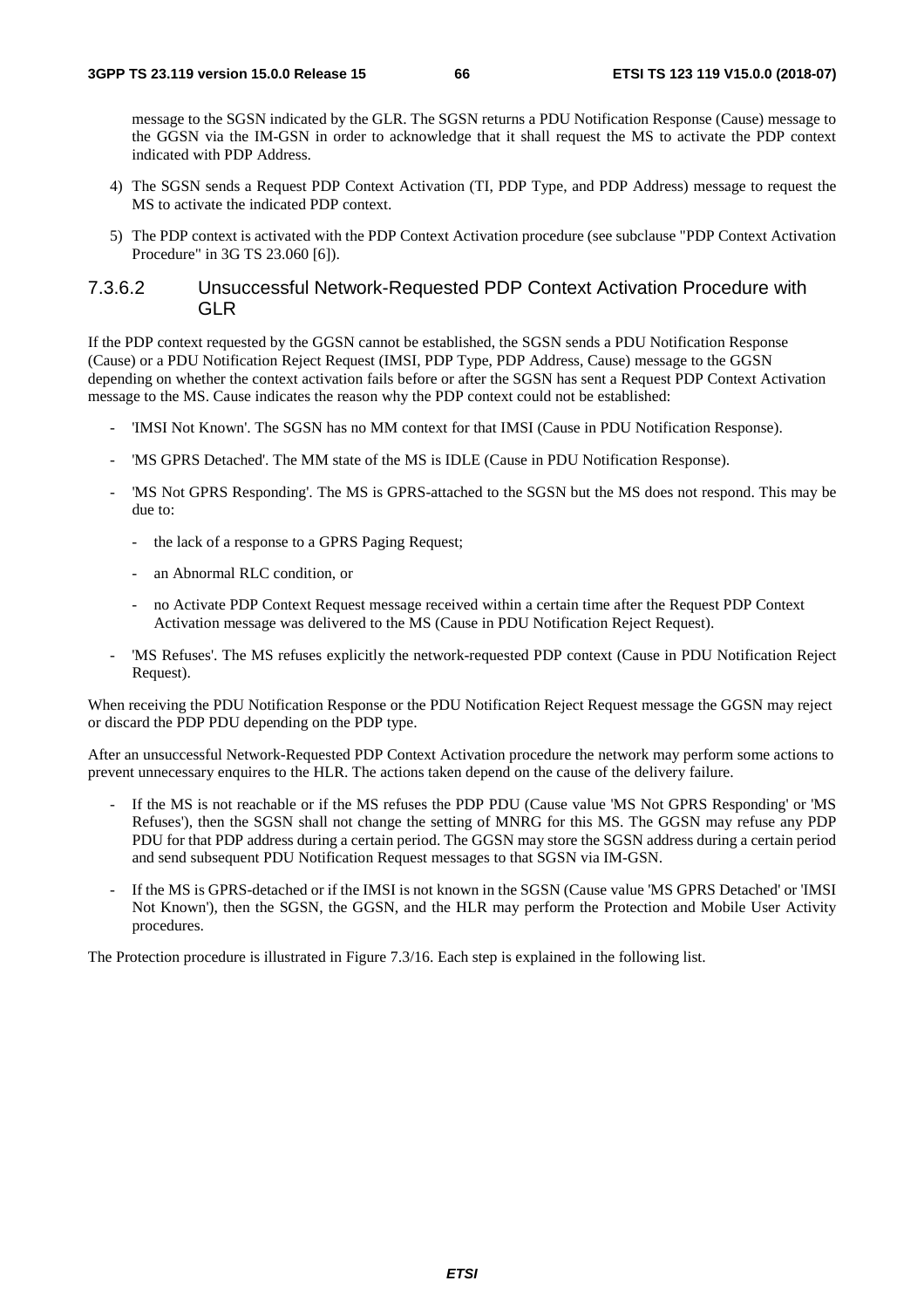

**Figure 7.3/16: Protection Procedure** 

- 1) If the MM context of the mobile is IDLE or if the SGSN has no information about that user, the SGSN returns a PDU Notification Response (Cause) message to the GGSN via IM-GSN with Cause equal to 'MS GPRS Detached' or 'IMSI Not Known', otherwise the Cause shall be 'Activation Proceeds'. If the Cause is 'MS GPRS Detached' or 'IMSI Not Known' and if the SGSN has an MM context for that user, the SGSN sets MNRG to indicate the need to report to the HLR when the next contact with that MS is performed.
- 2) If the MS does not respond or refuses the activation request, the SGSN sends a PDU Notification Reject Request (IMSI, PDP Type, PDP Address, Cause) message to the GGSN via IM-GSN with Cause equal to 'MS Not GPRS Responding' or 'MS Refuses'. The GGSN returns a PDU Notification Reject Response message to the SGSN via IM-GSN.
- 3) If Cause equals 'IMSI Not Known' the IM-GSN may send a Send Routeing Information for GPRS (IMSI) message to the GLR before sending the PDP Notification response to GGSN. The GLR returns a Send Routeing Information for GPRS Ack (IMSI, SGSN Address, and Cause) message to the IM-GSN indicating the address of the SGSN that currently serves the MS. If SGSN Address is different from the one previously stored by the IM-GSN, then steps 3, 4, and 5 in Figure 6 are followed. If Cause equals 'IMSI Not Known' the GGSN may send a Send Routeing Information for GPRS (IMSI) message to the HLR. The HLR returns a Send Routeing Information for GPRS Ack (IMSI, SGSN Address, Cause) message to the GGSN (Note that the SGSN Address parameter includes actually the value of the IM-GSN Address.) indicating the address of the IM-GSN that currently serves the MS. If IM-GSN Address is different from the one previously stored by the GGSN, then steps 3, 4, and 5 in Figure 6 are followed.
- 4) If SGSN Address is the same as the one previously stored in the IM-GSN or if the Cause value returned in step 1 equals 'MS GPRS Detached', then the IM-GSN sets MNRG for that PDP address and sends a Failure Report (IMSI) message to the GLR to request MNRG to be set in the GLR. The GLR sets (if not already set) MNRG for the IMSI. Note that GLR does not store IM-GSN address and IM-GSN address to report to when activity from that IMSI is detected, and IM-GSN forgets the SGSN address after receiving PDU notification response or sending PDU notification reject response.

 If IM-GSN Address is the same as the one previously stored in the GGSN, or if the Cause value returned in step 1 equals 'MS GPRS Detached', then the GGSN sets MNRG for that PDP address and sends a Failure Report (IMSI, GGSN Number, GGSN Address) message to the HLR to request MNRG to be set in the HLR. The HLR sets (if not already set) MNRG for the IMSI and adds GGSN Number and GGSN Address to the list of GGSNs to report to when activity from that IMSI is detected. GGSN Number is either the number of the GGSN, or, if a protocol converting GSN is used as an intermediate node, the number of the protocol-converting GSN. GGSN Address is an optional parameter that shall be included if a protocol-converting GSN is used.

The Mobile User Activity procedure is illustrated in Figure 7.3/17. Each step is explained in the following list.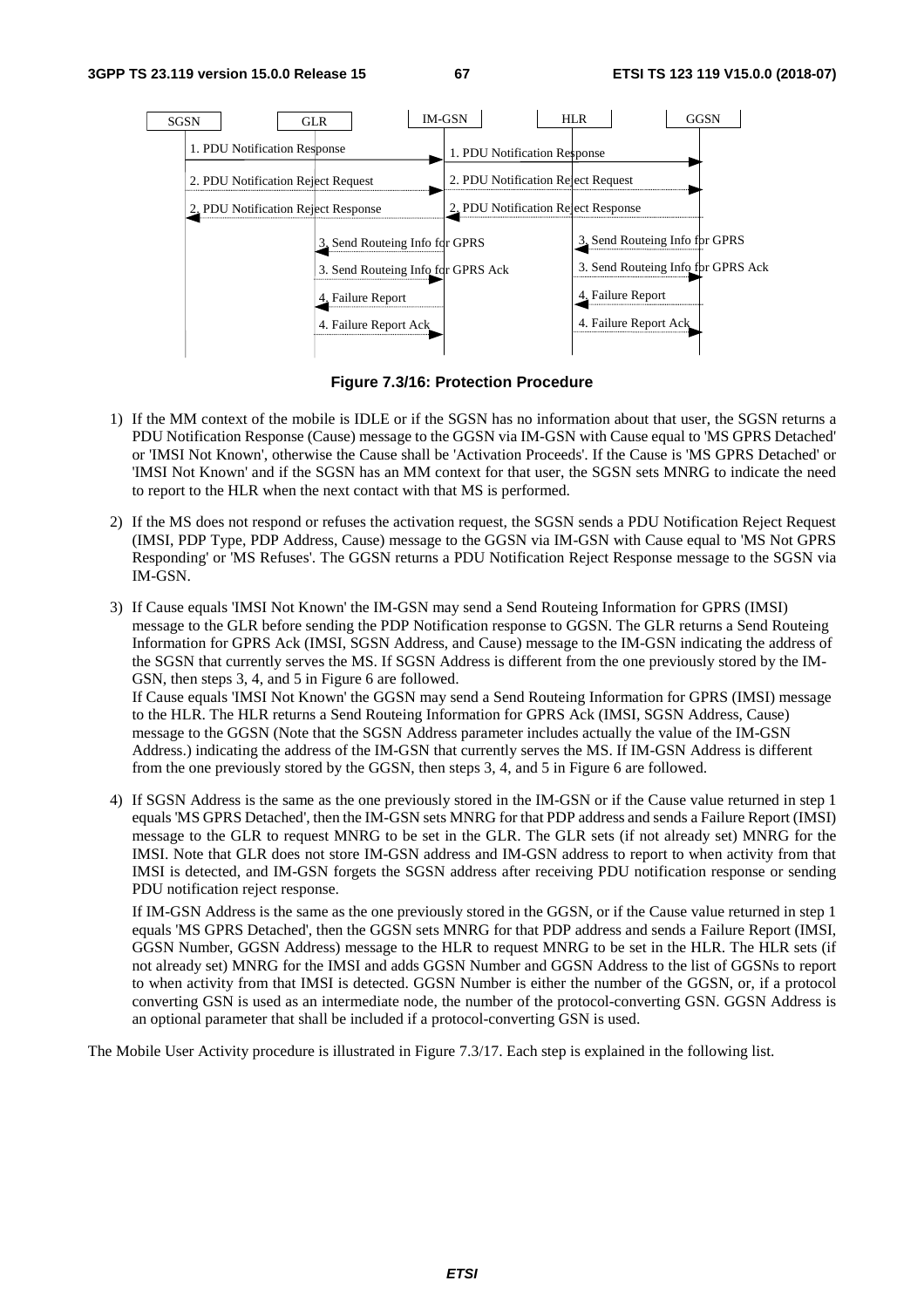

**Figure 7.3/17: Mobile User Activity Procedure** 

- 1) The SGSN receives an indication that an MS is reachable, e.g., an Attach Request message from the MS.
- 2a) If the SGSN contains an MM context of the MS and MNRG for that MS is set, the SGSN shall send a Ready for SM (IMSI, MS Reachable) message to the GLR and clears MNRG for that MS. The GLR sends it without modification at the application level to HLR and clears MNRG for that MS.
- 2b) If the SGSN does not keep the MM context of the MS, the SGSN shall send an Update Location message (see subclause "Attach Function") to the GLR. If the GLR does not keep the MM context of the MS, the SGSN shall send an Update Location message (see subclause "Attach Function") to the HLR.
- 2c) If the GLR contains an MM context of the MS and MNRG for that MS is set, the SGSN shall send a Ready for SM (IMSI, MS Reachable) message to the HLR and clears MNRG for that MS.
- 3) When the HLR receives the Ready for SM message or the Update Location message for an MS that has MNRG set, it clears MNRG for that MS and sends a Note MS GPRS Present (IMSI, SGSN Address) message to all the GGSNs in the list of the subscriber. (The Ready for SM message also triggers the SMS alert procedure as described in subclause "Unsuccessful Mobile-terminated SMS Transfer".) SGSN Address contains the address of the IM-GSN that currently serves the MS. Upon reception of Note MS Present, each GGSN shall clear MNRG.

# 7.4 Purge MS Procedure

This Purge MS procedure is used to cause the HLR to mark its data for an MS so that any request for routing information for a mobile terminated call, a mobile terminated short message or Network-requested PDP context activation will be treated as if the MS is not reachable. It is invoked when the subscriber record for the MS is to be deleted in the VLR or SGSN, either by MMI interaction or automatically, e.g. because the MS has been inactive for several days. This procedure is illustrated in figure 7.4/1. Each step is explained in the following list.



**Figure 7.4/1: Purge MS procedure** 

#### Procedure:

1) The serving node, i.e., the VLR or the SGSN, sends a Purge MS message to the GLR.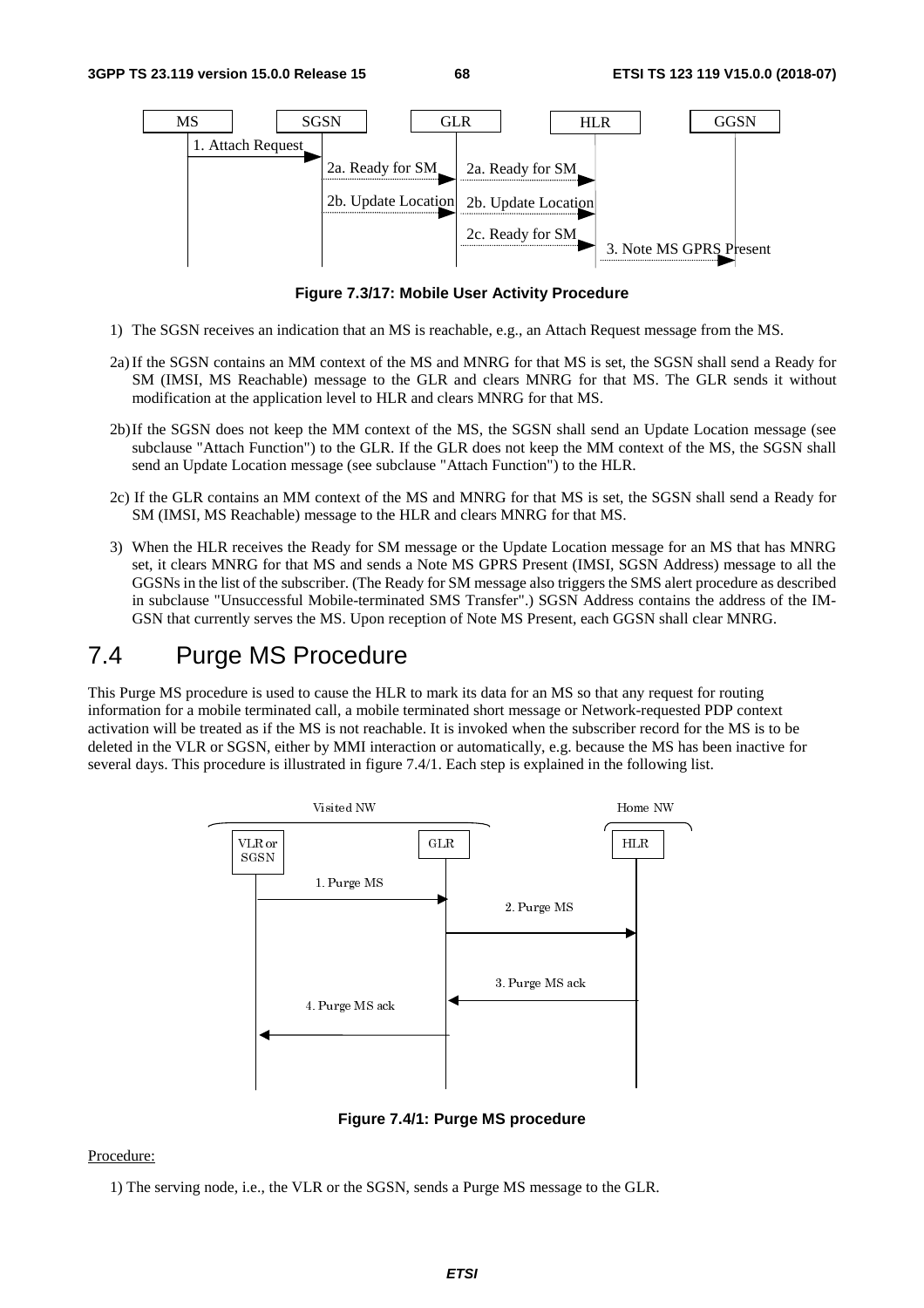- 2) When the GLR receives the Purge MS message from the serving node, it checks whether the subscriber is registered. If the subscriber is not registered, the GLR may report an error to the O&M interface, and sends back a negative response to the serving node. If the subscriber is registered, the GLR checks whether the purging notification came from the serving node where the MS was last registered.
	- If the serving node that sent the purge MS request is the registered serving node, the GLR transports the received message to the HLR.
	- If the serving node that sent the purge MS request is not the registered serving node, the GLR sends a purge MS ack to the serving node indicating that the TMSI or P-TMSI shall not be frozen.
- 3) When the GLR receives the response from the HLR, the GLR deletes the subscriber data and transports the received message to the serving node.
- 4) The serving node receives the Purge MS ack message indicating successful outcome of the procedure.

# 7.4.1 Functional requirements of GLR

#### 7.4.1.1 Process Purge\_MS\_GLR

Figure 7.4/2 shows SDL chart for Process Purge\_MS\_GLR.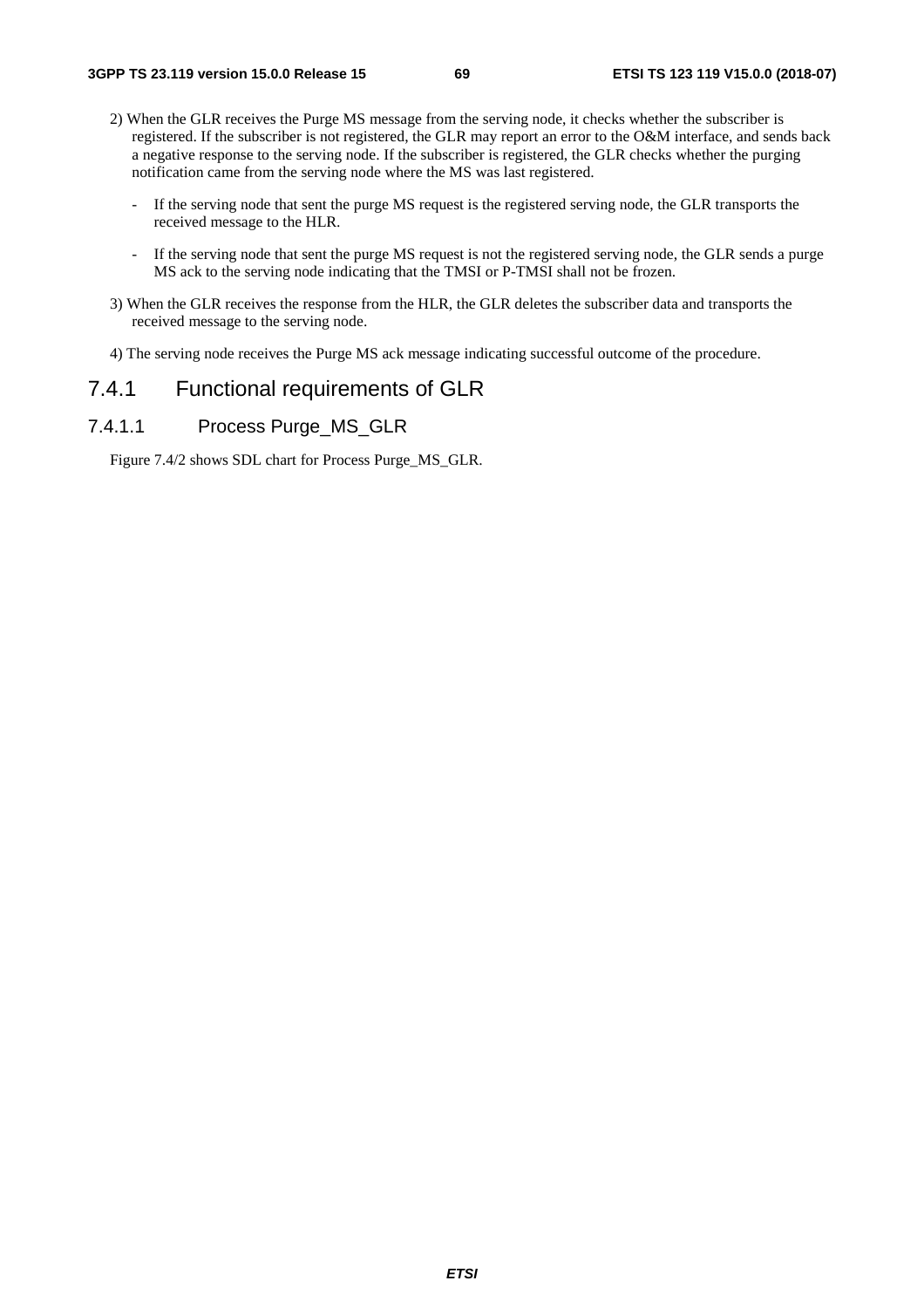

**Figure 7.4/2(1): Process Purge\_MS\_GLR**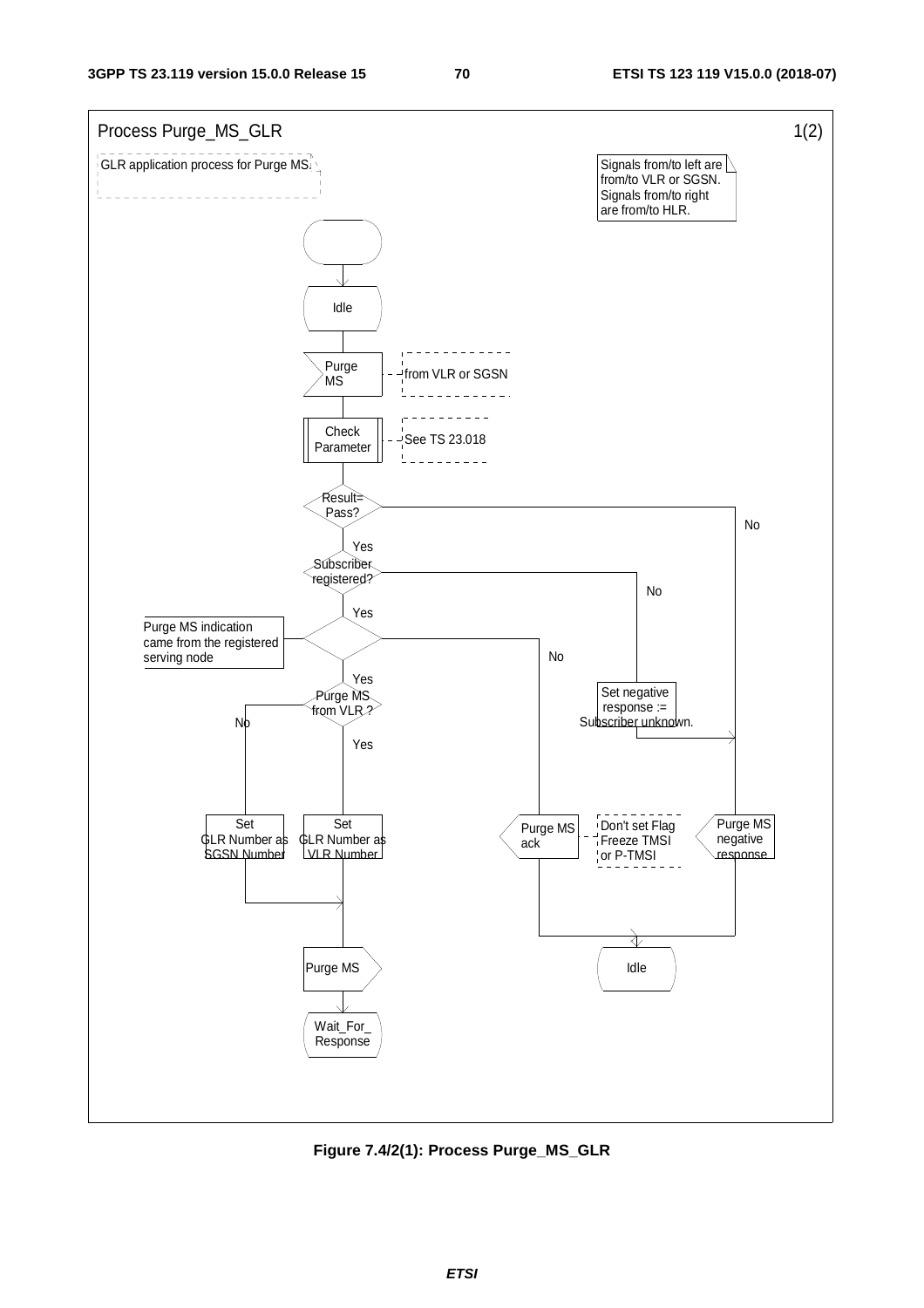

**Figure 7.4/2(2): Process Purge\_MS\_GLR**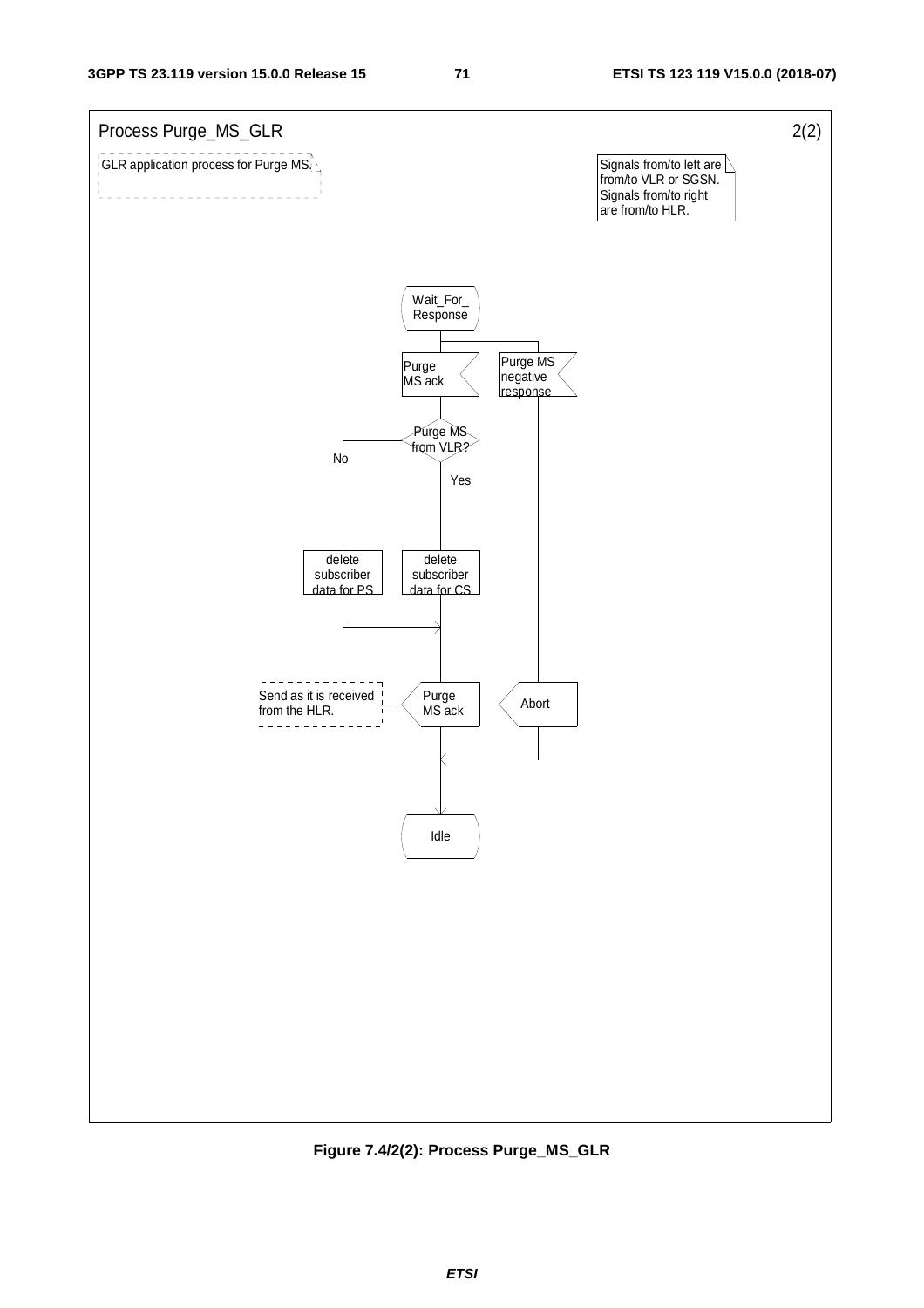# 7.5 Regional Restriction Procedure

In the case that GLR is introduced, during second and subsequent location updating, there is no interaction between the GLR and the HLR. However, the regional restriction service needs the location updating procedure towards the HLR.

The GLR stores the Zone Code List sent by the HLR in the Insert Subscriber Data message. On the location updates the GLR sends its stored Zone Code list to the VLR and/or SGSN (refer to figure 7.2/10). The GLR stores also the MSC area restricted flag and/or the SGSN are restricted flag. These flags are set "False" if the location updating procedure executed successfully.

When the GLR receives the Insert Subscriber Data Acknowledge message indicating "MSC area restricted" or "SGSN area restricted" and the MSC area restricted flag or the SGSN area restricted flag is set as "False", the GLR initiates the location updating procedure toward the HLR. In addition, the GLR sets the MSC area restricted flag or the SGSN area restricted flag "True". Also, the HLR sets the MSC area restricted flag or the SGSN area restricted flag "True", and the location updating for the IMSI is rejected. These flags contribute to the "MS Not Reachable" state for handling of terminating traffic (i.e. mobile terminated call and mobile terminated SMS and so on) in the HLR.



**Figure 7.5/1: Regional Restriction Procedure (MS Enters a restricted Area)**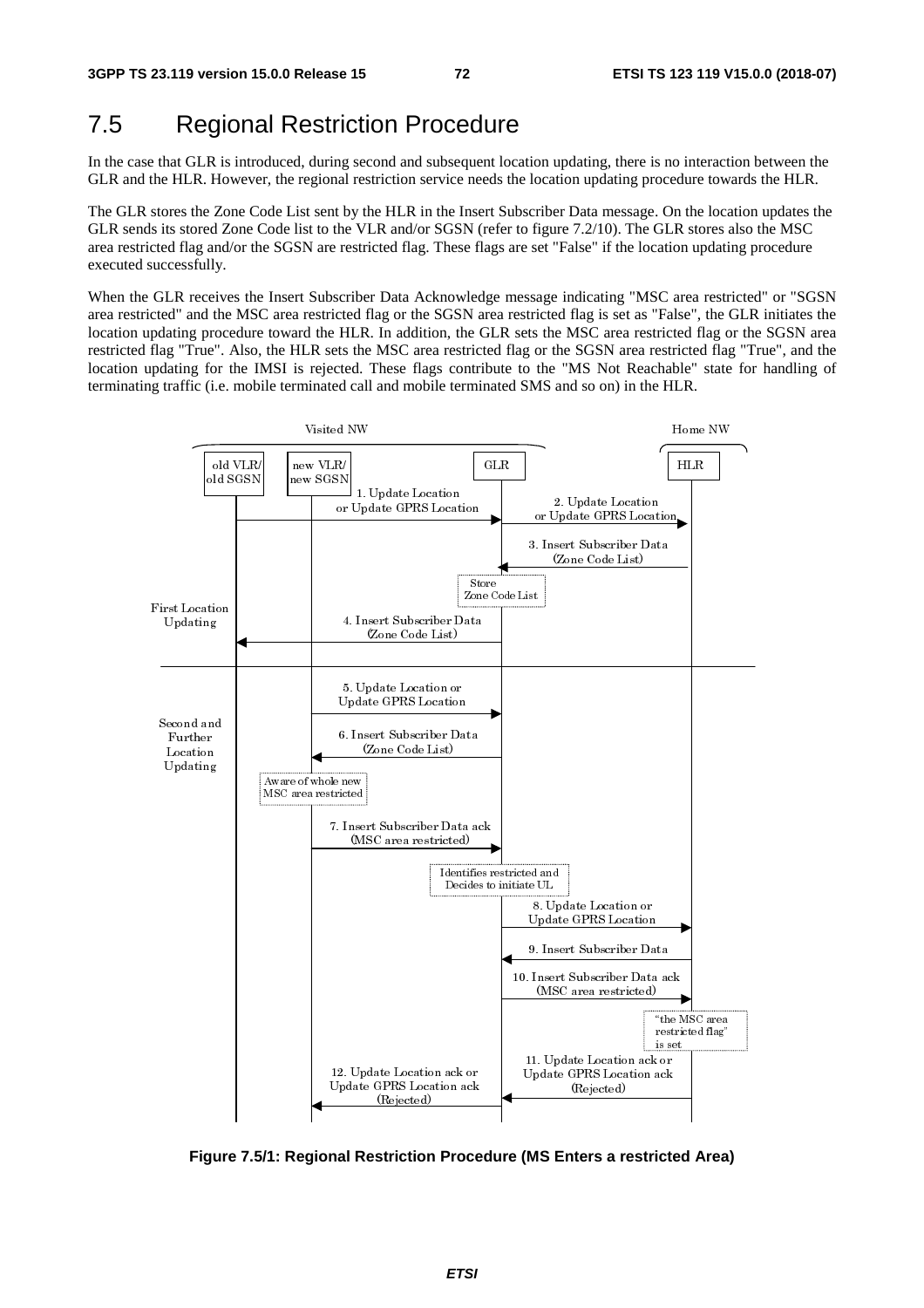When the GLR receives the Insert Subscriber Data Acknowledge message indicating "MSC area restricted" or "SGSN area restricted" and the MSC area restricted flag or the SGSN area restricted flag is set as "True", The GLR reject the location updating procedure for the IMSI. No interaction with the HLR is needed.

When the user returns to an MSC area that is not restricted due to regional subscription (see figure 7.2/11), i.e., when the GLR receives the Insert Subscriber Data Acknowledge message NOT indicating "MSC area restricted" or "SGSN area restricted" and the MSC area restricted flag or the SGSN area restricted flag is set as "True", the GLR initiates the location updating procedure toward the HLR.





# 7.6 Recovery and Restoration

The recovery and restoration procedures are intended to maintain service if inconsistencies in databases occur and at lost or invalid database information. "Invalid" in this context means that the database entry cannot be regarded as reliable.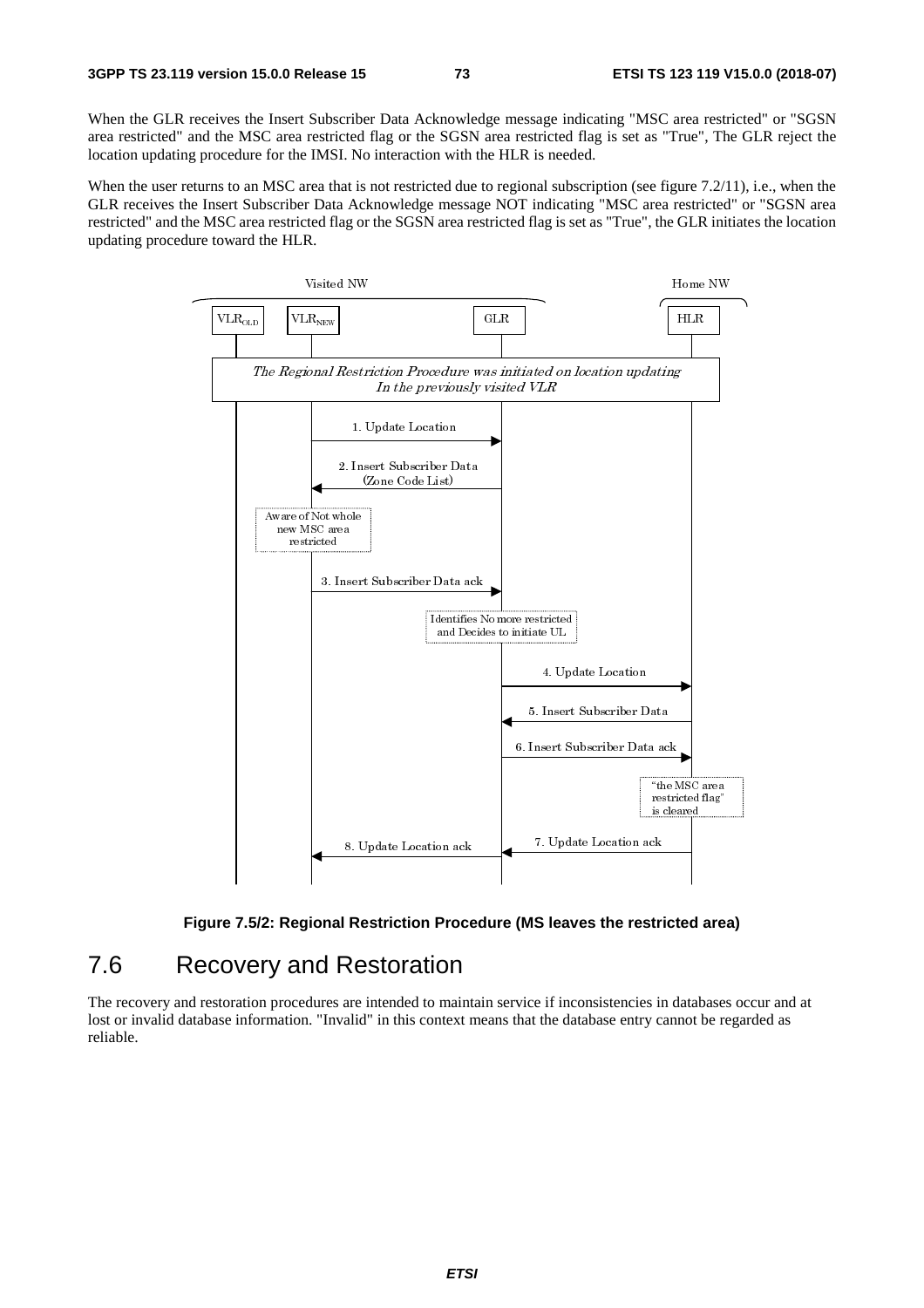# 7.6.1 GLR Failure

A consequence of GLR restart is that an Update Location has to be performed for all roaming subscribers within the VPLMN.

The GLR will keep a part of the IMSI record in non-volatile memory by periodical backup. If the IMSI record in main memory is lost or broken by restart, it is retrieved from non-volatile backup memory as in HLR. This backup data would contain enough information to send "Provide Roaming Number" message to the VLR when it is requested by the HLR. The data which shall be stored in backed-up would be "VLR number", "SGSN number", "IMSI".

In case of GLR restart, it sends "Reset" message including the GLR number as the HLR number to VLR/SGSN where one or more of its mobile terminals are registered to prompt location updating attempt from VLR/SGSN. On receiving the location updating request, the GLR relays it to the HLR to restore its location and subscriber data. The restoration trigger can be the normal location updating from mobile terminal, call origination and call termination and so on.

The assumption in the case of terminating call in circuit switched service is that GLR would have VLR number in nonvolatile memory so that it could know the exact VLR mobile terminal registered. If GLR loses VLR number or has only old VLR number, it loses the opportunity to restore its data at the timing of terminating call. This situation is the same as the case of HLR that loses VLR number after restart.

Also in this case, GLR shall have an indicator representing restart of GLR. This indicator is set "Not Confirmed" when GLR restarts, and kept the status until subscriber profile is successfully downloaded from HLR. This shall be triggered by radio contact of the mobile terminal.

The restoration indicator is called the "Location and Subscriber information Confirmed by HLR" (LSIC) and defined as follows:

If the LSIC is set to "Not confirmed," the GLR send Update Location message to HLR.

"Location and Subscriber information confirmed by HLR" is set to "Not Confirmed" at any of following events:

- The GLR receives an "Update Location" request for an MS for which the GLR has no IMSI records.
- The GLR receives a "Reset" message from the HLR with which the MS is registered.
- The GLR detects the restart of itself and the IMSI record does not seem to be guaranteed (e.g. data retrieved from backup non-volatile memory).

"Location and Subscriber information confirmed by HLR" is set to "Confirmed" at any of following events:

- The GLR successfully performs an "Update Location" to the HLR.

The recovery procedure of GLR Failure is illustrated in Figure 7.6/1. Each step is explained in the following list.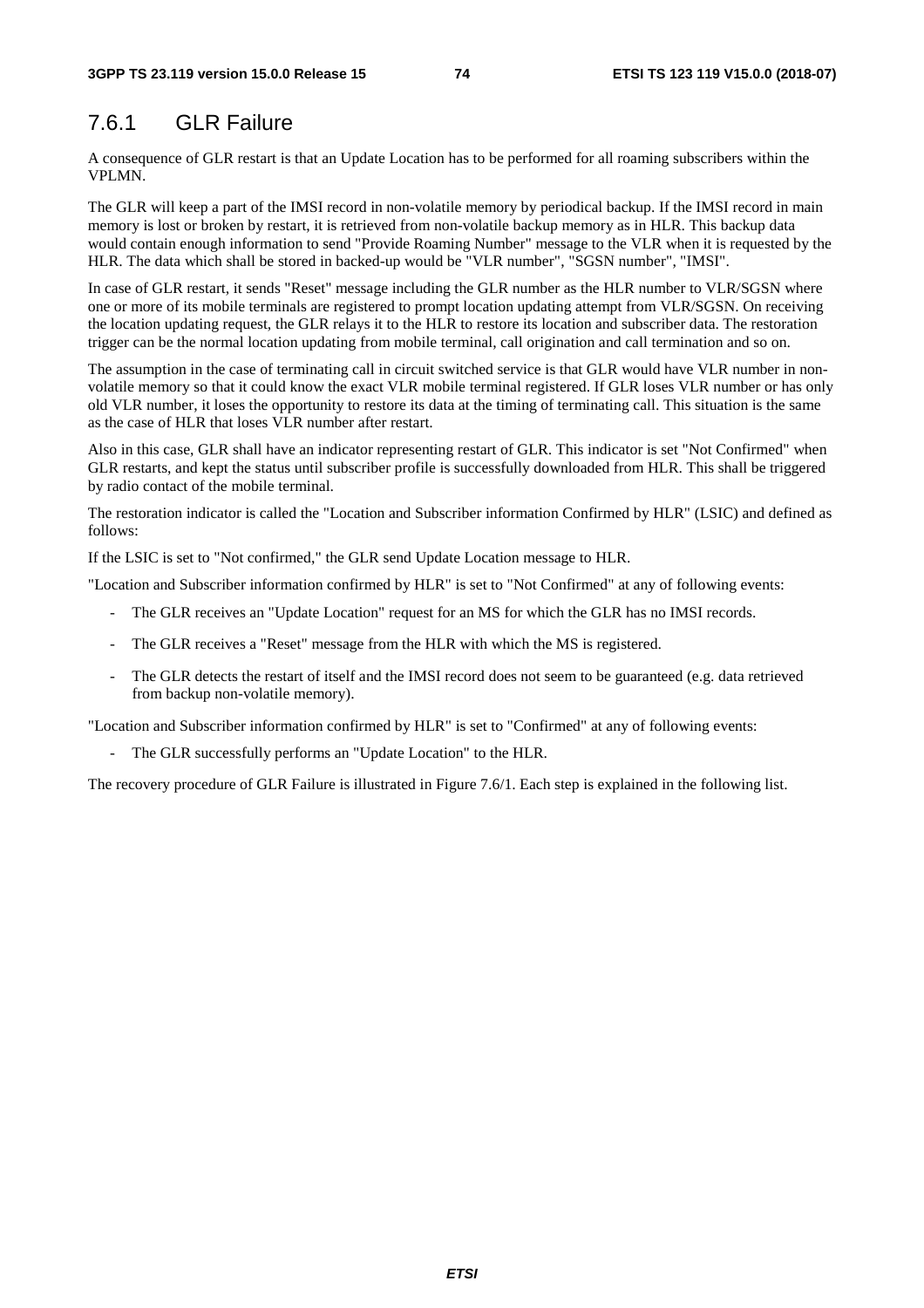

**Figure 7.6/1: Recovery of the GLR**

#### Procedure:

- 1. After restart of the GLR it sets the "LSIC" "not confirmed" and sends the *Reset* message to the VLR and/or SGSN. The VLR sets the indicator "Location Information Confirmed in HLR" of affected user "not confirmed" and waits for access from/to the user.
- 2. After identifying access from the user and successful authentication the VLR or SGSN sends *Update Location* message to the GLR. After identifying access to the user and successful authentication the VLR or SGSN sends *Restore data* message to the GLR. If the GLR identifies the "LSIC" set in "Not Confirmed", it relays the message to the HLR.
- 3. When the HLR receives the *Update Location* or *Restore Data* message from the GLR, it initiates insert subscriber procedure. During the procedure the GLR relay messages.
- 4. After the insert subscriber procedure, the HLR returns *Update Location ack* or *Restore Data ack* message to the VLR via the GLR. When the VLR and the GLR receives the message, each indicator in both nodes is set "confirmed".

# 7.6.2 HLR Failure

In the case of HLR restart when the GLR receives a reset message from a HLR, it marks all subscriber records for which the HLR number matches the HLR number received in the reset message. This indicates that when the MS next makes radio contact the GLR needs to initiate a location registration procedure to the HLR. If the HLR included an HLR-ID list in the reset message, then only those subscriber records for which the leading digits of the IMSI match one of the HLR-IDs in the HLR-ID list will be marked.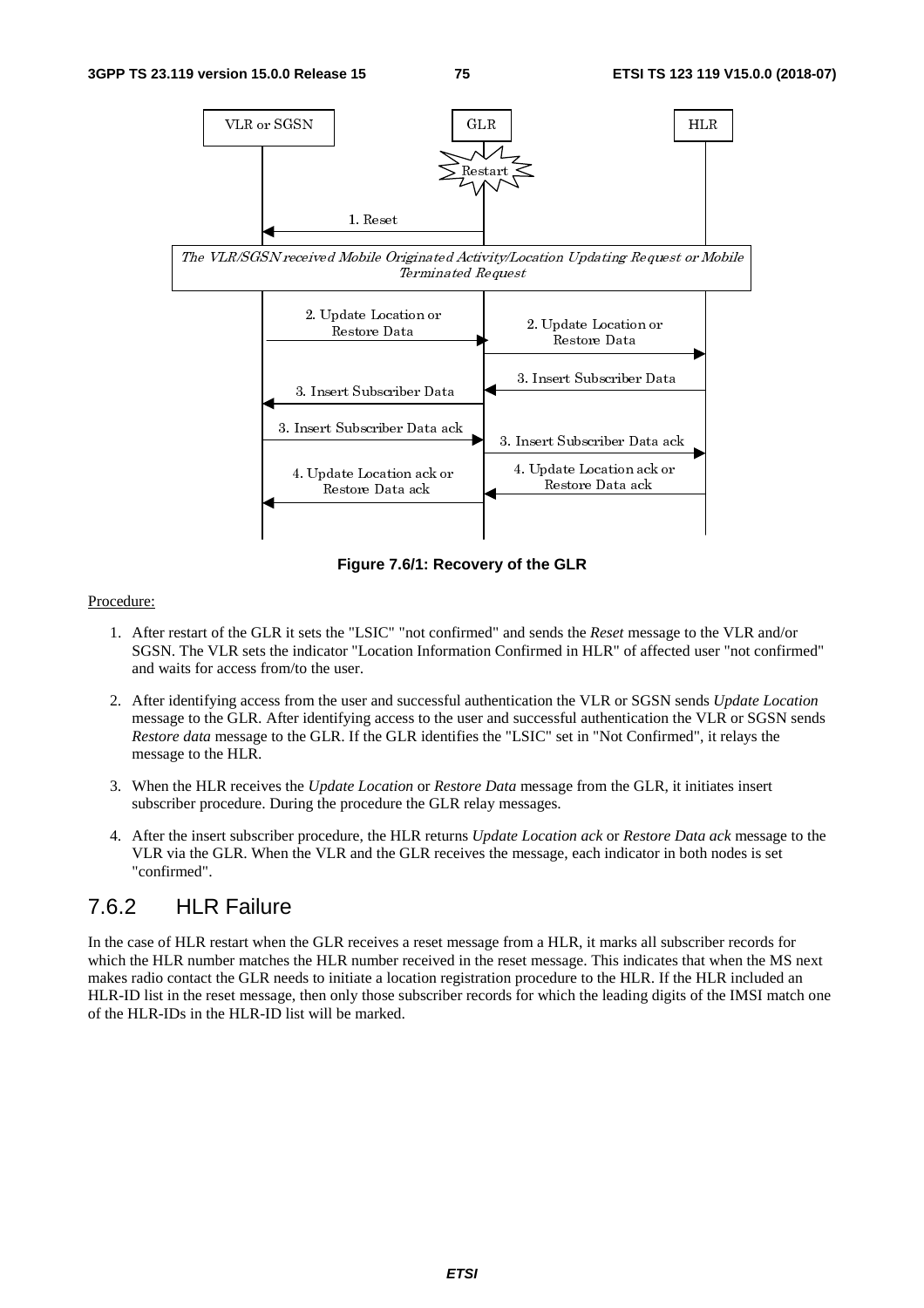Then the GLR sends a *RESET* message, which includes the GLR number as the HLR number and HLR-ID list if the GLR received it from the HLR, to the serving node (i.e. VLR or SGSN). The receiving serving node may use the HLR number or HLR-ID list (if present) to identify the affected users. In the case that the serving node uses the HLR number, it regards the users as affected, whose subscriber record stores the number as HLR number equal to the received GLR number. On the other hand in the case that the serving node uses the HLR-ID list, it regards the users as affected, whose IMSI has the leading digits equal to one of HLR-IDs. After that when the affected user accesses the network, the serving node initiates a location registration procedure to the GLR. When the GLR receives an *Update Location* message from the serving node and identifies that the subscriber record in the GLR is marked as needing to notify the HLR when the MS makes radio contact then the GLR sends the *Update Location* message to the HLR.

The recovery procedure of HLR Failure is illustrated in Figure 7.6/2. Each step is explained in the following list.



(\*) This parameter is optionally provided by HLR

**Figure 7.6/2: Recovery procedure of HLR Failure** 

#### Procedure:

- 1. When the HLR restart occurs and the GLR receives a *RESET* message, the GLR identifies affected users by received HLR number and sets the indicator ("LSIC") "not confirmed" for the users. If the HLR included an HLR –ID list in the reset message, then only those subscriber records for which the leading digits of the IMSI match one of the HLR-IDs in the HLR-ID list will be marked.
- 2. The GLR sends reset messages to the serving node where the affected users are roaming. The reset message includes the GLR number as HLR number and HLR-ID list if the GLR receives it from the HLR. Receiving serving node may regard the users as affected by HLR number or HLR-ID list (if present).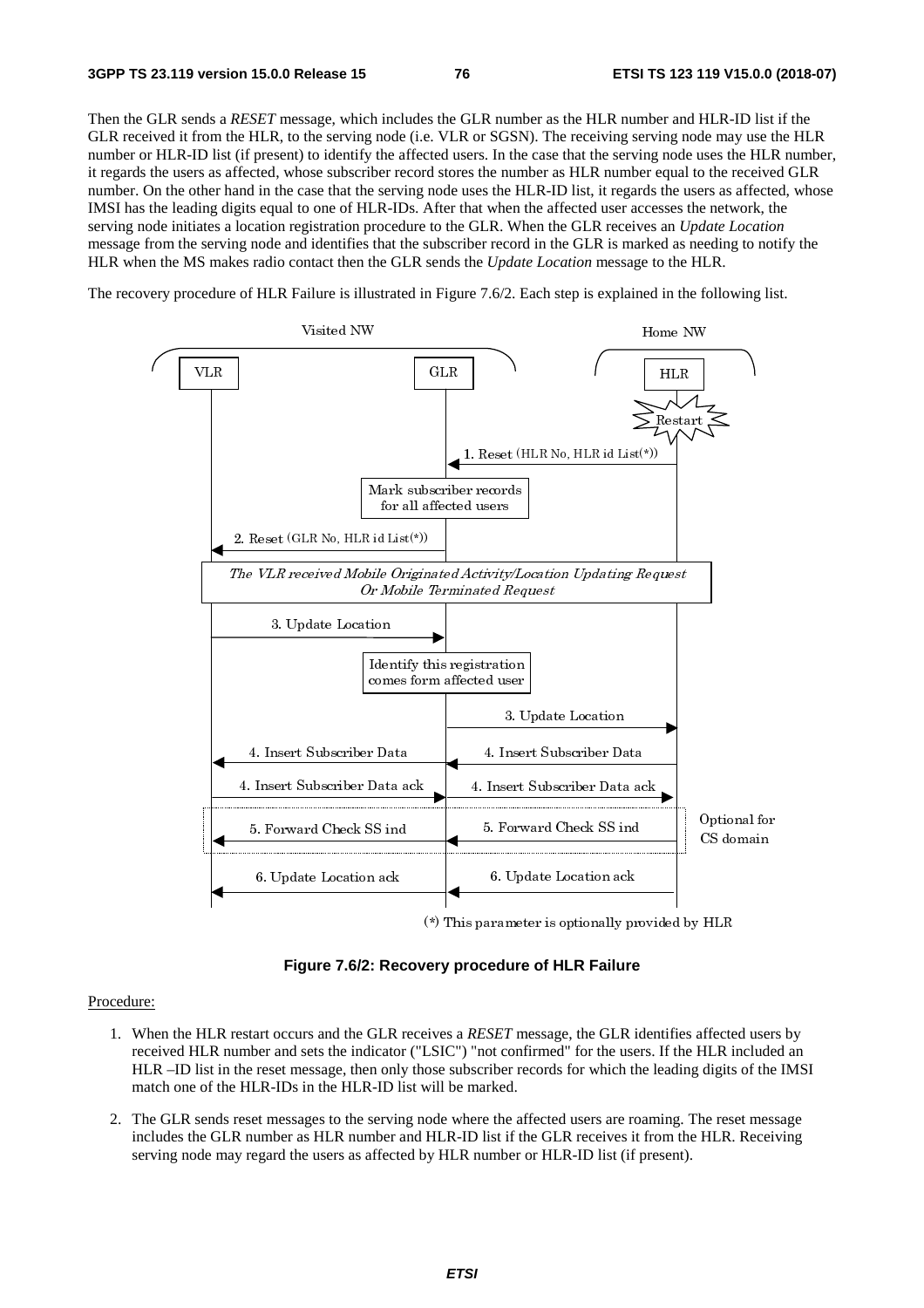- 3. When the affected user accesses the network, the serving node initiates an update location procedure to the GLR. If the GLR identifies that the indicator ("LSIC") set to "not confirmed" for the user, it relays the message to the HLR.
- 4. When the HLR receives the *Update Location* message, it initiates the insert subscriber data procedure. During the procedure the GLR relays the messages between the serving node and HLR transparently.
- 5. If the HLR implements Forward Check SS indication, it sends the *Forward Check SS ind* message to the GLR and the GLR relays the message to the VLR. (implemented only for CS domain).
- 6. When the serving node receives the *Update Location ack* message, the restoration procedure is completed.

#### 7.6.2.1 Suppression of Intra-PLMN signalling

During the HLR restoration procedure involving the GLR, the GLR notifies the GLR number as the HLR number to the serving node in a *Reset* message. Therefore, in case the serving node does not use the HLR-ID list (i.e. the case that HLR did not send the HLR-ID list to the serving node via GLR or the case that the serving node does not support the usage of the HLR-ID list), the serving node regards all users accommodated into the GLR as affected. This leads to the unnecessary location updates for the restoration of the users not from the restarting HLR. To suppress this unnecessary signalling within VPLMN some mechanism as shown in following subsections may be used.

#### 7.6.2.1.1 Usage of the HLR id List (Tool 1)

In this tool the GLR generates HLR-ID list, which is composed of MCC+MNC, by translating the CC and NDC of the HLR and sends it to the serving node in the *Reset* message. On receiving the HLR-ID list the serving node may or may not use this. If the serving node uses the HLR-ID list and identifies HPLMN where the restarting HLR exists, no unnecessary signaling traffic for the users from the other PLMNs occurs.

### 7.6.2.1.2 Multiple GLR number allocation (Tool 2)

In this tool the GLR has multiple GLR numbers corresponding to each HLR. The numbers, which can be routed to the GLR, are allocated as multiple GLR numbers. The correspondence between HLR numbers and GLR numbers is statistically kept in the non-volatile memory. See Figure 7.6/3.



**Figure 7.6/3: Multiple GLR number allocation** 

Possible scenarios for GLR number allocation are as follows.

In this tool, if one GLR number is allocated for one HLR and VPLMN has the roaming agreements with many PLMNs, many GLR numbers are needed.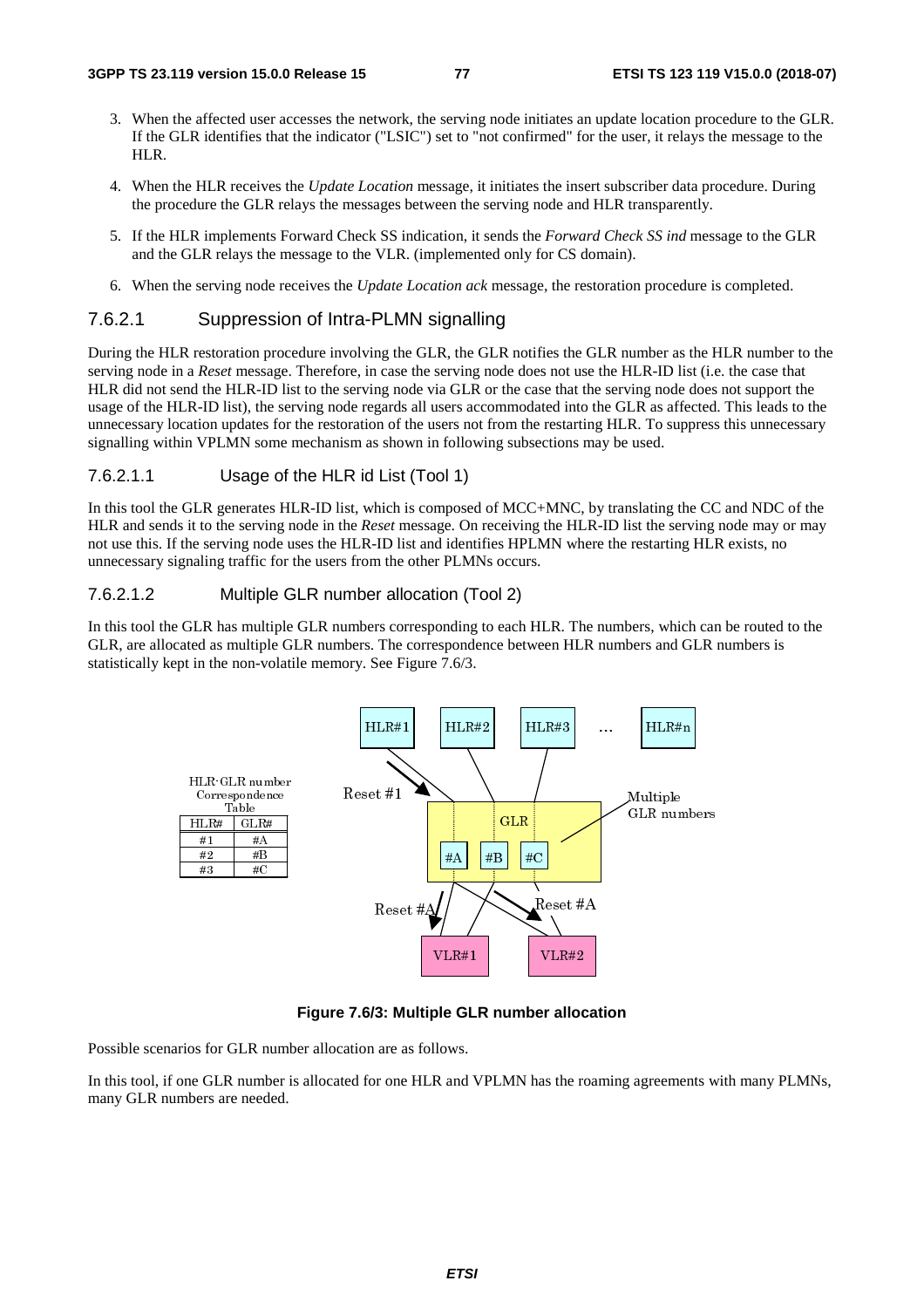As possible variation of scenario, a GLR number may be assigned to a group of HLRs. This group can be grouped by, for instance, country code or network destination code and so on. If one GLR number is assigned for many HLRs, the occupied address space is small, however the unnecessary signalling traffic for the users not associated to restarting HLR increases. On the other hand, if one GLR number is assigned for few HLRs, the unnecessary signalling traffic is small, however the occupied address space is larger.

How many HLRs are grouped is operator dependent.

# 7.6.3 VLR Failure

In the case of VLR restart, the VLR retrieves subscriber data from the GLR to recover its database. The required capability of the GLR to support this procedure is the same as that of the HLR in the case of VLR restart without GLR. The procedure is described in 3G TS 23.007 [2].

Basically, data recovery is achieved through the restore procedure requested from the VLR in the case of mobile terminating call, or normal location updating in the case where there is radio contact (for example on location updating and call originating from the user).

The restoration procedure of VLR Failure is illustrated in Figure 7.6/4 and 7.6/5. Each step is explained in the following list.



**Figure 7.6/4: Restoration of the VLR by Mobile Terminated call** 

Procedure:

- 1) When the VLR receives *Provide Roaming Number* message, it identifies that no IMSI record exists and creates a skeleton IMSI record and returns the *Provide Roaming Number ack* message with MSRN to the HLR via the GLR. The GLR only relays these messages.
- 2) The VLR also sends the *Restore Dat*a message to the GLR when it identifies that no IMSI record exists in order to recover subscriber record for the IMSI.
- 3) The GLR that receives the message initiates insert subscriber procedure to the VLR.
- 4) The recovery of IMSI record in the VLR is completed after it receives *Restore Data ack* message.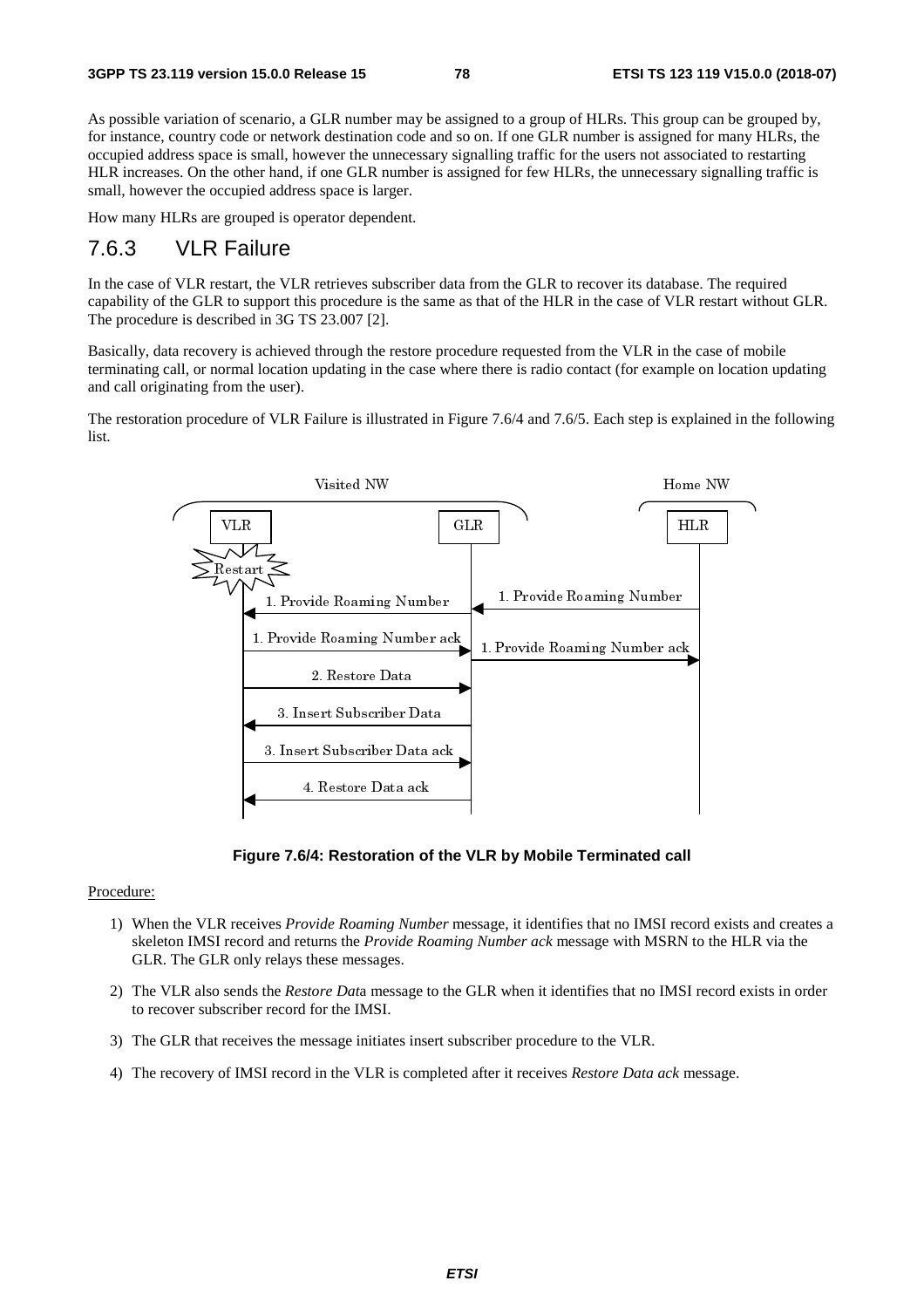

#### **Figure 7.6/5: Restoration of the VLR by Mobile Originated activity and Update Location**

#### Procedure:

1) (Mobile Originated case).

When the VLR receives MO activity request and identifies that no IMSI record exists, it returns negative response with cause (Unidentified Subscriber). The user who receives the negative response initiates update location procedure and then the VLR creates a skeleton IMSI record.

(Update Location case).

When the user initiates location update procedure and the VLR identifies that no IMSI record exists, the VLR creates a skeleton IMSI record.

- 2) After successful authentication the VLR sends *Update Location* message to the GLR.
- 3) When the GLR receives the *Update Location* message from the VLR, it initiates insert subscriber procedure normally.
- 4) After insert subscriber procedure completed the GLR sends *Update Location ack* message to the VLR.
- 5) When the VLR receives the *Update Location ack* message, it confirms the registration for the user. At this time the recovery of IMSI record in the VLR is completed.

# 7.6.4 SGSN Failure

After an SGSN restart, the SGSN deletes all MM and PDP contexts affected by the restart. When GGSN detects the SGSN restarted by polling function (echo request and response), it shall delete all PDP contexts associated to the SGSN. After that during restoration procedure the SGSN initiates location update procedure. However the GLR does not need to know that the SGSN restart and it only proceeds usual location procedure.

The restoration procedure of SGSN Failure is illustrated in Figure 7.6/6. Each step is explained in the following list.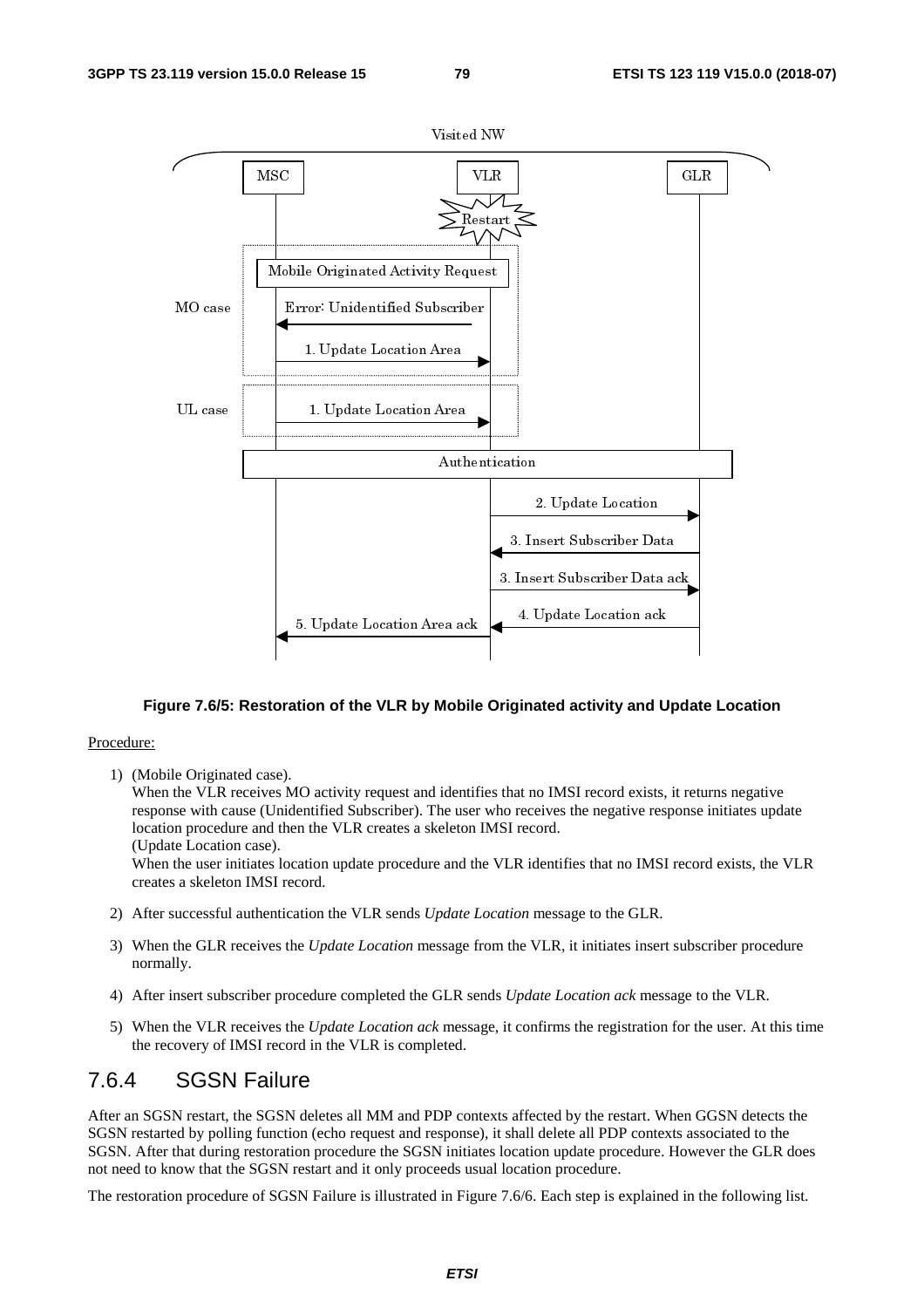

**Figure 7.6/6: Restoration of the SGSN** 

#### Procedure:

- 1. After the SGSN restart, it may broadcast a *Reset* message within SGSN area. This causes the MS to reinitiate Attach and Activate PDP context procedures.
- 2. When the SGSN receives Attach Request message and identifies no MM context for the MS, it initiates update location procedure.
- 3. The GLR initiates insert subscriber data procedure as normal update location procedure.
- 4. When the SGSN receives the *Update GPRS Location ack* message from the GLR, it returns the *Attach Request ack* message to the MS.
- 5. The MS which receives the message re-initiates Activate PDP context procedures, if needed.

# 7.6.5 Functional requirements of GLR

### 7.6.5.1 Process Restore\_Data\_GLR

Figure 7.6/7 shows SDL chart for Process Restore\_Data\_GLR.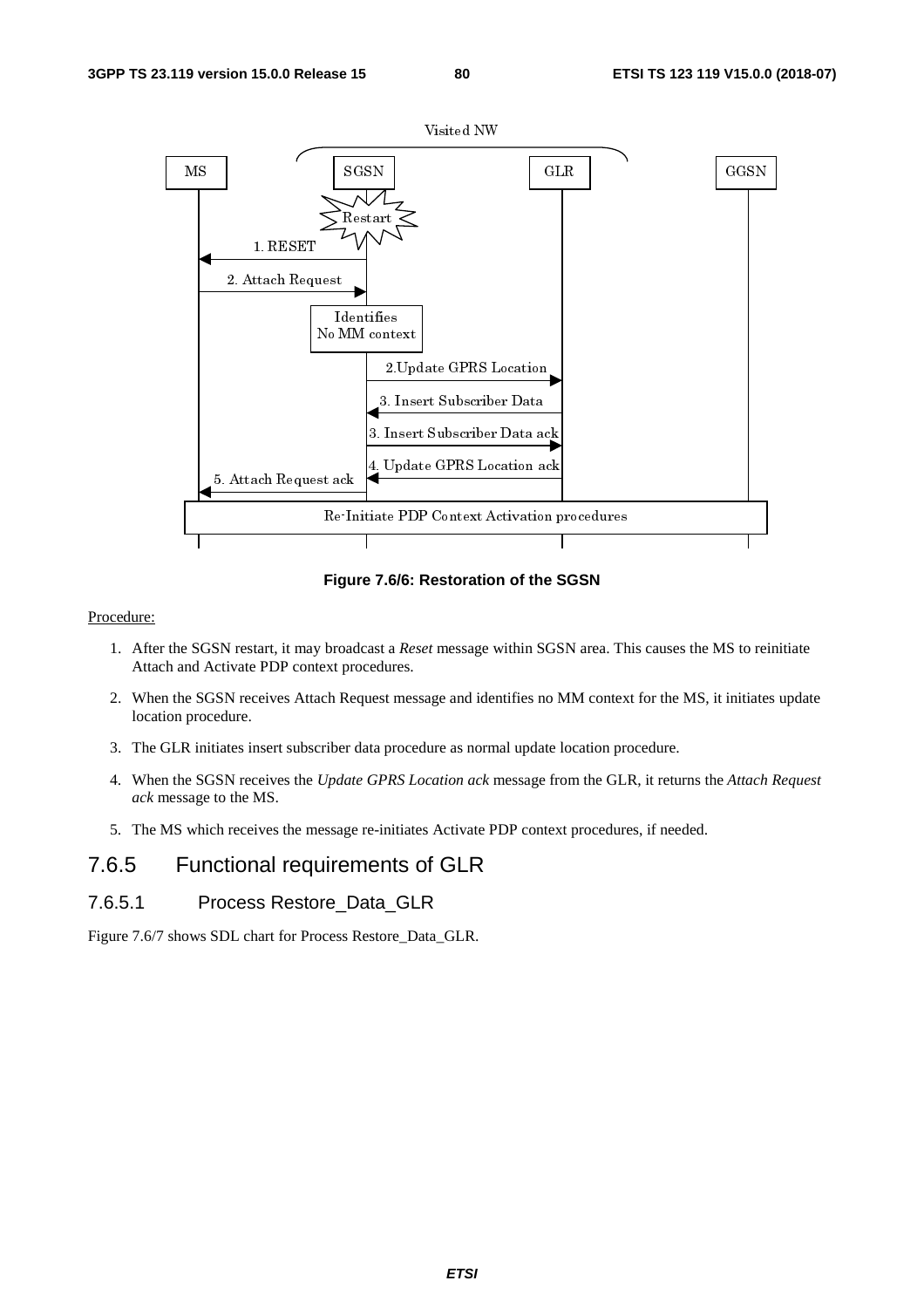

**Figure 7.6/7(1): Process Restore\_Data\_GLR**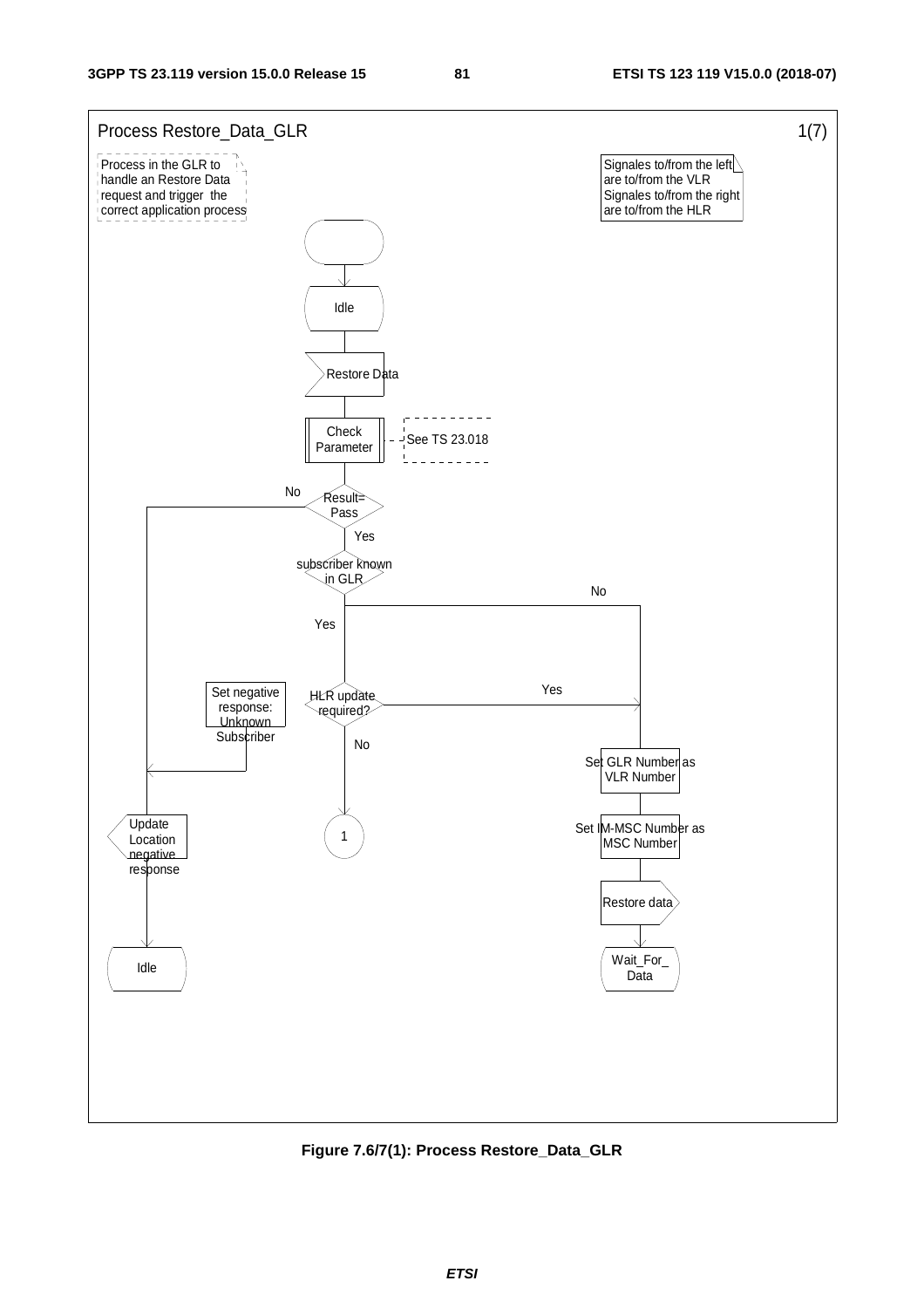

**Figure 7.6/7(2): Process Restore\_Data\_GLR**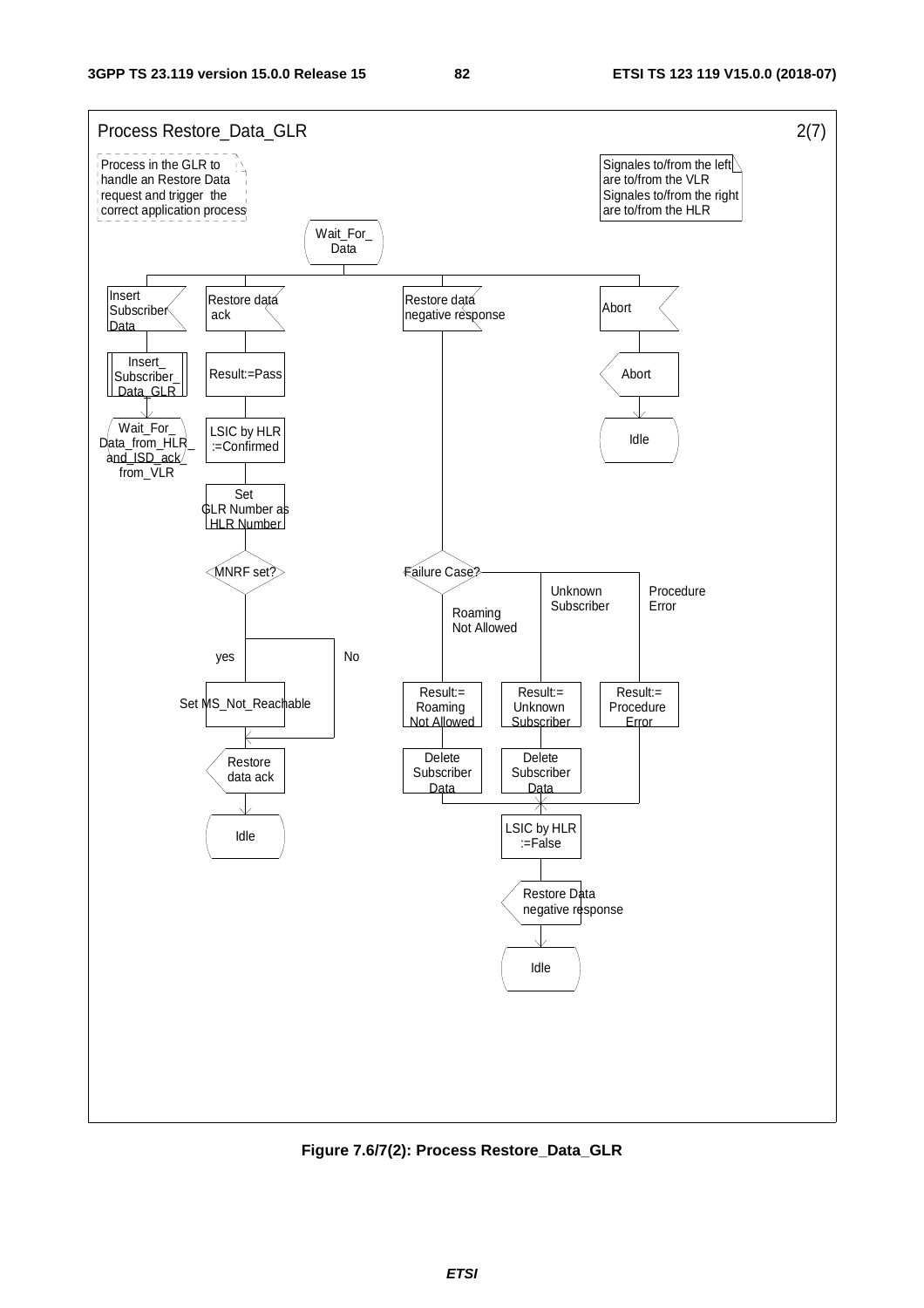

**Figure 7.6/7(3): Process Restore\_Data\_GLR**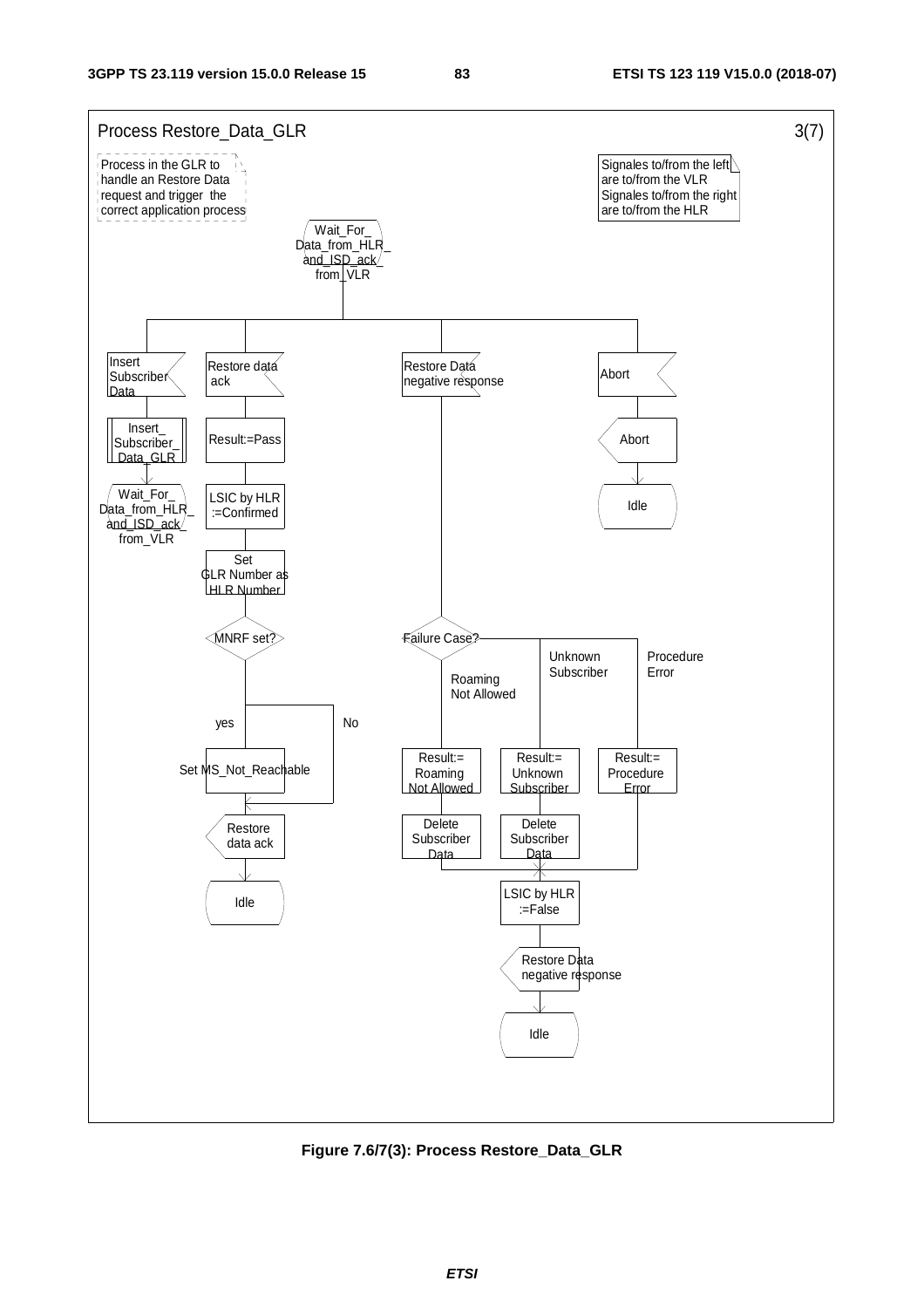

**Figure 7.6/7(4): Process Restore\_Data\_GLR**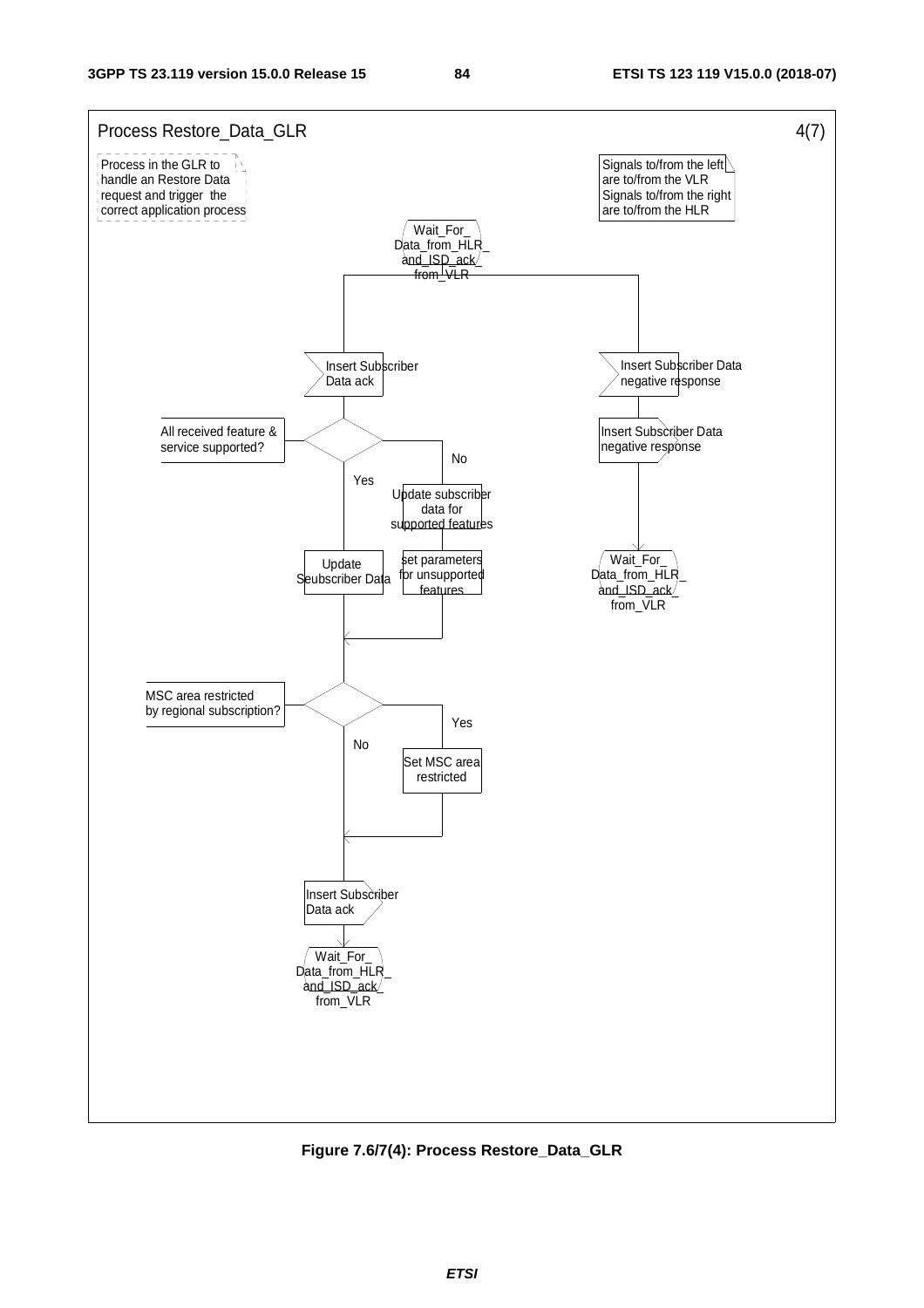

**Figure 7.6/7(5): Process Restore\_Data\_GLR**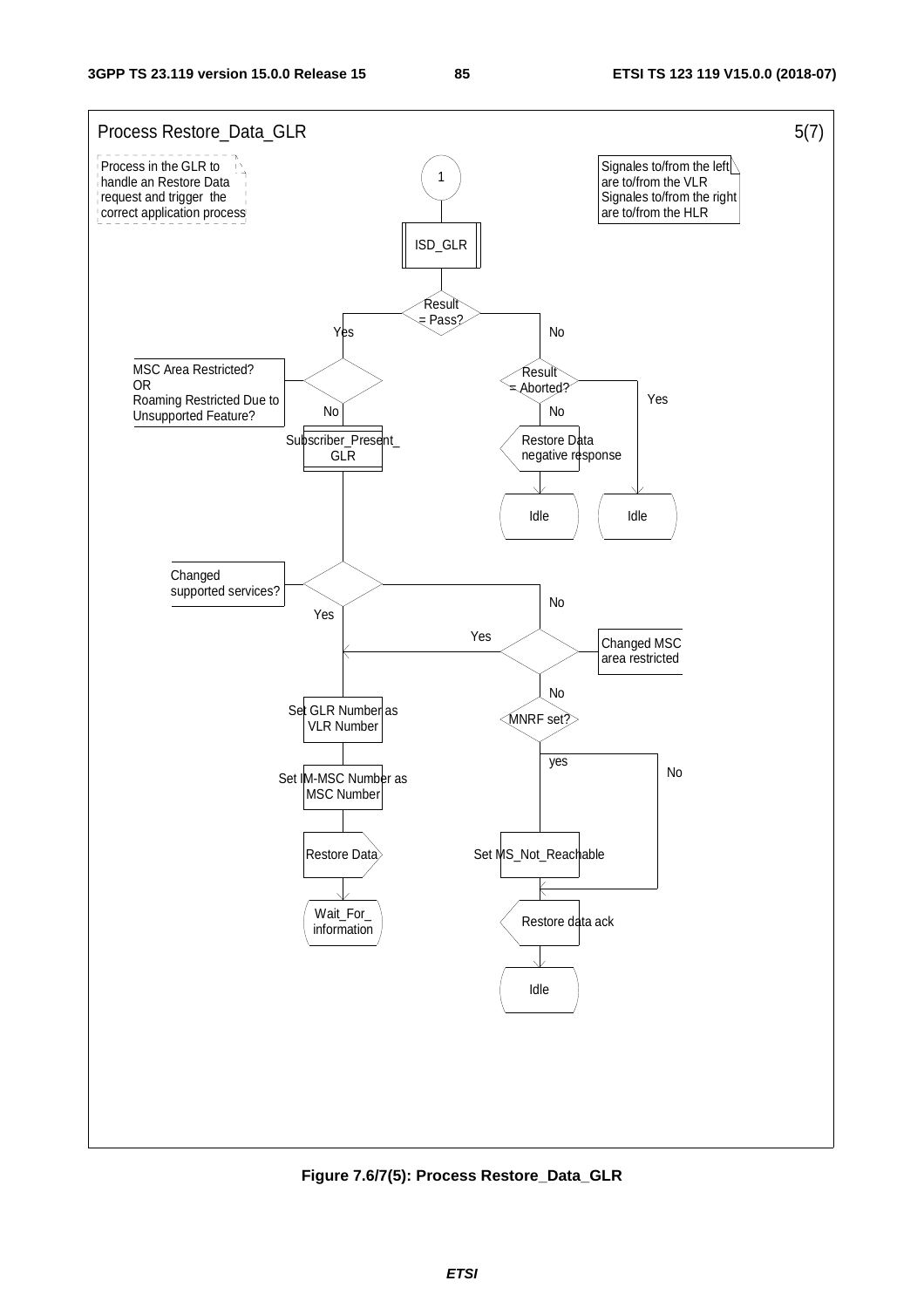

**Figure 7.6/7(6): Process Restore\_Data\_GLR**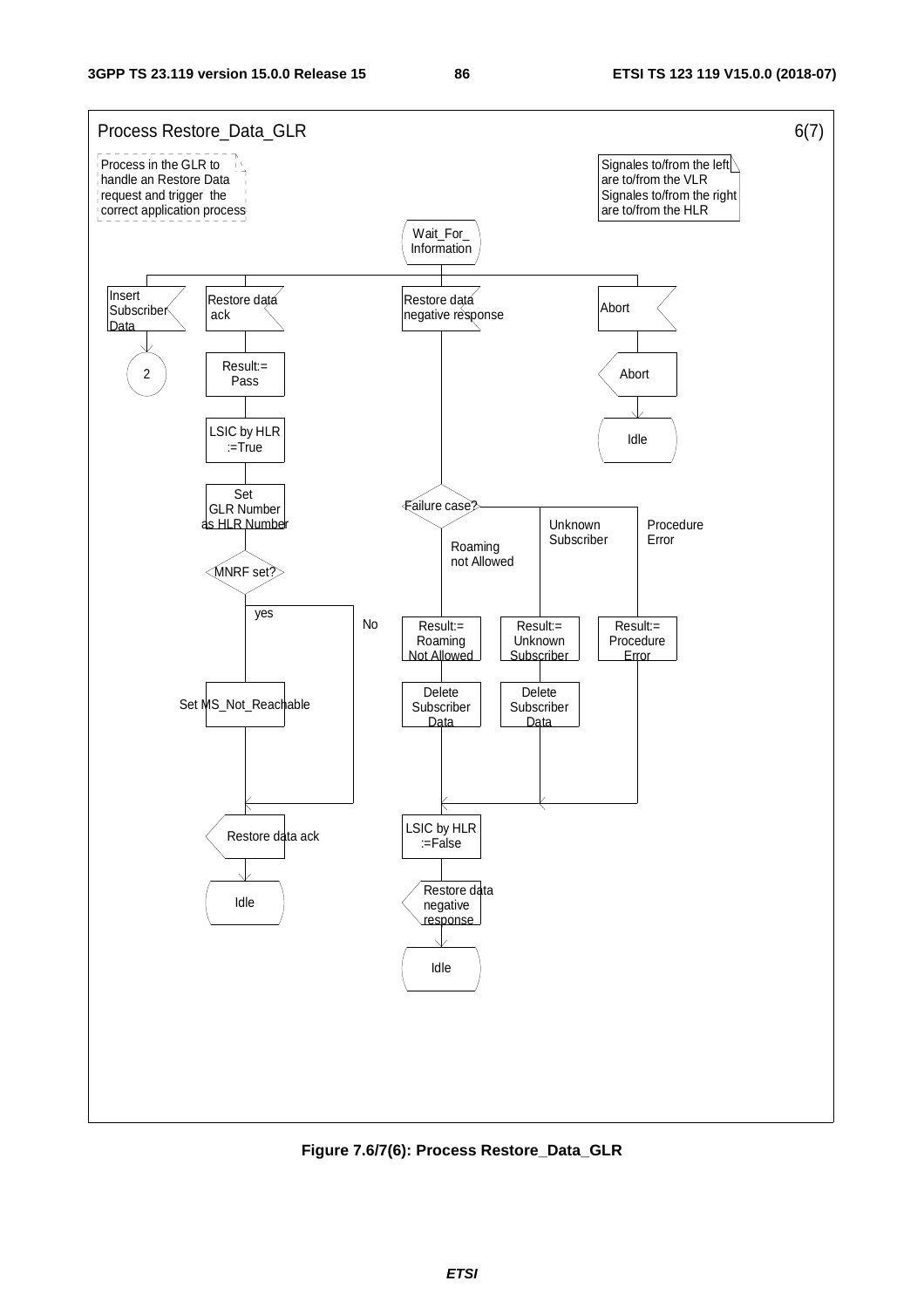

**Figure 7.6/7(7): Process Restore\_Data\_GLR**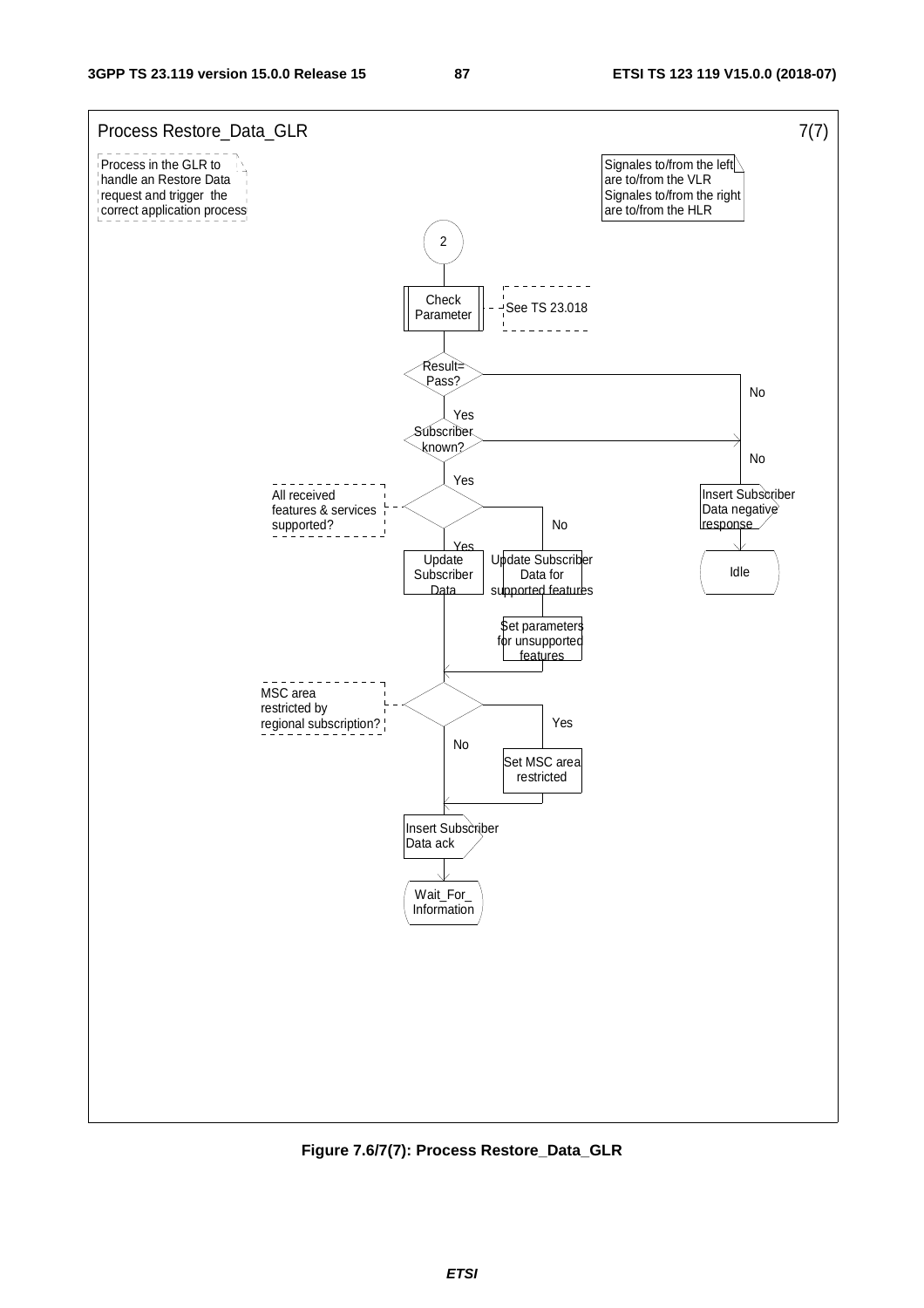# 7.7 Short Message Service

The Short Message Mobile Terminated is realised by MAP signalling between SMS-GMSC and the visited node (i.e. MSC or SGSN). Signalling address is the E.164 MSC Number or the E.164 SGSN Number. Since in the case of GLR introduction address conversion (see subclause 7.1.2) is performed some mechanism is needed to restore the actual visited node address from the converted one generated by the GLR. In principle that restoration is performed by the GLR itself.

# 7.7.1 Scope

This subclause describes only SM MT with GLR under the following condition:

The recipient MS in the visited PLMN with the GLR is roamed into the PLMN from other PLMN.

Since SM MT in the case that is not applied to the above condition and SM MO have no relation to the introduction of the GLR those cases are not treated in this subclause and just refer to 3G TS 23.040 [5]. This subclause defines:

- the services and service elements (with regard to the GLR introduction);
- the network architecture (with regard to the GLR introduction);
- the IM-MSC functionality (with regard to the SMS);
- the GLR functionality (with regard to the SMS);
- the protocols and protocol layering (with regard to the GLR introduction);

for the Teleservices 22, as specified in the 3G TS 22.003 [1].

# 7.7.2 Definitions

This clause only provides definitions specific to the GLR introduction. Other definitions regarding SMS are provided in 3G TS 23.040 [5].

**Intermediate-MSC (IM-MSC):** The Intermediate MSC is an exchange which performs address interrogation to the GLR and relays the SMS to the MSC in the case of SM MT.

**Mobile-Station-Not-Reachable-Flag (MNRF):** The part of the MWI to be stored in the VLR and the HLR. It shall be stored also in the GLR. MNRF is a Boolean parameter indicating if the address list of MWD contains one or more entries because an attempt to deliver a short message to an MS has failed with a cause of Absent Subscriber.

**Mobile-station-Not-Reachable-for-GPRS (MNRG):** The part of the MWI to be stored in the SGSN and the HLR. It shall be stored also in the GLR. MNRG is a Boolean parameter indicating if the address list of MWD contains one or more entries because an attempt to deliver a short message to an MS has failed with a cause of Absent Subscriber.

**More-Messages-To-Send (MMS):** The GLR shall keep a MAP dialogue open between the SMS-GMSC and the GLR and between the GLR and the SGSN where there are more messages to send. The IM-MSC shall keep a MAP dialogue open between the SMS-GMSC and the IM-MSC and between the IM-MSC and the MSC.

**Gateway Location Register (GLR):** The Gateway Location Register is an exchange that relays the SMS MT from SMS-GMSC to the SGSN. The GLR shall have interrogation function to forward the SM MT to the correct MSC or the SGSN.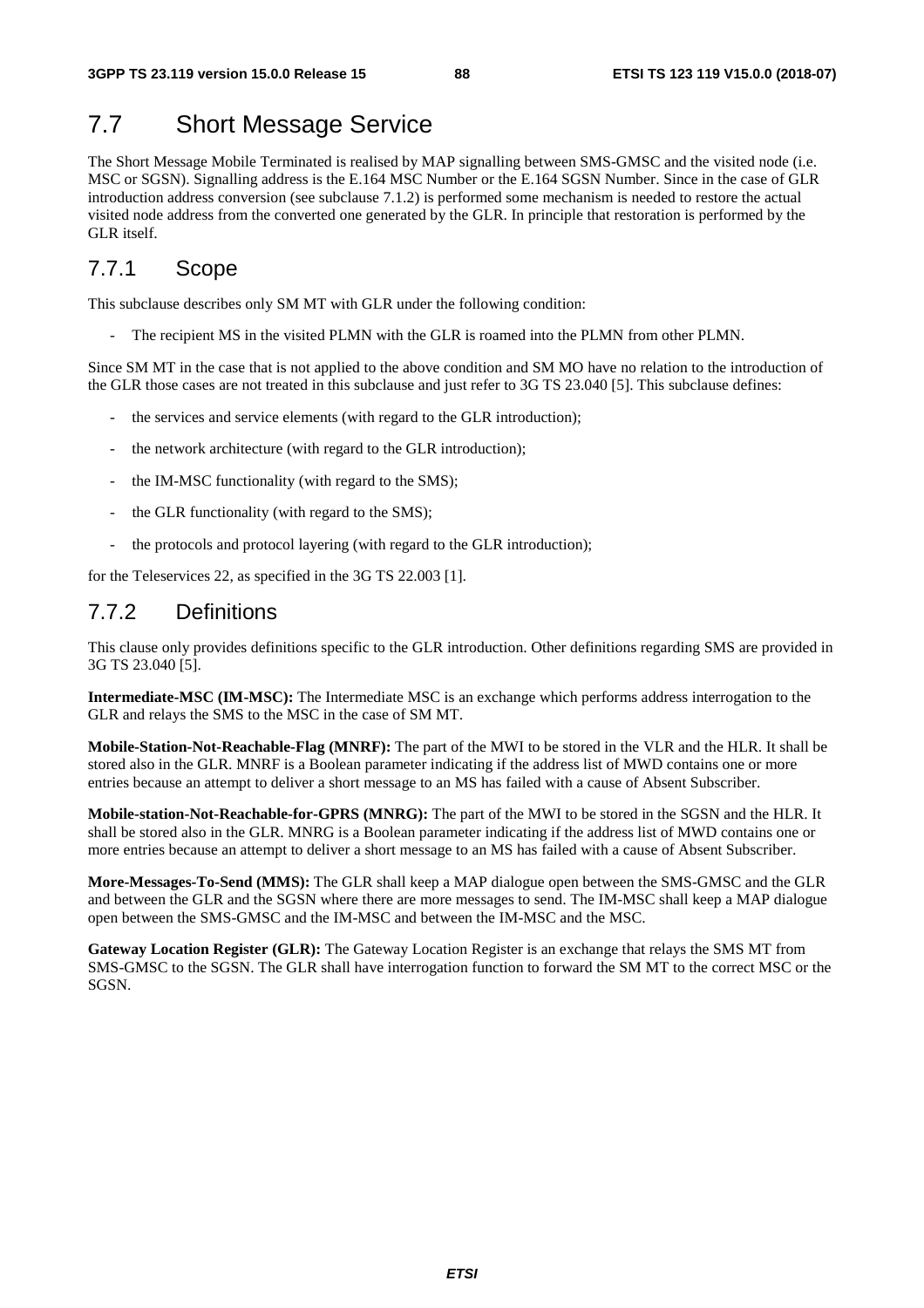# 7.7.3 Services and service elements

#### 7.7.3.1 Short Message Service elements

#### 7.7.3.1.1 Messages-Waiting

Refer to 3G TS 23.040 [5] for the definition of the Message-Waiting service element.

The GLR shall have only the MNRF and the MNRG for the Message-Waiting. The GLR does not have other datum for the Message-Waiting service element.

Setting the MNRF and the MNRG is mandatory in the GLR as in the VLR/SGSN. When the MS has been detected as becoming active, the VLR or the SGSN shall:

- send the "MS Reachable" message (see subclause 7.7.7) to the HLR via the GLR, and then
- clear MNRF in the VLR or the MNRG in SGSN (see 3G TS 23.040 [5]).

When the GLR receives the "MS Reachable" message it is mandatory for the GLR to relay the "MS Reachable" message to the HLR and then clear MNRF or MNRG in the GLR.

The MNRG and MNRF in the GLR are updated in the following way:

- 1a) When a mobile terminated short message delivery fails due to the MS being temporarily absent (i.e. either IMSI DETACH flag is set or there is no response from the MS to a paging request via the MSC), the MNRF is set (if it is not already set).
- 1b) When a mobile terminated short message delivery fails due to the MS being temporarily absent (i.e. either GPRS DETACH flag is set or there is no response from the MS to a paging request via the SGSN), the MNRG is set (if it is not already set).
- 1c) When a mobile terminated short message delivery fails due to the MS memory capacity via the MSC being exceeded, the MNRF is cleared.
- 1d) When a mobile terminated short message delivery fails due to the MS memory capacity via the SGSN being exceeded, the MNRG is cleared.
- 2a) When either the HLR or VLR detects that the MS (with a non-empty MWD and the MCEF clear in the HLR and the MNRF set in the VLR) has recovered operation (e.g. has responded to a paging request over MSC), the HLR directly, or on request of the VLR or of the GLR, will invoke operations to alert the SCs within the MWD (see subclause 7.7.3.1.2 and subclause 7.7.7). Once the Alert SC operations have been invoked, the MNRF is cleared in the VLR and the GLR.
- 2b) When either the HLR or SGSN detects that the MS (with a non-empty MWD and the MCEF clear in the HLR and the MNRG set in the SGSN) has recovered operation (e.g. has responded to a paging request via the SGSN), the HLR directly or on request of the SGSN or the GLR will invoke operations to alert the SCs within the MWD (see subclause 7.7.3.1.2 and subclause 7.7.7). Once the Alert SC operations have been invoked, the MNRG is cleared in the SGSN and the GLR.
- 2c) When the HLR receives (via the MSC, the VLR and the GLR) a notification that the MS (with a non-empty MWD and the MCEF set in the HLR) has memory capacity available to receive one or more short messages, the HLR will invoke operations to alert the SCs within the MWD (see subclause 7.7.3.1.2 and subclause 7.7.7). Once the Alert SC operations have been invoked, the MNRF is cleared in the VLR and the GLR.
- 2d) When the HLR receives (via the SGSN and the GLR) a notification that the MS (with a non-empty MWD and the MCEF set in the HLR) has memory capacity available to receive one or more short messages, the HLR will invoke operations to alert the SCs within the MWD (see subclause 7.7.3.1.2 and subclause 7.7.7). Once the Alert SC operations have been invoked, the MNRG is cleared in the SGSN and the GLR.

#### 7.7.3.1.2 Alert-SC

Considering the Alert-SC service element, when the GLR receives the Update Location or the Update GPRS Location from the VLR or the SGSN if and only if the MNRF or the MNRG is set in the GLR the GLR shall send "MS Reachable" message (see clause 7.7.7) to the HLR. That enables the HLR to initiate Alert-SC.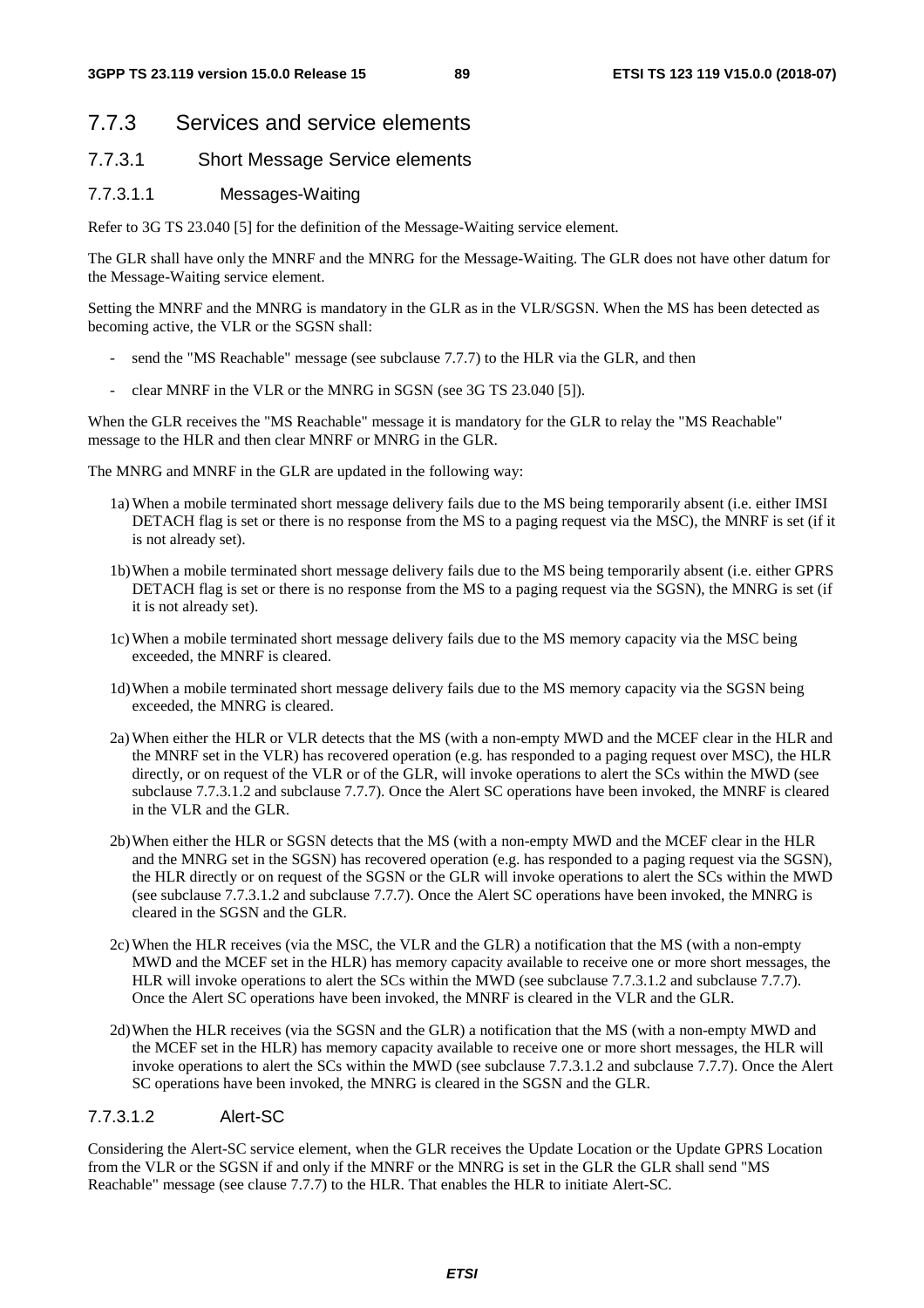### 7.7.3.2 Unsuccessful short message TPDU transfer SC -> MS

Some error(s) may occur in the IM-MSC or the GLR (see subclauses 7.7.5 and 7.7.7).

# 7.7.4 Network architecture

### 7.7.4.1 Basic network structure

The exchange of messages between an MS and an SME involves the entities shown in figure 7.7/1.

The basic network structure of the SM MT with GLR is depicted in figure 7.7/2.



#### **Figure 7.7/1: Entities involved in the provision of SM MT with GLR**

The links of figure 7.7/2 support the SM MT with GLR in the following way:

- the operations performed on links  $1, 2, 3$  and  $4$  is described in  $3G$  TS  $29.002$  [10];
- interface E is internal interface in one physical node. Procedure in the IM-MSC, the GLR and between them regarding interface 5 is described in 3G TS 29.002 [10].





### 7.7.5 Node functionality related to SM MT

#### 7.7.5.1 General

In the case of the GLR introduction as an option for the visited network operator, the existing functionality of the GSM entities regarding SMS MT (i.e. SMS-GMSC, MSC, VLR, SGSN and HLR) shall not be needed to modify.

### 7.7.5.2 Functionality of the GLR

When receiving a short message TPDU from the SMS-GMSC ("forwardShortMessage", see subclause 7.7.7.1), the GLR is responsible for the following operations:

reception of the short message TPDU;

if errors are detected by the GLR: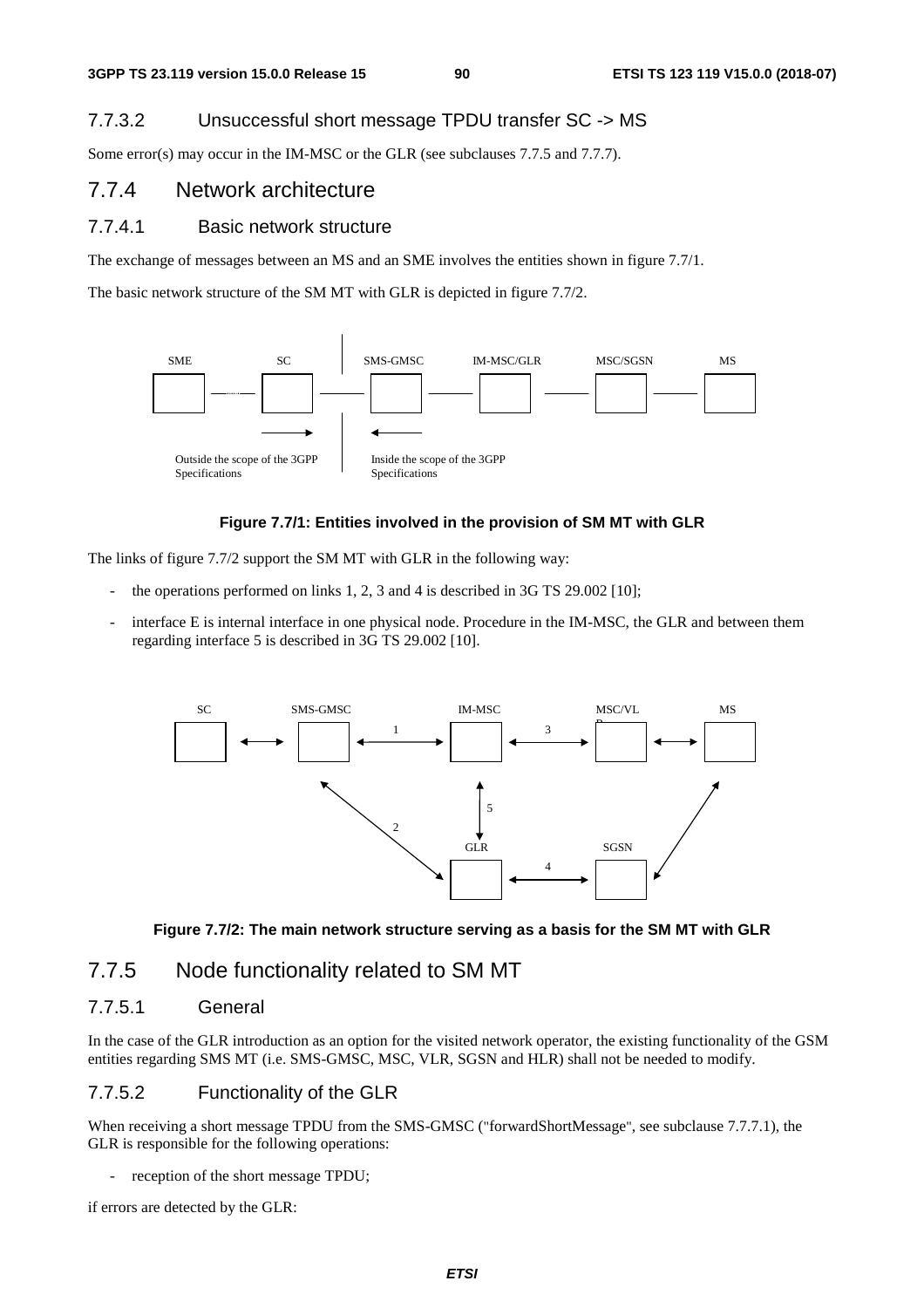returning the appropriate error information to the SMS-GMSC in a failure report (negative outcome of "forwardShortMessage" see clauses 7.7.7.1);

if no errors are detected by the GLR:

- retrieve the SGSN Number from the identity of the recipient MS;
- transferring the short message to the SGSN.

When a delivery report is received by the GLR:

relaying the delivery report (positive outcome of "forwardShortMessage" see subclause 7.7.7.1) to the SMS-GMSC.

When a failure report is received by the GLR:

relaying the failure report (negative outcome of "forwardShortMessage" see subclause 7.7.7.1) to the SMS-GMSC.

When receiving "ReadyForSM" from the MSC or the SGSN:

if errors are detected by the GLR:

returning the appropriate error information to the MSC or the SGSN in a failure report (negative outcome of "ReadyForSM", see subclause 7.7.7.3);

if no errors are detected by the GLR:

relaying the "ReadyForSM" to the HLR (see subclause 7.7.7.3).

### 7.7.5.3 Functionality of the IM-MSC

When receiving a short message TPDU from the SMS-GMSC ("forwardShortMessage", see subclause 7.7.7.1), the IM-MSC is responsible for the following operations:

- reception of the short message TPDU;
- retrieving information from the GLR ("ObtainMSCNumber", see subclause 7.7.7.1); MSC Number and, when appropriate, error information;

if errors are indicated by the GLR:

returning the appropriate error information to the SMS-GMSC in a failure report (negative outcome of "forwardShortMessage" see clauses 7.7.7.1);

if no errors are indicated by the GLR:

relaying the "forwardShortMessage" to the MSC is indicated by the retrieved MSC Number.

When a delivery report is received by the IM-MSC:

relaying the delivery report (positive outcome of "forwardShortMessage" see subclause 7.7.7.1) to the SMS-GMSC.

When a failure report is received by the IM-MSC:

relaying the failure report (negative outcome of "forwardShortMessage" see subclause 7.7.7.1) to the SMS-GMSC.

### 7.7.6 Protocols and protocol architecture

SM-RL shall be terminated at the GLR and the IM-MSC, since the GLR and the IM-MSC shall be able to retrieve the actual visited node address (i.e. the MSC Number or the SGSN Number) from the recipient MS identity. The protocol layers of the SMS are structured as shown in figure 7.7/3.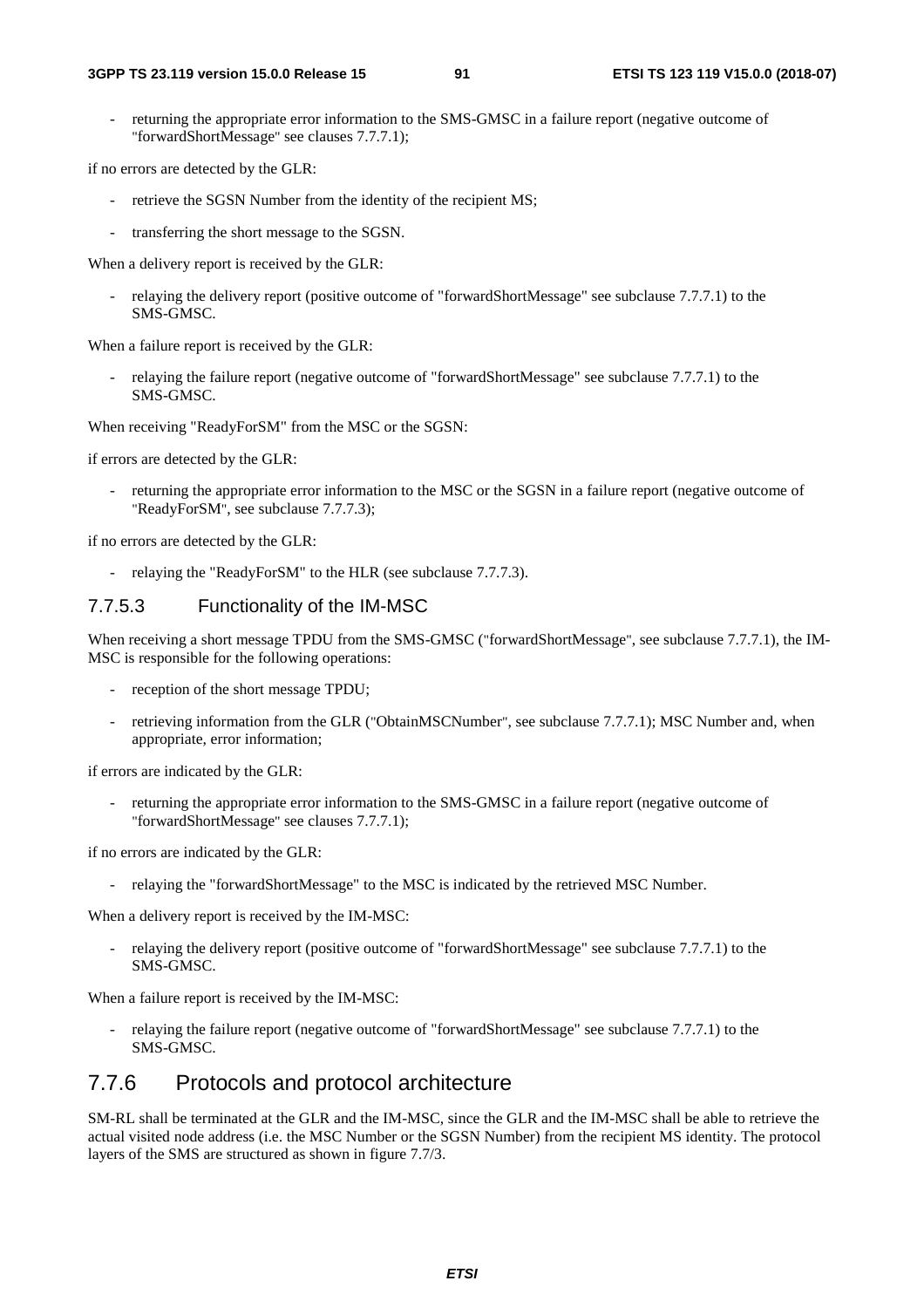

#### **Figure 7.7/3: Protocol layer overview for the SM MT with GLR**

- 7.7.6.1 Service provided by the SM-RL
- 7.7.6.1.1 General

SM-RL messages and its information elements are the same as in the network without the GLR.

#### 7.7.6.1.2 Protocol element repertoire at SM-RL

Protocol element repertoire at SM-RL is the same as in the network without the GLR. Refer to 3G TS 23.040 [5] for the presence (i.e. mandatory, optional or not present) of each information element by replacing the term in the following manner.

- SMS-GMSC <-> IM-MSC or IM-MSC <-> MSC : MSC <-> MSC.
- $SMS-GMSC \Longleftrightarrow GLR$  or  $GLR \Longleftrightarrow SGSN$  :  $MSC \Longleftrightarrow SGSN$ .

### 7.7.7 Fundamental procedures within the point-to-point SMS

This subclause provides the procedures specific to the GLR introduction.

#### 7.7.7.1 Short message mobile terminated

The entities involved in this procedure are depicted in figure 7.7/4.



#### **Figure 7.7/4: Interface involved in the short message mobile terminated procedure with GLR**

NOTE: The GLR and the IM-MSC shall not visible to the other entities. Especially the SMS-GMSC shall regard the GLR and the IM-MSC as the SGSN and the MSC respectively. Further the SGSN and MSC shall regard the GLR and the IM-MSC as the SMS-GMSC.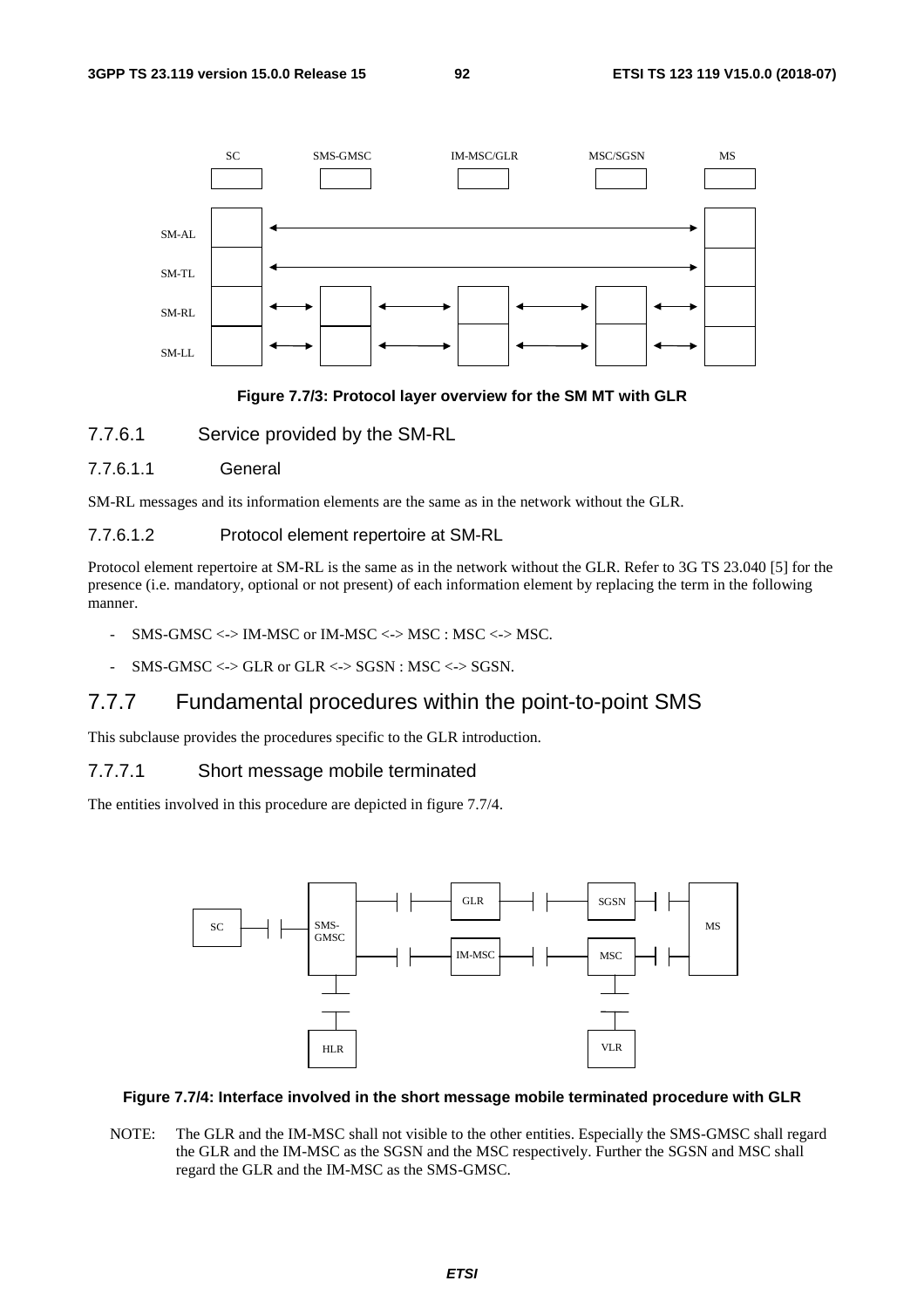In figures 7.7/5, sequence diagrams are shown for the following basic situations of short message mobile terminated transfer attempt:

- Successful short message transfer via the MSC;...a).
- Successful short message transfer via the SGSN;...b).
- Short message transfer attempt failing due to error at the MSC;...c).
- Short message transfer attempt failing due to error at the SGSN;...d).
- Short message transfer attempt failing due to error at the IM-MSC;...e).
- Short message transfer attempt failing due to error at the IM-MSC/GLR;...f).
- Short message transfer attempt failing due to error at the GLR;...g).
- Short message transfer attempt failing over the SGSN as the first path and succeeding over the MSC as the second path;...h).
- Short message transfer attempt failing over the SGSN as the first path and over the MSC as the second path;...I).



**Figure 7.7/5a): Successful short message transfer attempt via the MSC**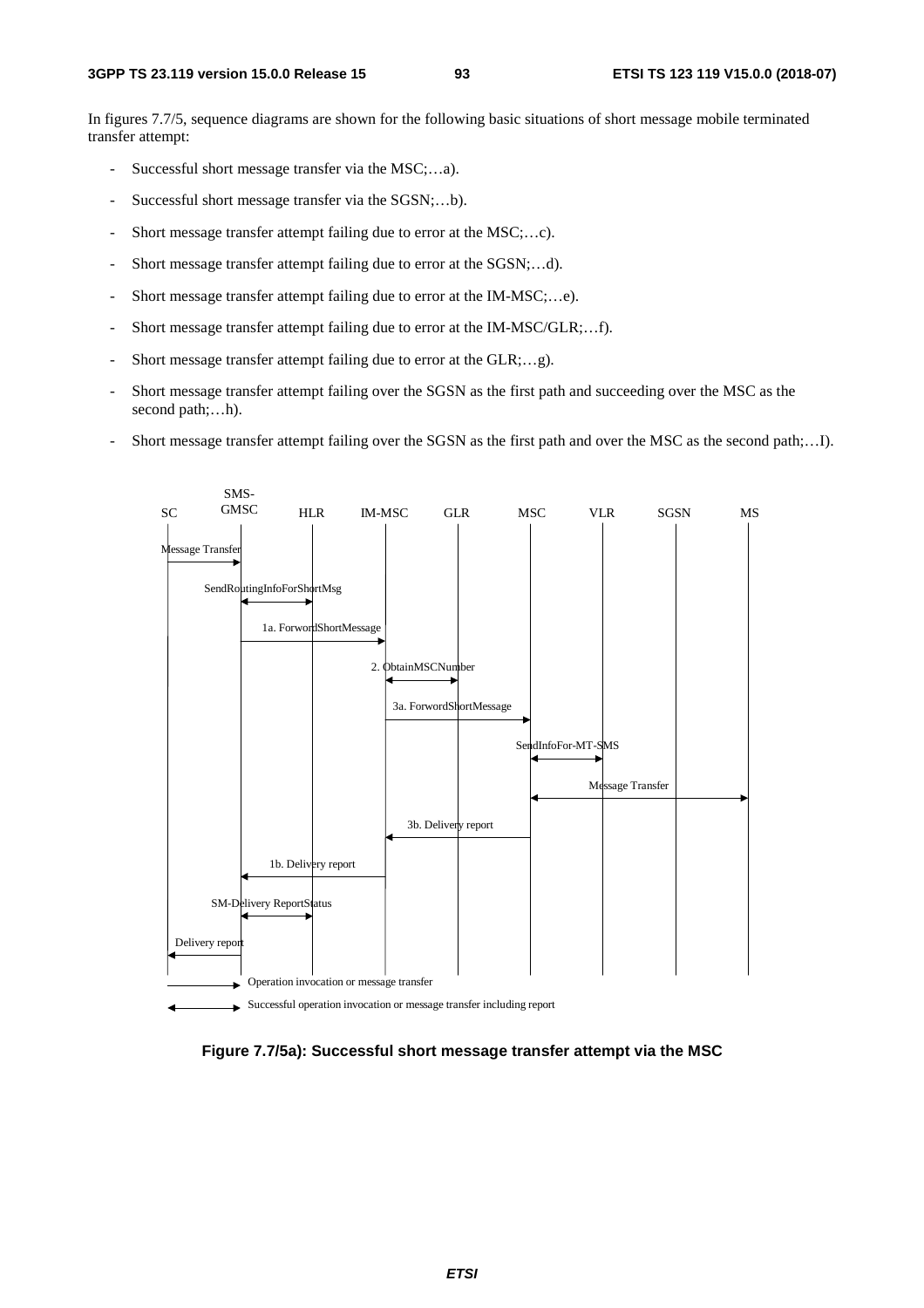

**Figure 7.7/5b): Successful short message transfer attempt via the SGSN**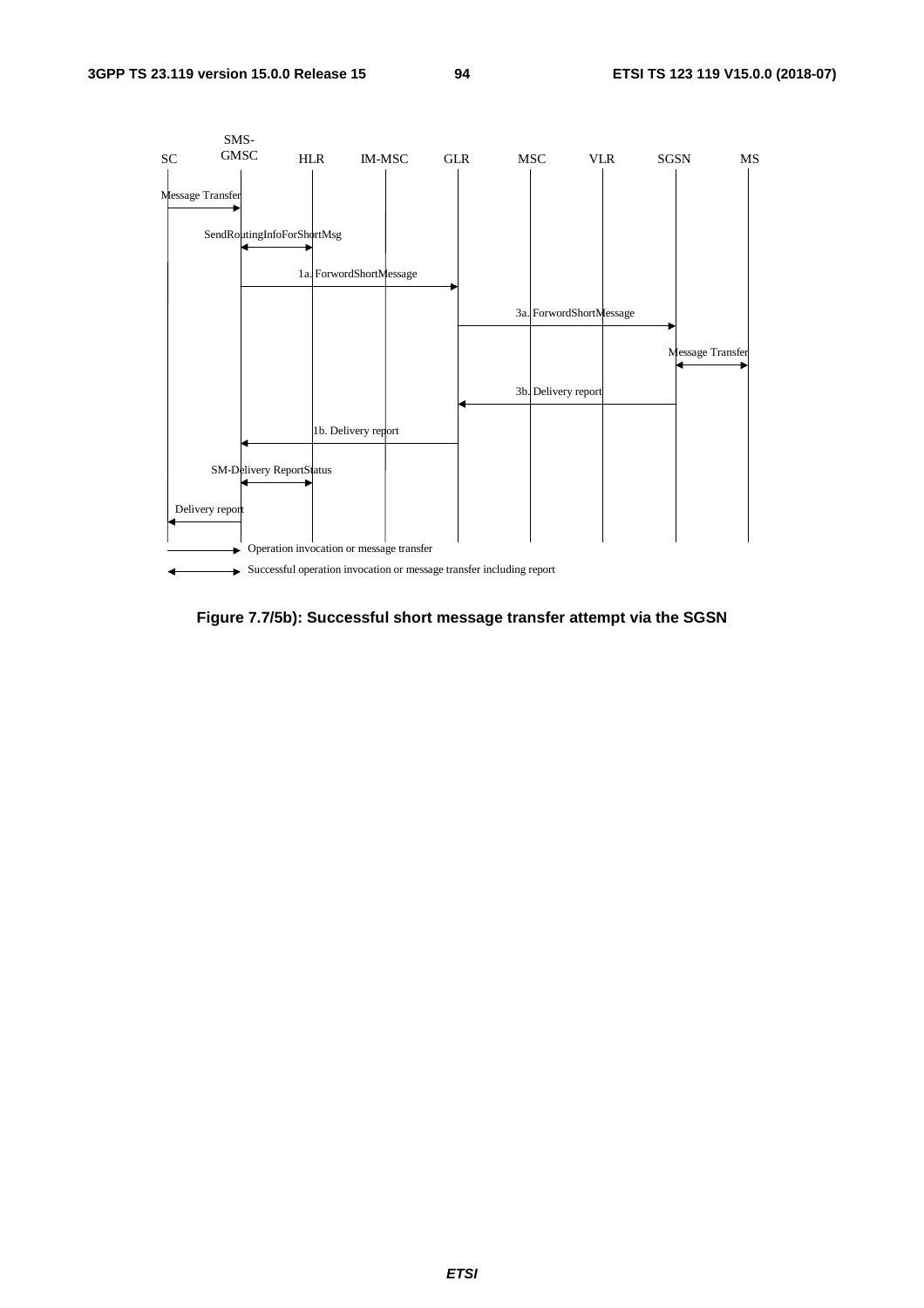

**Figure 7.7/5c): Short message transfer attempt failing due to error at the MSC**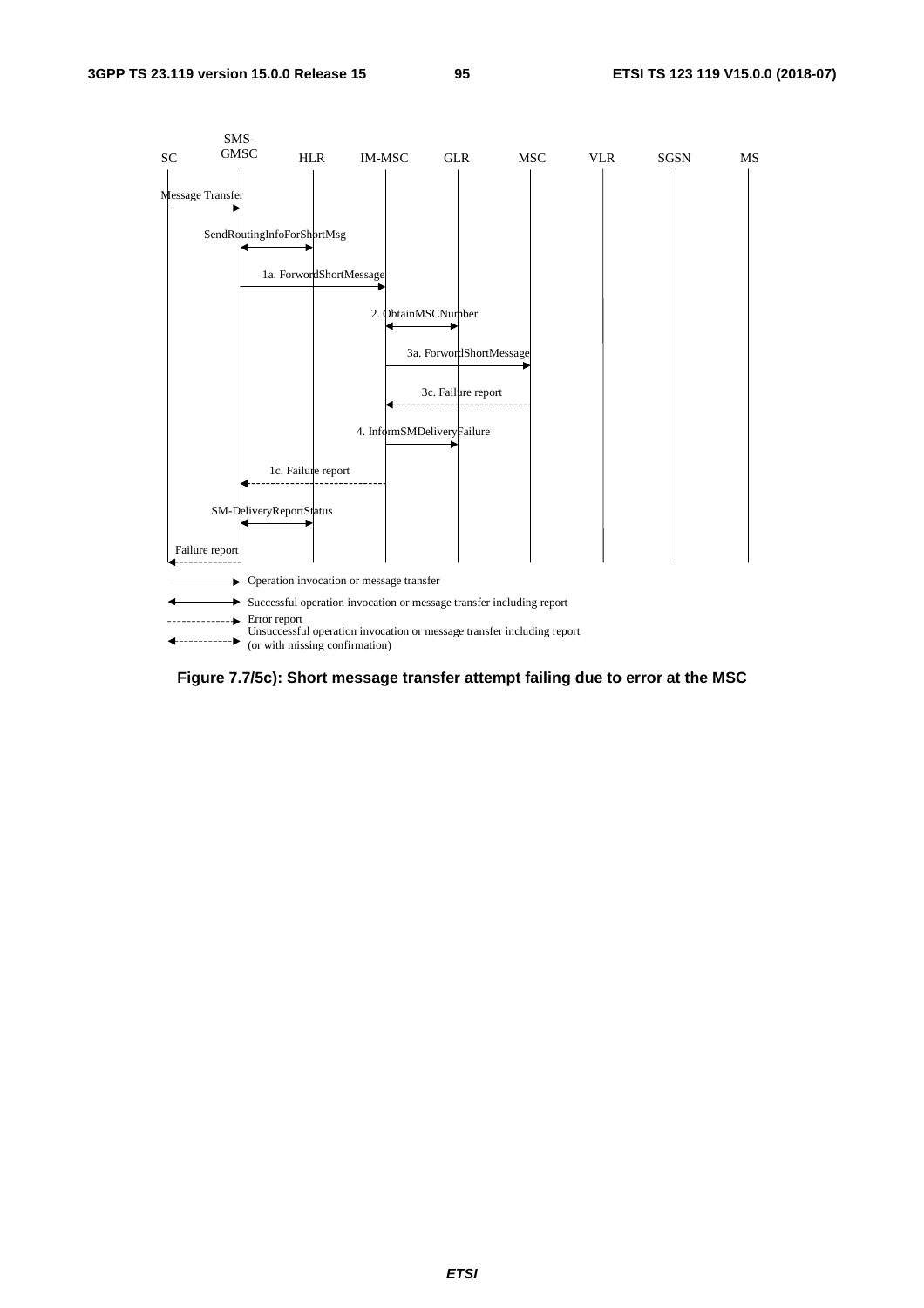

**Figure 7.7/5d): Short message transfer attempt failing due to error at the SGSN** 



**Figure 7.7/5e): Short message transfer attempt failing due to error at the IM-MSC**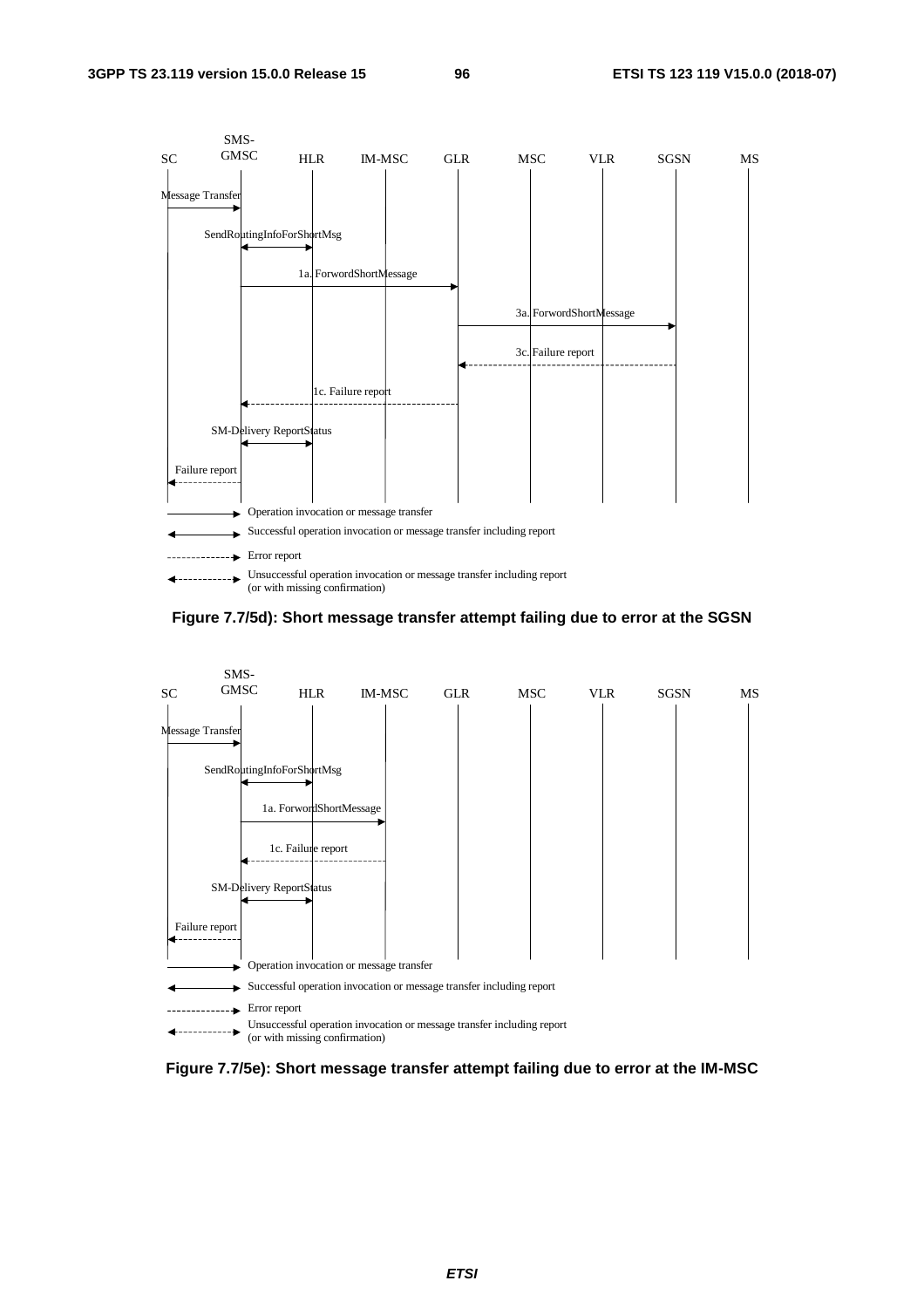

**Figure 7.7/5f): Short message transfer attempt failing due to error at the IM-MSC/GLR** 



**Figure 7.7/5g): Short message transfer attempt failing due to error at the GLR**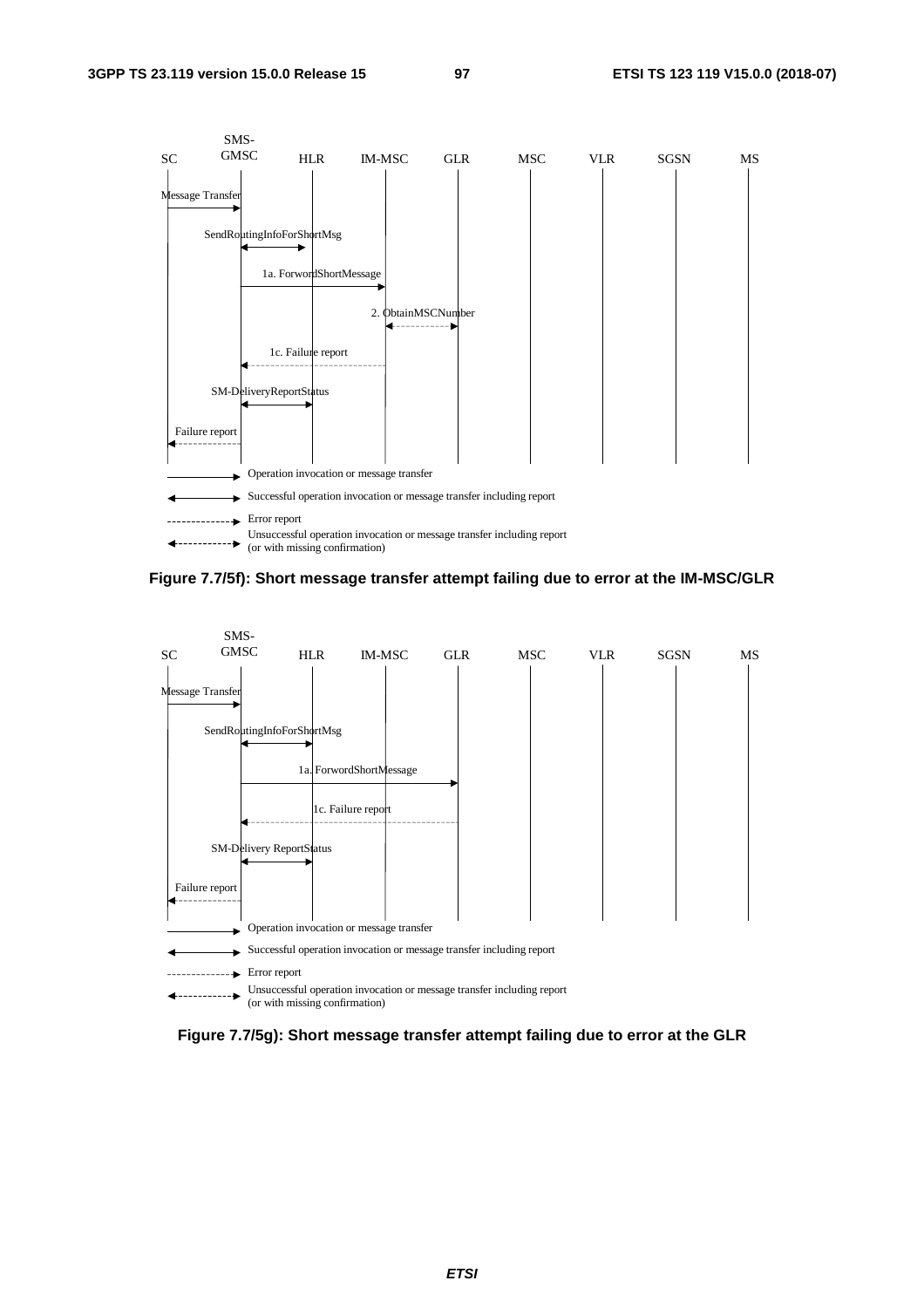

**Figure 7.7/5h): Short message transfer attempt failing over the SGSN as the first path and succeeding over the MSC as the second path**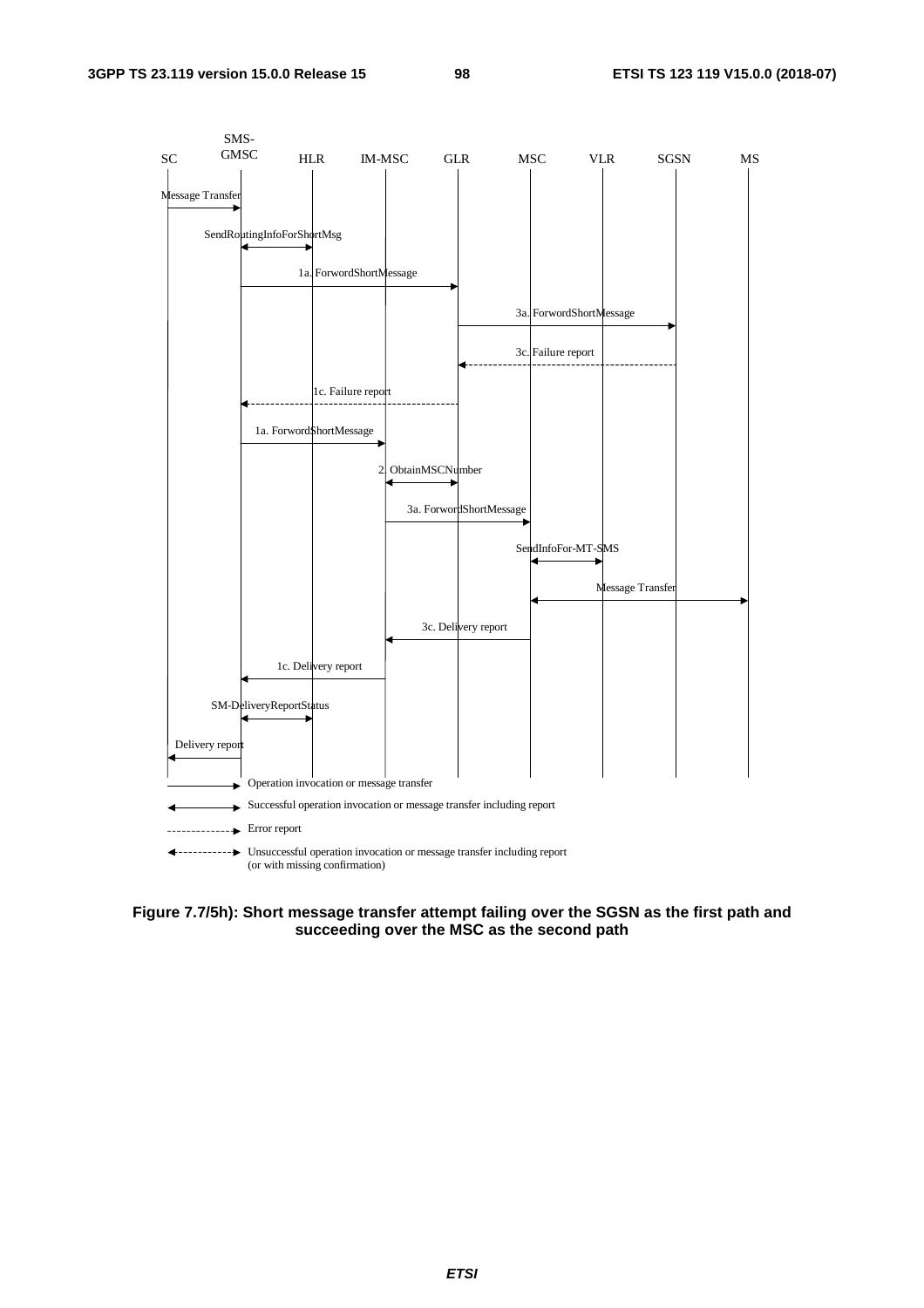

#### **Figure 7.7/5i): Short message transfer attempt failing over the SGSN as the first path and over the MSC as the second path**

Operation 1: Message transfer SMS-GMSC -> GLR or IM-MSC.

This operation is used to transfer a short message from an SMS-GMSC to a GLR or IM-MSC.

The operation consists of:

- the transfer of a message containing the TPDU from the SMS-GMSC to the GLR or IM-MSC (see "1a. ForwardShortMessage" in figure 7.7.5), and
- the return of either a "Failure report" (see 1c. in figure 7.7.5) or a "Delivery report" (see 1b. in figure 7.7.5).

"Failure report" is returned to the SMS-GMSC when the GLR or IM-MSC has received indication from another entity (MSC, SGSN) or when an error has occurred in the GLR or IM-MSC the procedure was unsuccessful. The error indications which the GLR or IM-MSC may receive from the MSC, SGSN, VLR or MS enable the GLR or IM-MSC to return one of the error indications given in Table 23.040/1 back to the SMS-GMSC.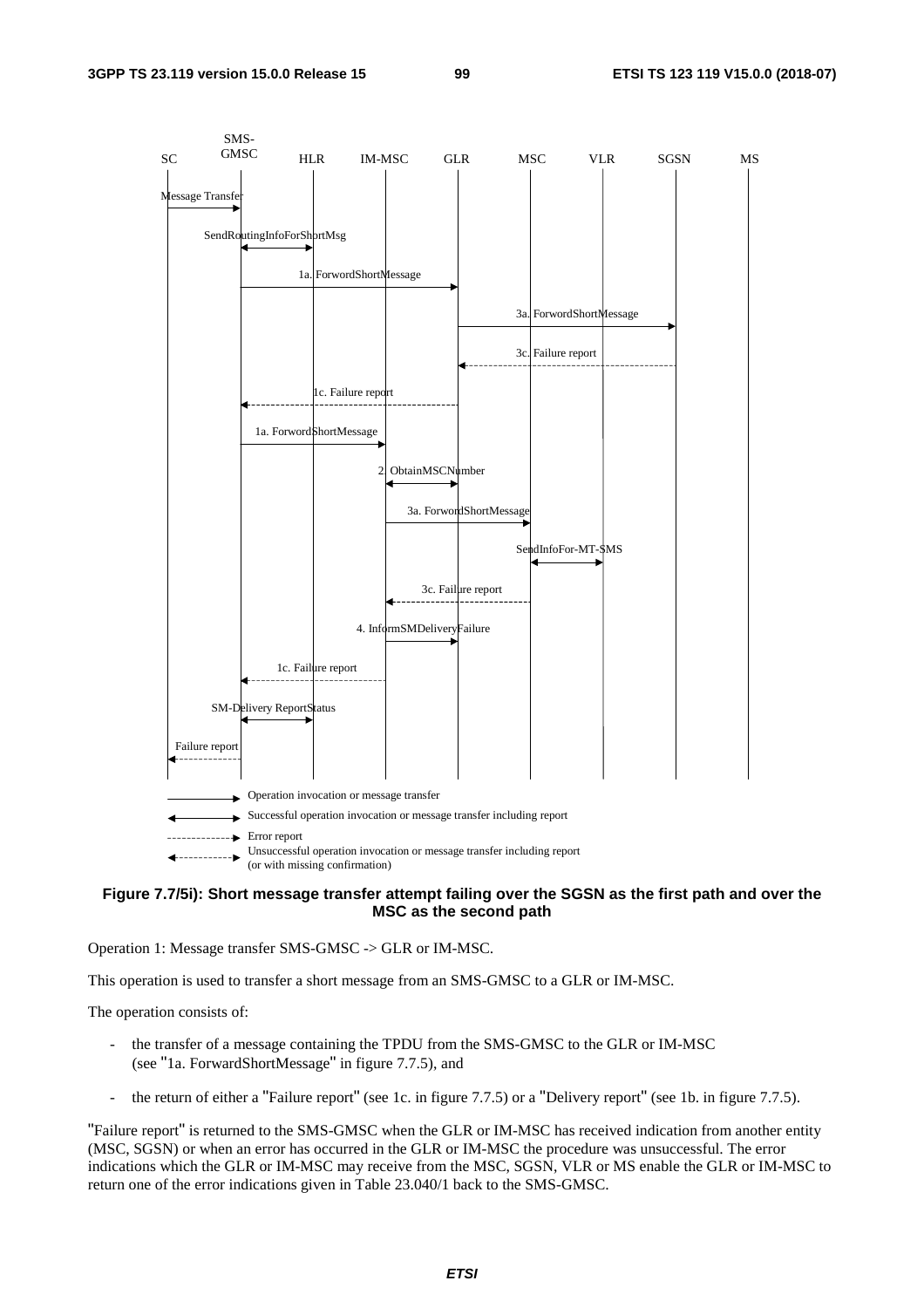Note that the SMS-GMSC shall regard the GLR as a SGSN and the IM-MSC a MSC and it is not aware the GLR and the IM-MSC as individual entities.

Operation 2: ObtainMSCNumber.

When the IM-MSC receives "1a. ForwardShortMessage" from an SMS-GMSC, the IM-MSC interrogates the GLR internally and obtains the E.164 number of the MSC at which the MS is currently located.

Operation 3: forwardShortMessage.

The operation provides a means for the GLR or IM-MSC to transfer a short message to the MSC or to the SGSN respectively at which the MS is currently located.

The operation works in tandem with the forwarding of the short message from the MSC or from the SGSN to the MS. Thus, the outcome of the operation comprises either success, i.e. that the message has been delivered to the MS; or a failure that may be caused by several reasons, e.g. failure in the transfer IM-MSC -> MSC or GLR -> SGSN, MS being detached, or no paging response.

Note that the MSC and the SGSN shall not be aware of existence of the GLR and the IM-MSC.

Operation 4: InformSMDeliveryFailure.

When the IM-MSC receives "3c. FailureReport" with absent subscriber cause, IM-MSC informs it to the GLR. The GLR checks if the reason of absent subscriber is due to the purged MS in the serving node (i.e. MSC or SGSN). If so, the GLR deletes the subscriber data for the user. Otherwise the GLR sets MNRF.

When the GLR receives "3c. FailureReport" with absent subscriber cause, the GLR checks if the reason of absent subscriber is due to the purged MS in the serving node (i.e. MSC or SGSN). If so, the GLR deletes the subscriber data for the user. Otherwise the GLR sets MNRG.

### 7.7.7.2 Functional requirements of GLR

#### 7.7.7.2.1 Process Obtain\_MSC\_Number\_GLR

Figure 7.7/6 shows the SDL chart for Process Obtain\_MSC\_Number\_GLR.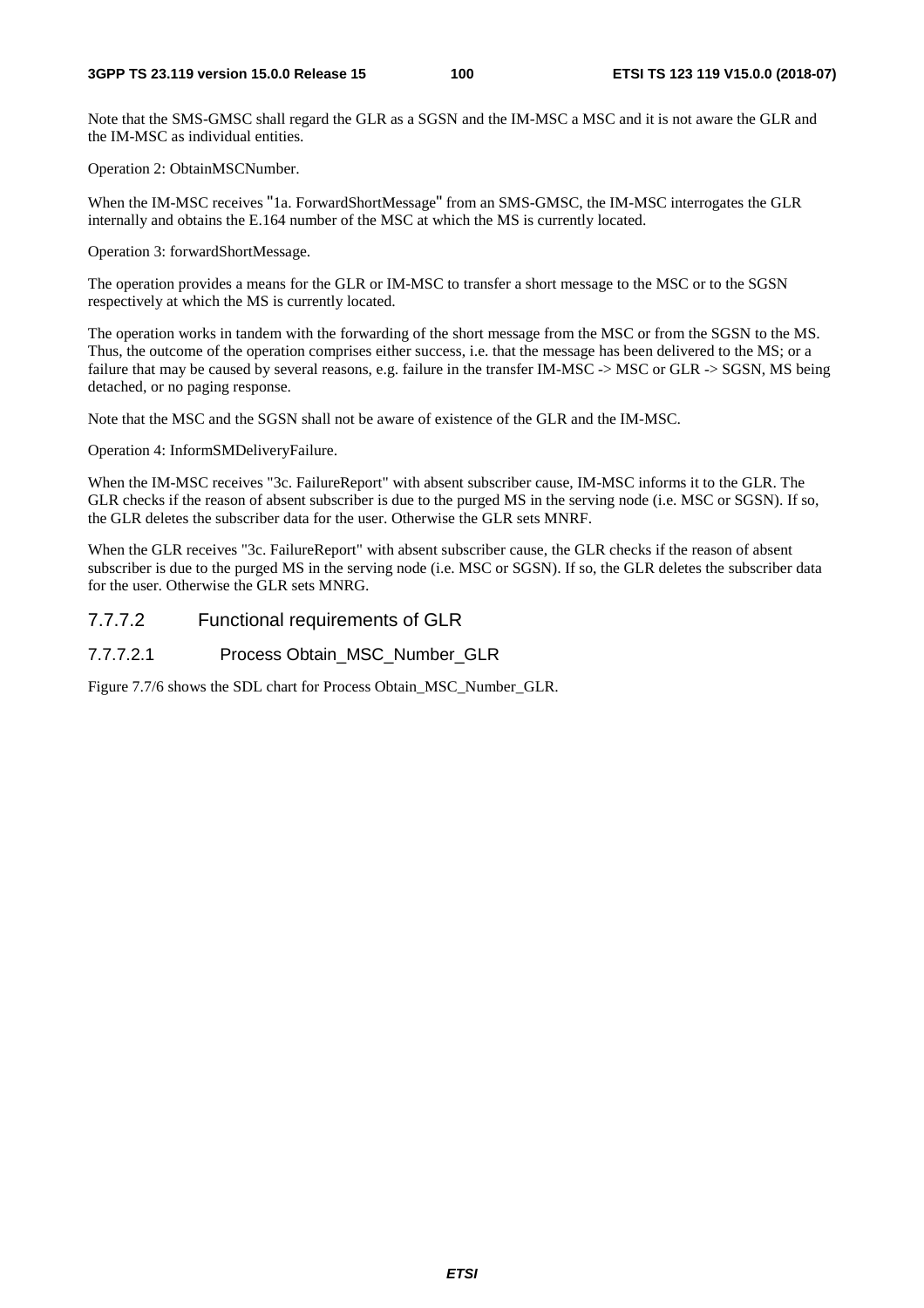

**Figure 7.7/6: Process Obtain\_MSC\_Number\_GLR**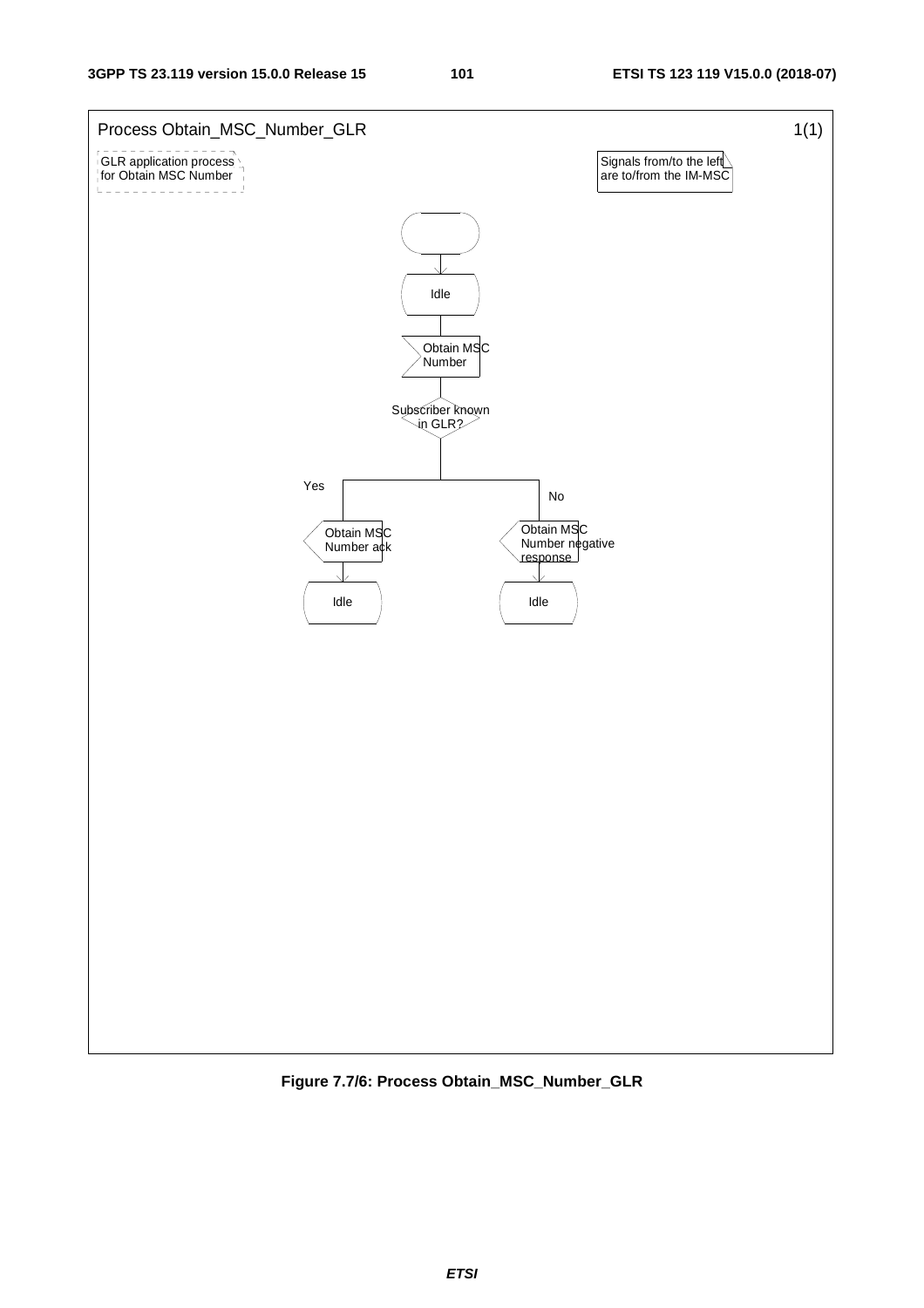### 7.7.7.2.2 Process Inform\_SM\_Delivery\_Failure\_GLR

Figure 7.7/7 shows the SDL chart for Process Inform\_SM\_Delivery\_Failure\_GLR.



**Figure 7.7/7: Process Inform\_SM\_Delivery\_Failure\_GLR**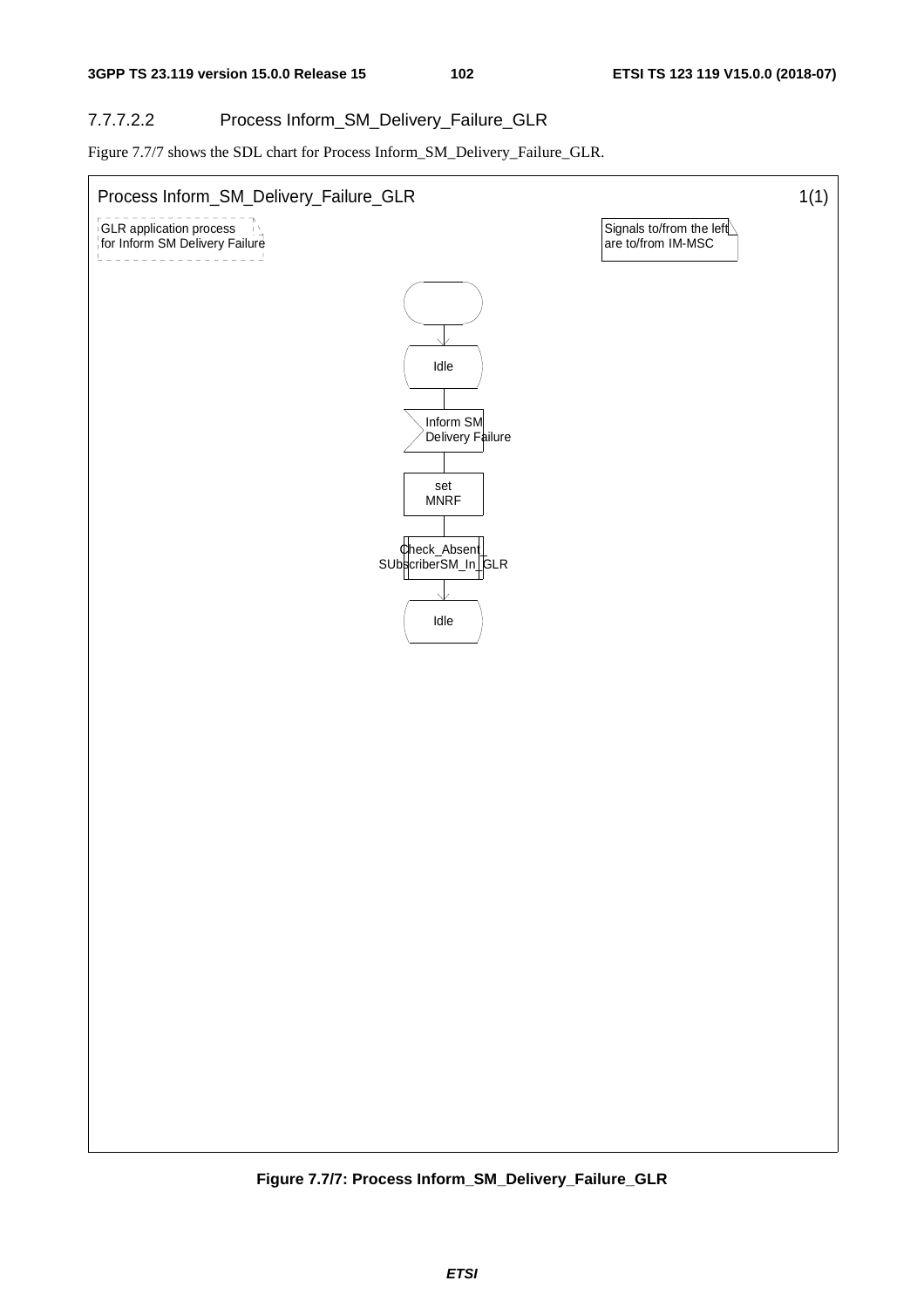### 7.7.7.2.3 Procedure Check\_Absent\_SubscriberSM\_In\_GLR

Figure 7.7/8 shows the SDL chart for Procedure Check\_Absent\_SubscriberSM\_In\_GLR.



**Figure 7.7/8: Procedure Check\_Absent\_SubscriberSM\_In\_GLR**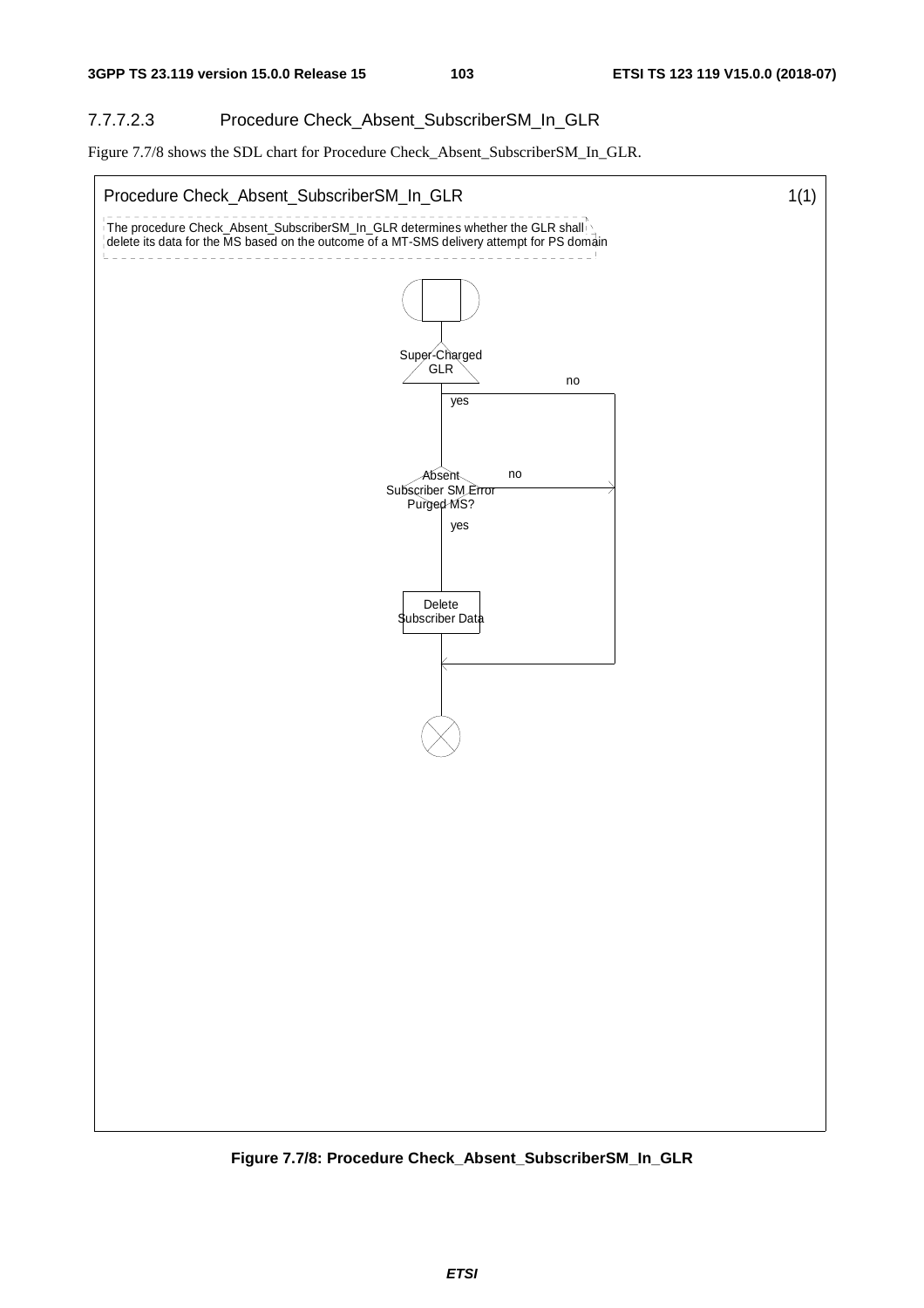### 7.7.7.3 Alert transfer

The entities involved in this procedure are depicted in figure 7.7/9.



**Figure 7.7/9: Interfaces involved in the Alert procedure with GLR** 

NOTE: The GLR shall not visible to the other entities. Especially the HLR shall regard the GLR as the VLR or the SGSN. Further the SGSN and the VLR shall regard the GLR as the HLR.

This procedure consists of the operations shown in figure 7.7/10.

Regarding the GLR introduction, the following four cases are distinguished:

- the MS becomes reachable when the MNRF is set in the VLR (figure 7.7/10a);
- the MS becomes reachable when the MNRG is set in the SGSN (figure 7.7/10b);
- the MS performs Location Update when the MNRF is not set in the VLR (figure 7.7/10c);
- the MS performs Routing Area Update when the MNRG is not set in the SGSN (figure 7.7/10d).

The operations between HLR and GLR are equivalent for HLR to those between HLR and VLR or between HLR and SGSN. The operations between GLR and SGSN are equivalent for SGSN to those between HLR and SGSN. The operations between GLR and VLR are equivalent for VLR to those between HLR and VLR.

The procedures in HLR, VLR and SGSN regarding the operations are the same as in the network without GLR. The procedures regarding the operations in GLR and IM-MSC are defined in 3G TS 29.002 [10].



**Figure 7.7/10a: The alert procedure when the MS becomes reachable, MNRF is set**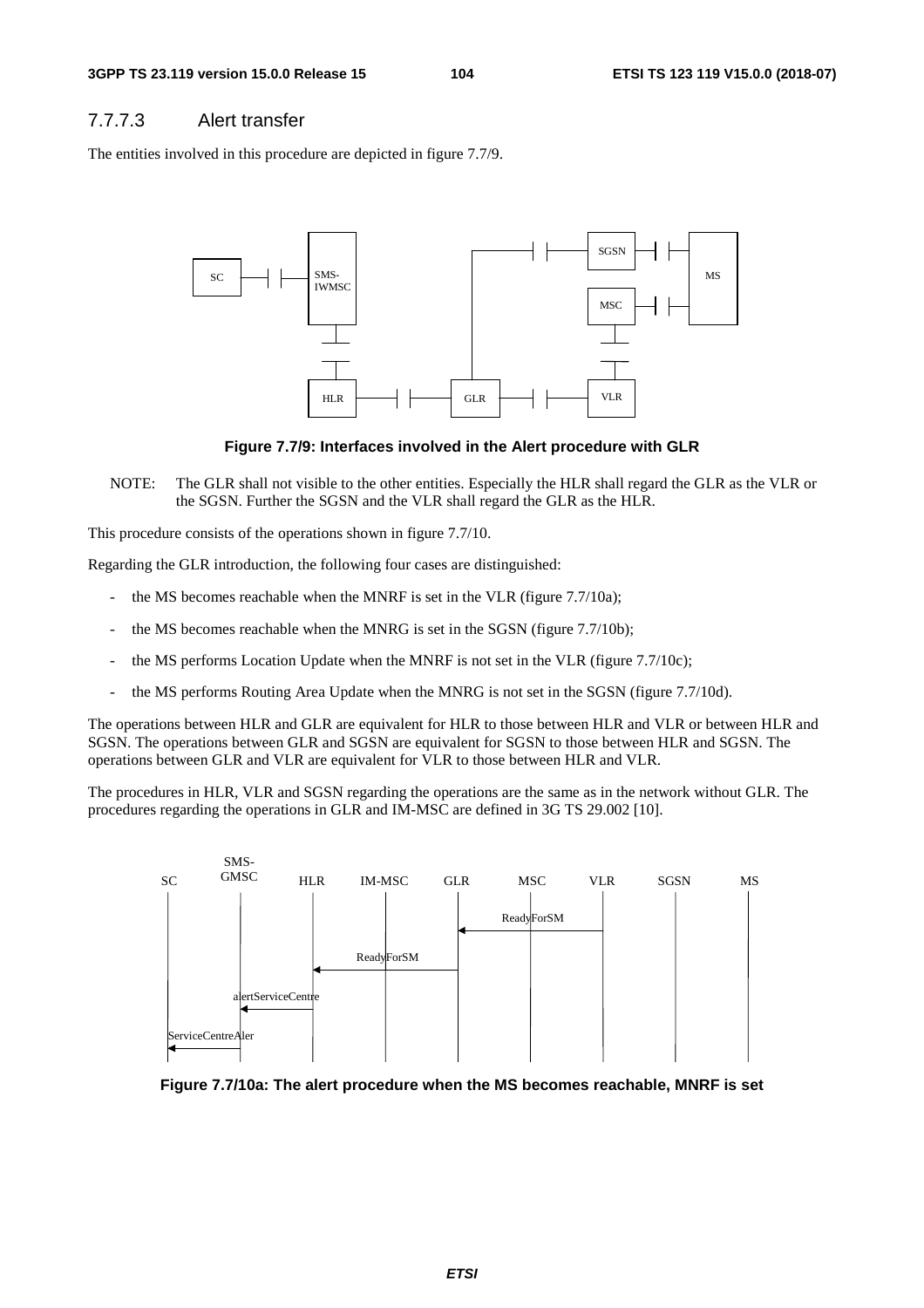

**Figure 7.7/10b: The alert procedure when the MS becomes reachable, MNRG is set** 



**Figure 7.7/10c: The alert procedure when the GLR receives UpdateLocation, MNRF or MNRG is set** 



**Figure 7.7/10d: The alert procedure when the GLR receives UpdateGprsLocation, MNRF or MNRG is set** 

Operation 5: ReadyForSM (invoked by UpdateLocation or UpdateGprsLocation).

When the GLR receives UpdateLocation (see 7.7/10c) or UpdateGprsLocation (see 7.7/10d) the GLR shall invoke ReadyForSM to the HLR if and only if MNRF or MNRG is set. Note that if the GLR in which the MNRG is set receives Update Location the GLR shall invoke ReadyForSM also in that case. The converse case is also the case.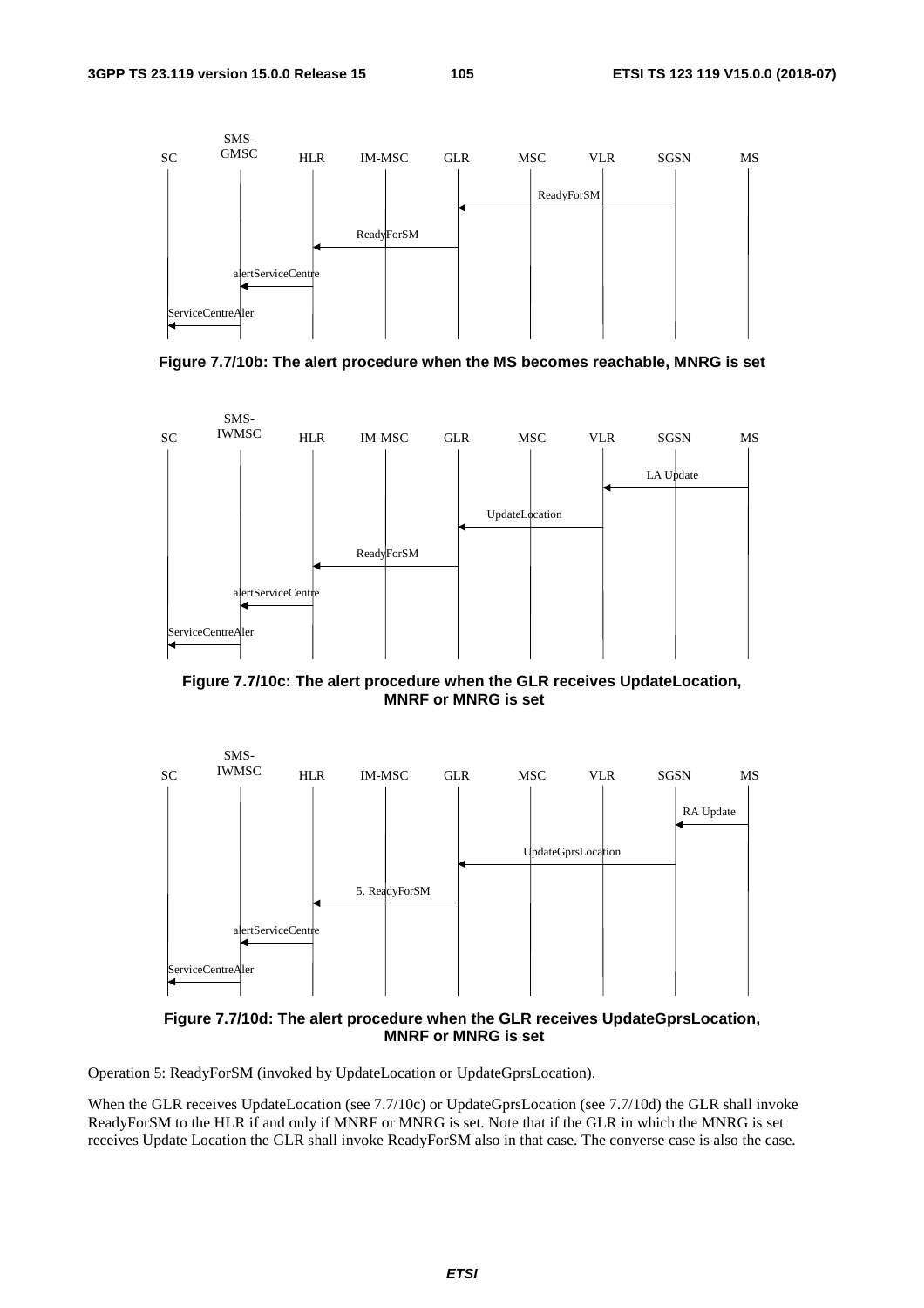# 7.8 Subscriber and Equipment Trace

3G TS29.002 [10] states that subscriber and equipment trace is only available for subscribers within their HPLMN area. If the HLR receives a trace request for a subscriber, and the HLR detects that the subscriber is not in the HPLMN, then the HLR does not forward the trace request to the VPLMN. The trace request never reaches the GLR. Therefore it is concluded that the GLR has no impact on subscriber and equipment trace.

# 7.9 Impact of GLR on CAMEL

# 7.9.1 The VLR supports CAMEL Phase 2 onwards

When the GLR receives the MAP\_UPDATE\_LOCATION request message from the subscriber, the GLR checks that the CAMEL supported phase it previously received for that subscriber matches the CAMEL supported phase carried by MAP\_UPDATE\_LOCATION request message. If a difference is detected, the GLR relays the MAP\_UPDATE\_LOCATION request message to the HLR in order to obtain the proper CAMEL subscription information that corresponds to the current VLR. Refer to figure 7.9.1/1.

In order to perform this scenario, the CAMEL supported phase information needs to be added to the 'IMSI record in GLR' table.

It is possible that all the VLRs within a VPLMN do not support the same phase of CAMEL. This could happen in the case of an incremental upgrade of these VLRs within the VPLMN. In this case, it is possible that the HLR may receive frequent changes of the CAMEL supported phase information in the MAP\_UPDATE\_LOCATION request message from the GLR. The effect is that the HLR would perceive the GLR as a VLR that changes its CAMEL supported phase.

Other CAMEL related messages between HLR and VLR, e.g. Provide Subscriber Info, Provide Subscriber Info ack are always relayed transparently from the HLR to the VLR or vice versa.



**Figure 7.9/1: CAMEL Subscription Information**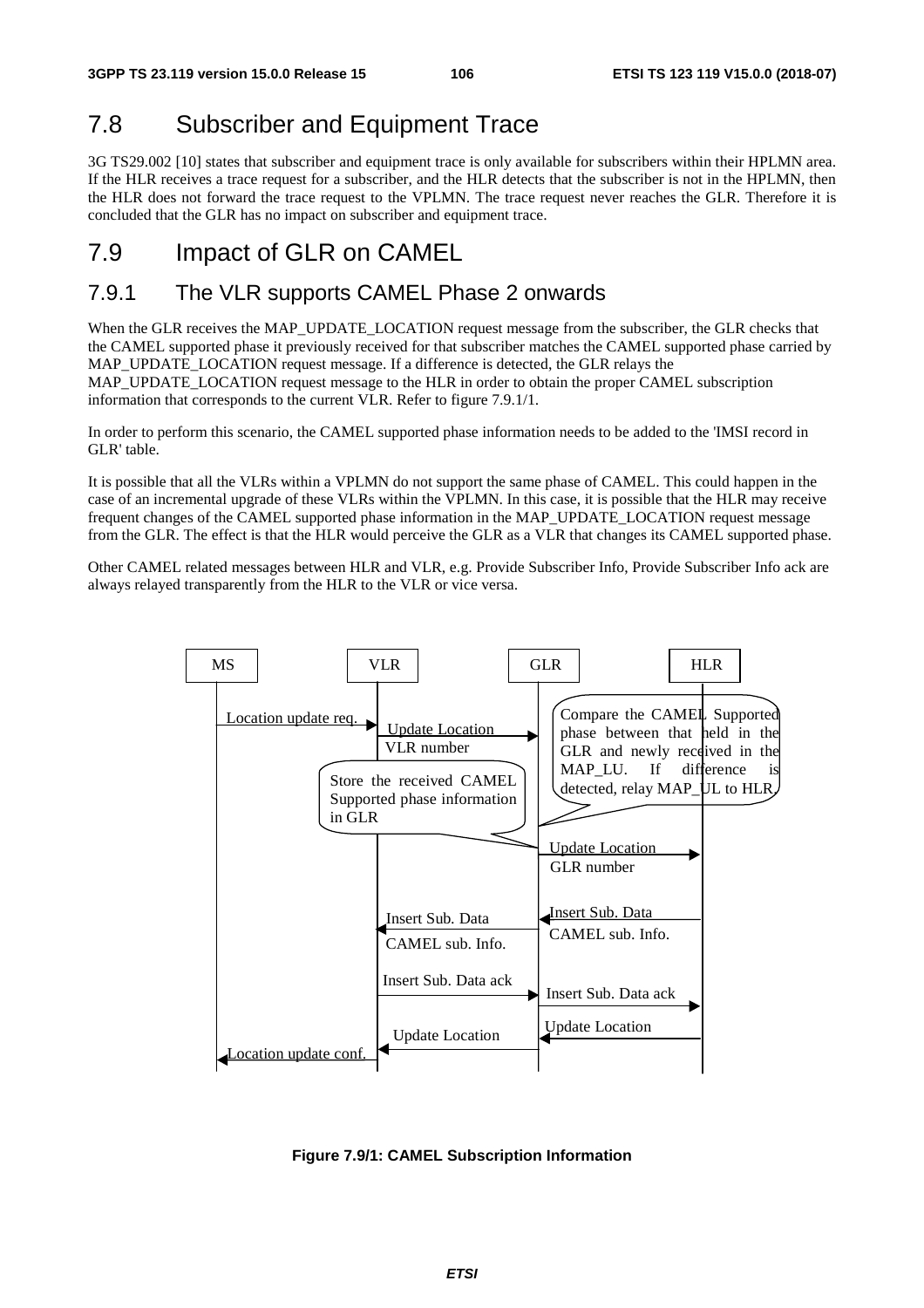# 7.9.2 The VLR supports CAMEL Phase 1 or has no CAMEL Support

If the Location Update Request message received by the GLR contains no indication that the VLR supports CAMEL, then this shows to the GLR that the VLR:

- **either** has no support for CAMEL.
- **or** supports CAMEL Phase 1.

The GLR will interpret this situation to mean that there is no CAMEL support within the VLR. Therefore the GLR will treat this as a case of an unsupported service (see subclause 7.2.1.4). This will lead to an update location procedure being initiated between the GLR and HLR, causing the HLR to activate its service substitution rules.

Note the following description of a current GSM network, i.e. where there is no GLR between the HLR and VLR. When the HLR receives a Location Update request with no indication of CAMEL support, then the HLR will attempt to request CAMEL Phase 1 support in the ISD message. If the ISD is accepted by the VLR, then support for CAMEL Phase 1 is indicated. If the ISD is rejected, then no support for CAMEL Phase 1 is indicated.

# 7.10 Interaction with CCBS

## 7.10.1 Two possible treatments for interaction with CCBS

In order to treat CCBS function in the GLR, There may be two possible treatments applied. When a subscriber is monitored (either as being a target or being the initiator of CCBS request), and roams to visited network which contains the GLR, the GLR manages monitoring state of subscriber.

If monitoring is ongoing when the GLR receives a Location Update request from the new VLR, the GLR can take one of the following actions:

- (Alternative 1): Relay the Location Update request to the HLR to inform the appropriate CCBS processes in the HLR, or
- (Alternative 2): Send a StatusReport MAP operation, indicating "Idle" to the HLR, handle the Location Update request locally in the GLR, and start monitoring on the new VLR, by sending a SetReportingState MAP operation to the new VLR.

Should the SetReportingState response from the new VLR indicate "Not reachable" or "Not Idle", then the GLR will send this status information in a StatusReport towards the HLR.

The alternative 1 has the advantage that the GLR monitoring functionality is straightforward, but implies unnecessary MAP LU traffics.

The alternative 2 has the advantage that MAP LU traffic is saved, but implies monitoring logic to be available in the GLR.

Both options imply that the GLR needs to keep track of subscribers being monitored.

# 7.10.2 The functionality in the GLR

The CCBS Monitoring Flag is used in the GLR to judge whether requested location updating is necessary to be indicated to HLR or not. The figure 7.10/1 and figure 7.10/2 show how to handle a Location Update request signal referring with the CCBS Monitoring Flag in the GLR by using the alternative 1 treatment, the alternative 2 treatment respectively. These figures only indicate how a Location Update request signal is treated in the GLR. Refer to the 3G TS 23.093 [8] for a more detail treatment about the CCBS service.

Other CCBS related MAP operations, e.g. RegisterCC-entry, EraseCC-Entry and RemoteUserFree are always relayed transparently from the HLR to the VLR or vice versa.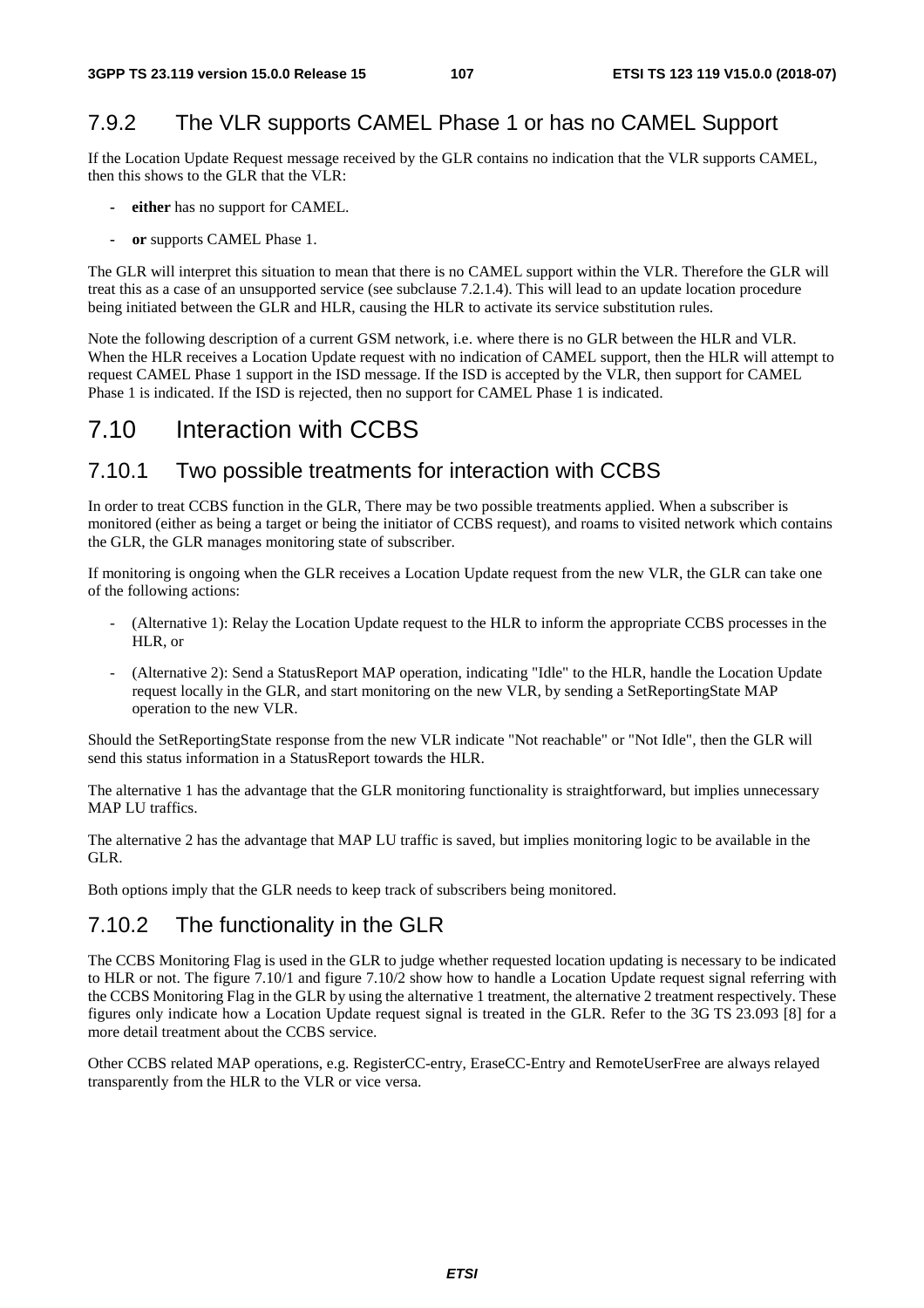

**Figure 7.10/1: Update Location request signal handling for CCBS in the GLR (Alternative 1)**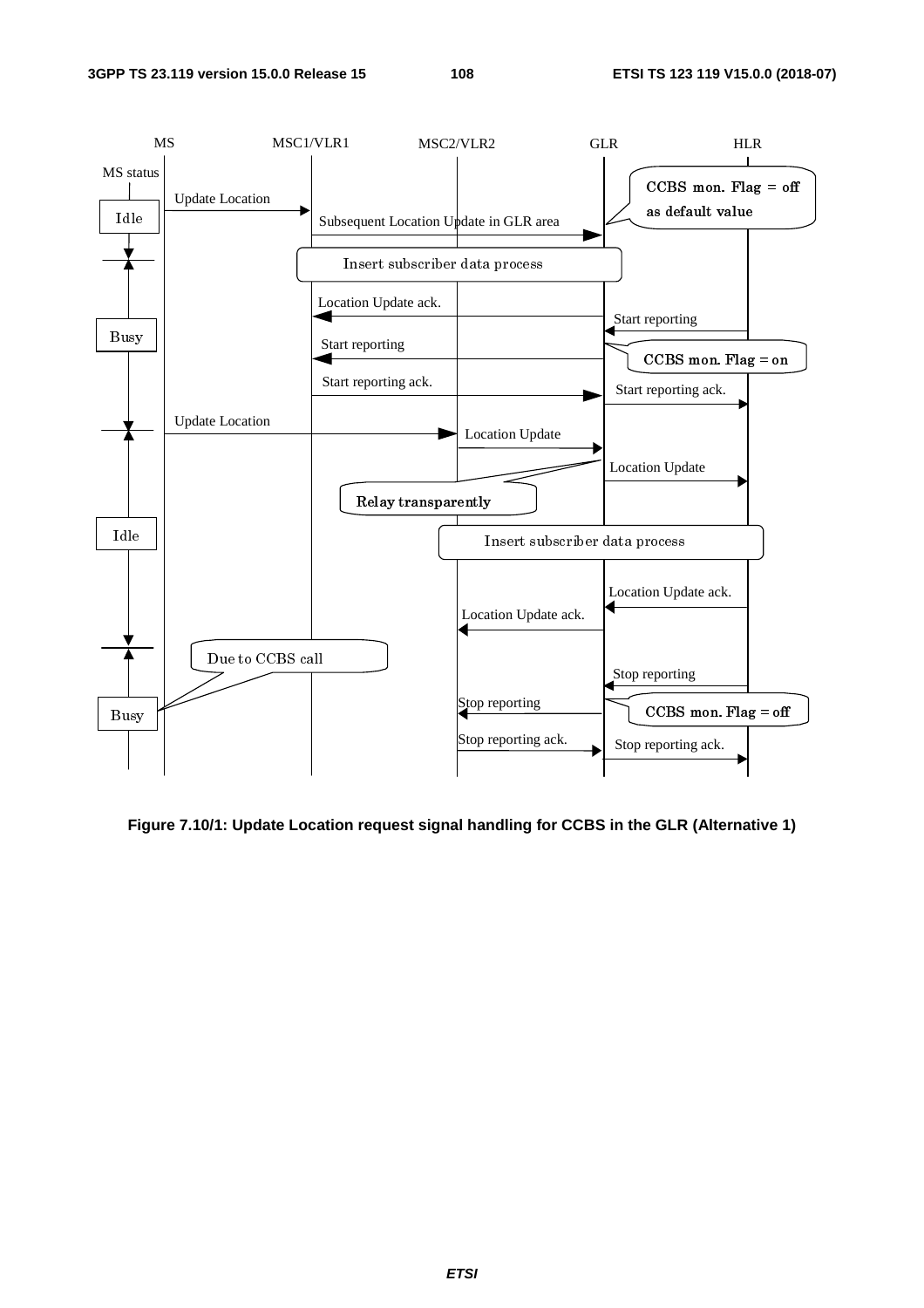

#### **Figure 7.10/2: Update Location request signal handling for CCBS in the GLR (Alternative 2)**

## 7.10.2.1 Functional requirements of GLR

The Alternative 1 introduced in this section for Update Location request signal handling for CCBS in the GLR is illustrated in the section 7.2.1 Location Management Procedures as one possible alternative.

#### 7.10.2.1.1 Process Set\_reporting\_GLR

Figure 7.10/3 shows the SDL chart for Process Set\_reporting\_GLR.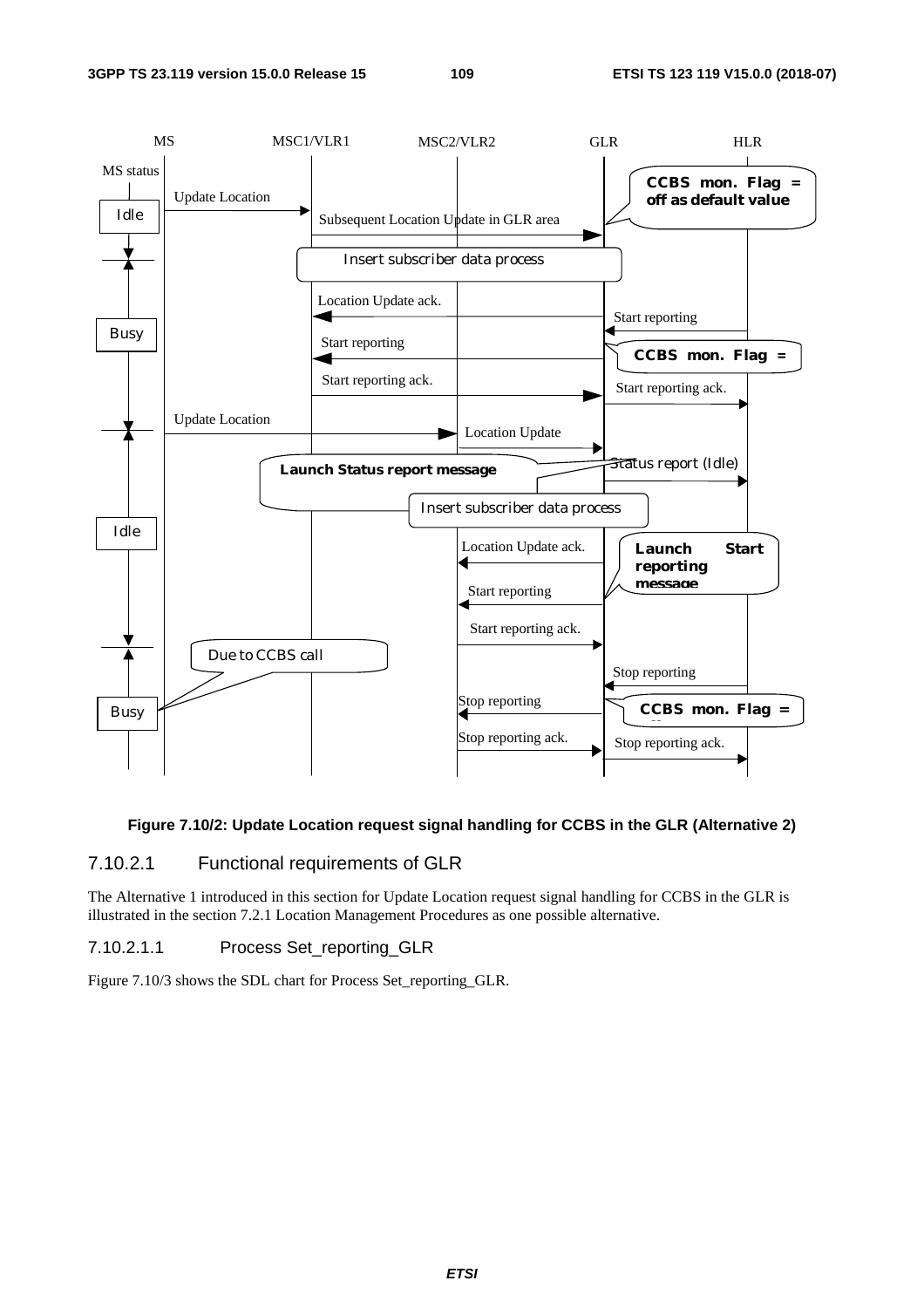

**Figure 7.10/3: Process Set\_reporting\_GLR**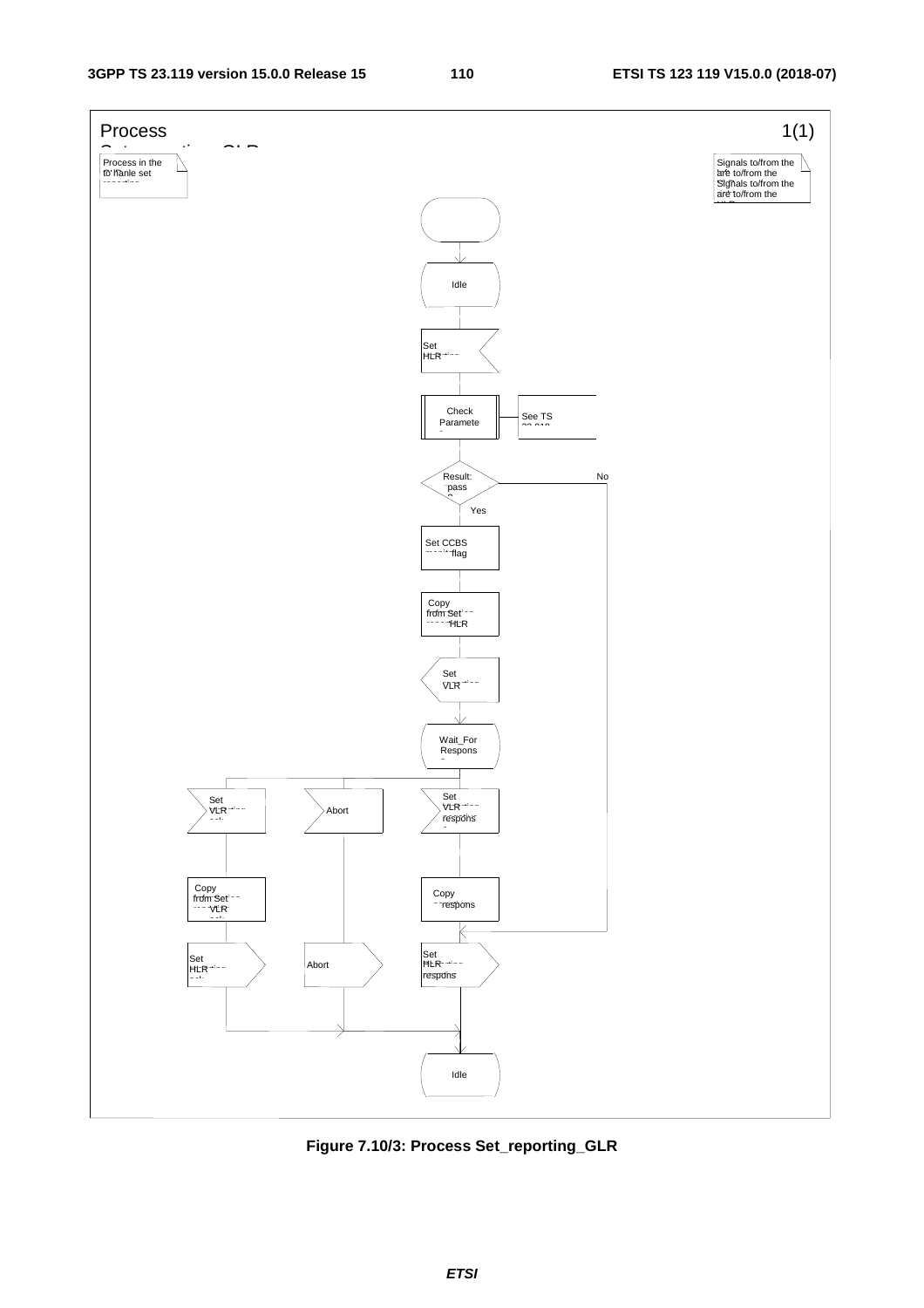# 7.10.2.1.2 Process Status report GLR

Figure 7.10/4 shows the SDL chart for Process Status\_report\_GLR.



**Figure 7.10/4: Process Status\_report\_GLR**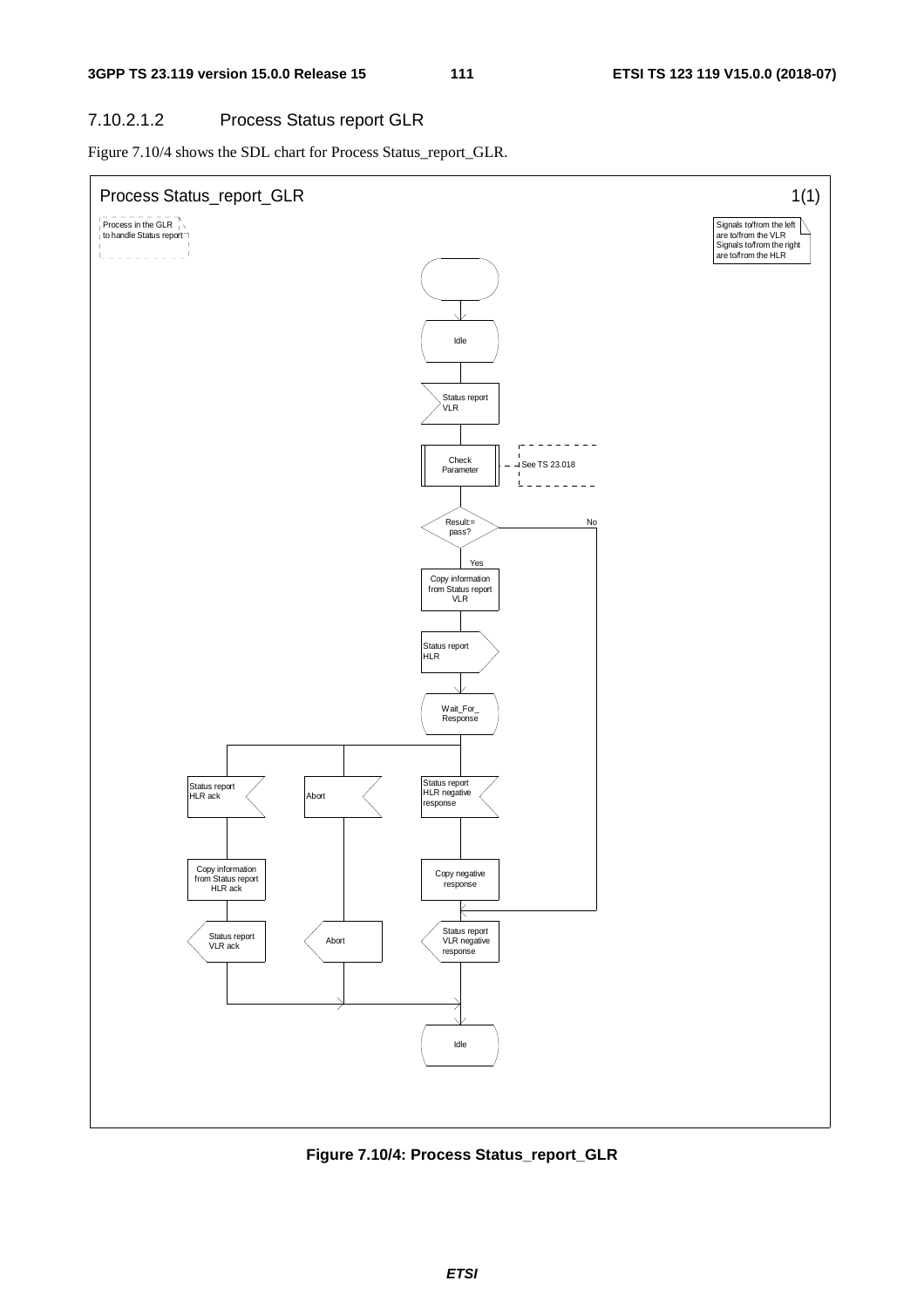# 7.10.2.1.3 Process Remote\_User\_Free\_GLR

Figure 7.10/5 shows the SDL chart for Process Remote\_User\_Free\_GLR.



**Figure 7.10/5: Process Remote\_User\_Free\_GLR**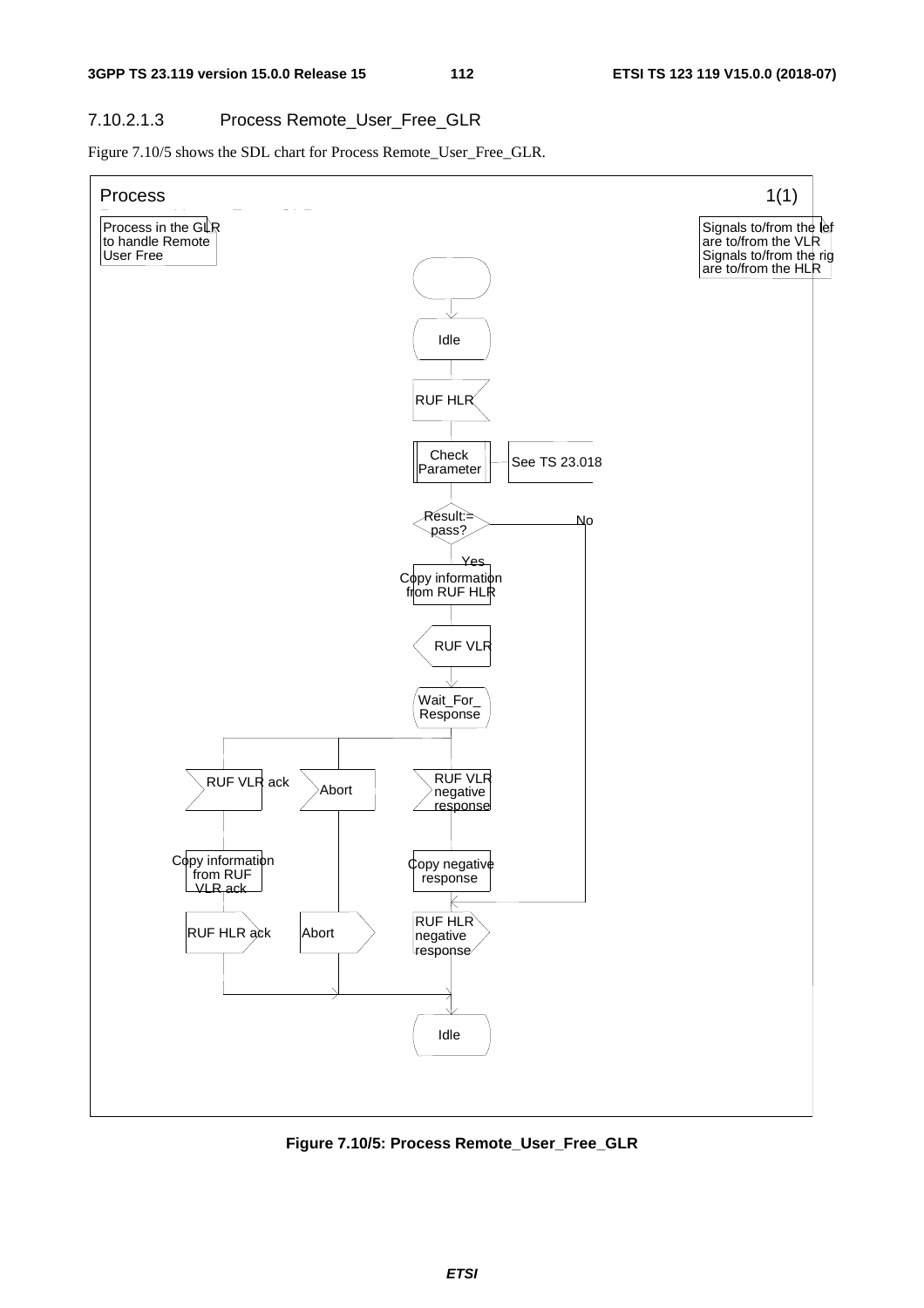#### 7.10.2.1.4 Procedure CCBS\_status\_report\_GLR

Figure 7.10/6 shows the SDL chart for Procedure CCBS\_status\_report\_GLR.



**Figure 7.10/6: Procedure CCBS\_Status\_Report\_GLR**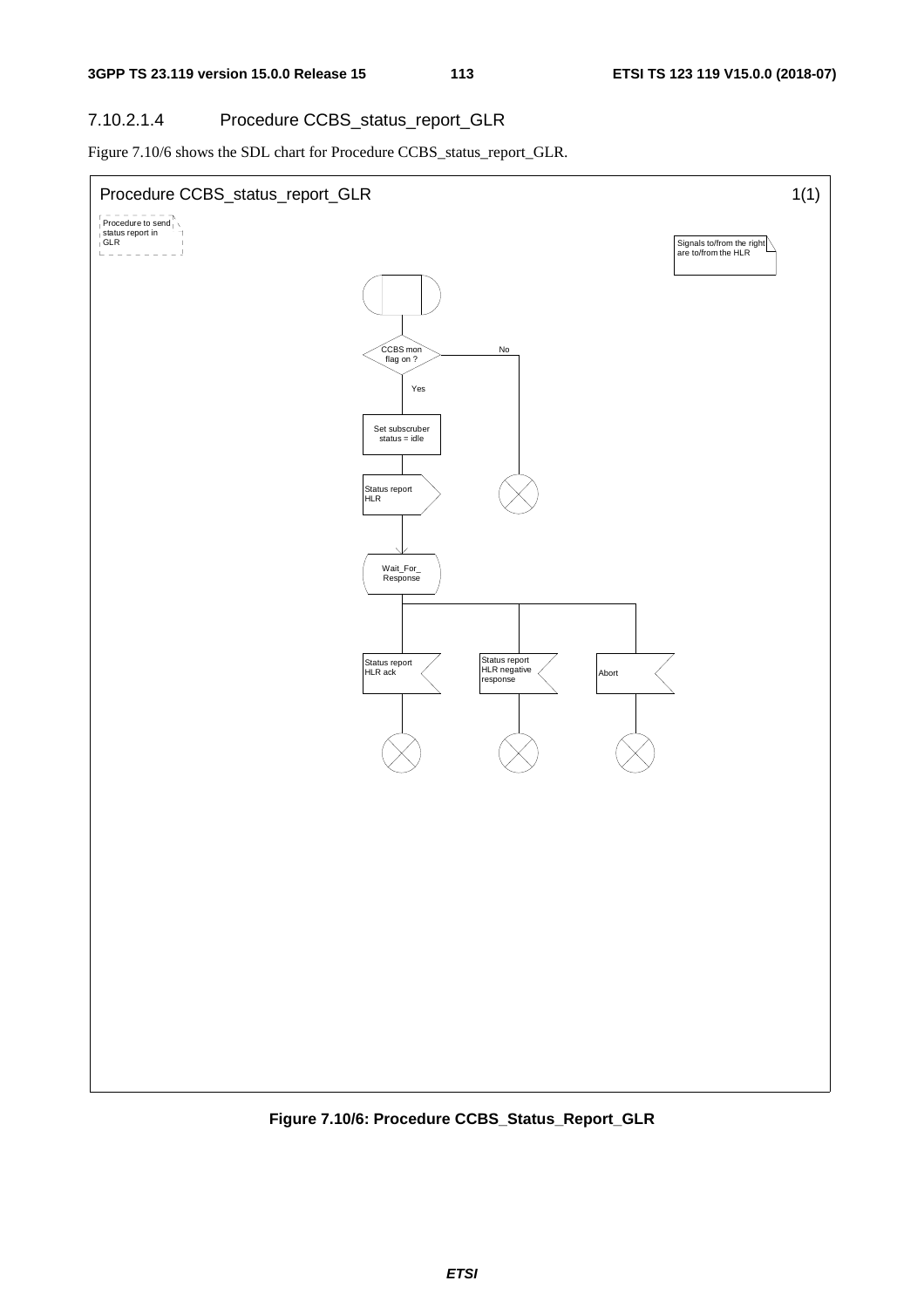#### 7.10.2.1.5 Procedure CCBS\_start\_report\_GLR

Figure 7.10/7 shows the SDL chart for Procedure CCBS\_start\_report\_GLR



**Figure 7.10/7: Procedure CCBS\_Start\_Report\_GLR**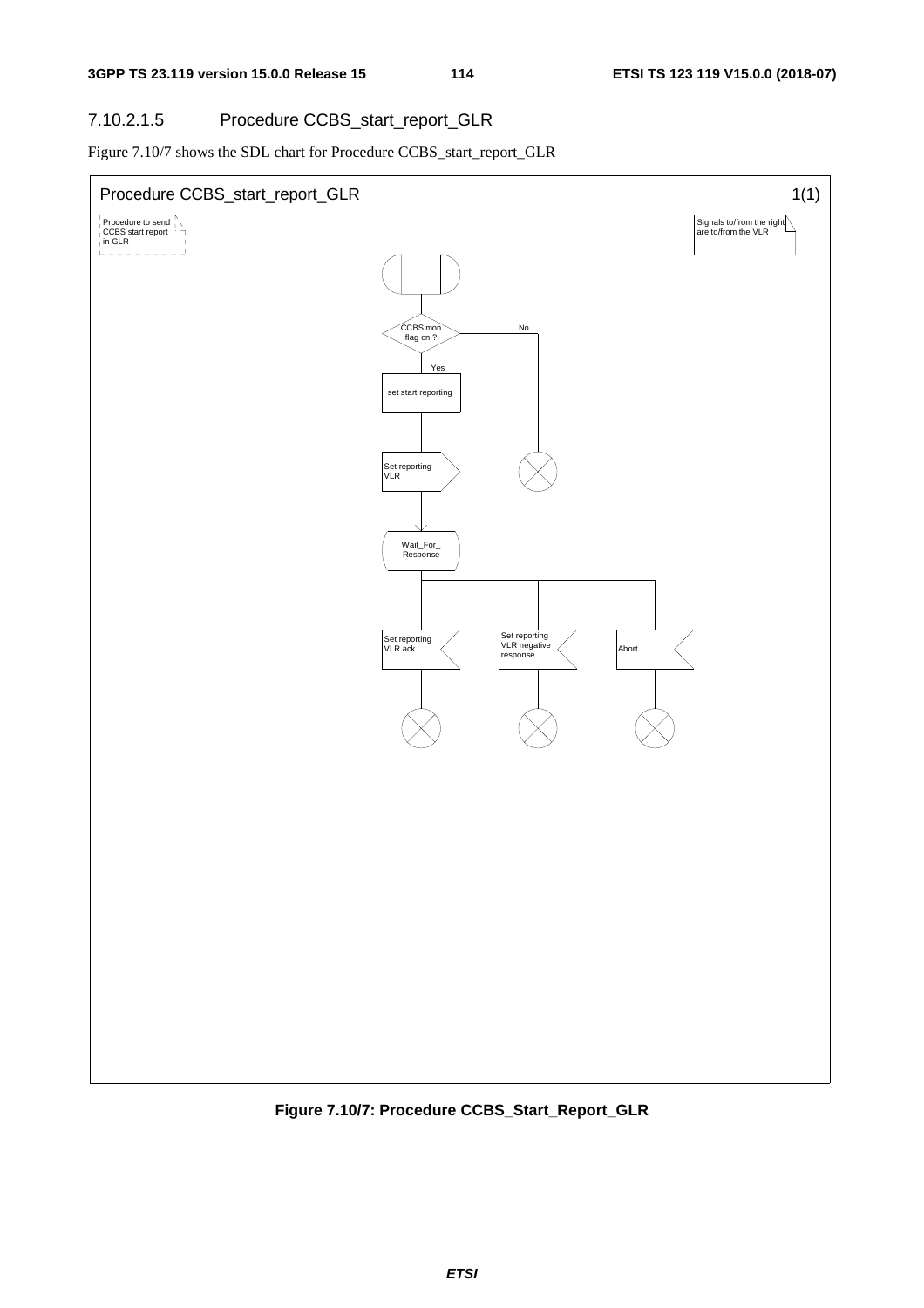# 7.11 Location Service

This section is based on that in 3G TS 23.171 [7].

# 7.11.1 Mobile Terminating Location Request

7.11.1.1 Circuit Switched Mobile Terminating Location Request (CS-MT-LR)



**Figure 7.11/1: General Network Positioning for a MT-LR** 

## 7.11.1.1.1 Location Preparation Procedure

1) and 2) Same as the steps not involving GLR. See 3G TS 23.171 [7].

3) The HLR returns the current 3G-VMSC address that includes actually IM-MSC address. The other action is the same as the step not involving GLR. See 3G TS 23.171 [7].

4) The GMLC sends a MAP\_PROVIDE\_SUBSCRIBER\_LOCATION message to the IM-MSC indicated by the HLR. The other action is the same as the step not involving GLR. See 3G TS 23.171 [7].

2') If the IM-MSC already knows the VMSC location for the particular IMSI (e.g. from a previous location request), this step and step 3' may be skipped. Otherwise, the IM-MSC sends a MAP\_SEND\_ROUTING\_INFO\_FOR\_LCS message to the GLR of the target MS to be located with the IMSI of this MS.

3') The GLR returns the current VMSC address and whichever of the IMSI and MSISDN was not provided in step (2') for the particular MS.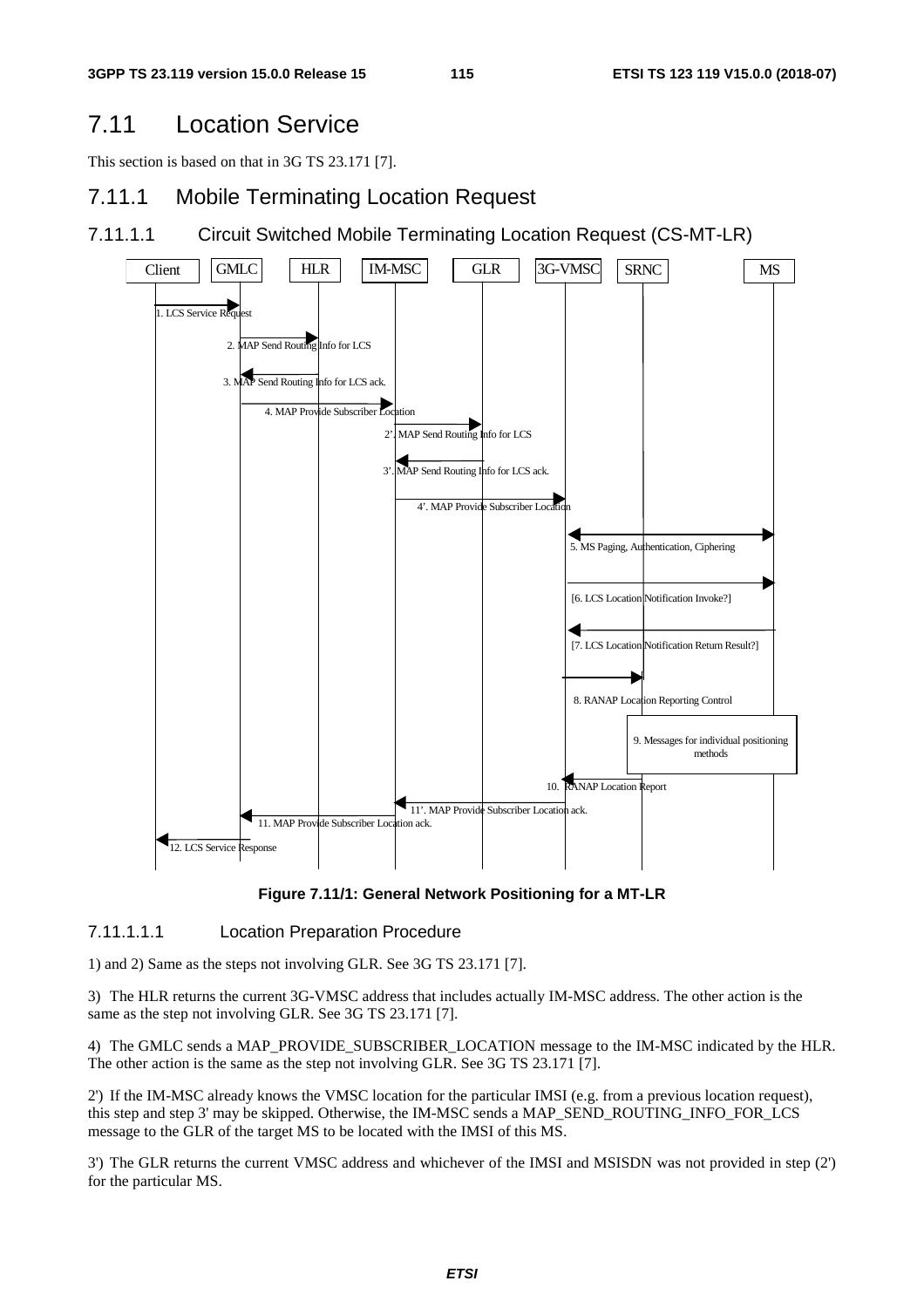4') The IM-MSC sends a MAP\_PROVIDE\_SUBSCRIBER\_LOCATION message to the VMSC indicated by the GLR.

5) to 8) Same as the steps not involving GLR. See 3G TS 23.171 [7].

7.11.1.1.2 Positioning Measurement Establishment Procedure

9) Same as the step not involving GLR. See 3G TS 23.171 [7].

#### 7.11.1.1.3 Location Calculation and Release Procedure

10) Same as the step not involving GLR. See 3G TS 23.171 [7].

11') The VMSC returns the location estimate and its age to the IM-MSC. The other action is the same as the step not involving GLR. See 3G TS 23.171 [7].

11) The IM-MSC receives the location estimate and its age, then sends them to the GMLC.

12) Same as the step not involving GLR. See 3G TS 3G 23.171 [7].

## 7.11.1.2 MT-LR for a previously obtained location estimate



**Figure 7.11/2: MT-LR for a previously obtained location estimate** 

- (1) to (4) Same as the step not involving GLR. See 3G TS 23.171 [7].
- $(2')$  to  $(3')$  Same as step 2' for an MT-LR.
- (4') Same as step 4' for an MT-LR. The message sent to the 3G-VMSC requests either an initial location or current or last known location with "no delay".
- (5') Same as step 11 for an MT-LR.
- (5) Same as step 11 for an MT-LR.
- (6) Same as the step not involving GLR. See 3G TS 23.171 [7].

## 7.11.1.3 Network Induced Location Request (NI-LR)

This procedure is the same as the procedure not involving GLR. See 3G TS 23.171 [7].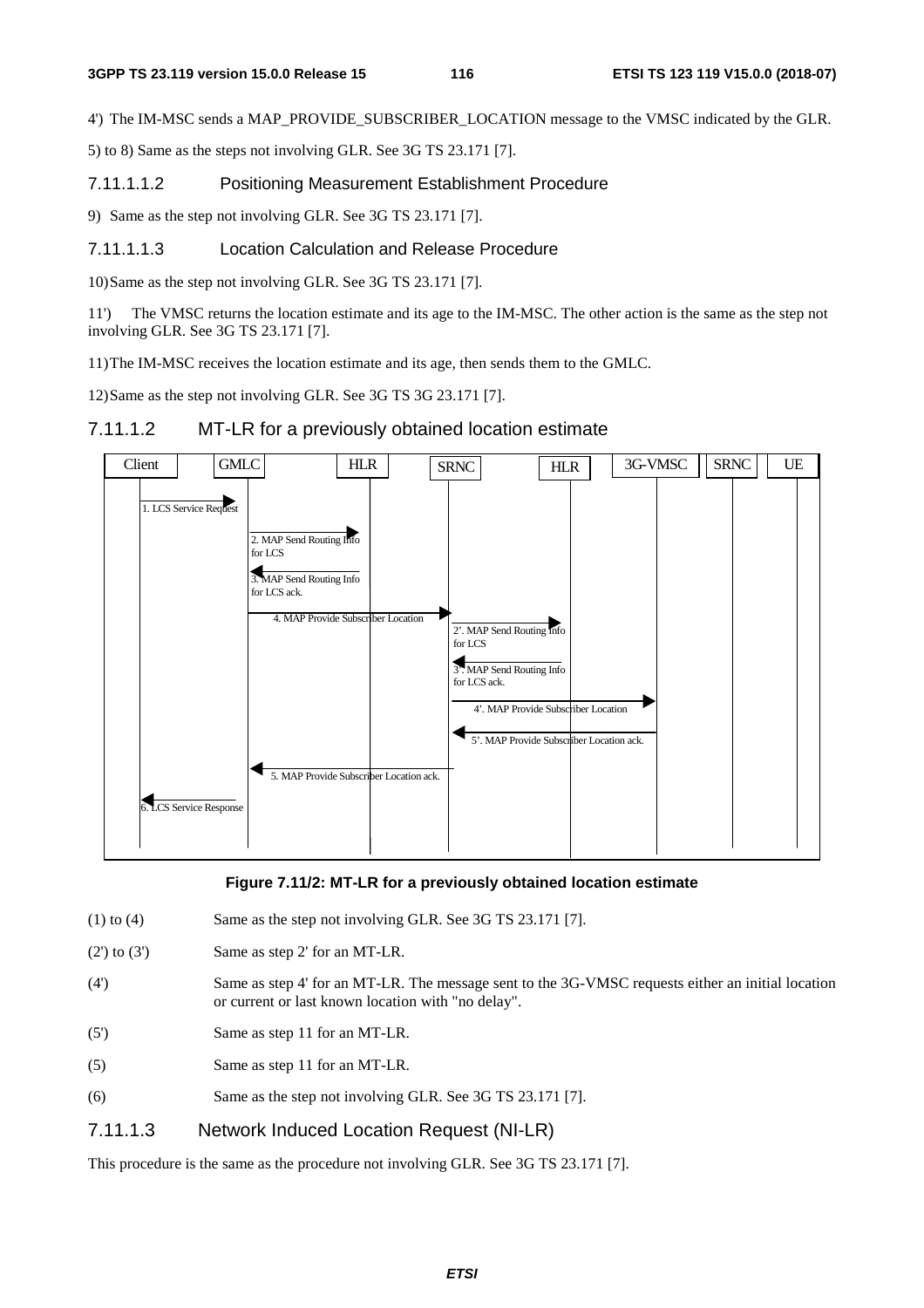# 7.11.1.4 Network Induced Location Request (NI-LR) from a Serving RNC for a target UE in dedicated mode

This procedure is not related to GLR.

# 7.11.2 Mobile Originating Location Request

# 7.11.2.1 Mobile Originating Location Request, Circuit Switched (CS-MO-LR)

This procedure is the same as the procedure not involving GLR. See 3G TS 23.171 [7].

# 7.12 IST of non-CAMEL implementation

If the GLR supports IST, when the GLR receives an Update Location request that indicates that the MSC/VLR supports IST, it relays the indication to the HLR. If not, the GLR may ignore the indication. When the GLR receives an IST Alert Request from the MSC, it relays the message to the HLR. The HLR sends an IST Alert Response to the GLR, and then the GLR relays the message to the MSC.

When the IM-MSC receives an IST Command Request from the HLR, it retrieves the location information, i.e., MSC Number, from the GLR and sends the message to the MSC. Then the IM-MSC receives the response from the MSC and sends the response to the HLR.

# 7.13 The interaction with Super-Charger

Following sub-clauses show the location updating procedures in the case that the serving nodes in the network with the GLR support the Super-Charger functionality.

# 7.13.1 First Location Updating Procedure in the Super-Charged network

The first location updating procedure in a Super-Charged network is illustrated in figure 7.13/1. Each step is explained in the following list.



#### **Figure 7.13/1: First Location Updating Procedure in the case that visited NW supports the Super-Charger features**

Procedure:

Update GPRS Location<br>Update GPRS Location<br>**i** in the case that visite<br>features<br>the GPRS Location message<br>ion for the user (ex. at the age indicator is received fr The case that visited N<br>
In the case that visited N<br>
datures<br>
GPRS *Location* message from<br>
the user (ex. at the first<br>
the indicator is received from Update GPRS Location<br>Chart Update GPRS Location<br>Chart<br>es an Update Location or U<br>t hold the subscriber's information (ion Updating Procedure<br>
Charger<br>
charger<br>
an *Update Location* or *Update Location*<br>
indicator (if<br>
dige without age indicator (if 1) When the GLR receives an *Update Location* or *Update GPRS Location* message from a serving node (i.e., VLR or SGSN) and does not hold the subscriber's information for the user (ex. at the first location updating to the GLR), it relays the message without age indicator (if age indicator is received from the serving node, the GLR deletes it) to the HLR.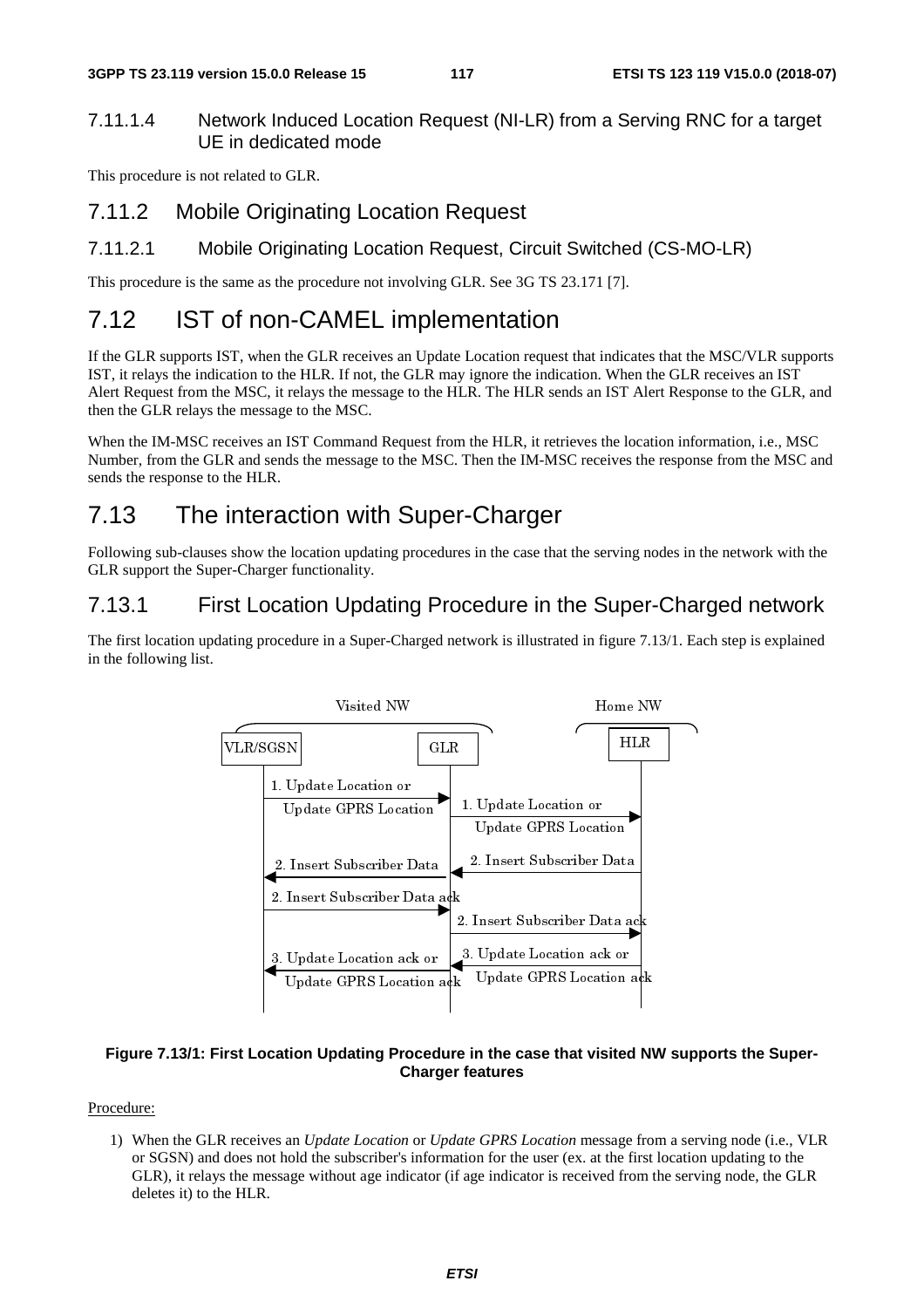- 2) The HLR stores the address and number of serving node. Thereafter the HLR initiates insert subscriber data procedure and cancel location procedure (only if both the HLR and previous serving node support the Super-Charger features). When the GLR receives *Insert Subscriber Data* message from the HLR, the GLR creates an age indicator and stores the subscriber's information in the message and transports it to the serving node with the age indicator.
- 3) After these procedures, the HLR replies to an *Update Location* or *Update GPRS Location message* from the GLR and the GLR transports the response to the serving node.

# 7.13.2 Second and further Location Updating Procedure in the Super-Charged networks

The second and further location updating procedure in a Super-Charged network is illustrated in figure 7.13/2. Each step is explained in the following list.



#### **Figure 7.13/2: Second and further Location Updating Procedure in the case that visited NW supports the Super-Charger features**

#### Procedure:

- 1) When the GLR receives an *Update Location* or *Update GPRS Location* message with an age indicator from newly visited serving node (i.e. VLR or GSSN) and holds the subscriber information for the user (i.e. at second or further location updating to the GLR), it stores the address and number of newly visited serving node included in the received message.
- 2) The GLR does not initiate cancel location procedure if the previous node supports the Super-Charger features.
- requests the subscriber data or the subscriber data<br>the serving node is not consistent with that in the<br>**cation Updating Procedure in the case that visited**<br>the **Super-Charger features**<br>ocation or Update GPRS Location mess reading **the serving node is not consistent with that in the GL**<br> **Cation Updating Procedure in the case that visited NW**<br> **Cation or Update GPRS Location message with an age indicator or GSSN) and holds the subscriber inf** cation Updating Procedure in the case that visited NW the Super-Charger features<br>the Super-Charger features<br>ocation or Update GPRS Location message with an age indicator<br>or GSSN) and holds the subscriber information for th 3) When the age indicator from the serving node indicates the serving node does not request the subscription data, the GLR checks if the subscription data retained in serving node is consistent with that stored in the GLR. If so, the GLR shall not send subscription data to the newly visited serving node. Otherwise the GLR initiates the insert subscriber procedure to the serving node.
- 4) After these procedures, the GLR replies to an *Update Location* or *Update GPRS Location* message from the serving node.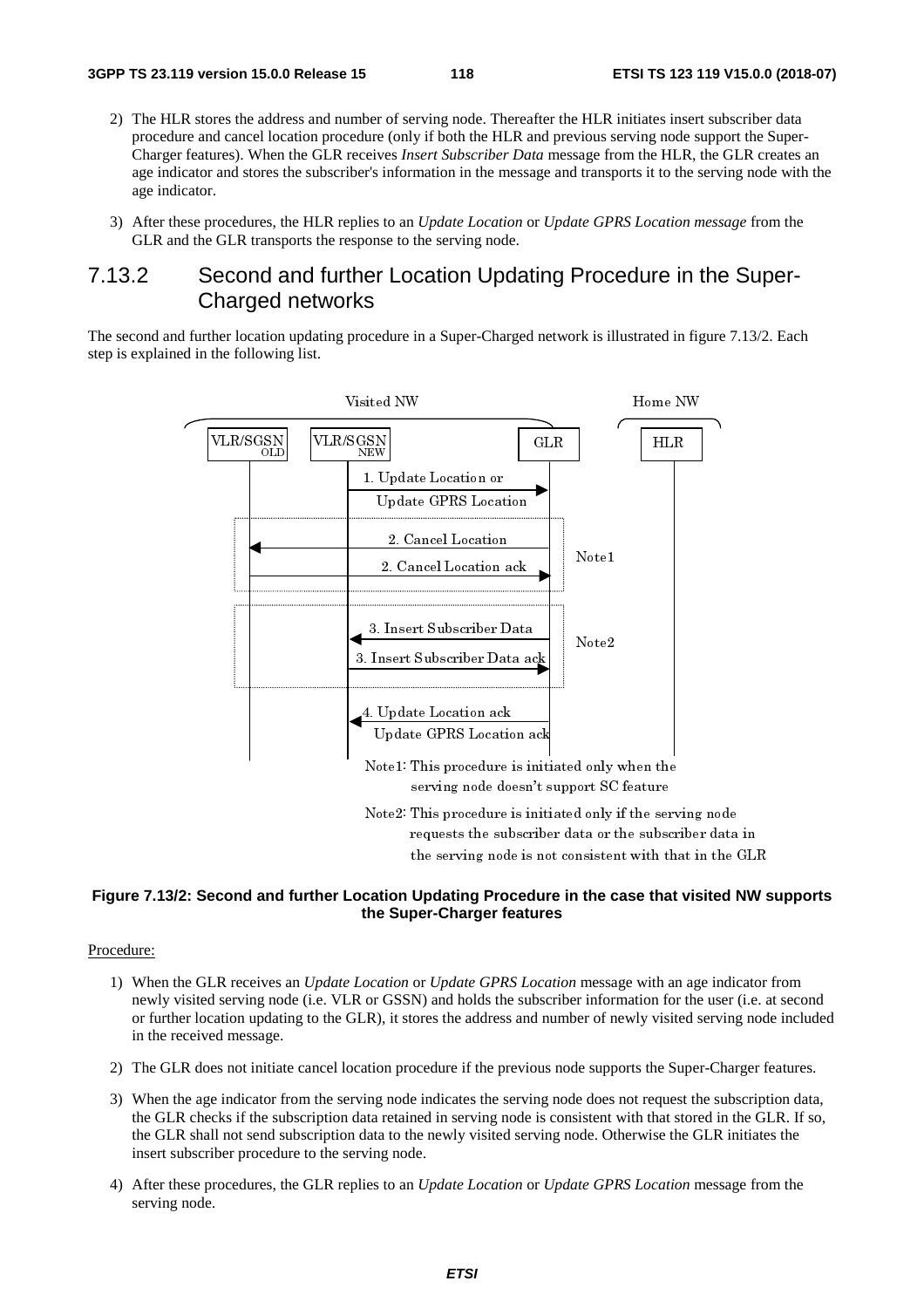# 7.13.3 Cancel Location Procedure in the Super-Charged networks

The cancel location procedure in a Super-Charged network when MS leave the network is illustrated in figure 7.13/3. Each step is explained in the following list.



# Evening node doesn't support SC feature<br>
In the case that visited NW supports the<br>
features<br>
In message from the HLR, it checks whether the is<br>
Super-Charger features, the GLR initiates a cance<br>
ine Cancel Location message serving and antistical NW supports from the case that visited NW supports from the HLR, it checks whether the<br>super-Charger features, the GLR initiates a canceler Charger features, the GLR initiates a canceler Charged Loca **Figure 7.13/3: Cancel Location Procedure in the case that visited NW supports the Super-Charger features**

#### Procedure:

- 1) When the GLR receives a *Cancel Location* message from the HLR, it checks whether the serving node supports the Super-Charger features or not.
- 2) If the serving node does not supports the Super-Charger features, the GLR initiates a cancel location procedure to the serving node.
- 3) When the GLR receives the response of the *Cancel Location* message, it responses to the HLR by sending the *Cancel Location* ack message.

# 7.13.4 Functional requirement for the GLR

#### 7.13.4.1 Procedure Super\_Charged\_Cancel\_Location\_GLR

Figure 7.13/4 shows SDL chart for Procedure Super\_Charged\_Cancel\_Location\_GLR.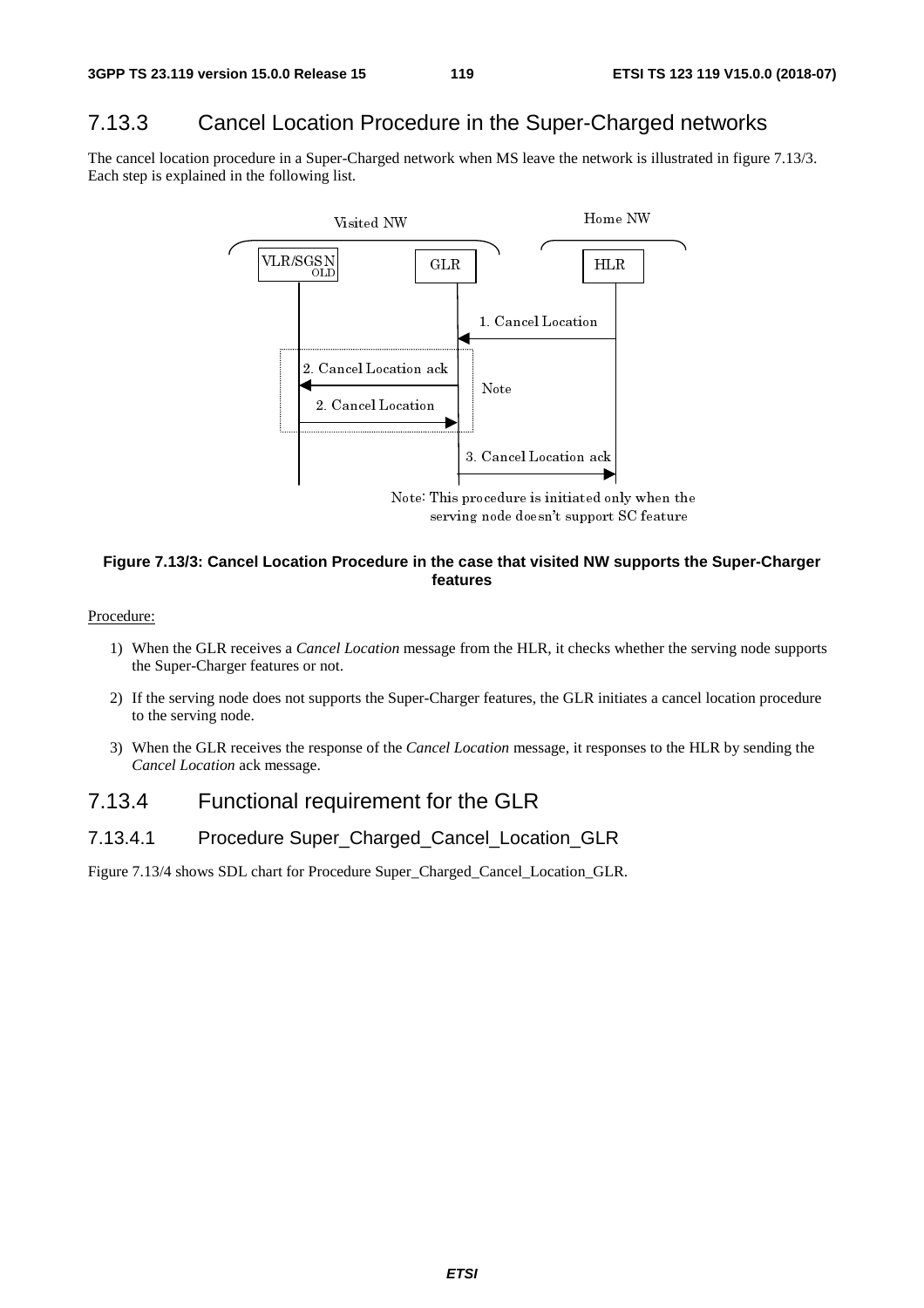

**Figure 7.13/4: Procedure Super\_Charged\_Cancel\_Location\_GLR**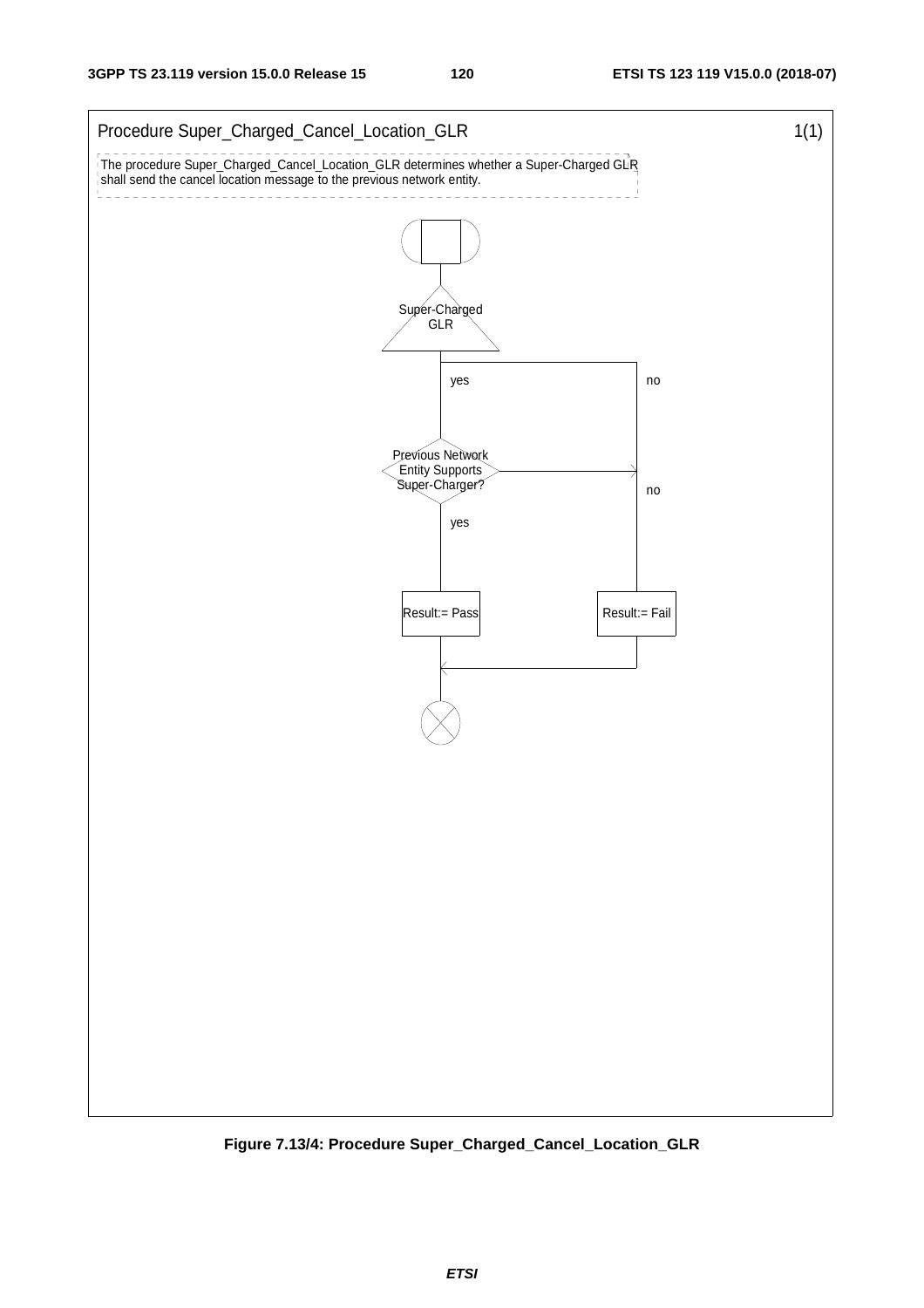# 7.13.4.2 Procedure Super\_Charged\_Location\_Updating\_GLR

Figure 7.13/5 shows SDL chart for Procedure Super\_Charged\_Location\_Updating\_GLR.



**Figure 7.13/5: Procedure Super\_Charged\_Location\_Updating\_GLR** 

# 8 The subscriber information stored in the GLR

The subscriber information stored in the GLR can be categorised in the following types.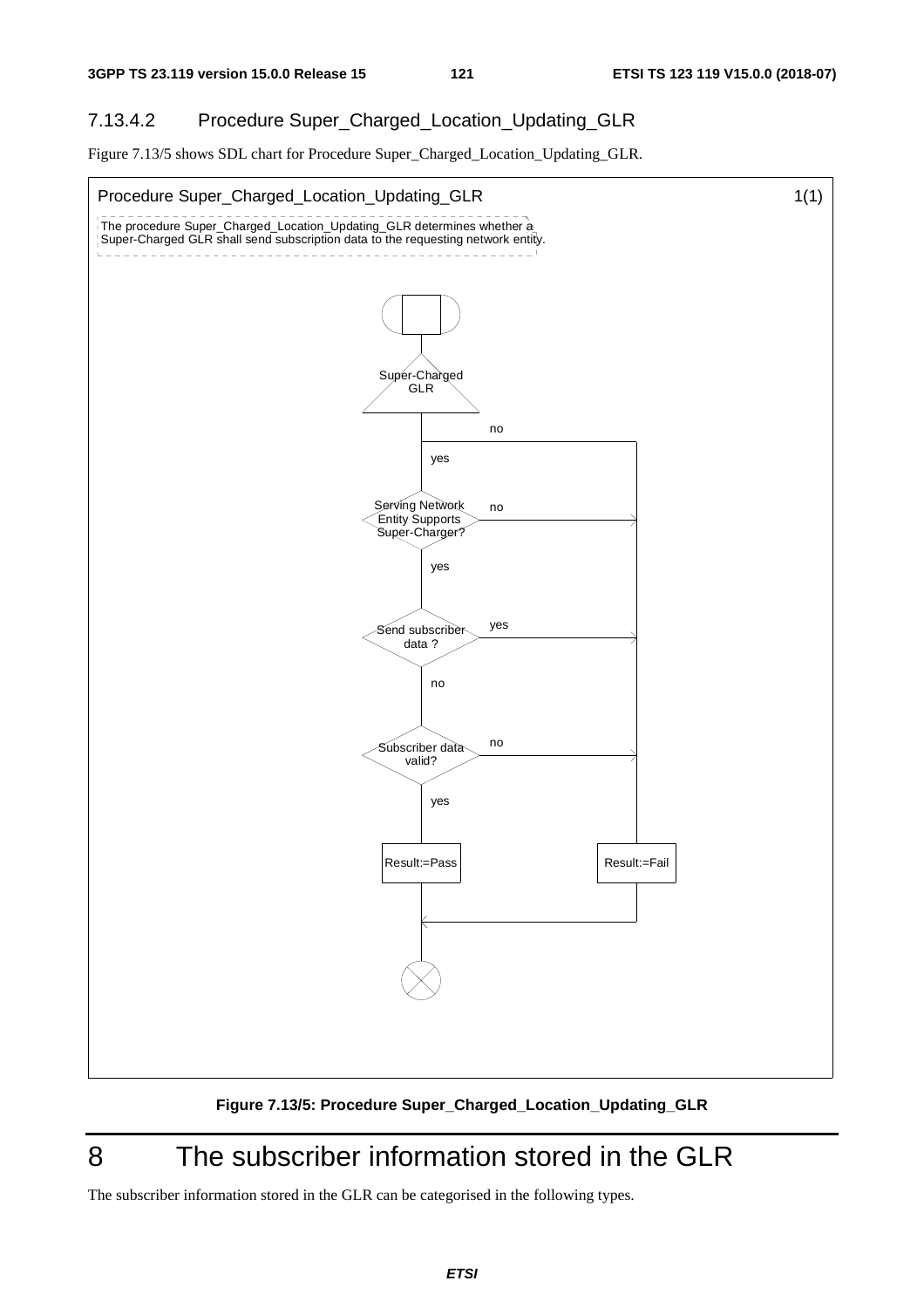# 8.1 Information for HLR emulation

The GLR retrieves this kind of subscriber information mainly from Insert Subscriber Data message received from the HLR and stores it. Then this message is transported to the VLR transparently.

This type of information is for example:

- IMSI.
- International MS ISDN number.
- PDP Type.

# 8.2 Information for address and identity conversion

On location updating the VLR or SGSN sends Update Location message to the GLR and notifies its VLR number and MSC number or SGSN number and SGSN address by the message. On the first updating in the newly visited network, the GLR relays Update Location message to the HLR setting.

- The GLR number as the VLR number(E.164 address).
- The IM\_MSC number as the MSC number(E.164 address).
- The GLR number as the SGSN number(E.164 address).
- The IM-GSN address as the SGSN address (IP address).

The GLR keeps the association of these numbers and addresses and updates it on the second and further updating. And when the GLR receives and stores the HLR number in Update Location ack message form the HLR, it relays the message to the VLR setting.

- The GLR number as the HLR number (E. 164 address).
- Identity Conversion.

On location updating the VLR creates and allocates the LMSI number (denote LMSIv) for the user and sends it to the GLR in Update Location message. When the GLR receives the message, it creates and allocates another LMSI number (denote LMSIg) and associates LMSIg with received LMSIv. The GLR notifies LMSIg to the HLR sending Update Location message. This method can speed up the search for subscriber data in the GLR when the GLR receives some message from the HLR.

# 8.3 Information for Location updating Screening

This information is used for the GLR to judge whether requested location updating is necessary to be indicated to HLR or not. Following are information categorized in this type.

#### MNRF, MNRG.

- CCBS Monitoring Flag.
- MSC area restricted flag.
- SGSN area restricted flag.
- Location and Subscriber information Confirmed by HLR indicator (LSIC).

Subclause 7.7 shows the procedure for SMS alerting in the network with the GLR. In the procedure Mobile station Not Reachable Flag (MNRF) and Mobile station Not Reachable for GPRS (MNRG) are needed.

The CCBS Monitoring Flag is set when the user in the GLR area is CCBS monitored by the VLR. As one option, while it is set, the Update Location message is relayed to the HLR to inform the appropriate CCBS process in the HLR. More detailed procedures for the CCBS are included in section 7.10.

MSC area restricted flag and SGSN area restricted flag are needed for regional restriction service. See section 7.5 for more detailed procedures.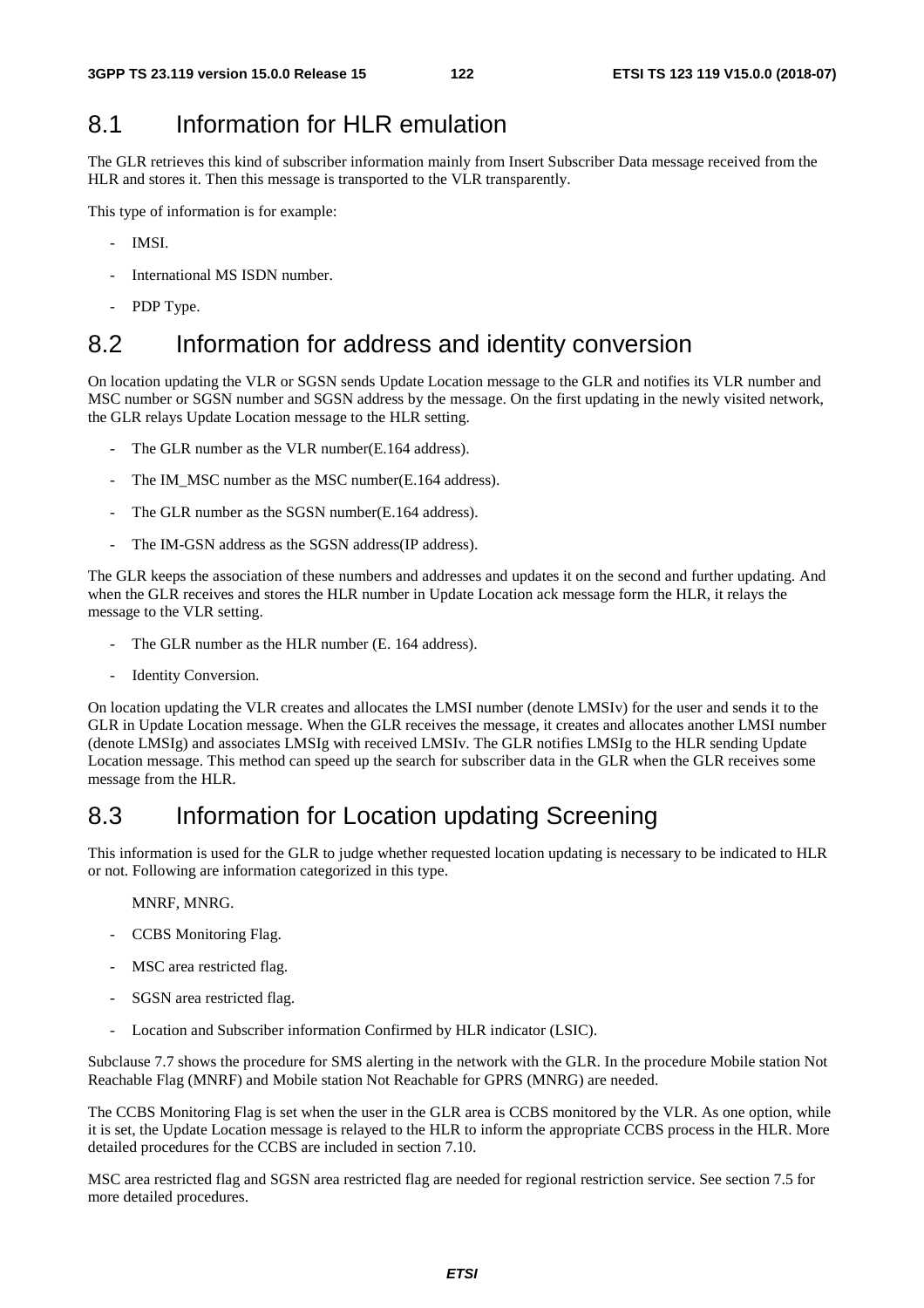LSIC is used for restart procedures. Section 7.6.3 includes more detailed description for the usage of this indicator.

# 8.4 Information for support of Super-Charger functionality

This information is used for the GLR to behave as the HLR supporting the Super-Charger functionality towards the serving node (i.e. VLR or SGSN) which also supports Super-Charger functionality. Following is information categorised in this type.

- Age indicator for CS.
- Age indicator for PS.

# 8.5 Other Information

The GLR has Service Substitution Induced Flag list. This information show which service is replaced by service substitution. See section 7.2.1.3 for more detail on the handling of unsupported services.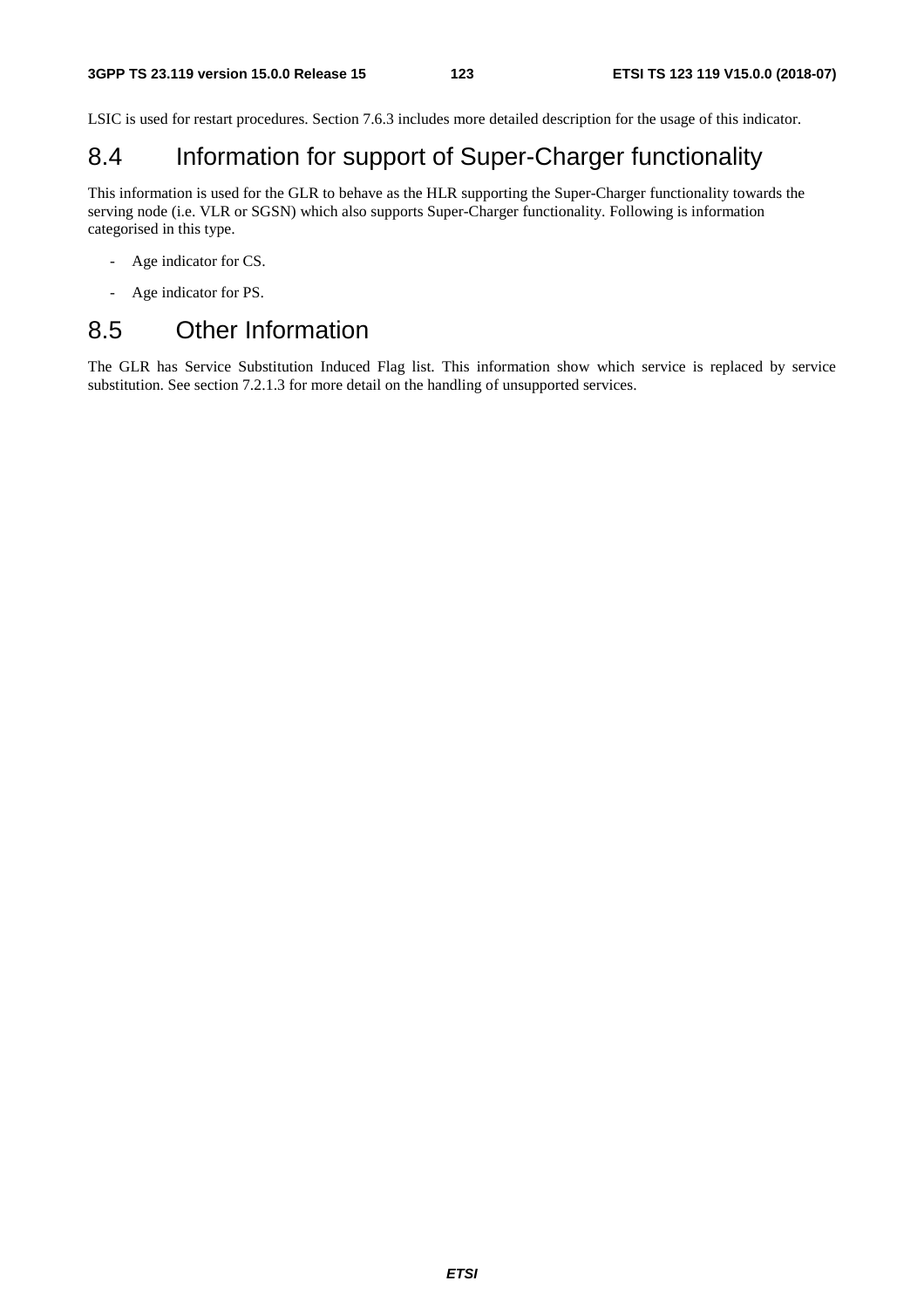# 8.6 IMSI Record in the GLR

#### **Table 8.5/1: Subscriber Information stored in the GLR**

| <b>PARAMETER</b>                                           | <b>PRESENCE</b>              | CATEGORY (*1)  | <b>NOTE</b> |  |  |
|------------------------------------------------------------|------------------------------|----------------|-------------|--|--|
| <b>IMSI</b>                                                | м                            | Α              |             |  |  |
| Network Access Mode                                        | С                            | Α              |             |  |  |
| International MS ISDN number                               | М                            | Α              |             |  |  |
| LMSI allocated by VLR                                      | C                            | B              |             |  |  |
| LMSI allocated by GLR                                      | C                            | B              |             |  |  |
| <b>Mobile Station Category</b>                             | $\overline{M}$               | A              |             |  |  |
| <b>LMU</b> Identifier                                      | $\mathsf{C}$                 | Α              |             |  |  |
| VLR number                                                 | M                            | B              |             |  |  |
| MSC number                                                 | М                            | B              |             |  |  |
| HLR number                                                 | C                            | B              |             |  |  |
| Zone Code List                                             | $\overline{\text{c}}$        | Α              |             |  |  |
| Roaming restriction due to unsupported feature             | C                            | Α              |             |  |  |
| MSC area restricted flag                                   | M                            | С              |             |  |  |
| <b>LSA Identity</b>                                        | C                            | Α              |             |  |  |
| <b>LSA Priority</b>                                        | C                            | Α              |             |  |  |
| <b>LSA Only Access Indicator</b>                           | C                            | Α              |             |  |  |
| <b>LSA Active Mode Indicator</b>                           | C                            | Α              |             |  |  |
| Provision of bearer service                                | M                            | Α              |             |  |  |
| Provision of teleservice                                   | $\overline{M}$               | A              |             |  |  |
| <b>BC</b> allocation                                       | С                            | Α              |             |  |  |
| Subscriber status                                          | C                            | Α              |             |  |  |
| Barring of outgoing calls                                  | $\overline{\text{c}}$        | Α              |             |  |  |
| Barring of premium rate calls                              | $\overline{\text{c}}$        | Α              |             |  |  |
| Barring of supplementary service management                | C                            | Α              |             |  |  |
| Barring of invocation of call transfer                     | C                            | Α              |             |  |  |
| Mobile Station Not Reachable Flag                          | M                            | С              |             |  |  |
| VGCS Group Membership List                                 | C                            | Α              |             |  |  |
| <b>VBS Group Membership List</b>                           | $\overline{C}$               | Α              |             |  |  |
| <b>Broadcast Call Initiation Allowed List</b>              | $\overline{\text{c}}$        | Α              |             |  |  |
| Originating CAMEL Subscription Information                 | $\overline{\text{c}}$        | Α              |             |  |  |
| SS invocation notification (SS-CSI)                        | $\mathsf{C}$                 | Α              |             |  |  |
| <b>CCBS Monitoring Flag</b>                                | C                            | C              |             |  |  |
| Location and Subscriber information Confirmed by HLR       | M                            | C              |             |  |  |
| indicator                                                  |                              |                |             |  |  |
| <b>CAMEL Supported phases information</b>                  | C                            | С              |             |  |  |
| Service Substitution Induced Flag list                     | C                            | E              |             |  |  |
| Forwarding information List                                | C                            | Α              |             |  |  |
| Call barring information List                              | C                            | Α              |             |  |  |
| <b>CUG</b> information List                                | С                            | Α              |             |  |  |
| SS-Data List                                               | $\overline{\text{c}}$        | A              |             |  |  |
| <b>EMLPP Subscription</b>                                  | C                            | Α              |             |  |  |
| North American Equal Access preferred Carrier Id List      | C                            | Α              |             |  |  |
| <b>Privacy Exception List</b>                              | C                            | Α              |             |  |  |
| Home GMLC Numbers                                          | С                            | Α              |             |  |  |
| <b>IST Alert Timer</b>                                     | C                            | A              |             |  |  |
| Age indicator for CS                                       | С                            | D              |             |  |  |
|                                                            |                              |                |             |  |  |
| <b>Packet Specific Data</b><br>M                           |                              |                |             |  |  |
| SGSN number                                                |                              | В              |             |  |  |
| Roaming Restriction in the SGSN due to unsupported feature | M                            | $\overline{A}$ |             |  |  |
| SGSN area restricted flag<br><b>MNRG</b>                   | М<br>$\overline{\mathsf{M}}$ | C              |             |  |  |
|                                                            |                              | C              |             |  |  |
| <b>PDP Type</b>                                            | $\overline{\text{c}}$        | Α              |             |  |  |
| <b>PDP</b> Address                                         | $\overline{C}$               | A              |             |  |  |
| <b>SGSN</b> address                                        | M                            | $\overline{B}$ |             |  |  |
| <b>Access Point Name</b>                                   | C                            | Α              |             |  |  |
| <b>VPLMN Address Allowed</b>                               | $\overline{\mathsf{c}}$      | A              |             |  |  |
| Quality of Service Subscribed                              | $\overline{\mathsf{C}}$      | A              |             |  |  |
| Age indicator for PS                                       | $\overline{C}$               | D              |             |  |  |

(\*1) A: Information for HLR emulation.

B: Information for address and identity conversion.

C: Information for Location updating Screening.

D: Information for support of Super-Charger functionality.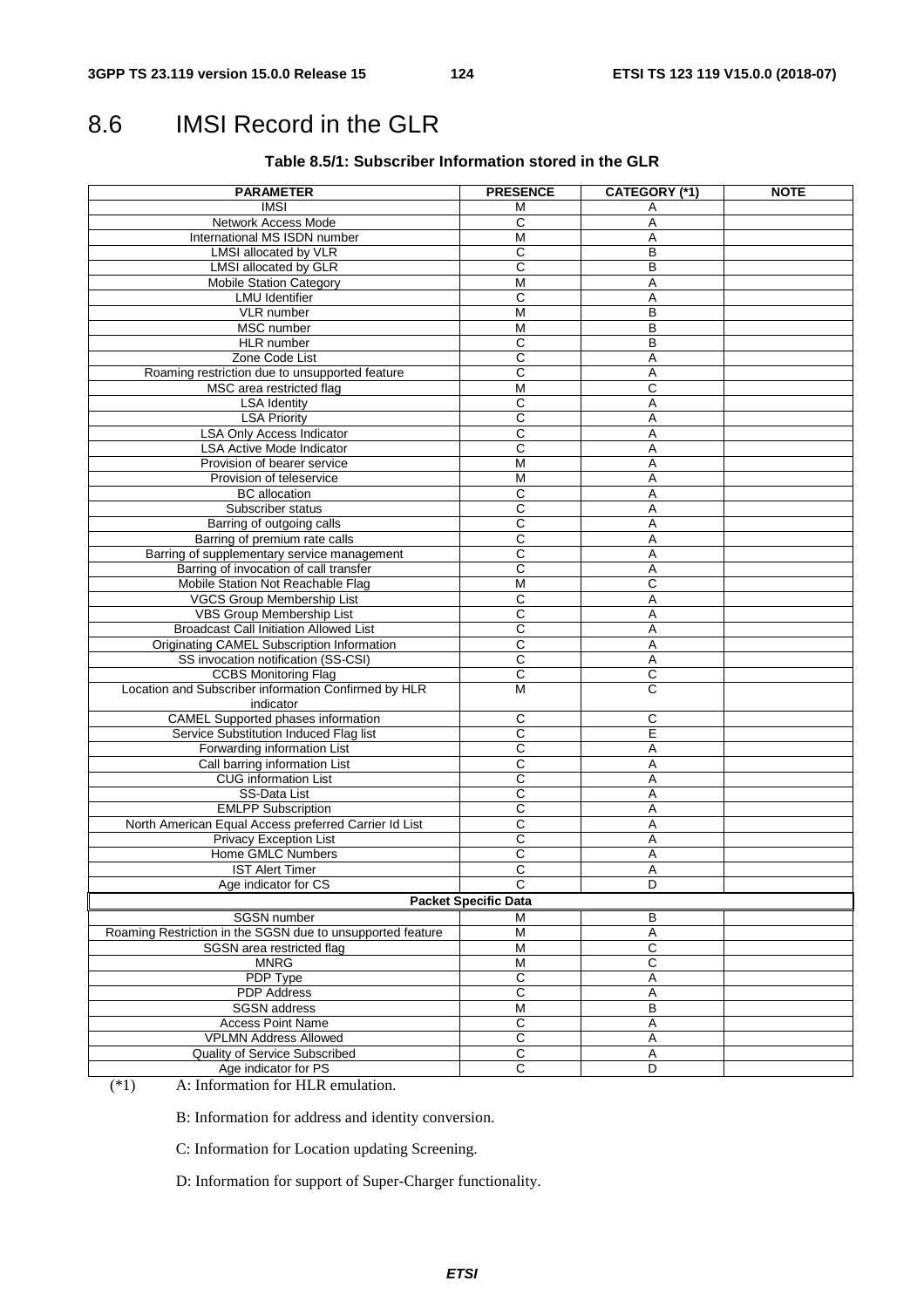E: Others.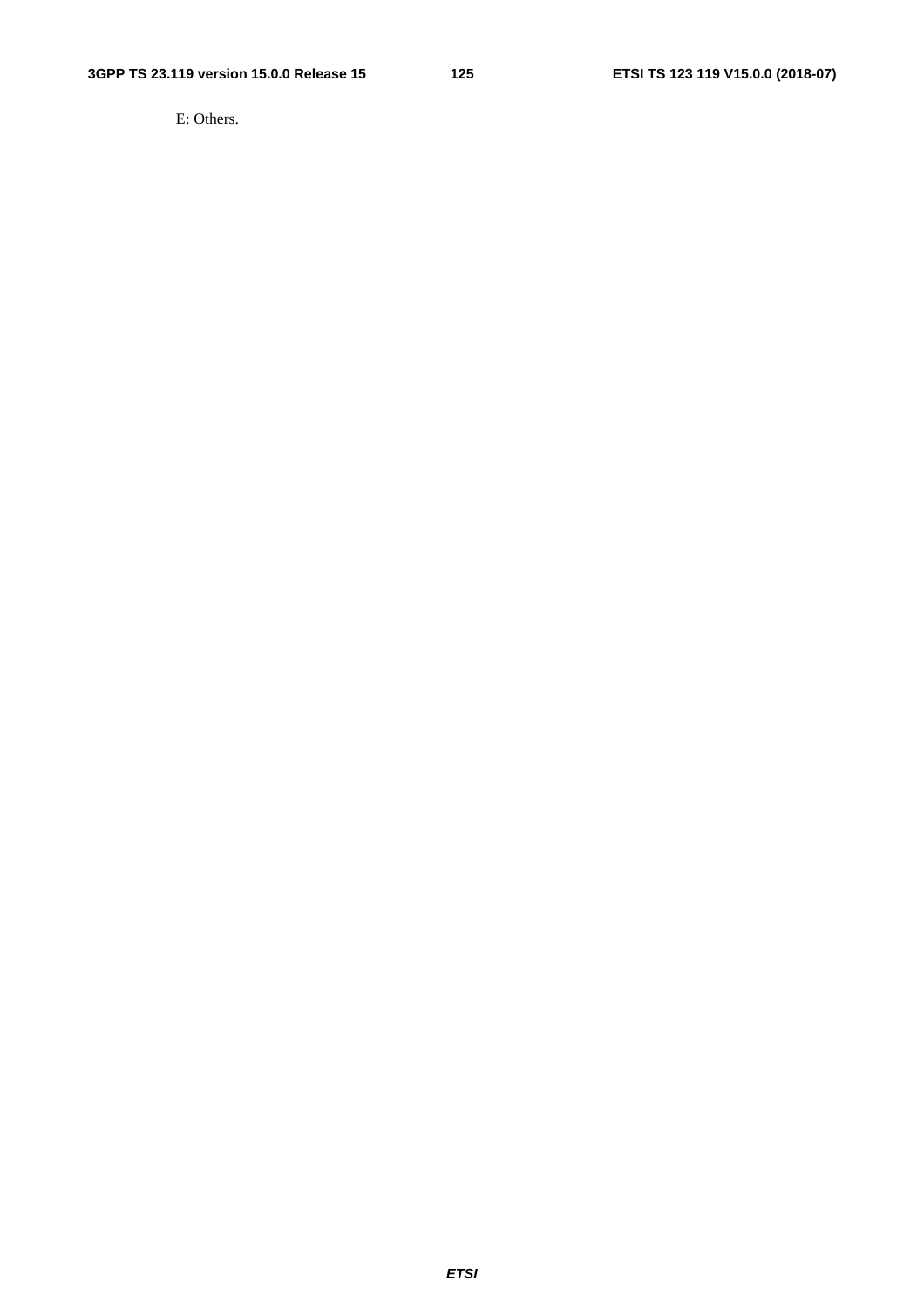# Annex A (informative): Change history

| <b>Document history</b> |                 |                                                                                                                                                                                                                          |
|-------------------------|-----------------|--------------------------------------------------------------------------------------------------------------------------------------------------------------------------------------------------------------------------|
| V <sub>0.1.0</sub>      | Aug 1999        | The first draft.                                                                                                                                                                                                         |
| V0.2.0                  | Sep 1999        | Addition of section 7.10 and some editorial corrections.                                                                                                                                                                 |
| V0.3.0                  | Oct 1999        | Addition of section 7.5.2, modification of section 7.2.1.3 and section 7.2.2, and,<br>some editorial corrections.                                                                                                        |
| V0.4.0                  | Nov 1999        | Moved, modified and merged Purge MS descriptions from section 7.3.1.3 and<br>7.3.3 to section 7.4. Deleted section 7.10 Location Service and remove LCS related<br>data from table 8.5/1. Corrected some editing errors. |
| V0.5.0                  | Nov 1999        | Modified section 2 References. Deleted one sentence from section 4. Corrected<br>minor editing errors in section 5.3 and section 8.5. Restored section 7.11 Location<br>Services and LCS related data to table 8.5/1.    |
| V1.0.0                  | Feb 2000        | Agreed by CN2B, Milan                                                                                                                                                                                                    |
| V2.0.0                  | <b>Mar 2000</b> | Submitted for approval to TSG CN#07                                                                                                                                                                                      |
| V3.0.0                  | March 2000      | Approved by CN#07                                                                                                                                                                                                        |
| V4.0.0                  | March 2001      | Release 4 after CN#11                                                                                                                                                                                                    |
| V5.0.0                  | June 2002       | Release 5 after CN#16                                                                                                                                                                                                    |
| V6.0.0                  | Dec 2004        | Release 6 after CN#26                                                                                                                                                                                                    |
| V7.0.0                  | June 2007       | Upgraded unchanged from Rel-6 after CT#36                                                                                                                                                                                |
| V8.0.0                  | Dec 2008        | Upgraded unchanged from Rel-7 after CT#42                                                                                                                                                                                |
| V9.0.0                  | Dec 2009        | Update to Rel-9 version (MCC)                                                                                                                                                                                            |
| V10.0.0                 | Mar 2011        | Update to Rel-10 version (MCC)                                                                                                                                                                                           |
| V11.0.0                 | Sep 2012        | Update to Rel-11 version (MCC)                                                                                                                                                                                           |
| V12.0.0                 | Sep 2014        | Update to Rel-12 version (MCC)                                                                                                                                                                                           |
| V13.0.0                 | Dec 2015        | Update to Rel-13 version (MCC)                                                                                                                                                                                           |
| V14.0.0                 | Mar 2017        | Update to Rel-14 version (MCC)                                                                                                                                                                                           |
| V15.0.0                 | Jun 2018        | Update to Rel-15 version (MCC)                                                                                                                                                                                           |